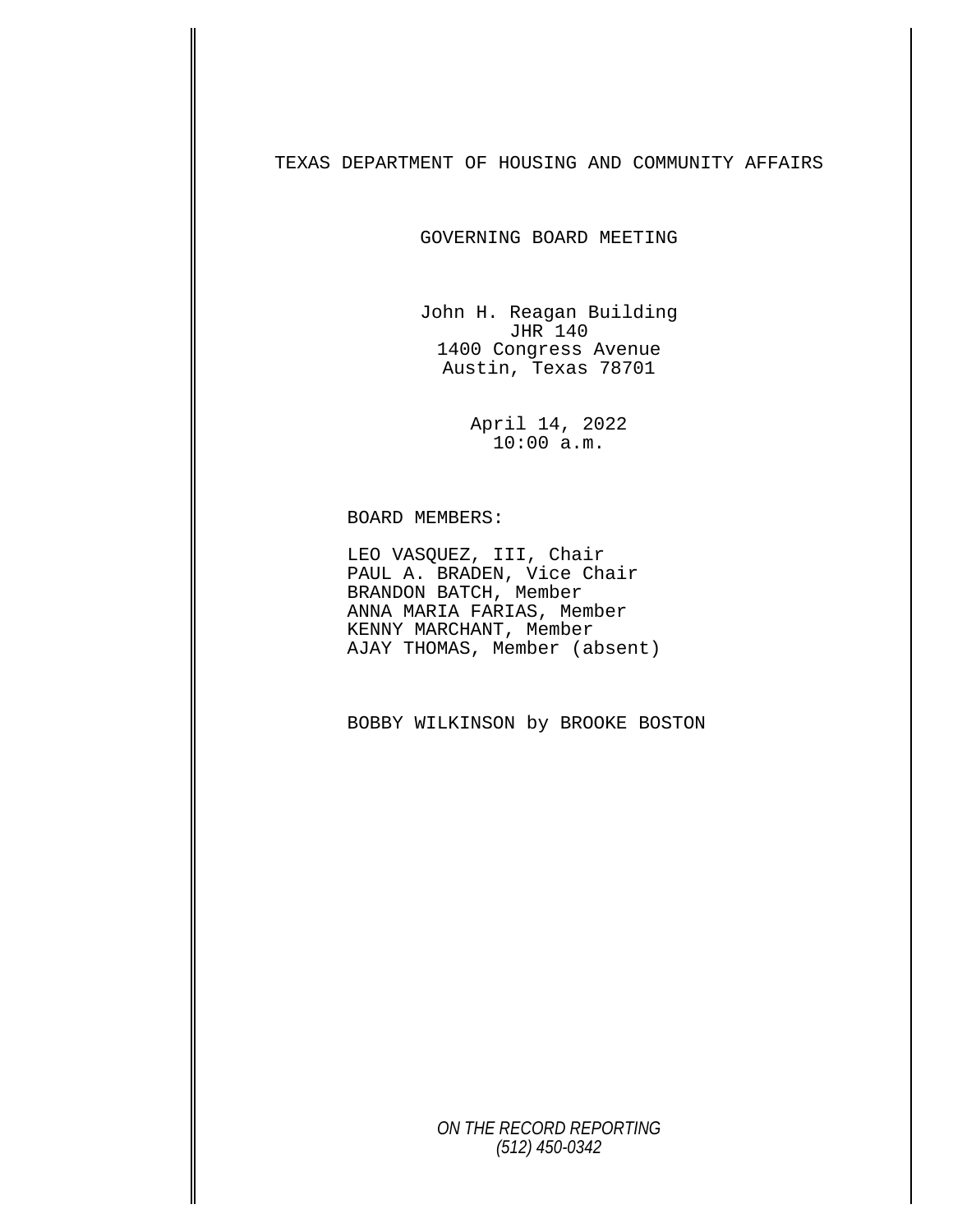|                                                                                                                                                                                                                                                                              | 2            |
|------------------------------------------------------------------------------------------------------------------------------------------------------------------------------------------------------------------------------------------------------------------------------|--------------|
| INDEX                                                                                                                                                                                                                                                                        |              |
| AGENDA ITEM                                                                                                                                                                                                                                                                  | PAGE         |
| CALL TO ORDER<br>ROLL CALL<br>CERTIFICATION OF QUORUM                                                                                                                                                                                                                        | 8<br>9<br>10 |
| Resolution Recognizing May as Community Action Month                                                                                                                                                                                                                         | 10           |
| Resolution Recognizing May as National Mobility<br>Awareness Month                                                                                                                                                                                                           | 13           |
| CONSENT AGENDA                                                                                                                                                                                                                                                               |              |
| ITEM 1: APPROVAL OF THE FOLLOWING ITEMS PRESENTED<br>IN THE BOARD MATERIALS:                                                                                                                                                                                                 | 16           |
| <b>EXECUTIVE</b><br>Presentation, discussion, and possible action<br>a)<br>on Board meeting minutes summary for<br>March 10, 2022                                                                                                                                            |              |
| ASSET MANAGEMENT<br>b)<br>Presentation, discussion, and possible action<br>regarding a Material Amendment to the Housing<br>Tax Credit Application<br>17405 Bridge at Cameron Austin<br>19094 Laurel Vista Beaumont                                                          |              |
| BOND FINANCE<br>$\circ$ )<br>Presentation, discussion, and possible action<br>on Inducement Resolution No. 22-018 for<br>Multifamily Housing Revenue Bonds regarding<br>authorization for filing applications for<br>private activity bond authority                         |              |
| d)<br>Presentation, discussion, and possible action<br>on Resolution No. 22-019 regarding the annual<br>approval of the Department's Interest Rate<br>Swap Policy                                                                                                            |              |
| Presentation, discussion, and possible action<br>e)<br>on Resolution No. 22-020 regarding the annual<br>approval of the Department's Investment Policy                                                                                                                       |              |
| <b>RULES</b><br>Presentation, discussion, and possible action<br>f)<br>on an order adopting the repeal of 10 TAC<br>Chapter 1, Administration, Subchapter A,<br>General Policies and Procedures, §1.1<br>Reasonable Accommodation Requests to the<br>ON THE RECORD REPORTING |              |
| (512) 450-0342                                                                                                                                                                                                                                                               |              |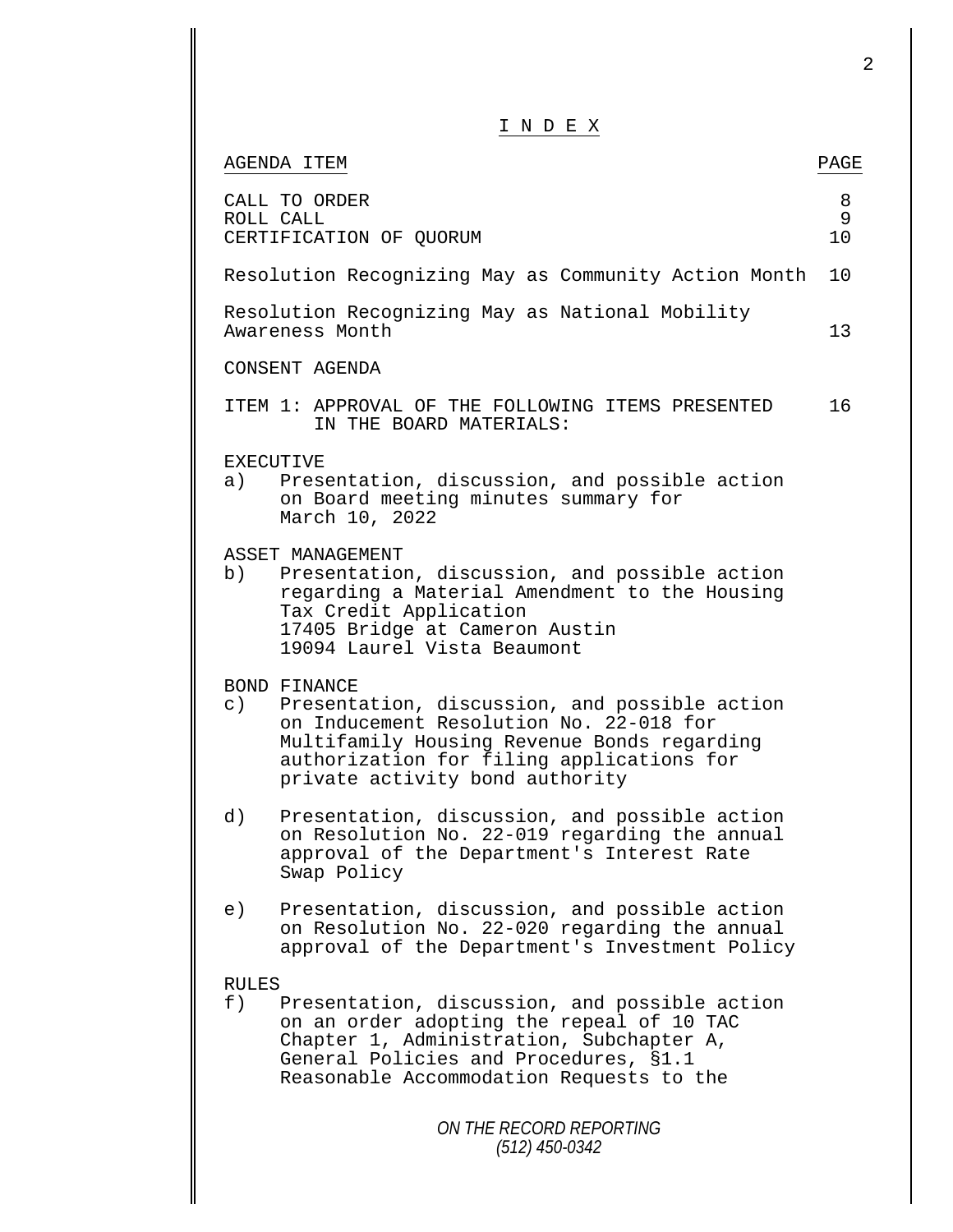Department, an order adopting new §1.1 Reasonable Accommodation Requests to the Department, and an order directing their publication for adoption in the Texas Register

- g) Presentation, discussion, and possible action on an order adopting the repeal of 10 TAC Chapter 1, Administration, Subchapter A, General Policies and Procedures, §1.2 Department Complaint System to the Department, an order adopting new §1.2 Department Complaint Process, and an order directing their publication for adoption in the Texas Register
- h) Presentation, discussion, and possible action on the statutory four-year rule review ordering readoption of 10 TAC Chapter 1, Administration, Subchapter A, General Policies and Procedures, §1.4, Protest Procedures for Contractors, and directing its publication for readoption in the Texas Register
- I) Presentation, discussion, and possible action on the statutory four-year rule review ordering readoption of 10 TAC Chapter 1, Administration, Subchapter A, General Policies and Procedures, §1.6, Historically Underutilized Businesses, and directing its publication for readoption in the Texas Register
- j) Presentation, discussion, and possible action on the statutory four-year rule review ordering readoption for 10 TAC Chapter 1, Administration, Subchapter A, General Policies and Procedures, §1.12, Negotiated Rulemaking, and directing its publication for readoption in the Texas Register
- k) Presentation, discussion, and possible action on an order adopting the repeal of 10 TAC Chapter 1, Administration, Subchapter A, General Policies and Procedures, §1.13 Contested Case Hearing Procedures, an order adopting new §1.13 Contested Case Hearing Procedures, and directing their publication for adoption in the Texas Register
- l) Presentation, discussion, and possible action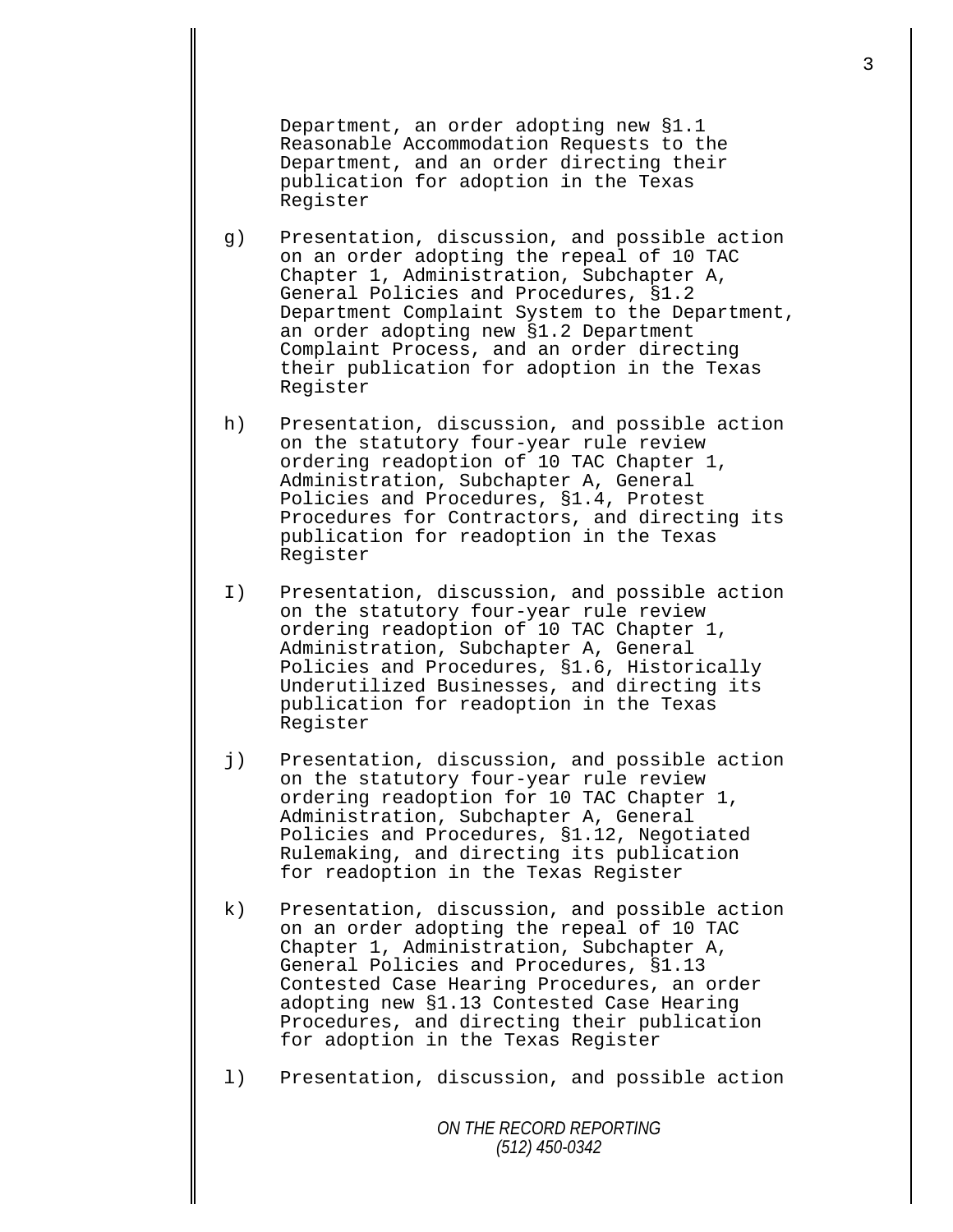on the statutory four-year rule review ordering readoption of 10 TAC Chapter 1, Administration, Subchapter A, General Policies and Procedures, §1.17, Alternative Dispute Resolution, and directing its publication for readoption in the Texas Register

m) Presentation, discussion, and possible action on an order adopting the repeal of 10 TAC Chapter 1, Administration, Subchapter A, General Policies and Procedures, §1.19 Reallocation of Financial Assistance, an order adopting new §1.19 Reallocation of Financial Assistance, and an order directing their publication for adoption in the Texas Register

n) Presentation, discussion, and possible action on an order adopting the repeal of 10 TAC Chapter 1, Administration, Subchapter A, General Policies and Procedures, §1.22 Providing Contact Information to the Department, an order adopting new §1.22 Providing Contact Information to the Department, and an order directing their publication for adoption in the Texas Register

## COMMUNITY AFFAIRS<br>o) Presentation

Presentation, discussion, and possible action on release of the draft 2023 Low Income Home Energy Assistance Program State Plan for public comment

FINANCIAL ADMINISTRATION<br>p) Presentation, discus

Presentation, discussion, and possible action to adopt a resolution regarding designating signature authority and superseding previous resolutions

CONSENT AGENDA REPORT ITEMS

- ITEM 2: THE BOARD ACCEPTS THE FOLLOWING REPORTS:<br>a) Media Analysis and Outreach Report
- Media Analysis and Outreach Report (February 2022)
- b) Report on TDHCA One-Time or Temporary Allocations B Pandemic Response and Other Initiatives
- c) Report on the Department's 2nd Quarter Investment Report relating to funds held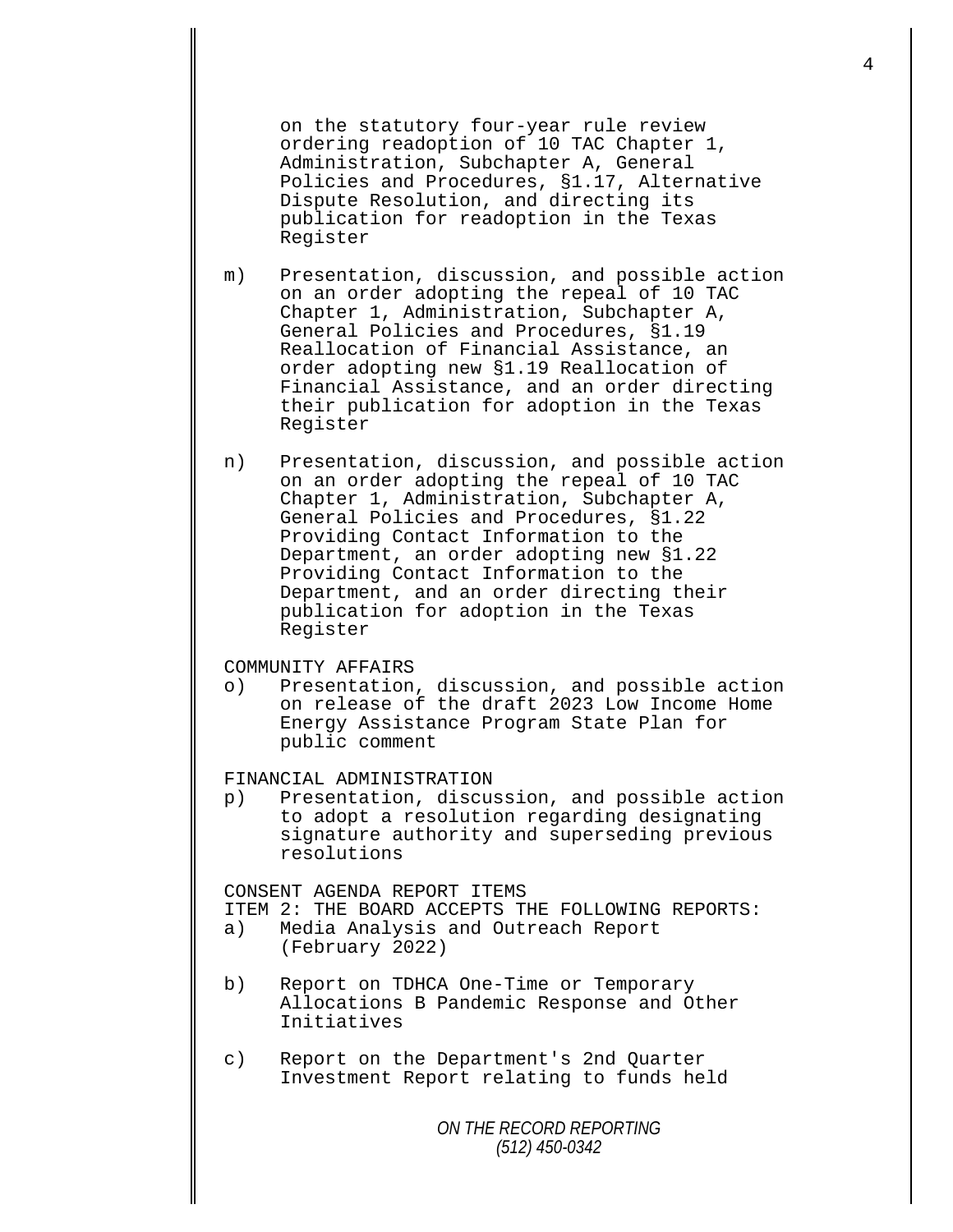*ON THE RECORD REPORTING (512) 450-0342* under Bond Trust Indentures d) Report on the Department's 2nd Quarter Investment Report in accordance with the Public Funds Investment Act ACTION ITEMS ITEM 3: EXECUTIVE Executive Director's Report 17 ITEM 4: CDBG CARES 22 Presentation, discussion, and possible action on the Community Development Block Grant Coronavirus Aid, Relief, and Economic Security Act Community Resiliency Program Awards ITEM 5: BOND FINANCE<br>a) Presentation, d Presentation, discussion, and possible action 26 on Resolution No. 22-021 authorizing the filing of one or more applications for reservation with the Texas Bond Review Board with respect to qualified mortgage bonds, authorizing state debt application, and containing other provisions relating to the subject b) Presentation, discussion, and possible action 28 on Resolution No. 22-022 authorizing the issuance, sale and delivery of Texas Department of Housing and Community Affairs Single Family Mortgage Revenue Bonds, 2022 Series A, approving the form and substance of related documents, authorizing the execution of documents and instruments necessary or convenient to carry out the purposes of this resolution, and containing other provisions relating to the subject ITEM 6: HOME-ARP 32 Presentation, discussion and possible action for approval of the HOME American Rescue Plan Allocation Plan as modified from the March 10, 2022, Board approval for submission to the U.S. Department of Housing and Urban Development ITEM 7: MULTIFAMILY FINANCE<br>a) Presentation, discussi Presentation, discussion, and possible 35 action regarding an award from the Multifamily Direct Loan (MFDL) 2021-3 Notice of Funding Availability (NOFA), as amended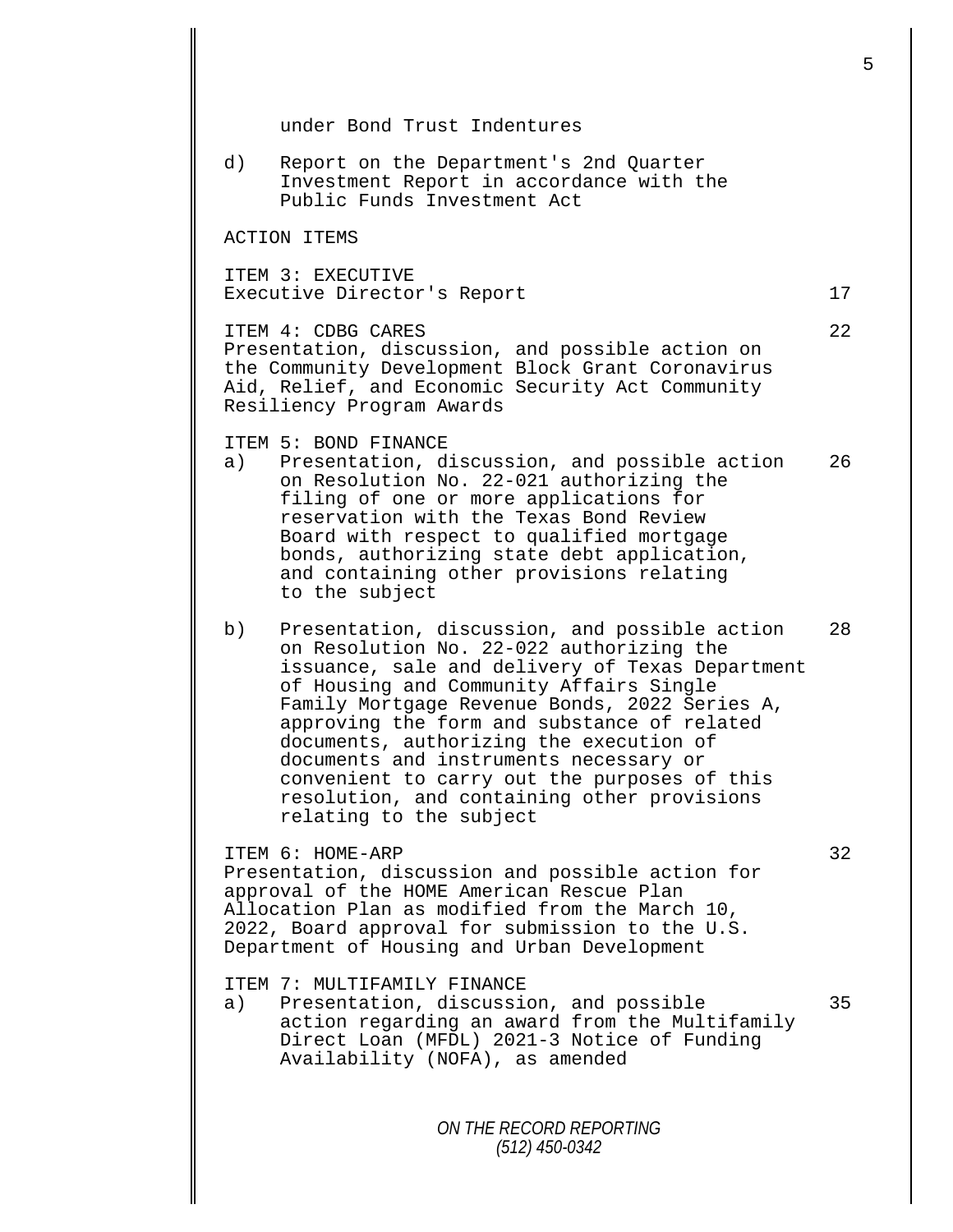| b)        | Presentation, discussion, and possible<br>action on a request for return and<br>reallocation of tax credits under 10 TAC<br>§11.6(5) related to Credit Returns Resulting<br>from Force Majeure Events for The Commons<br>at St. Anthony's (#20042) in Amarillo | 38  |
|-----------|----------------------------------------------------------------------------------------------------------------------------------------------------------------------------------------------------------------------------------------------------------------|-----|
| $\circ$ ) | Presentation, discussion, and possible action<br>on a request for return and reallocation<br>of tax credits under 10 TAC §11.6(5)<br>related to Credit Returns Resulting from<br>Force Majeure Events for Lockwood South<br>Apartments (#20077) in Houston     | 67  |
| d)        | Presentation, discussion, and possible action<br>on a request for return and reallocation<br>of tax credits under 10 TAC §11.6(5) related<br>to Credit Returns Resulting from Force<br>Majeure Events for Connect South Apartments<br>(#20082) in Houston      | 75  |
| e)        | Presentation, discussion, and possible action<br>on a request for return and reallocation<br>of tax credits under 10 TAC §11.6(5) related<br>to Credit Returns Resulting from Force<br>Majeure Events for Houston 150 Bayou<br>Apartments (#21038) in Houston  | 78  |
| f)        | Presentation, discussion, and possible action<br>on staff determinations regarding Application<br>disclosure under 10 TAC $$11.101(a)(2)$ related<br>to Undesirable Site Features for Cole Creek<br>Estates (#22018) in Houston                                | 83  |
| g)        | Presentation, discussion, and possible action<br>on staff determinations regarding Application<br>disclosure under 10 TAC §11.101(a)(2) related<br>to Undesirable Site Features for Malcom's<br>Point Scholar House Apartments (#22021) in<br>Dallas           | 93  |
| h)        | Presentation, discussion, and possible action<br>on staff determinations regarding Application<br>disclosure under 10 TAC §11.101(a)(2) related<br>to Undesirable Site Features for Kirkwood<br>Crossing Apartments (#22023) in Houston                        | 121 |
| I)        | Presentation, discussion, and possible action<br>on staff determinations regarding Application<br>disclosure under 10 TAC §11.101(a)(2) related<br>to Undesirable Site Features for Heritage<br>Estates at Edmonds (#22218) in Lewisville                      | 125 |
|           | ON THE RECORD REPORTING<br>$(512)$ 450-0342                                                                                                                                                                                                                    |     |
|           |                                                                                                                                                                                                                                                                |     |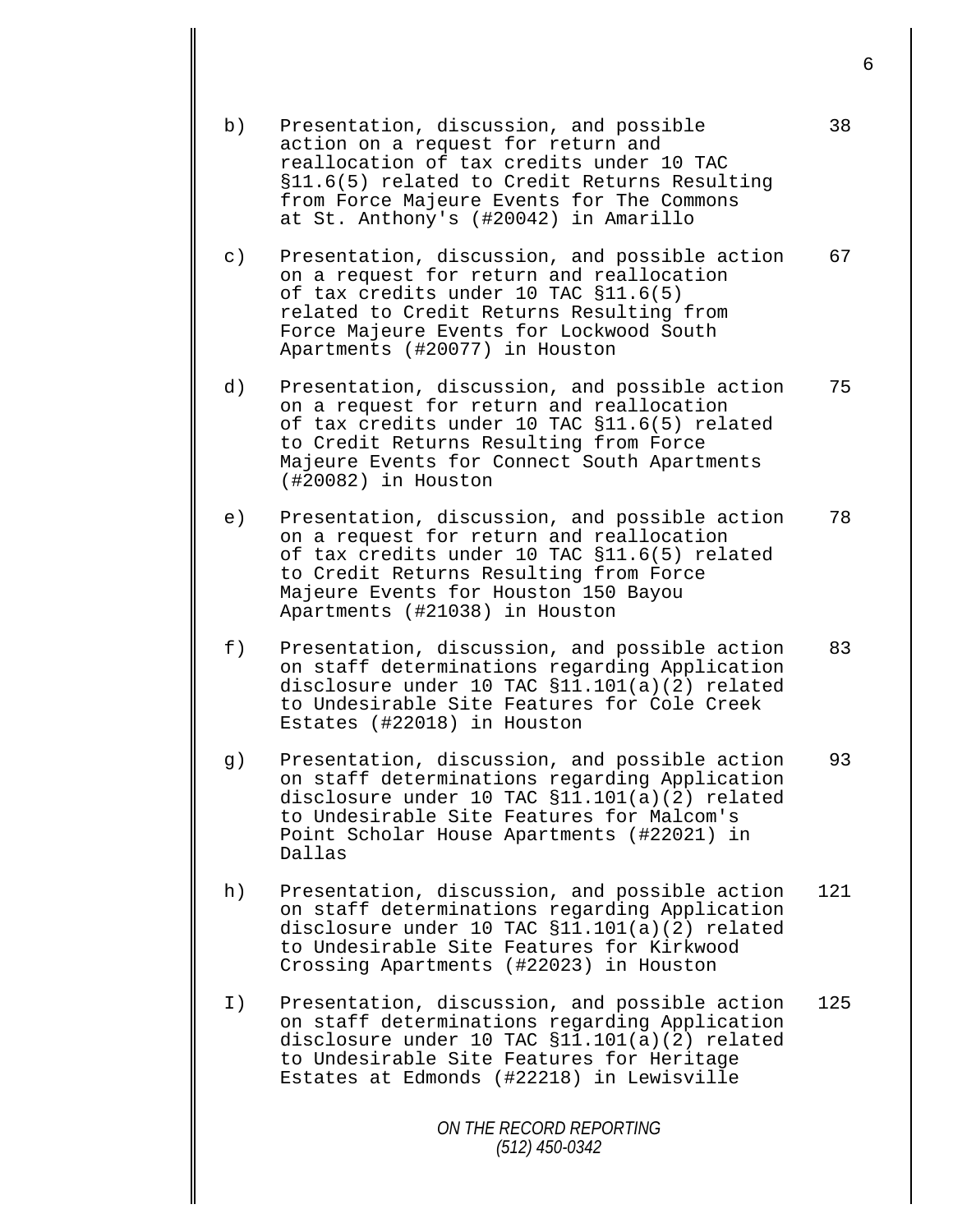| $\mathbf{j}$ ) | Presentation, discussion, and possible action<br>regarding a waiver of 10 TAC §11.205(4)<br>for The Warehouse Lofts at 707 (#22295)                                 | 132  |
|----------------|---------------------------------------------------------------------------------------------------------------------------------------------------------------------|------|
| k)             | Presentation, discussion, and possible action<br>on a timely submitted appeal related to a<br>requested Limited Review of Weber Lofts in<br>Corpus Christi (#22249) | 136  |
|                | PUBLIC COMMENT ON MATTERS OTHER THAN ITEMS<br>FOR WHICH THERE WERE POSTED AGENDA ITEMS                                                                              |      |
|                | EXECUTIVE SESSION                                                                                                                                                   | none |
|                | OPEN SESSION                                                                                                                                                        |      |
| ADJOURN        |                                                                                                                                                                     | 154  |
|                |                                                                                                                                                                     |      |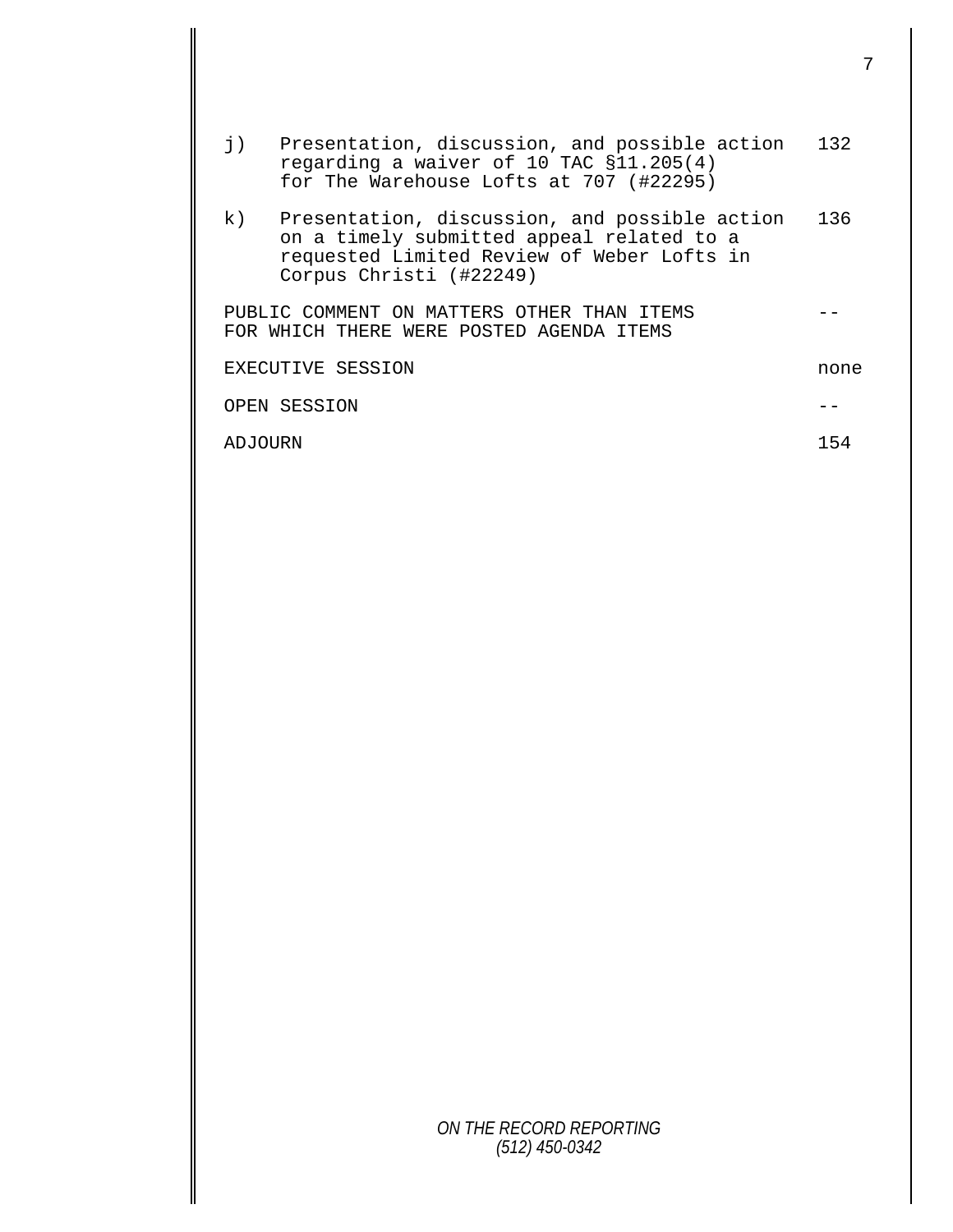| 1              | P R O C E E D I N G S                                       |
|----------------|-------------------------------------------------------------|
| $\overline{2}$ | MR. VASQUEZ: I'd like to call to order the                  |
| 3              | meeting of the governing Board of Texas Department of       |
| 4              | Housing and Community Affairs. It is 10:01 a.m., on April   |
| 5              | 14, 2022.                                                   |
| 6              | We will start out with a roll call, but before              |
| 7              | we actually get to the roll, we, as you can see, have a new |
| 8              | member on Board here, Ms. Anna Maria Farias, of San         |
| 9              | Antonio.                                                    |
| 10             | And let me give you a little bit of background              |
| 11             | for those of you who don't know. Ms. Farias works as the    |
| 12             | Assistant Secretary, Office of Fair Housing and Equal       |
| 13             | Opportunity, at the U.S. Department of Housing and Urban    |
| 14             | Development. That is a U.S. Senate confirmed position.      |
| 15             | She also -- in addition to many other                       |
| 16             | professional and leadership positions in the federal        |
| 17             | government, she served as the executive director of the     |
| 18             | Crystal City Housing Authority here in Texas from 1993 to   |
| 19             | 2000.                                                       |
| 20             | Long before that, she actually resided in the               |
| 21             | Crystal City Housing Projects, growing up, and she was one  |
| 22             | of the first executive directors of the organization to     |
| 23             | actually reside in an affordable housing community during   |
| 24             | the tenure of her leadership, so she's very well familiar   |
| 25             | with what we do here.                                       |
|                |                                                             |

 $\mathbf l$ II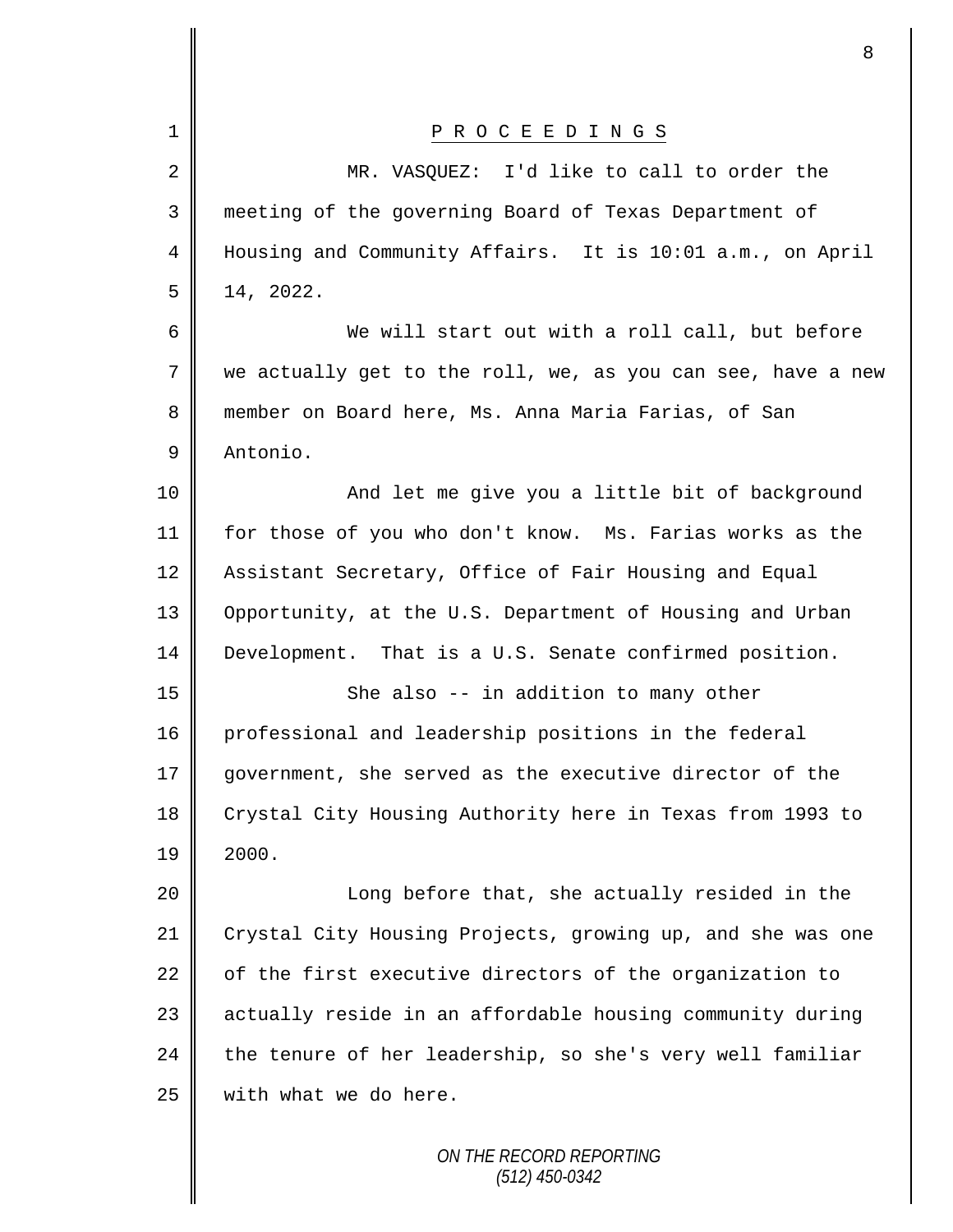*ON THE RECORD REPORTING (512) 450-0342* 1 Ms. Farias previously served as a gubernatorial 2 appointee to the Texas Woman's University Board of Regents, 3 where she served as chair in 2017. And she was inducted to 4 the Texas Women's Hall of Fame in 2000. 5 Ms. Farias received her bachelor's degree with 6 honors from Boston University and a JD degree from Temple 7 University in Philadelphia. So we welcome Ms. Farias to 8 the Board. 9 || Let me officially ask you, it is my 10 understanding that you have been provided TDHCA's 11 Statutorily required training program and that you have 12 | completed it prior to today. Is that correct? 13 MS. FARIAS: Yes, I have, yes. 14 MR. VASQUEZ: Very good. She has answered in 15  $\parallel$  the affirmative, and I will continue with the roll to 16 verify that we have a quorum. So with that, Mr. Batch? 17 NR. BATCH: Here. 18 || MR. VASQUEZ: MR. Braden? 19 MR. BRADEN: Here. 20 || **MR. VASQUEZ: Ms. Farias?** 21 || MS. FARIAS: Here. 22 | MR. VASQUEZ: Mr. Marchant? 23 || Mr. MARCHANT: I'm here. 24 MR. VASQUEZ: And Mr. Thomas is -- has requested  $25$  an absence for today, so will go on an excused absence.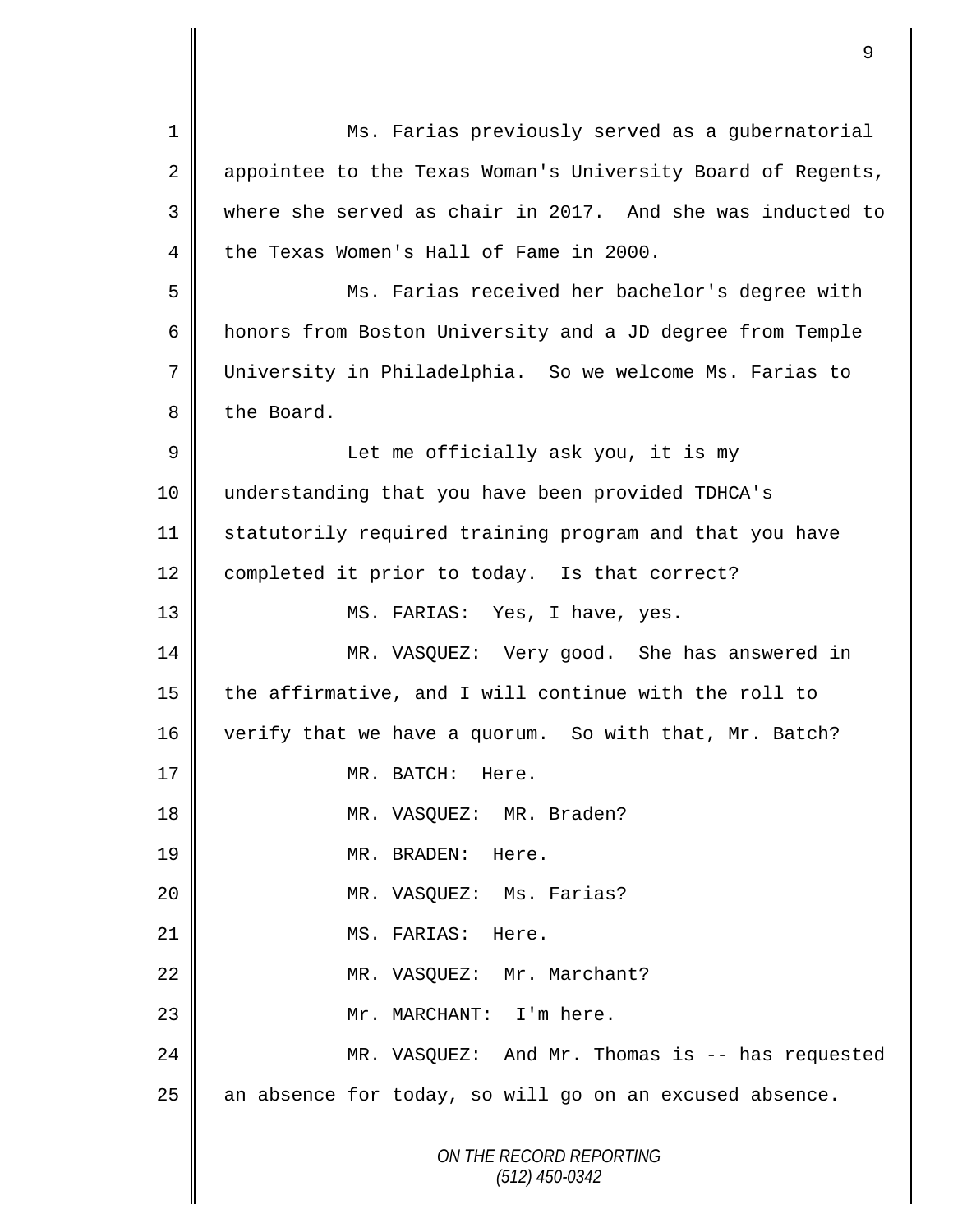1 I'm here. And we do have a quorum.

| $\overline{2}$ | Also another face on the dais here that you all             |
|----------------|-------------------------------------------------------------|
| 3              | might not usually see. She's usually over there and you     |
| 4              | see the back of her head. So we are -- Mr. Wilkinson had    |
| 5              | some personal obligations that he just had to attend to     |
| 6              | today.                                                      |
| 7              | So one of our deputy executive directors, Brooke            |
| 8              | Boston, is going to join us. And she's eventually going to  |
| 9              | give her ED report, but we are going to start out with her  |
| 10             | leading us in the pledges. So if you all will join us.      |
| 11             | (The Pledge of Allegiance and the Texas                     |
| 12             | Allegiance were recited.)                                   |
| 13             | MR. VASQUEZ: All right. Before we get into the              |
| 14             | meat of the meeting, we have two different resolutions that |
| 15             | we'll read into the record. Mr. Lyttle will have one        |
| 16             | recognizing May as Community Action Month, and the second   |
| 17             | recognizing May as National Mobility Awareness Month.       |
| 18             | Mr. Lyttle?                                                 |
| 19             | MR. LYTTLE: Thank you, Mr. Chairman. The first              |
| 20             | resolution being for Community Action reads as follows:     |
| 21             | "Whereas, community action agencies are                     |
| 22             | nonprofit and unit of local government organizations        |
| 23             | designated under the Economic Opportunity Act of 1964 to    |
| 24             | serve to ameliorate the effects of poverty and help persons |
| 25             | experiencing poverty to transition to self-sufficiency;     |
|                | ON THE RECORD REPORTING<br>$(512)$ 450-0342                 |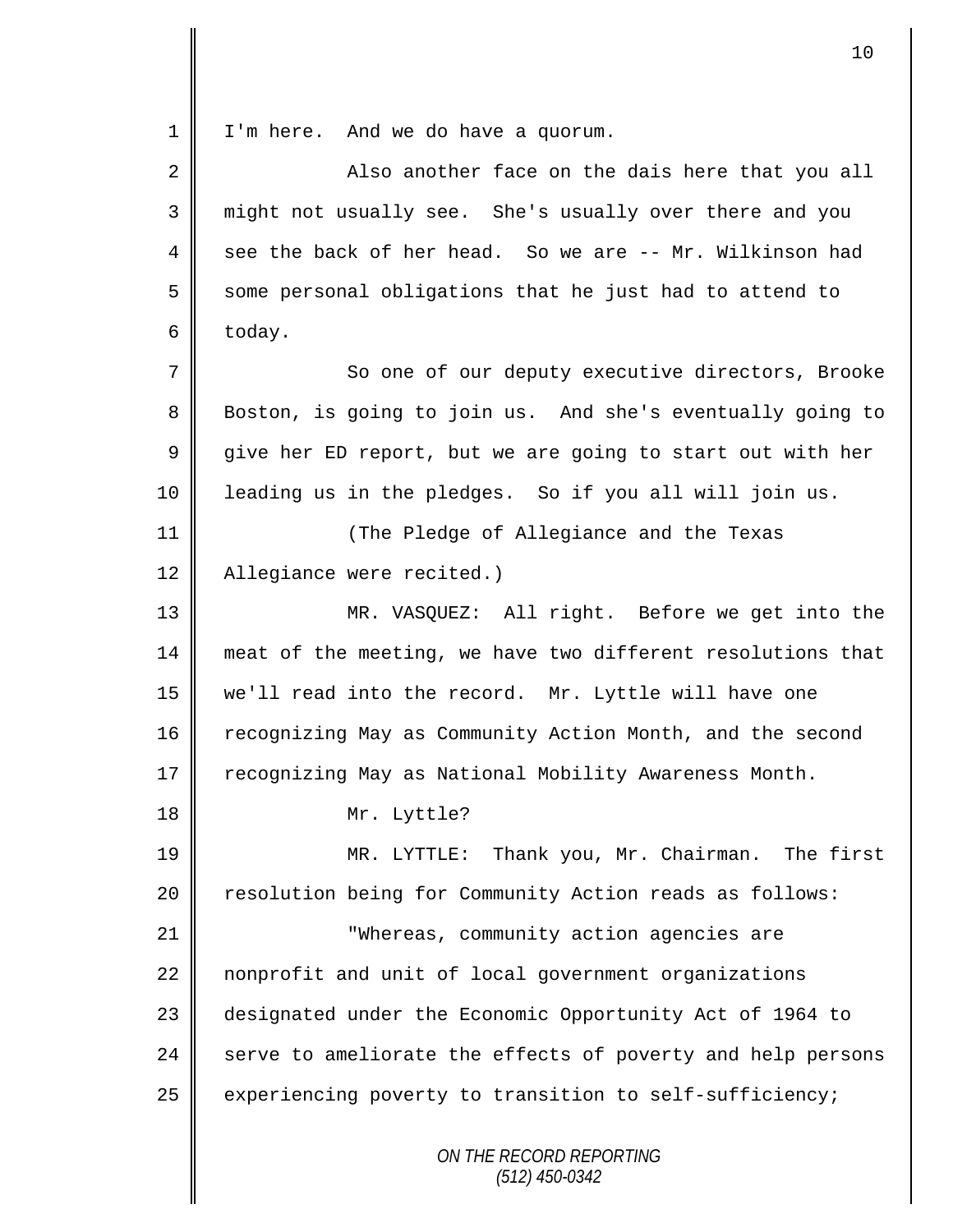*ON THE RECORD REPORTING* 1 || Whereas, community action builds and promotes 2 economic stability and enhances stronger communities and  $3$  | the opportunity to live in dignity; 4 || "Whereas, nationally community action has  $5 \parallel$  enhanced the lives of millions by providing essential,  $6 \parallel$  life-changing services and opportunities; 7 "Whereas, community action serves 99 percent of 8 America's counties in rural, suburban, and urban 9 communities and works toward the goal of ending poverty in 10 | our lifetime; 11 "Whereas, Texas has a strong and vibrant network 12 | of community action agencies to deliver community action to 13 Texans in need, and this year has mobilized to provide 14 needed assistance for families experiencing the impacts of 15 | the COVID-19 pandemic; 16 "Whereas, community action will continue to 17 || implement innovative and cost-effective programs to improve 18 the lives and living conditions of the impoverished; 19 continue to provide support and opportunities for all 20 eligible households in need of assistance; and continue to 21 develop and carry out effective welfare system reforms; and 22 || "Whereas, the Texas Department of Housing and 23 Community Affairs and the State of Texas support the 24 Community Action network in Texas in working to improve 25 communities and make Texas a better place to live not only

11

*(512) 450-0342*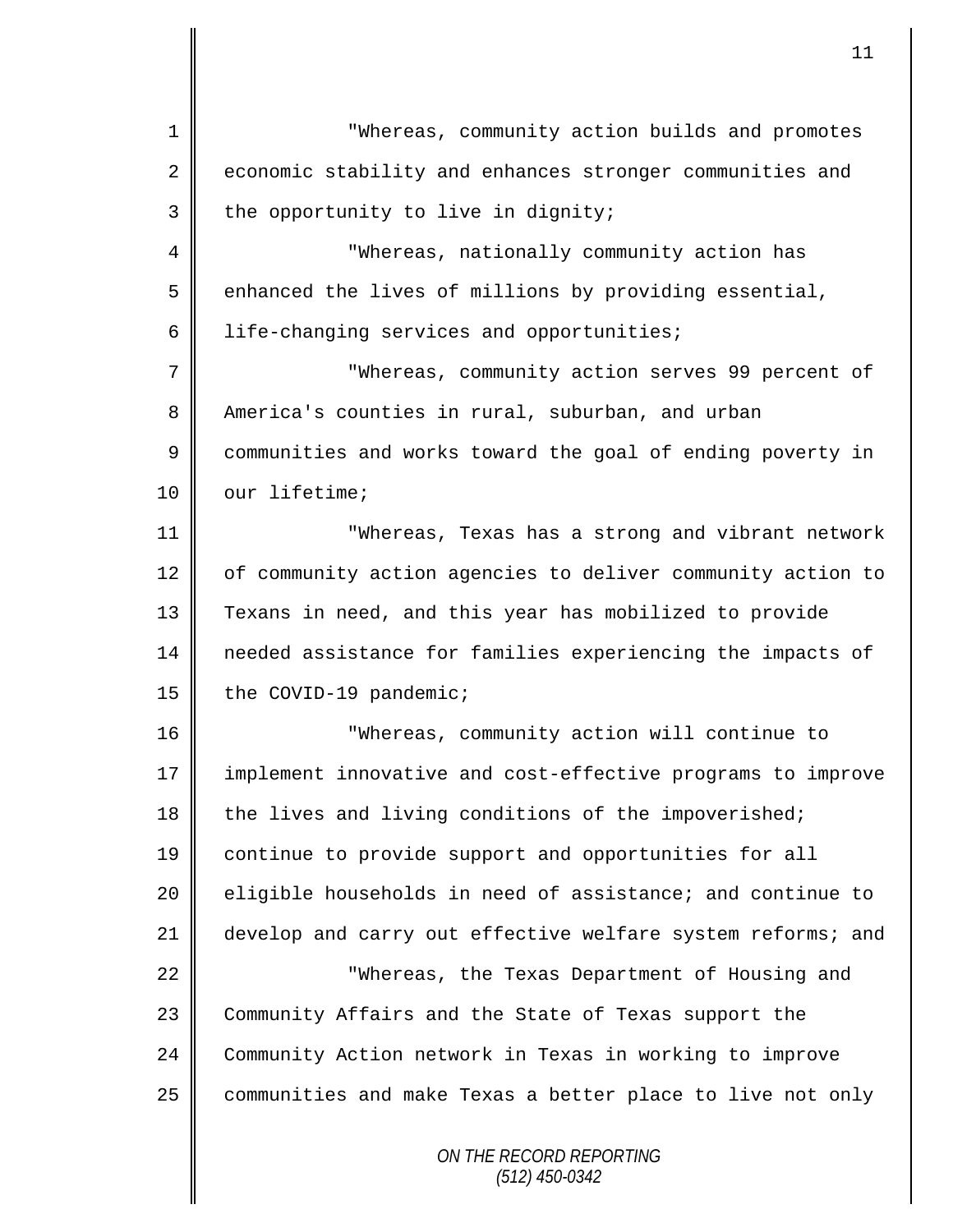1 during Community Action Month in May, but throughout the  $2 \parallel$  entire year;

*ON THE RECORD REPORTING (512) 450-0342* 3 || "Now, therefore, it is hereby resolved that the 4 governing board of the Texas Department of Housing and 5 Community Affairs, does hereby celebrate May 2022, as 6 Community Action Month in Texas, and encourages all Texas 7 | individuals and organizations, public and private, to join 8 and work together in this observance of the hard work and 9 dedication of Texas community action agencies. 10 "Signed this fourteenth day of April 2022." 11 || I don't know. Do you need to accept that? 12 MR. VASQUEZ: Thank you. Well, let's take a 13 | motion to adopt the resolutions as presented? 14 MR. BRADEN: So moved. 15 MR. VASQUEZ: Motion by Mr. Braden. Is there a 16 second. 17 || MR. BATCH: Second. 18 || MR. VASQUEZ: Second by --19 MR. BATCH: Batch. 20 || MR. VASQUEZ: -- Brandon, Mr. Batch. All those 21 | in favor say aye. 22 (A chorus of ayes.) 23 || MR. VASQUEZ: Any opposed? 24 || (No response.) 25 | MR. VASQUEZ: Hearing none, the resolutions are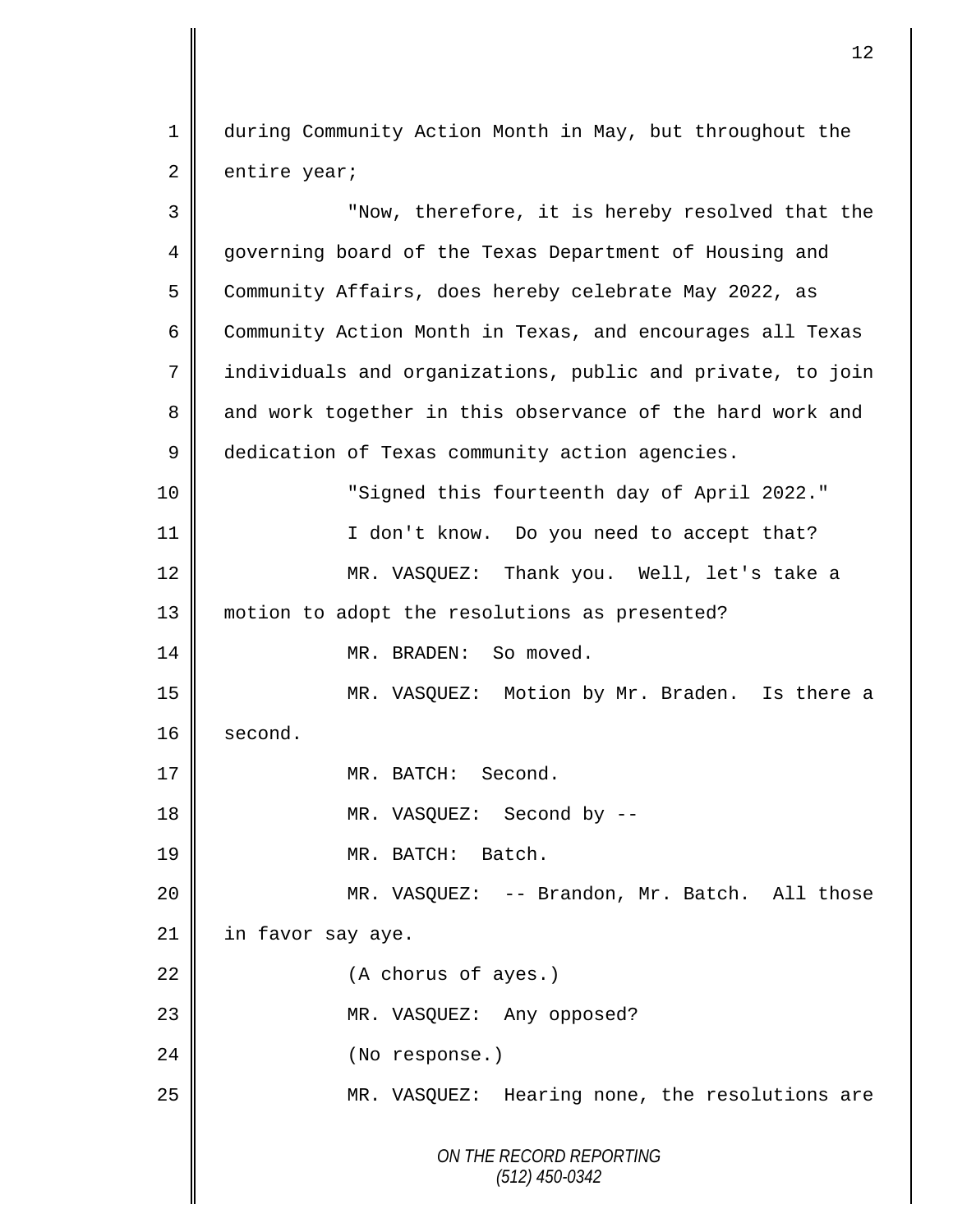|             | 13                                                          |
|-------------|-------------------------------------------------------------|
| $\mathbf 1$ | adopted.                                                    |
| 2           | MR. LYTTLE: Okay. The second one reads as                   |
| 3           | follows.                                                    |
| 4           | MR. VASQUEZ: Oh, the resolution, I'm sorry.                 |
| 5           | MR. LYTTLE:<br>Oh, sorry.                                   |
| 6           | MR. VASQUEZ: Go ahead, next one.                            |
| 7           | MR. LYTTLE: "Whereas, May 2022 is National                  |
| 8           | Mobility Awareness Month, which is dedicated to showing the |
| $\mathsf 9$ | community at large how Persons with Disabilities can live   |
| 10          | active, mobile lifestyles, and to raise awareness of the    |
| 11          | mobility solutions available in the local community;        |
| 12          | "Whereas, a goal of the Texas Department of                 |
| 13          | Housing and Community Affairs is to ensure that all Texans  |
| 14          | have access to safe and decent affordable housing;          |
| 15          | "Whereas, it is the policy of the Department to             |
| 16          | support fair housing opportunities in the administration of |
| 17          | its Single Family and Multifamily Programs, especially in   |
| 18          | regards to Persons with Disabilities accessing new home     |
| 19          | construction, home rehabilitation, housing vouchers, and    |
| 20          | rental assistance programs and services;                    |
| 21          | "Whereas, the Amy Young Barrier Removal Program             |
| 22          | provides one-time grants of up to \$22,500 for Persons with |
| 23          | Disabilities, both renters and homeowners earning up to     |
| 24          | eighty percent of the area median family income, who need   |
| 25          | home modifications to increase accessibility and eliminate  |
|             | ON THE RECORD REPORTING<br>(512) 450-0342                   |

 $\mathbf l$ 

II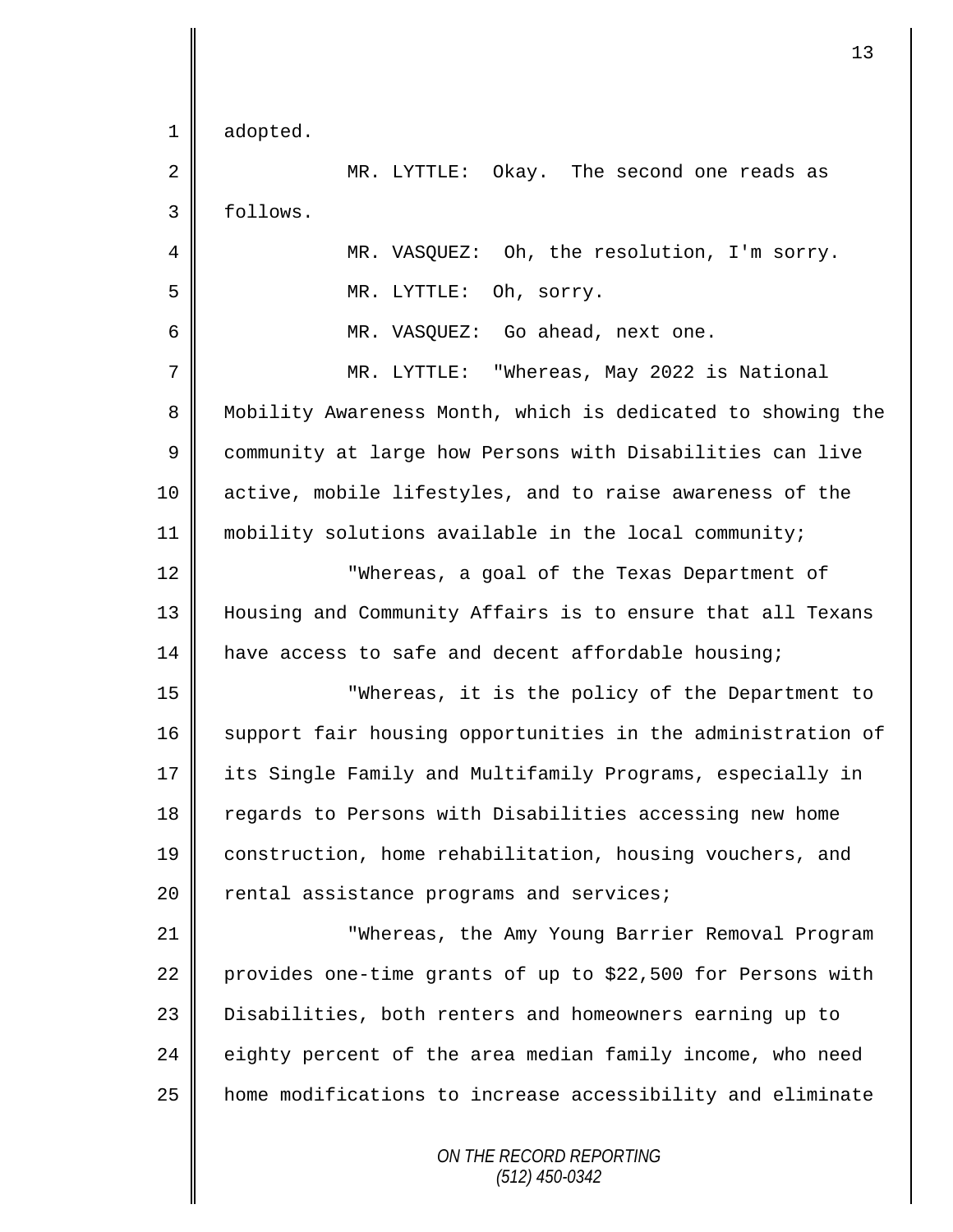1 | hazardous conditions in their homes;

| $\overline{2}$  | "Whereas, in 2020, the Department celebrated 10            |
|-----------------|------------------------------------------------------------|
| 3               | years of offering the Amy Young Barrier Removal Program,   |
| 4               | named in honor of the late advocate for Texans with        |
| 5               | Disabilities, who helped shape the state-funded program to |
| 6               | improve the quality of life for persons with disabilities  |
| $7\overline{ }$ | throughout the State of Texas;                             |

8 **B** Whereas, from 2010, to 2020, the Department, 9 through the Amy Young Barrier Removal Program, completed 10 approximately \$22.8 million worth of accessibility and 11 modifications on approximately 1,167 homes of Texans with 12 Disabilities, such as constructing roll-in showers, 13 | installing shower wands and lever faucets, widening 14 doorways, modifying kitchens and laundry rooms with 15 accessible cabinetry and appliances, building ramps, and 16 improving walkways with handrails, paving, and lighting to 17 accommodate program participants' specific needs;

 "Whereas, in 2021, the Department, through the Amy Young Barrier Removal Program, completed approximately  $20 \parallel$  \$1.9 million worth of accessibility modifications on 88 **homes of Texans with Disabilities;** 

22  $\parallel$  Whereas, the Department applauds the nonprofit 23 | organizations and local governments around the state who 24 have become Amy Young Barrier Removal Program 25 | administrators and who advocate for their clients through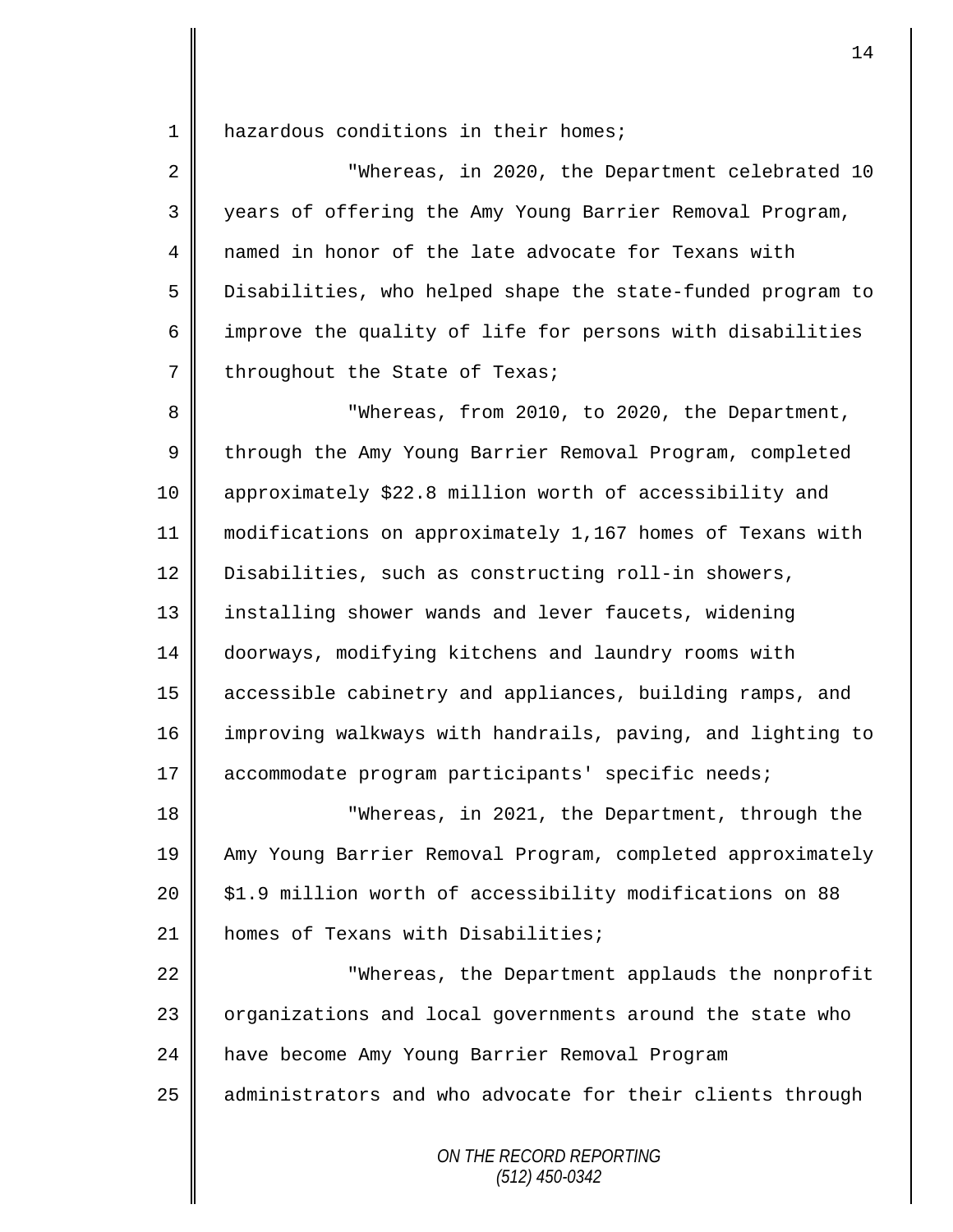1 || quality construction, pragmatic solutions, and respectful  $2 \parallel$  service; and

*ON THE RECORD REPORTING (512) 450-0342* 3 "Whereas, the Department encourages Texans to 4 explore the numerous TDHCA programs and resources related 5 to increasing and maintaining mobility during National 6 Mobility Awareness Month, and throughout the year; 7 || "Now, therefore, it is hereby resolved that in 8 the pursuit of the goal and responsibility of increasing 9 mobility opportunities of Texans with disabilities, the 10 governing Board of the Texas Department of Housing and 11 Community Affairs does hereby celebrate May 2022 as 12 National Mobility Awareness Month and encourages all Texas 13 individuals and organizations, public and private, to join 14 and work together in the observance of National Mobility 15 **Awareness Month.** 16 "Signed this fourteenth day of April, 2022." 17 || MR. VASQUEZ: Thank you. We'll entertain a 18 motion to adopt the resolution on National Mobility 19 Awareness Month. 20 || MR. BATCH: So moved. 21 | MR. VASQUEZ: Motion made by Mr. Batch. Is  $22$  there a second. 23 | Mr. MARCHANT: Second. 24 MR. VASQUEZ: Seconded by Mr. Marchant. All  $25$  those in favor say aye.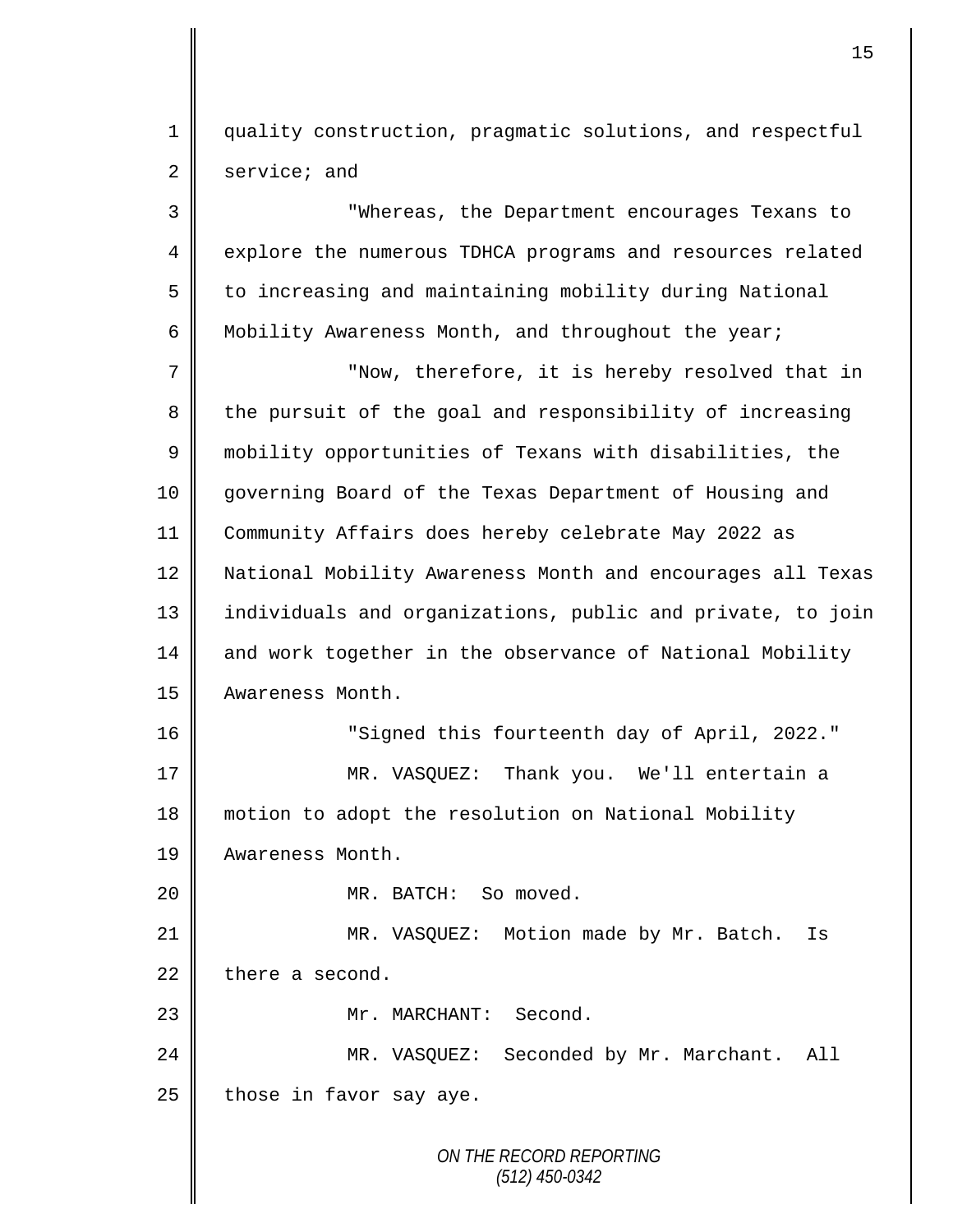*ON THE RECORD REPORTING (512) 450-0342* 1 || (A chorus of ayes.) 2 MR. VASOUEZ: Hearing -- any opposed? 3 (No response.) 4 || MR. VASQUEZ: Hearing none, the resolution is 5 adopted. We are moving right along to the consent agenda 6 items. Are there any items listed on the consent agenda 7 that members of the Board, or members of the audience want 8 | to move to action items? 9 || (No response.) 10 MR. VASQUEZ: Seeing none, we will entertain a 11 || motion on the consent agenda as posted. 12 | Mr. MARCHANT: Mr. Chairman, I make a motion  $13$  | that we accept and approve consent agenda as presented. 14 MR. VASQUEZ: For those of you who couldn't  $15 \parallel$  hear  $-$ 16 || Mr. MARCHANT: I'm sorry. 17 || MR. VASOUEZ: -- Mr. Marchant, because he hates 18 | to put on his microphone, he made the motion. Do I hear a 19 **Second from Mr. Batch?** 20 || MR. BATCH: I second --21 || MR. VASQUEZ: All those in favor of approving  $22$  the consent agenda say aye. 23 || (A chorus of ayes.) 24 || MR. VASQUEZ: Any opposed? 25 No response.)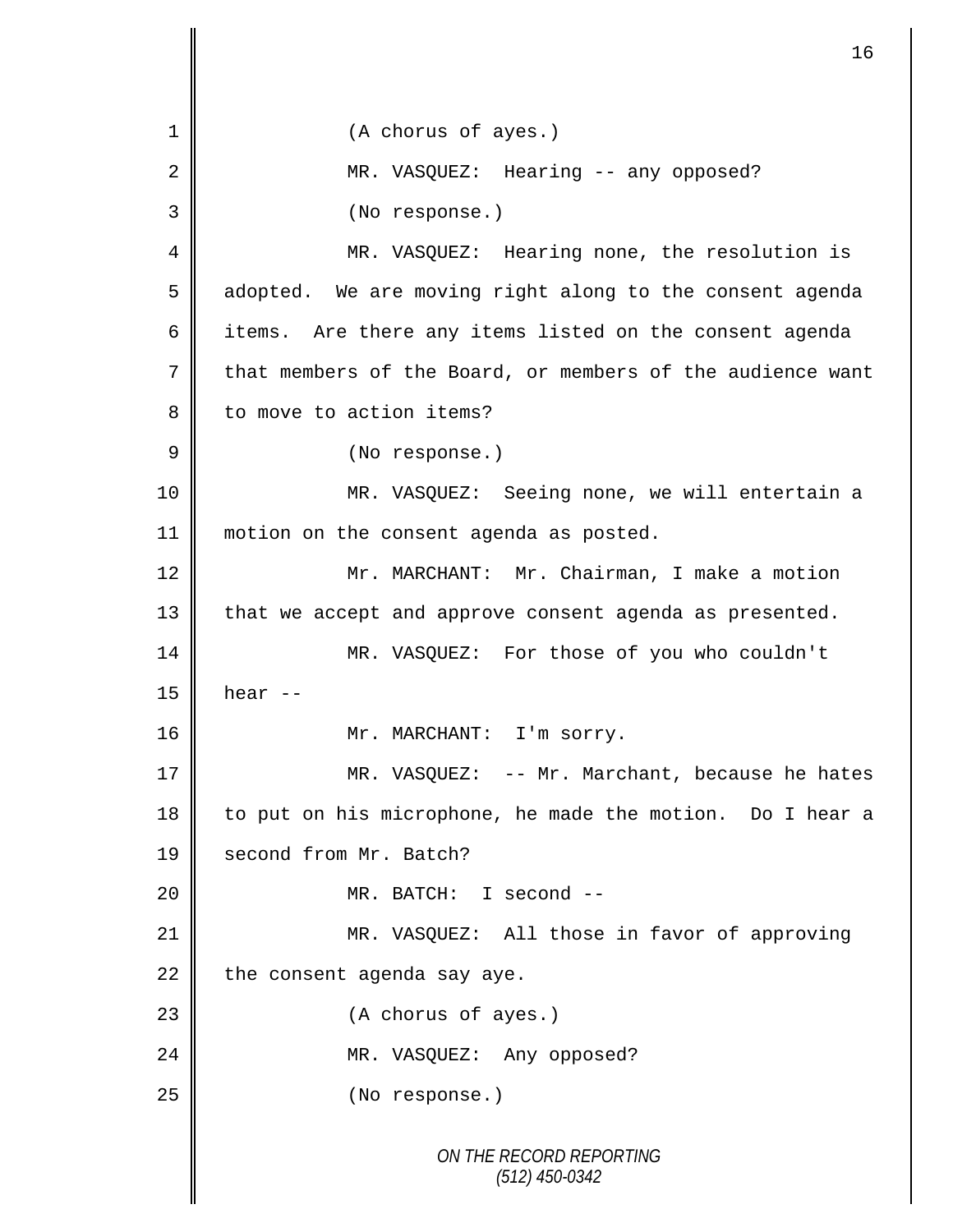| $\mathbf 1$    | MR. VASQUEZ: Hearing none, motion carries.                  |
|----------------|-------------------------------------------------------------|
| 2              | Moving right along to the executive director                |
| 3              | report, standing in today we have Ms. Brooke Boston.        |
| 4              | MS. BOSTON: Hi, Chairman Vasquez, Board                     |
| 5              | members, thank you for having me appear today. I feel like  |
| 6              | I'm sitting at the grownup table.                           |
| $\overline{7}$ | So first I wanted to fill you in on our                     |
| 8              | Homeowner Assistance Fund; we call that HAF. The program    |
| $\mathsf 9$    | is up and running, as you know. We've just recently -- I    |
| 10             | have just recently stepped into the position of overseeing  |
| 11             | that program with Monica's departure, and I'm still getting |
| 12             | up to speed, but the rollout has been going smoothly.       |
| 13             | So far, as of this morning, before I walked                 |
| 14             | over, we had approved 22.3 million in assistance for about  |
| 15             | 2100 households. We're definitely hitting the lower income  |
| 16             | households, which is great. Even though the program can     |
| 17             | serve households up to 100 percent of the area median       |
| 18             | income, approximately 68 percent of those approved are at   |
| 19             | 30 percent AMI or below, and another 22 percent are below   |
| 20             | 80 percent.                                                 |
| 21             | So we also, as of yesterday, have Google ads up             |
| 22             | and running, and we have been confirmed that clicks are     |
| 23             | happening. Relating to our other big Treasury program,      |
| 24             | Texas Rent Relief, we received the past week another 47.8   |
| 25             | million in ERA-1 funds.                                     |
|                |                                                             |

I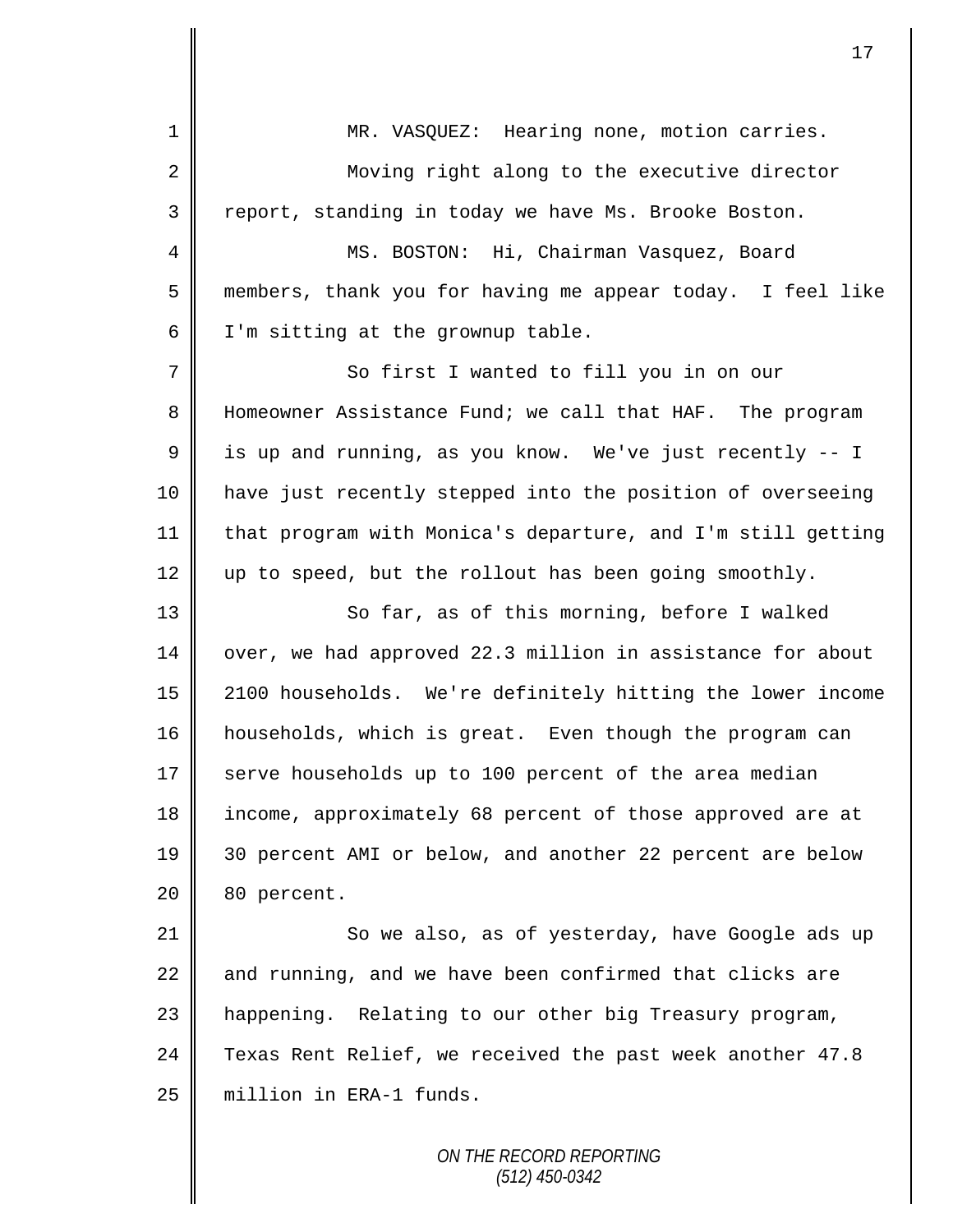1  $\parallel$  Those are funds that were reallocated from other  $2 \parallel$  entities, cities or states that have not spent the funds. 3 Because we still had applicants in our system who had not 4 been able to be assisted, the new funding will be directed  $5 \parallel$  to those households after we've confirmed that they still  $6 \parallel$  need assistance, of course.

7 In total, with the Texas Rent Relief Program, 8 || we've distributed just under two billion. We've done 1.98 9 | billion in rent and utility assistance to over 309,000 10 households, and we've prevented 21,000 evictions with our 11 program.

12 | In other department news, our weatherization 13 || program, which is funded by the Department of Energy, is 14 growing in a really huge way. Typically, we're funded at 15 | around eight million a year.

16 || And a new allocation that was awarded to us from 17 the Infrastructure Investment in Jobs Act has directed 18 about 173 million to us, for 20 times the amount that we're 19 | used to getting.

20 || So DOE just released guidance to the states, and 21 our plan has to be in by July 1, so you guys can expect to 22 see that coming before you for approval. We're excited  $23$  || about that level of funds and that the funds are allowed to  $24$   $\parallel$  be used for multifamily.

25 Weatherizing multifamily isn't something we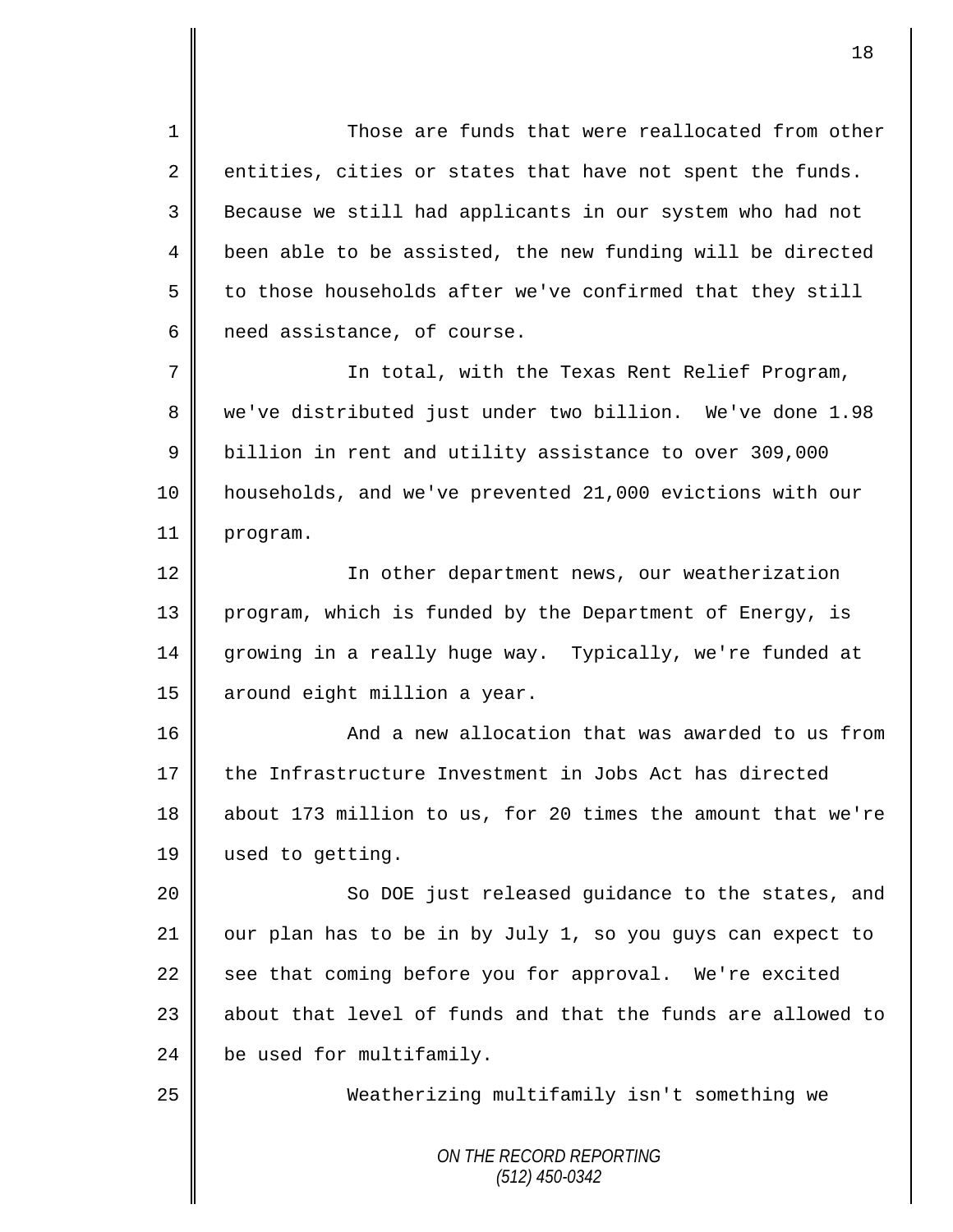1 generally have; the funds aren't usually at a scale that 2 | lets us do that. So we're excited about that opportunity. 3 4 We also recently -- some of our Office of 5 Colonia Initiative staff traveled to Cameron County last 6 month, and they met with the county judge, other county  $7 \parallel$  staff and an organization, cdcb, who many of you guys are 8 aware of, Come Dream Come Build. 9 And we checked out their Mi Casita production 10 facility, talked about how we can make sure they can 11 implement that with our self-help center program. And Mi 12 Casita is a new innovation in affordable single family and 13 modular housing, and basically the housing can kind of grow 14 as the family grows. 15 || Another way that we are making an impact across  $16$  | the state, the Department recently entered into a contract 17 || with Cornerstone Community Action Agency. They're going to 18 | be providing HOME tenant-based rental assistance through 19 the disaster set-aside for the West Texas communities that 20  $\parallel$  were recently impacted by the wildfires earlier this year. 21 || The organization stated in their request that in 22 one community alone more than 80 homes were lost. So this  $23$  assistance will be very impactful. 24 Since we saw you last, we have had several OAP 25 | roundtables and work group sessions which are discussions

> *ON THE RECORD REPORTING (512) 450-0342*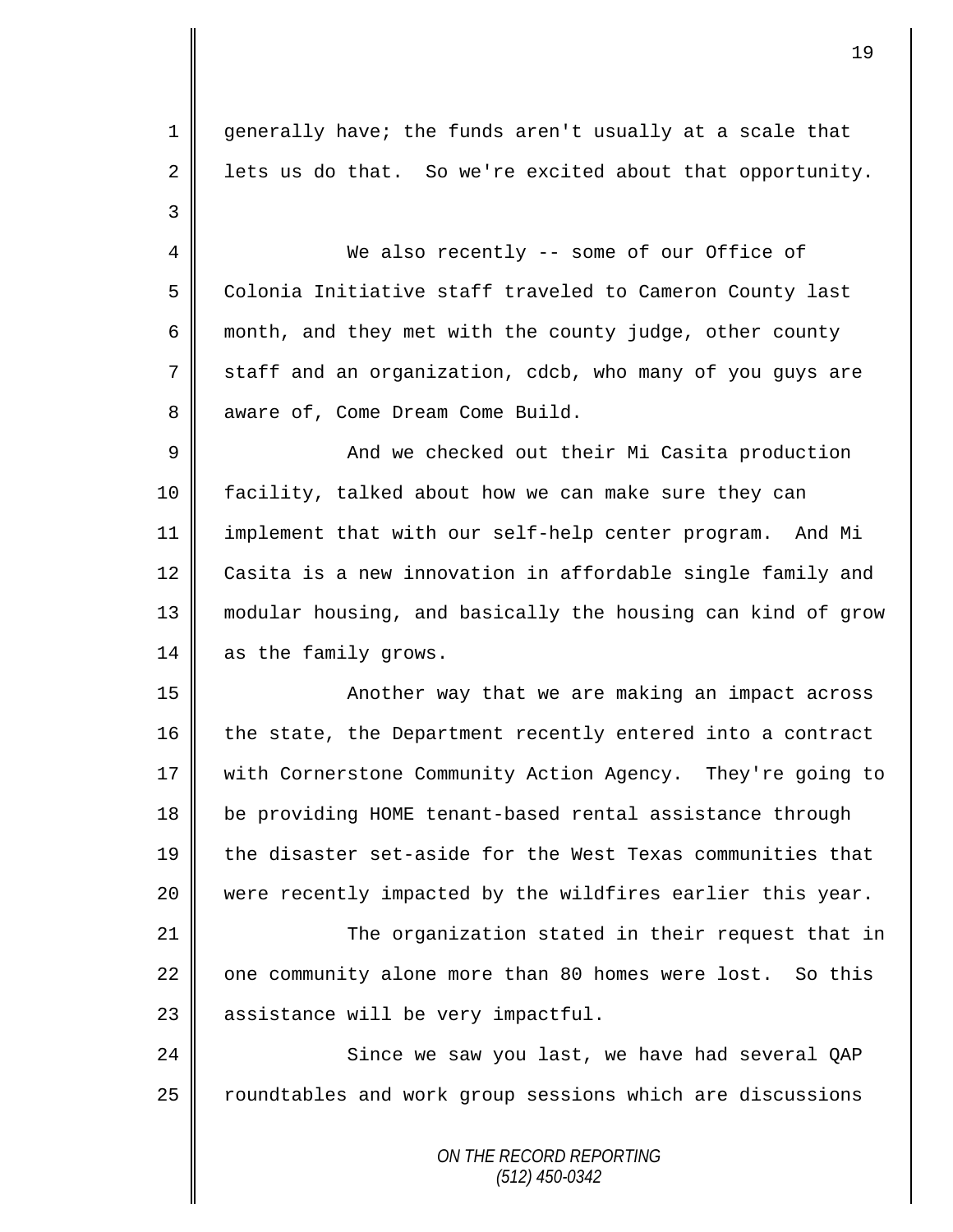1 for the 2023 QAP already. And we also hosted a compliance 2 roundtable.

3 || The input from all of those will feed into our 4 || rule development. Participation was lively and robust, and 5 we've garnered a lot of great ideas that we're going to be  $6 \parallel$  able to integrate.

7 In the world of legislative activity, earlier 8 this week, Bobby, David Cervantes, and Chris Smith, from 9 our External Affairs Division, met with Senate Finance 10 staff to begin discussions about the agency's budget for 11 the next biennium. The meeting went well and gave us a 12 good foundation upon which to build.

13 || In that same vein, External Affairs and 14 Financial Administration continue to work on our strategic 15 plan, which is due to the Legislative Budget Board in June.

17 || You know, I could probably go on for ages, 18 because I love all the stuff that we do, and everyone's 19 doing really great work. But I'll wrap up with just one 20 | more thing.

16

21 || Overall, the agency is doing great. With our 22 new temporary pandemic teams, we seem to constantly be 23 | hiring. We've been blessed that we had a really strong 24 cadre of existing managers and folks who are willing to  $25$  step into these temporary programs and take leadership.

> *ON THE RECORD REPORTING (512) 450-0342*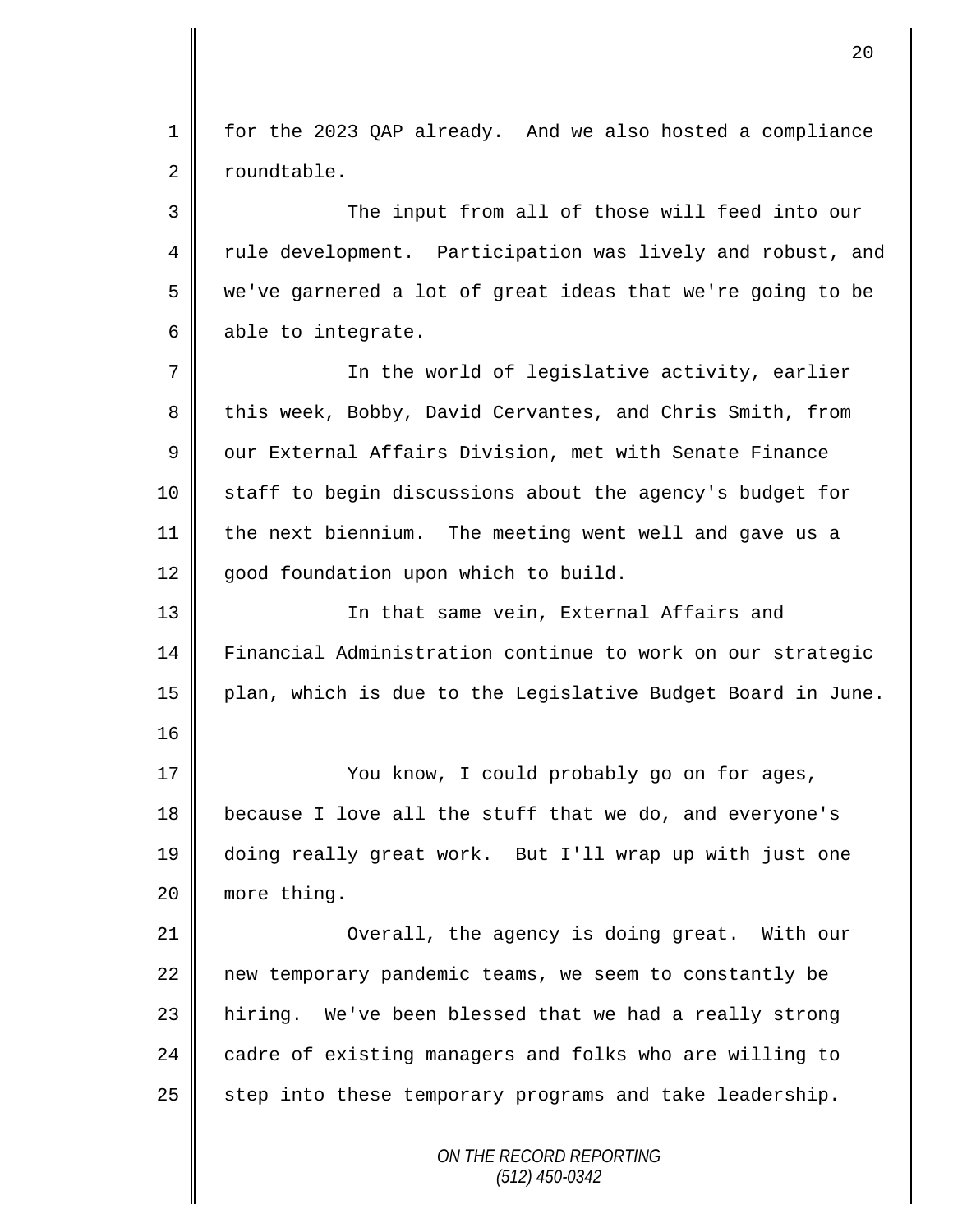*ON THE RECORD REPORTING (512) 450-0342* 1 || We're thrilled that they were able to do that 2 and that we had that skill in-house. We now have 12 empty 3 | vacancies in both temporary and permanent positions. And 4 so this is my plug for any of you in the audience who may 5 | know of someone you think would be a good asset to TDHCA; 6 encourage them to look at our website. We've got a lot of 7 | great opportunities. 8 And I'm happy to answer any questions. 9 MR. VASQUEZ: Thank you, Brooke. 10 || Do any Board members have questions for Ms. 11 Boston on her executive director report? 12 So could you remind us, so how many households 13 did we help in the rental assistance program? 14 || MS. BOSTON: More than 309,000. 15 MR. VASQUEZ: More than 309,000 households. 16 Wow! How much money did we get distributed in that? 17 MS. BOSTON: 1.98 billion. 18 MR. VASQUEZ: Wow. Okay. The program we 19 understand wasn't perfect, and we're still following up on 20 details, but it's incredible what staff and the whole team  $21$  on the project did, so I want to congratulate everyone on  $22 \parallel$  that. 23 || So moving right along to item 4 of the agenda, 24 presentation, discussion and possible action on the 25 Community Development Block Grant, Coronavirus Aid Relief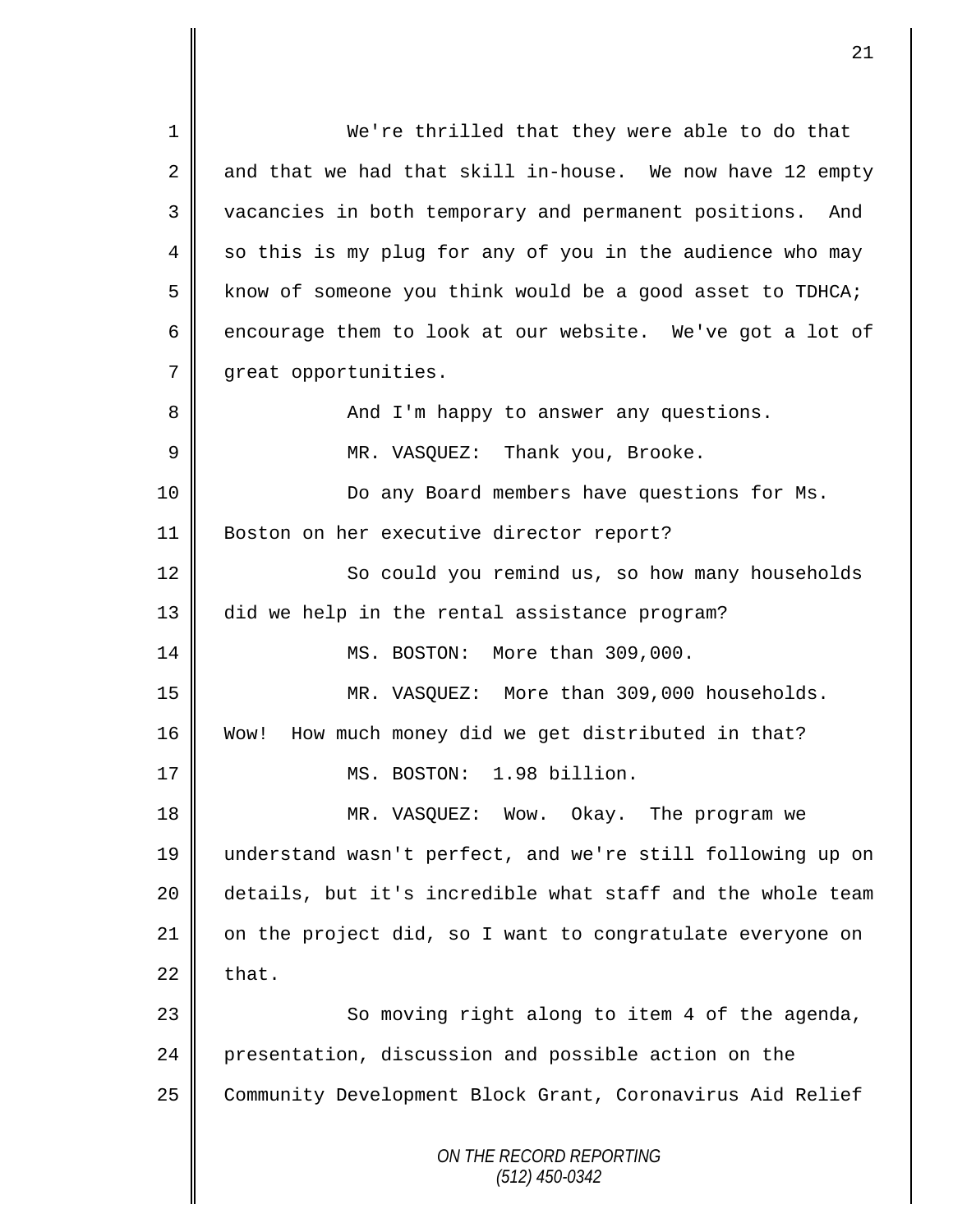*ON THE RECORD REPORTING (512) 450-0342* 1 and Economic Security Act, community resiliency programs  $2 \parallel$  awards. 3 Mr. Bentancourt? 4 MR. BENTANCOURT: Good morning, Chairman 5 Vasquez, Board members and Brooke. I'm Rudy Bentancourt, 6  $\parallel$  and I'm the director of the CDBG CARES program. I'll be 7 covering item 4 in your Board materials. 8 The Department received 141 million in CDBG 9 CARES funding from the U.S. Department of Housing and Urban 10 Development to prevent, prepare for, or respond to COVID- $11 \parallel 19.$ 12 The recommendations in this Board item will 13 | obligate the remaining of the last funds for the CDBG CARES 14 funds. In June of 2021, the Board approved a third 15 amendment to the one-year action plan which included 16 approximately \$38.1 million, for the Community Resiliency 17 Program. 18 The 38.1 million, along with an additional 5.2 19 million for -- from reprogram funds allows for 20  $\parallel$  approximately \$43.3 million to be available to the 21 Community Resiliency Program. 22 | The Community Resiliency Program allows low and 23 || moderate income areas and rural and small metro communities 24  $\parallel$  to address gaps in their ability to prevent, prepare, or  $25$  respond to COVID-19 or future pandemic.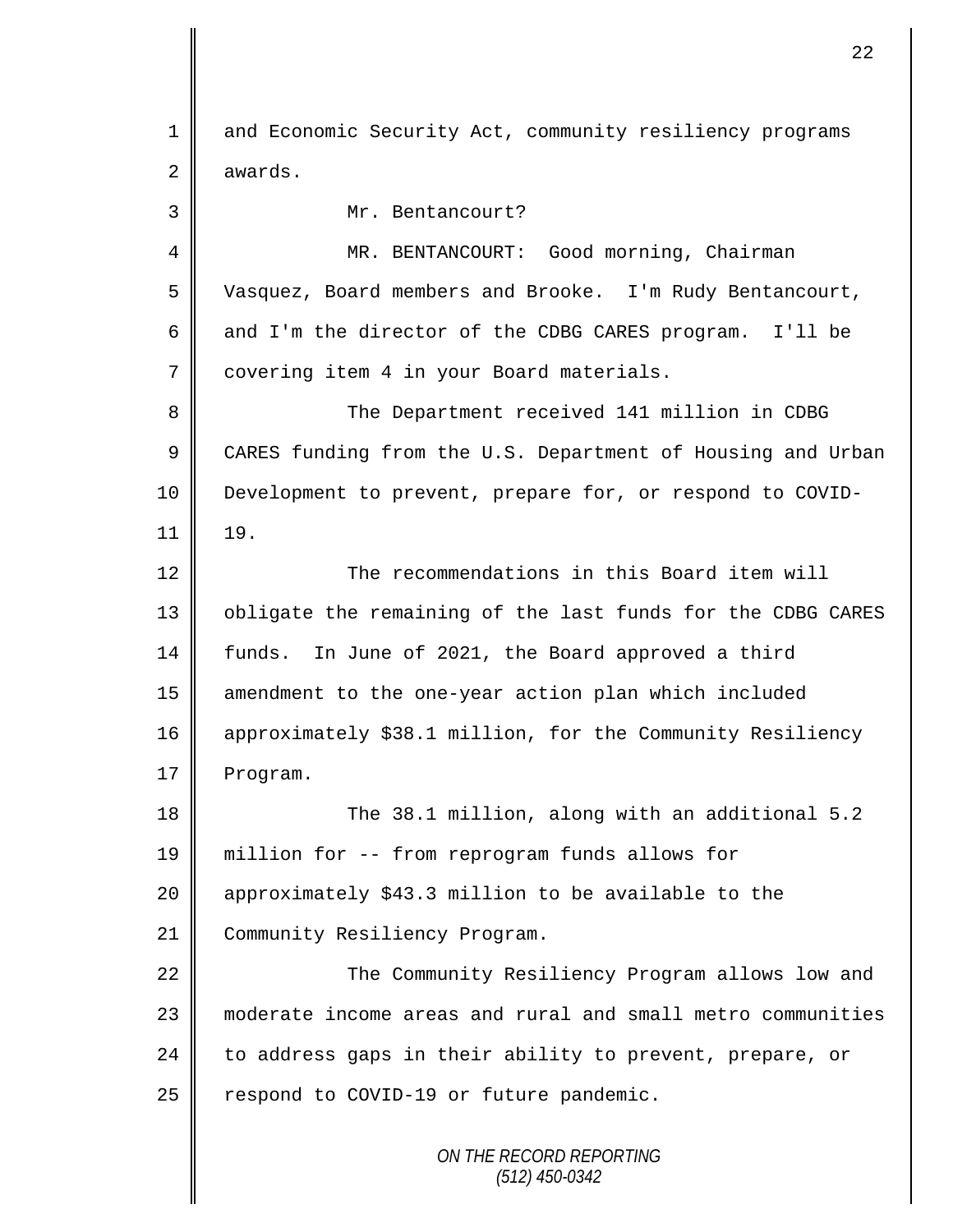1 || Funds allow communities to create, expand or 2 enhance public facilities that provide medical care, social  $3 \parallel$  services, and/or emergency housing, and increase the 4 community's long-term resiliency and ability to mitigate 5 | future coronavirus outbreaks.

6 || As a HUD requirement, a minimum of \$40 million 7 must be obligated to non-entitlement communities in Texas. 8 A non-entitlement community is a community which does not 9 already receive an annual HUD allocation. The funding 10 from -- the funding of the Community Resiliency Program 11 recommendations are all to non-entitlement communities.

12 | On October 1, we released a competitive notice 13 || of funding availability to seek applications. The 14 Department received 50 applications in the response to the 15 Community Resiliency Program, requesting a total of \$141.7 16 million. Based on our review and scoring of these 17 || applications, my team has identified 15 applicants which 18 || are recommended for funding.

19 || Examples of applications recommended for funding 20 | include senior centers, community resiliency centers, 21 wellness and health centers, a food pantry, an advocacy  $22$  center for abused and neglected children, a fire station 23 | rehabilitation, an EMS facility, and the purchase of 24 | approximately five emergency medical services vehicles. 25 | Along with the recommendations of the 15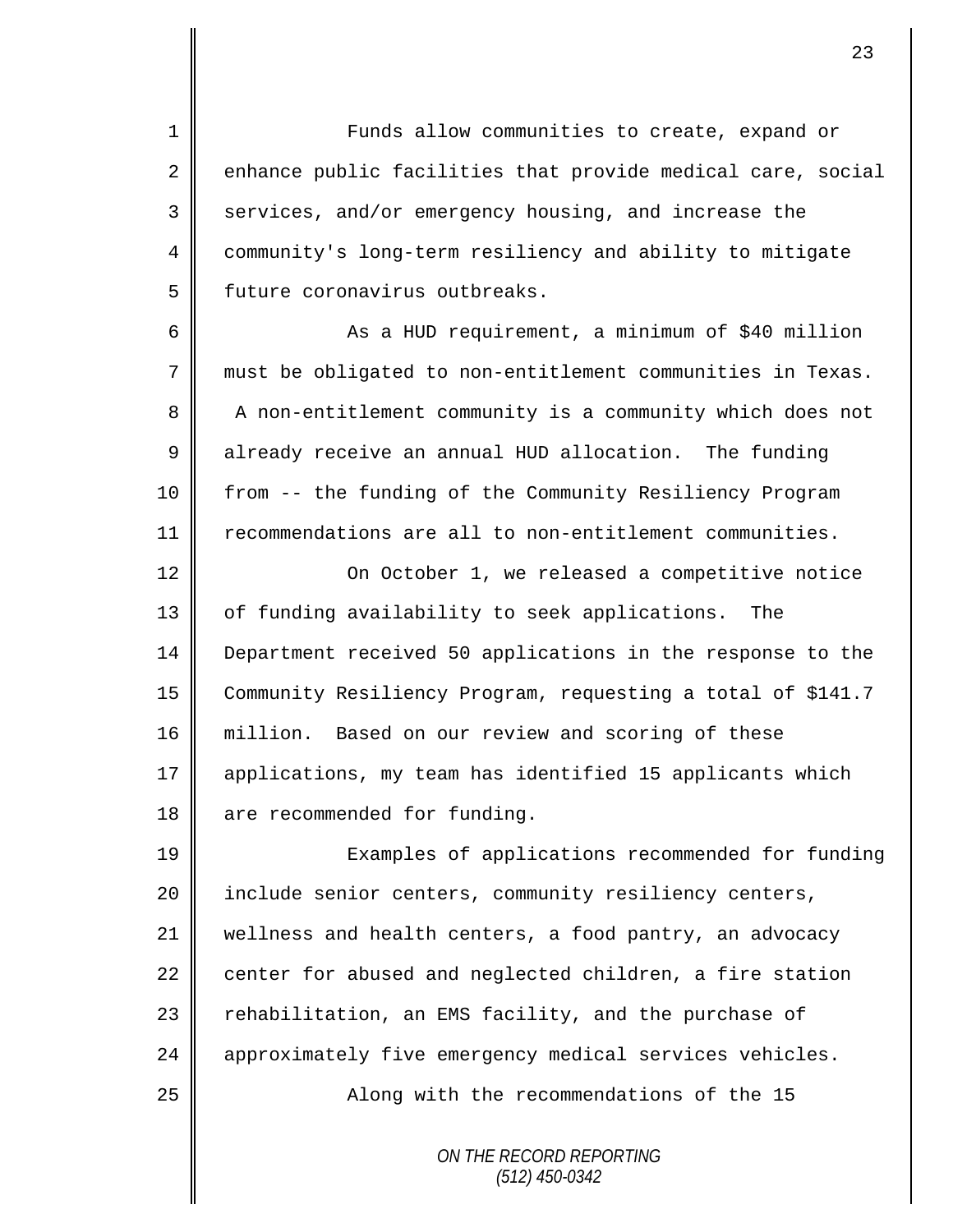1 applicants, staff is also recommending that the Board 2 approve a waiting list to be comprised of all eligible 3 applications.

4 The waiting list has been scored and ranked 5 along with the 15 recommended applicants. As additional 6  $\parallel$  funding may be available from other CDBG CARES activities 7 not using full funding, applications will be awarded from 8 the waiting list to the next highest scored applicant whose  $9 \parallel$  funds can be fully funded with the award. 10 || Staff recommends the approval of the 15 11 applicants recommended for funding in the amount of  $12 \parallel$  \$43,389,567.99 and approval of the waiting list as

13 || additional CDBG CARES funds may become available.

14 || I'll stand by for any questions. 15 MR. VASQUEZ: Good. Thank you, Rudy.

16 || Do any Board members have questions on this

17 | agenda item?

18 || (No response.)

19 || MR. VASQUEZ: And we can see it looks like 20 they're spread out in pretty good range, from the Panhandle  $21$  | to RGV, so that's --

22  $\parallel$  MR. BENTANCOURT: Yes.

23 || MR. VASQUEZ: -- great. Okay.

24 Hearing no questions, do we have a motion on  $25$  item 4? Okay. We still have a -- I'll note for the record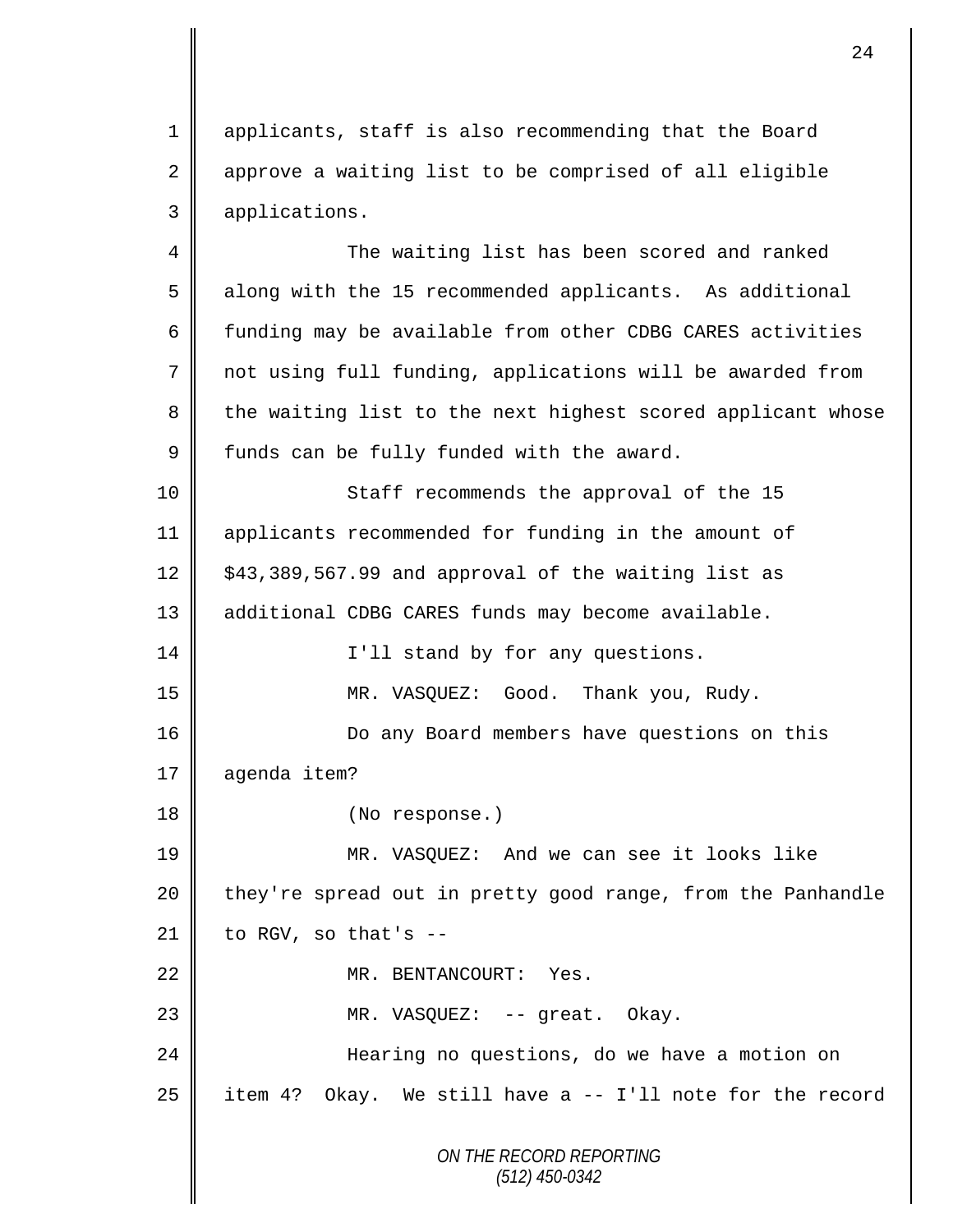| $\mathbf 1$ | that Mr. Batch has left the room temporarily but will be    |
|-------------|-------------------------------------------------------------|
| 2           | back, and we still have an operating quorum.                |
| 3           | So any -- I'll entertain a motion on item 4 of              |
| 4           | the agenda.                                                 |
| 5           | MR. BRADEN: Mr. Chair, I move the Board grant               |
| 6           | the executive director and his designees the authority to   |
| 7           | effectuate the 15 awards for CDBG CARES CRP funding as      |
| 8           | described, subject to the conditions, limitations, and      |
| 9           | contingent authority as expressed in the Board action       |
| 10          | request and proposed resolution on this item.               |
| 11          | MR. VASQUEZ: Motion made by Mr. Braden.<br>Is               |
| 12          | there a second?                                             |
| 13          | MR. MARCHANT: I'll second, Mr. Chairman.                    |
| 14          | MR. VASQUEZ: Seconded by Mr. Marchant.                      |
| 15          | All those in favor say aye.                                 |
| 16          | (A chorus of ayes.)                                         |
| 17          | MR. VASQUEZ: Any opposed?                                   |
| 18          | (No response.)                                              |
| 19          | MR. VASQUEZ: Hearing none, motion carries.                  |
| 20          | MR. BENTANCOURT: Thank you.                                 |
| 21          | MR. VASQUEZ: Thank you. Moving on to item 5.a,              |
| 22          | of the agenda. The presentation, discussion, and possible   |
| 23          | action on resolution number 22-021, authorizing the filing  |
| 24          | of one or more applications for reservation with the Texas  |
| 25          | Bond Review Board with respect to qualified mortgage bonds, |
|             | ON THE RECORD REPORTING<br>$(512)$ 450-0342                 |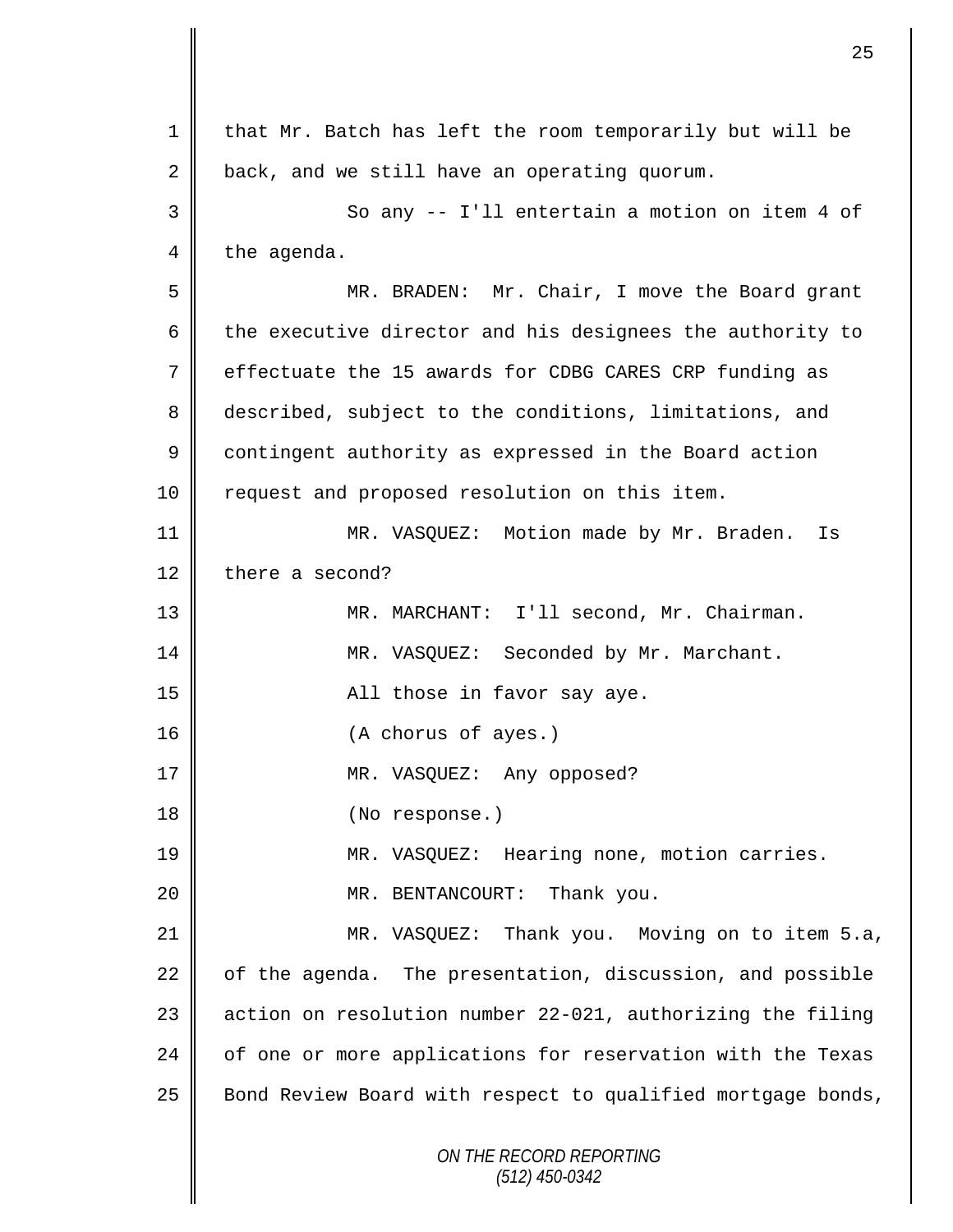*ON THE RECORD REPORTING (512) 450-0342* 1 authorizing state debt application and containing other 2 provisions relating to the subject. 3 || Ms. Hodnett? 4 || MS. HODNETT: Yes, sir. Good morning, Chairman 5 Vasquez, Board members, and Brooke. My name is Heather 6 Hodnett. I'm the manager of single family finance, and I  $7 \parallel$  am also acting as the interim director of bond 8 finance since Monica's left. 9 I'm here to talk about items 5.a and 5.b. And 10 with this item, staff is requesting authorization to submit 11 | one or more applications for a maximum reservation of 12  $\parallel$  205,200,000 of volume cap to be used for the issuance of 13 | single family mortgage revenue bonds 2022 Series A, and 14 under this item, we expect that the bond authority that 15 we'll be using has been carried forward. 16 MR. VASQUEZ: Okay. So we're still way 17 | oversubscribed on --18 || MS. HODNETT: Yes, and this --19 || MR. VASQUEZ: -- those bonds? 20 | MS. HODNETT: -- item is just for the authority 21 | to submit the application to the Bond Review Board for bond 22  $\parallel$  approval -- or for authority to use the bond allocation. 23 || MR. VASQUEZ: Right. 24 MS. HODNETT: And the second item is for the  $25$  | transaction itself.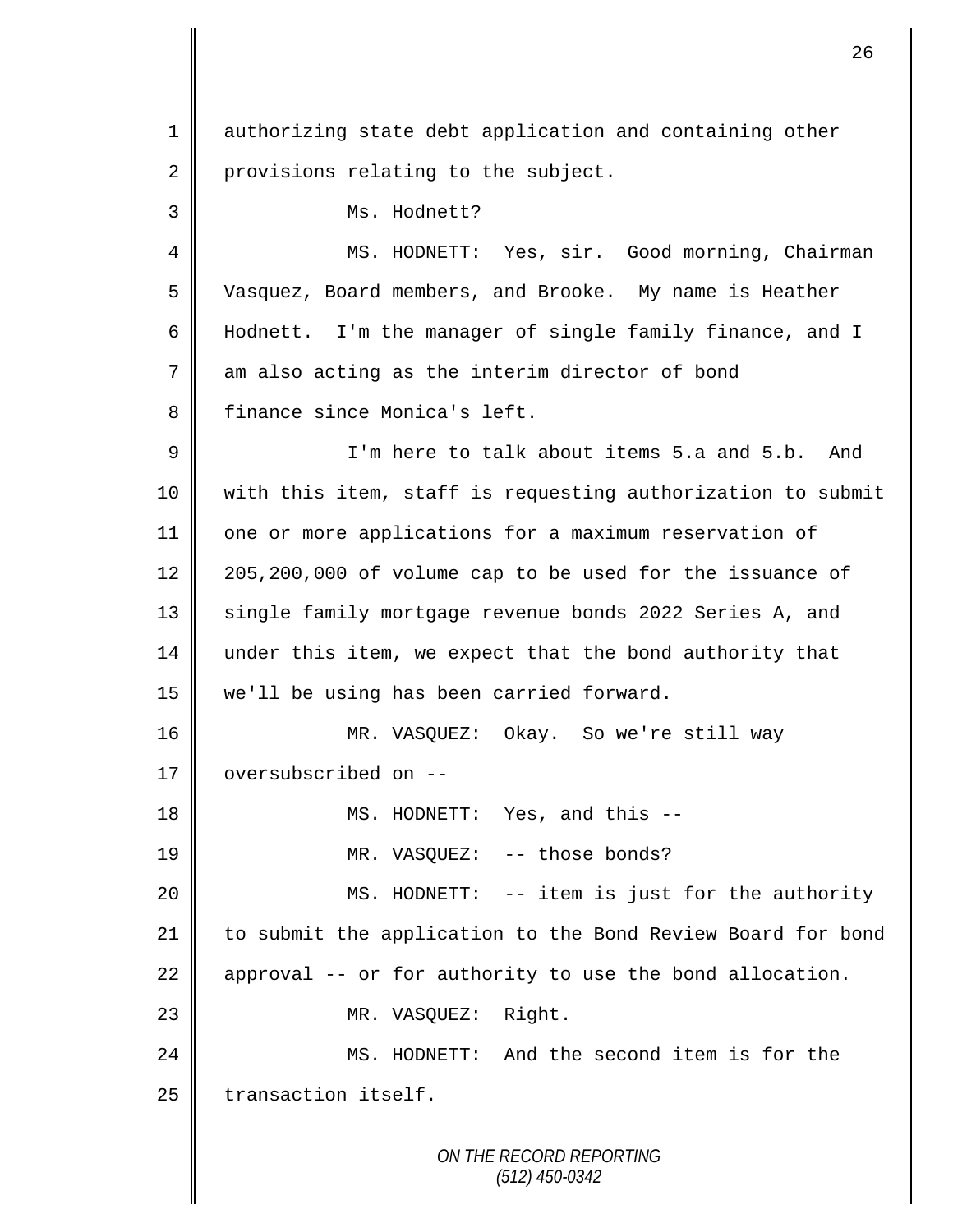*ON THE RECORD REPORTING (512) 450-0342* 1 MR. VASQUEZ: Okay. Does anyone have any 2 questions for Ms. Hodnett on this item? 3 (No response.) 4 MR. VASQUEZ: Hearing none, I'll entertain a 5 motion on item 5.a, of the agenda. 6 || MR. BRADEN: Mr. Chair, I move the Board approve 7 resolution number 22-021, authorizing the filing of 8 applications for reservation with the Texas Bond Review 9 Board, all as expressed in the Board action request on this 10 item. 11 || MR. VASQUEZ: Thank you. Motion made by Mr. 12 Braden. Is there a second? 13 MR. MARCHANT: I'll second, Mr. Chairman. 14 MR. VASQUEZ: Seconded by Mr. Marchant. All 15 | those in favor say aye. 16 (A chorus of ayes.) 17 || MR. VASQUEZ: Any opposed? 18 **(No response.)** 19 MR. VASQUEZ: Hearing none, the motion carries. 20 Moving on to item 5.b, presentation, discussion 21 and possible action on resolution number 22-022, that's  $22$  correct, or is it 021? 23 || MS. HODNETT: Two-three? 24 MR. VASQUEZ: On 5.b, what's the resolution 25 | number officially?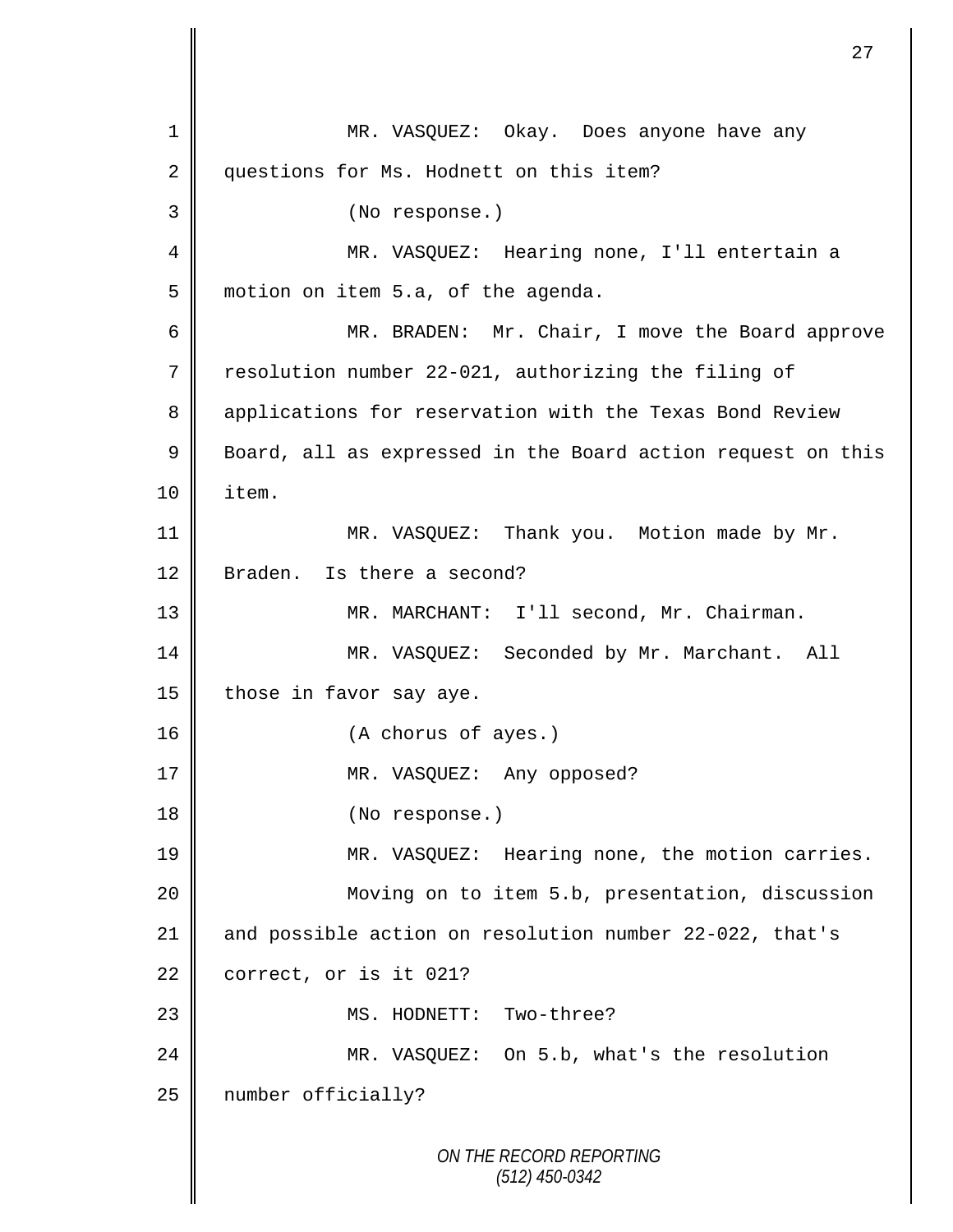| $\mathbf 1$    | MS. HODNETT: Two-three.                                     |
|----------------|-------------------------------------------------------------|
| $\overline{2}$ | MR. VASQUEZ: No, I've got -22 in all of our                 |
| 3              | notes. So we'll go for 22, resolution number 22-022,        |
| 4              | authorizing the issuance, sale and delivery of TDHCA single |
| 5              | family mortgage revenue bonds, 2022 Series A, approving the |
| 6              | form and substance of related documents authorizing the     |
| 7              | execution of documents and instruments necessary or         |
| 8              | convenient to carry out the purposes of this resolution,    |
| 9              | and containing other provisions relating to the subject.    |
| 10             | Ms. Hodnett?                                                |
| 11             | MS. HODNETT: Yes, sir. With this item, staff                |
| 12             | is requesting approval to issue up to 190 million in tax-   |
| 13             | exempt single family mortgage revenue bonds to be           |
| 14             | designated single family revenue bonds 2022 Series A.       |
| 15             | Proceeds of these bonds will used to originate              |
| 16             | mortgage loans to low and moderate income homebuyers, and   |
| 17             | to pay all or a portion of the down payment, closing costs  |
| 18             | and related expenses associated with the loans, and to pay  |
| 19             | all or a portion of the costs of issuing. Bond structure    |
| 20             | is expected to include serial bonds, premium serial bonds,  |
| 21             | term bonds, and a premium planned amortization class for a  |
| 22             | bond.                                                       |
| 23             | Mortgage loans will be pulled into mortgage-                |
| 24             | backed securities guaranteed by Ginnie Mae, and those MBS   |
| 25             | will provide the security for the bonds. The mortgage       |
|                | ON THE RECORD REPORTING<br>$(512)$ 450-0342                 |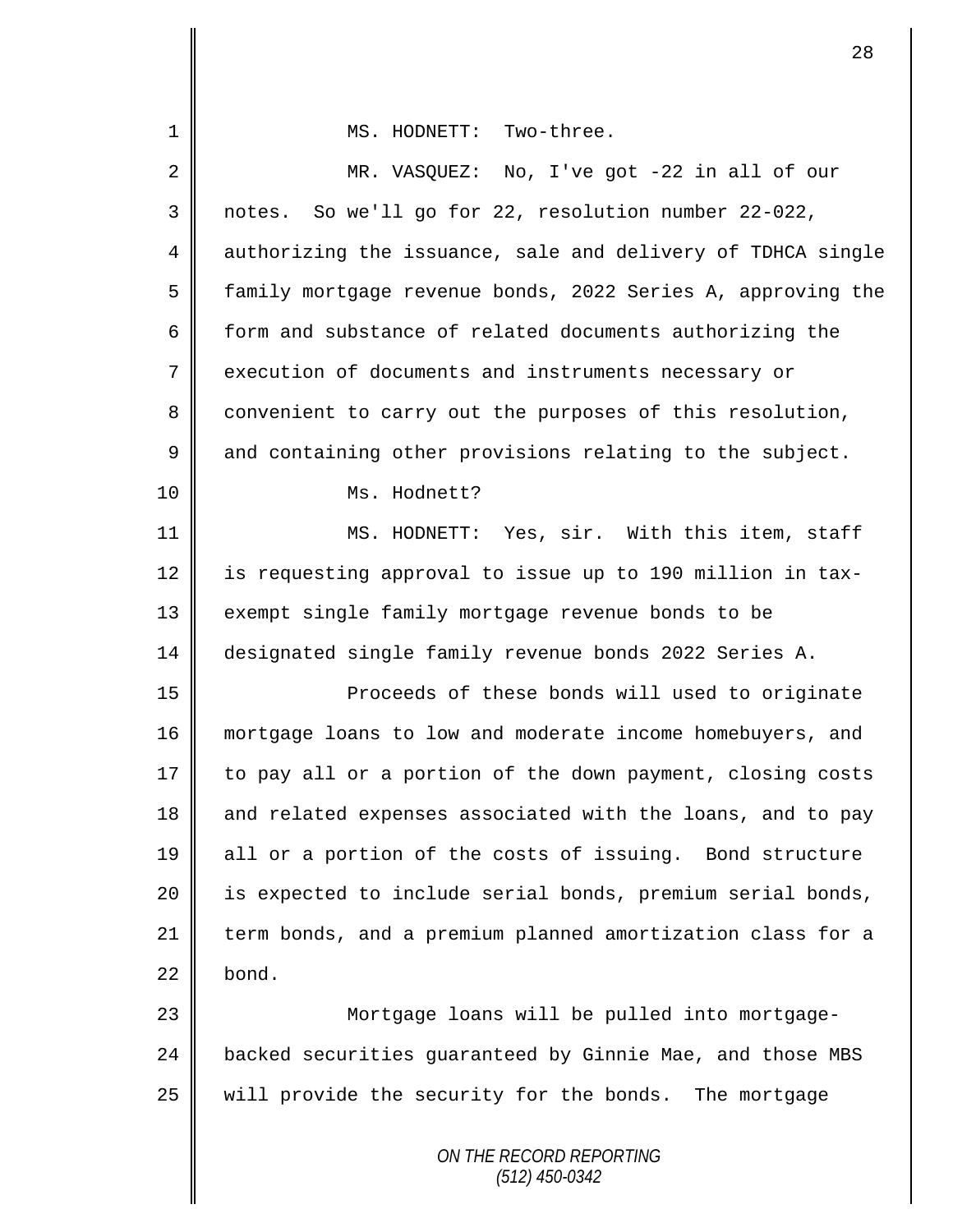1 loans will be 30-year fixed-rate mortgage loans guaranteed 2 by FHA, VA or USDA, and pulled into Ginnie Mae mortgage-3 backed securities.

4 We are considering options to allow the 5 borrowers to have a choice of down payment assistance, 6 given 3, 4, or 5 percent available options which is all 7 subject to response to borrower demand and market 8 **conditions**.

9 || Borrowers will likely have the option to choose 10 how their DPA will be structured, either repayable where 11 the DPA is provided as a zero percent non-amortizing 30- 12 year second-mortgage loan that is due on sale or refinance 13 | of the first loan, or a forgivable option with the DPA is 14 provided as a zero percent interest non-amortizing second 15 mortgage loan that's fully repayable for the first three 16 years and then forgiven after three years of closing.

17 The repayable option typically offers a mortgage 18 Trate on the first mortgage loan that's about 25 basis 19 points to 37-1/2 basis points lower than the forgivable  $20$  | option.

21 **Depending on borrower demand and market** 22 conditions, we may consider offering an unassisted mortgage 23 | loan as well with a rate that's estimated based on current 24 market conditions.

25 | The issuance of up to 190 million for an amount

*ON THE RECORD REPORTING (512) 450-0342*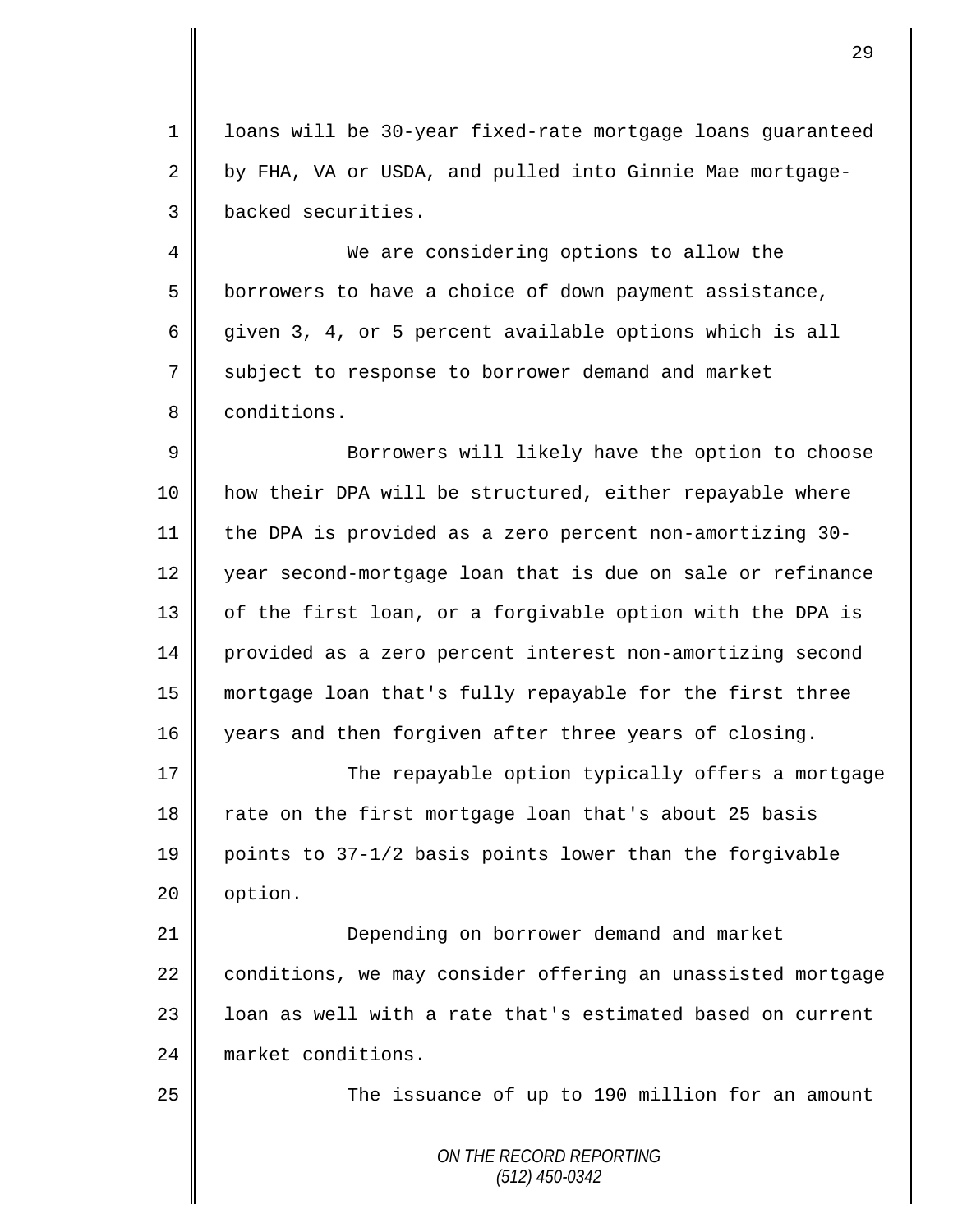*ON THE RECORD REPORTING (512) 450-0342* 1 of 2022 bonds will provide for 190 million amount of 2 mortgage loans to be originated. The associated down 3 payment assistance under compensation servicing for the  $4 \parallel$  second loans is expected to be no more than \$300 million. 5 The bonds will be rated triple A and double A 6 plus by Moody's and S&P, and are expected to [inaudible] in 7 mid-May -- early May, I'm sorry; closing mid-June. 8 Any questions? 9 MR. VASQUEZ: Thank you, Ms. Hodnett. Do any 10 Board members have questions on this agenda item 5.b? 11 MR. BRADEN: I do have a couple of questions, 12  $\parallel$  and more to do with timing than anything else. So the item 13 | before this approved BRB application for this bond deal, 14 when are we filing the BRB application? 15 || MS. HODNETT: Today. 16 MR. BRADEN: Okay. So then obviously that  $17$  should give you enough time to get a prior price  $-$ -18 || MS. HODNETT: Yes. We expect to or hope to 19 Teceive the Bond Review Board approval next Friday. 20 MR. BRADEN: Okay. 21 || MS. HODNETT: But again, pricing is all 22 contingent. 23 || MR. BRADEN: Thank you. 24 MR. VASQUEZ: Any other questions on this item? 25 **(No response.)**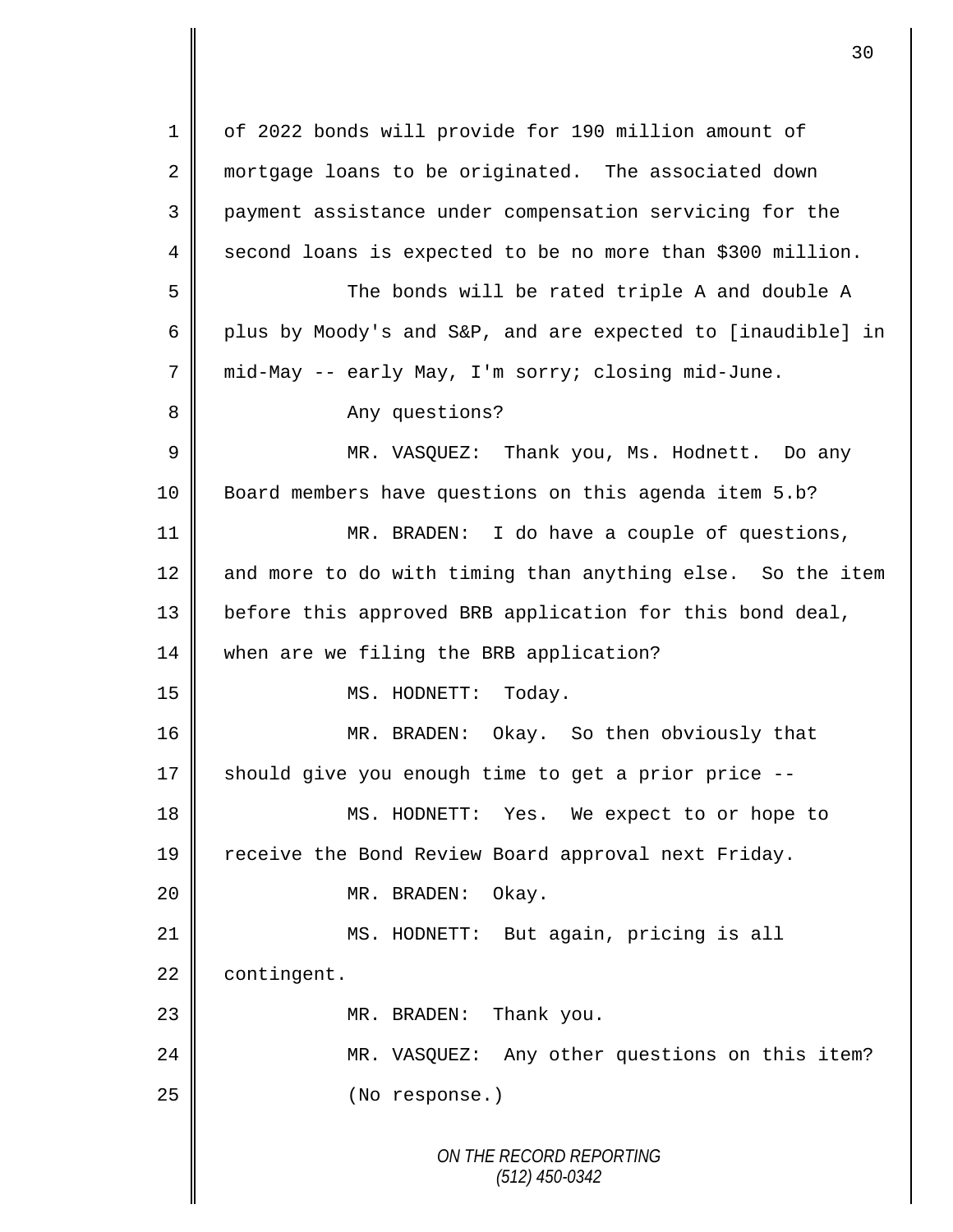|                | 31                                                          |
|----------------|-------------------------------------------------------------|
| $\mathbf 1$    | MR. VASQUEZ: If not, I'll entertain a motion on             |
| 2              | item 5.b, as presented.                                     |
| 3              | MR. BRADEN: Mr. Chair, I'll move the Board                  |
| 4              | approve resolution number 22-022, authorizing the issuance  |
| 5              | and delivery of the TDHCA single family mortgage revenue    |
| 6              | bonds 2022 Series A, as expressed in the Board action       |
| $\overline{7}$ | request on this item.                                       |
| 8              | MR. VASQUEZ: Great. Thank you. Motion made by               |
| $\mathsf 9$    | Mr. Braden. Is there a second?                              |
| 10             | MR. BATCH: Second, Mr. Chairman.                            |
| 11             | MR. VASQUEZ: Seconded by Mr. Batch, and as we               |
| 12             | take this vote, let the record reflect Mr. Batch is back in |
| 13             | the room for participating in the vote.                     |
| 14             | All those in favor say aye.                                 |
| 15             | (A chorus of ayes.)                                         |
| 16             | MR. VASQUEZ: Any opposed?                                   |
| 17             | (No response.)                                              |
| 18             | MR. VASQUEZ: Hearing none, motion carries.                  |
| 19             | Thank you, Heather.                                         |
| 20             | Moving right along to item 6 on the agenda,                 |
| 21             | presentation, discussion and possible action for approval   |
| 22             | of the HOME American Rescue Plan allocation plan as         |
| 23             | modified from the March 10, 2022, Board approval for        |
| 24             | submission to the U.S. Department of Housing and Urban      |
| 25             | Development, where Ms. Farias used to have a senior role.   |
|                | ON THE RECORD REPORTING<br>$(512)$ 450-0342                 |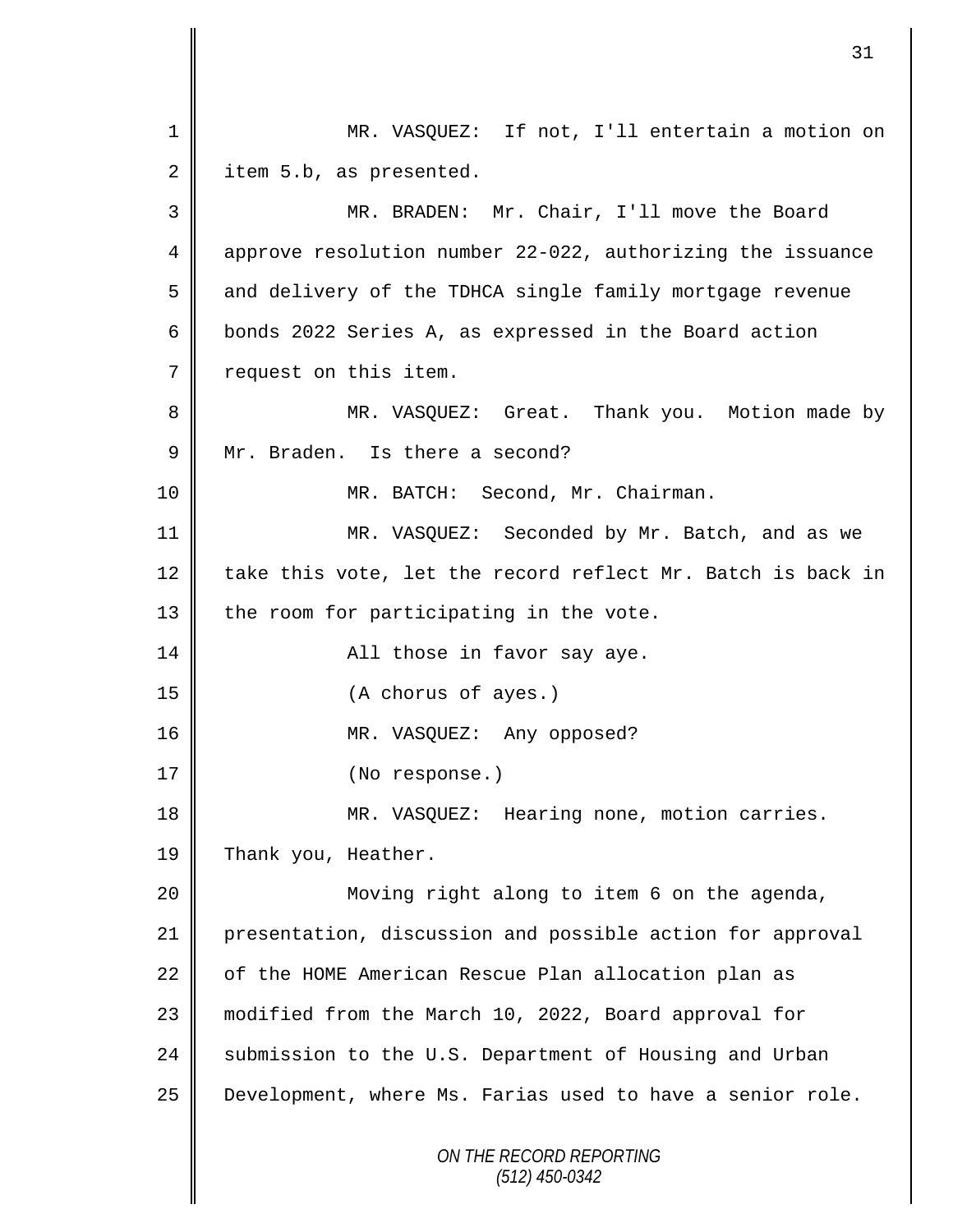| 1  | MS. CANTU: Good morning.                                   |
|----|------------------------------------------------------------|
| 2  | MR. VASQUEZ: And Ms. Cantu, go ahead.                      |
| 3  | MS. CANTU: Yes, good morning, Chairman Vasquez             |
| 4  | and Board members. I'm Naomi Cantu, director of HOME       |
| 5  | American Rescue Plan, or what we call HOME ARP. I'm        |
| 6  | speaking on the item that you've just mentioned, item 6.   |
| 7  | Thank you for your approval last month of the              |
| 8  | HOME ARP Allocation Plan, with revisions due to the public |
| 9  | comment. As we were preparing to submit the plan to HUD,   |
| 10 | we determined updates and clarifications were needed, some |
| 11 | due to program design issues and some due to recent HUD    |
| 12 | guidance released.                                         |
| 13 | The fastest option to get a workable plan was to           |
| 14 | make the revisions and present the updates to you for      |
| 15 | approval. Approximately 132 million in funds are still     |
| 16 | programmed in rental and non-congregate shelter            |
| 17 | development, capacity building and nonprofit operating     |
| 18 | funds, and administration and planning.                    |
| 19 | No changes were made to the rental housing                 |
| 20 | development activities or administration and planning.     |
| 21 | There were changes made to the non-congregate shelter and  |
| 22 | capacity building and nonprofit operating activities, as   |
| 23 | well as clarifications made to the plan to meet regulatory |
| 24 | guidance.                                                  |
| 25 | Shelter construction funds of this scope is                |
|    | ON THE RECORD REPORTING                                    |
|    | $(512)$ 450-0342                                           |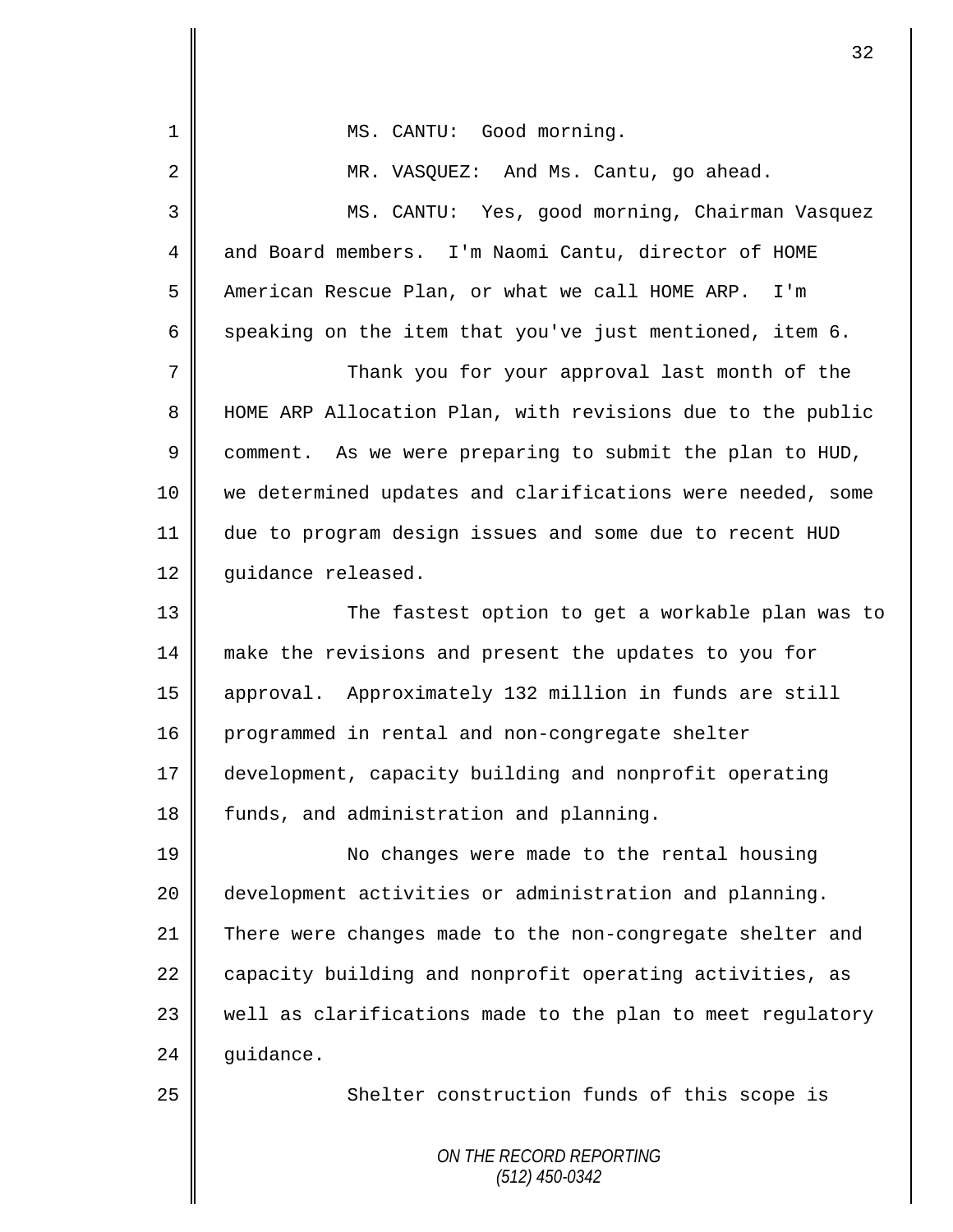1 | rarely available. Allowing flexibility for more expansive 2 projects may allow substantial changes in the provision of  $3 \parallel$  shelter.

4 || In this light, the maximum eligible amount for 5 non-congregate shelter applications was increased to the 6 amount in the notice of funding availability, up to \$56 7 million.

8 There were also two changes to the capacity  $9 \parallel$  building activity. The first is that the capacity building 10 | or operating funds could be awarded prior to the 11 application for development instead of at the same time of 12  $\parallel$  an award of a shelter or rental housing activity.

13 || The second change was to raise the maximum 14 request to the greater of \$50,000 or 50 percent of the 15 general operating budget. This will allow for the 16 | opportunity to substantially invest in organizations that 17 may be awarded within 24 months for development.

18 || There were also three clarifications being 19 presented to you today. One is an update of the language 20 | for preferences, several of which were made to conform to 21 Standard language that is HUD  $-$ - that HUD is using.

22 || All but one original preference remains under 23 another language category. The exception was public 24 housing residence, which had to be removed due to a 25 | statutory restriction.

> *ON THE RECORD REPORTING (512) 450-0342*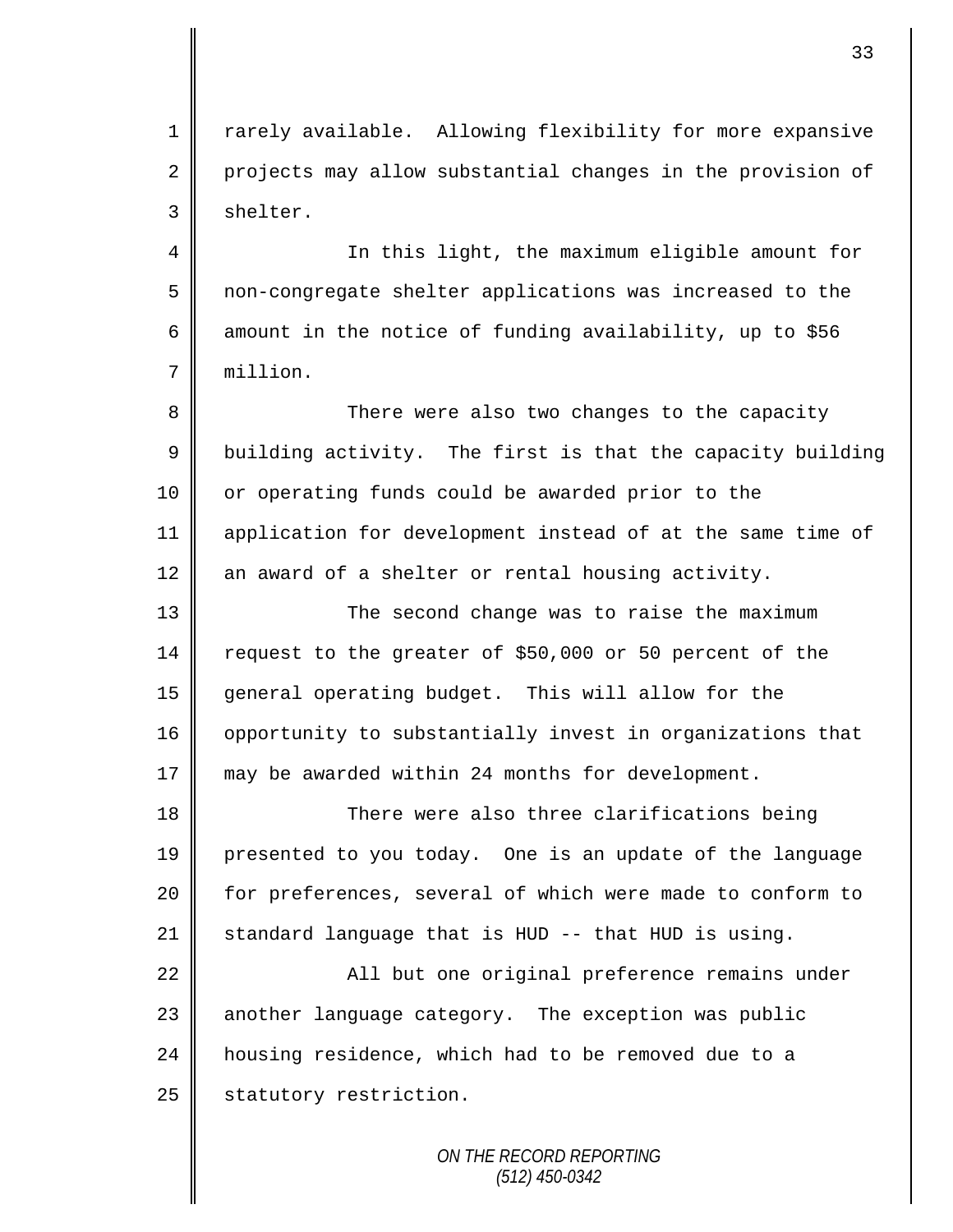*ON THE RECORD REPORTING (512) 450-0342* 1 We also added a third option for referrals to 2 developments, which was allowed in the HUD notice and 3 included in the plan for full flexibility. The final 4 clarification was a list of organizations that participated  $5 \parallel$  in the consultations, which is included in the appendix of 6 the plan. 7  $\parallel$  The plan itself is available in attachment A in 8 the Board book. After submission to HUD, they have 45 days  $9 \parallel$  for review, and once approved, we plan to release 10 applications and NOFAs this spring and summer. I'm 11 | available for any questions. 12 | MR. VASQUEZ: Great. Thank you, Ms. Cantu. 13 Do any Board members have questions on this 14 agenda item? 15 (No response.) 16 MR. VASQUEZ: Again this is great. It looks 17 like we're going to really add some flexibility and ability 18 to move quickly in many different directions with this 19 change. So hearing no questions, and seeing no public 20 comment, I'll entertain a motion on item 6, of the agenda? 21 MR. BATCH: Mr. Chairman, I move that the Board 22 grant the executive director and his designees the  $23$  | authority to proceed with the submission to HUD of the plan 24 as expressed in the Board action request on this item? 25 MR. VASQUEZ: Great. Thank you. Motion made by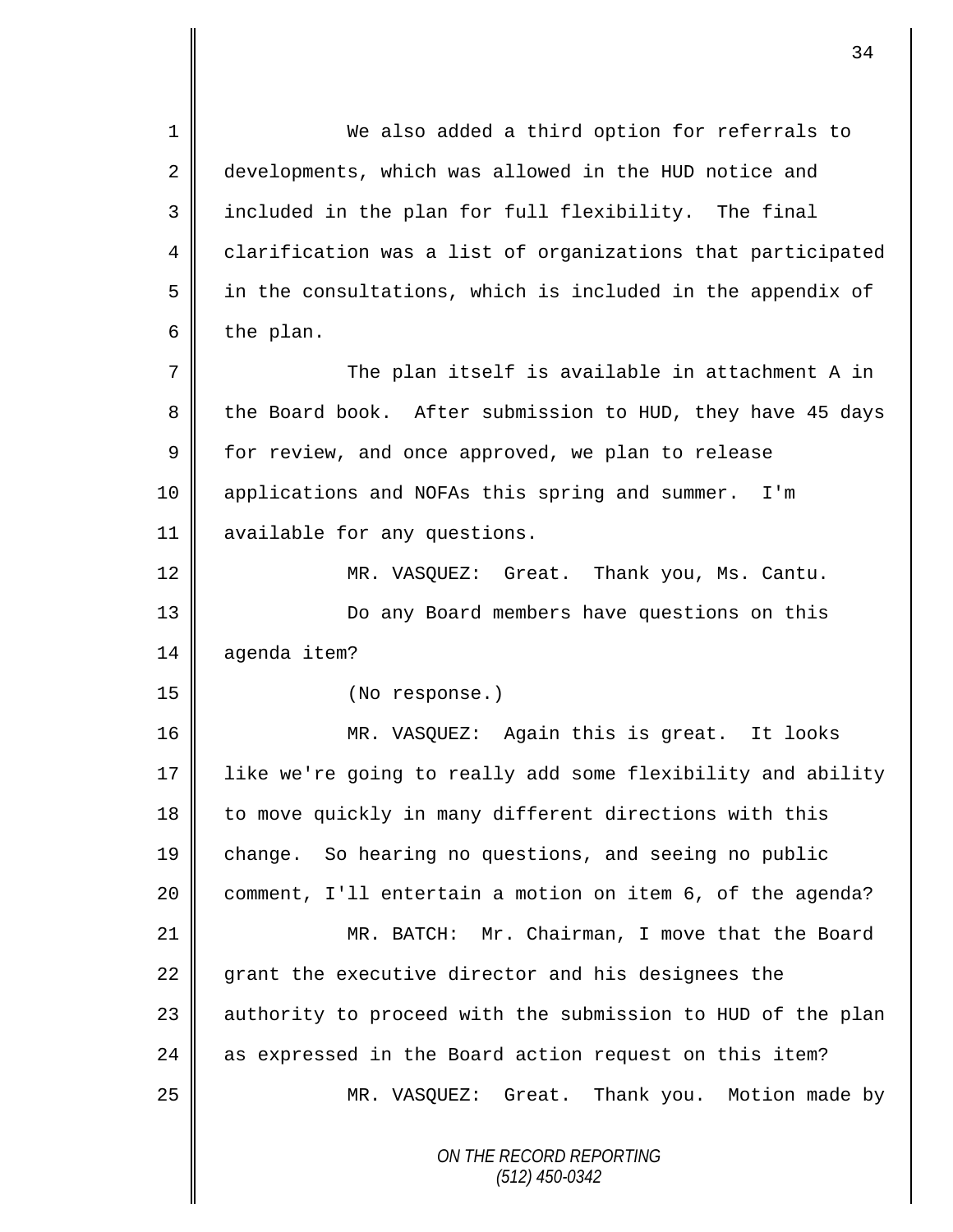*ON THE RECORD REPORTING (512) 450-0342* 1 || Mr. Batch. Is there a second? 2 | MS. FARIAS: I second. 3 MR. VASQUEZ: Seconded by Ms. Farias. Thanks 4 for jumping right in. Okay. All those in favor say aye. 5 (A chorus of ayes.) 6 MR. VASQUEZ: Any opposed? 7 (No response.) 8 || MR. VASQUEZ: Hearing none, motion carries. 9 | MS. CANTU: Thank you. 10 || MR. VASQUEZ: Great. Thank you. 11 | Item 7, presentation, discussion and possible 12 | action regarding an award from the Multifamily Direct Loan, 13  $\parallel$  2021-3 NOFA, as amended. 14 MR. CAMPBELL: Good morning. I'm Cody Campbell, 15 director of multifamily programs for the Department. We 16 have just a couple of items to go over this morning. 17 | As Chairman Vasquez just said, the next item on 18 your agenda is presentation, discussion, and possible 19 action regarding an award from the Multifamily Direct Loan, 20 | 2021-3 Notice of Funding Availability, as amended. 21 || And the development in question for this item is 22 Manor Town, phase two, in Manor. Manor Town, phase two, is 23  $\parallel$  a 2021 award of \$3 million in National Housing Trust Fund, 24 which proposes the new construction of 20 units that will 25  $\parallel$  serve the elderly population of Manor with one- and two-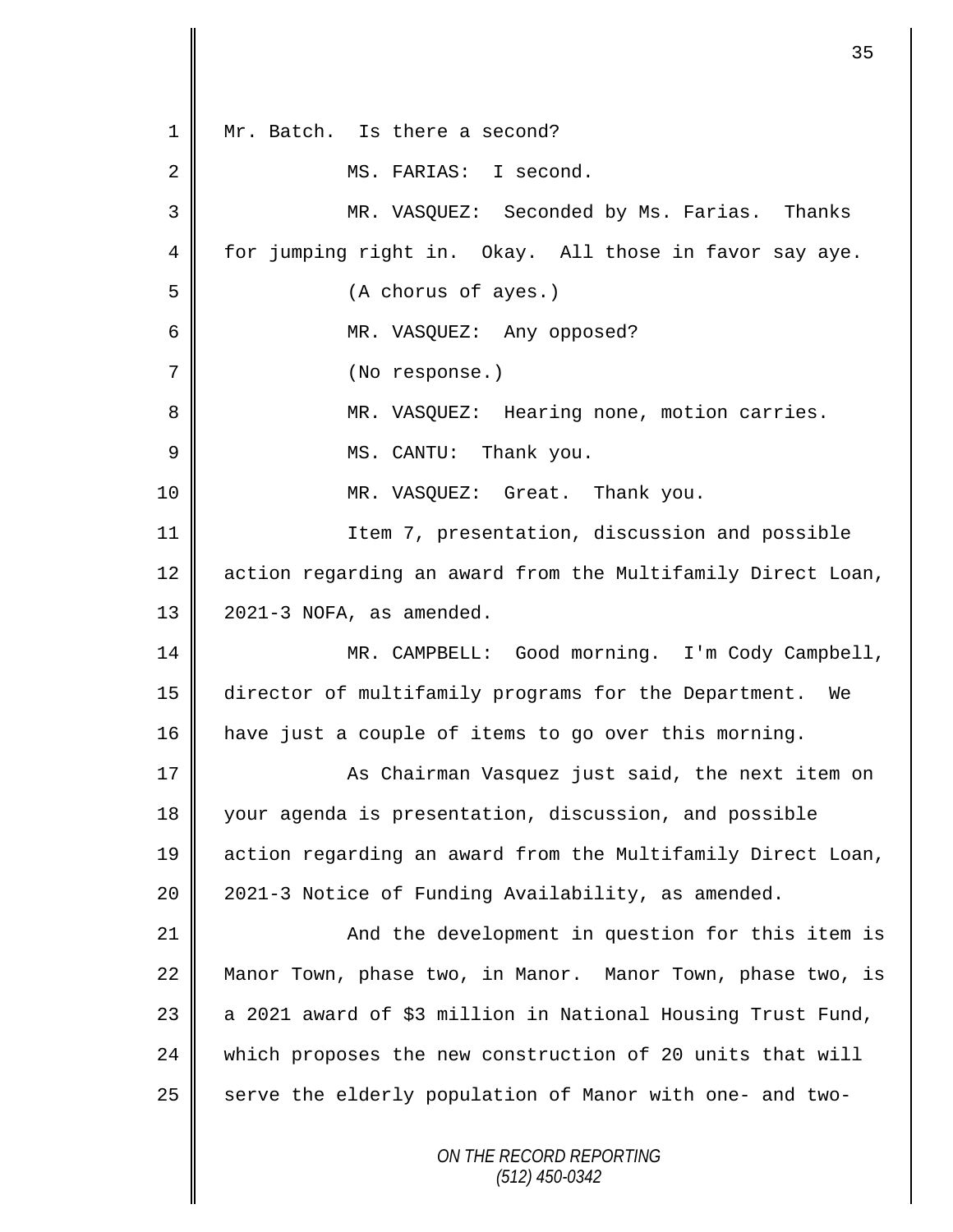1 bedroom units.

| $\overline{a}$ | Eighteen of these units will be restricted for              |
|----------------|-------------------------------------------------------------|
| 3              | households at the 30 percent area median income level, and  |
| 4              | the remaining two will be HOME match units serving          |
| 5              | households at 50 percent of area median income.             |
| 6              | The applicant for this development came back and            |
| 7              | applied under this NOFA because they've had cost overruns.  |
| 8              | The applicant has requested increased construction costs    |
| $\mathsf 9$    | for similar reasons as other requests heard during this     |
| 10             | cycle.                                                      |
| 11             | Total building costs have increased by \$412,000,           |
| 12             | and total development costs, which is inclusive of soft     |
| 13             | costs and hard costs, have increased by \$728,000, from     |
| 14             | approximately \$3.7 million, to \$4.6 million.              |
| 15             | The owner, which in this case is the Housing                |
| 16             | Authority of Travis County, has increased their cash        |
| 17             | contribution by approximately \$400,000, to help cover out  |
| 18             | the -- help fill the gap.                                   |
| 19             | Staff recommends an award of \$352,213 in                   |
| 20             | National Housing Trust Funds. If approved, this amount      |
| 21             | will be added to the previous award for a total single loan |
| 22             | of $$3,352,213$ .                                           |
| 23             | This loan will have a 40-year term at zero                  |
| 24             | percent interest, and will be structured as deferred        |
| 25             | forgivable. Staff recommends approval of this award.<br>And |
|                | ON THE RECORD REPORTING<br>$(512)$ 450-0342                 |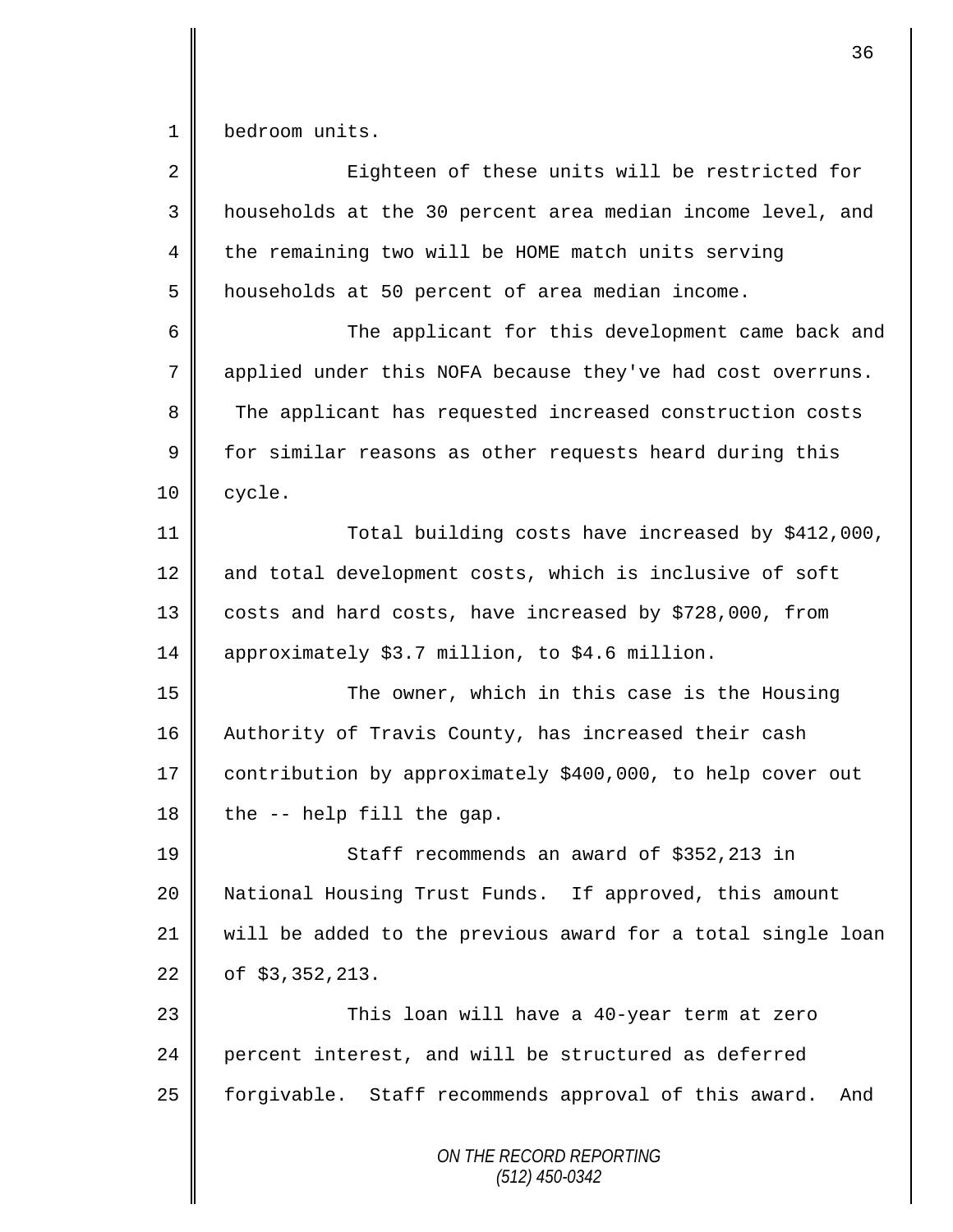*ON THE RECORD REPORTING (512) 450-0342* 1 | I'm happy to answer any questions that you might have. 2 MR. VASQUEZ: So we're not the only one kicking 3 | in more? Travis County is also putting in --4 | MR. CAMPBELL: Yes, sir. 5 MR. VASQUEZ: -- additional funds? Okay. 6 Do any other Board members have questions on 7 | item 7.a, for Mr. Campbell? 8 || (No response.) 9 || MR. VASQUEZ: Hearing none, I'll entertain a 10 motion on item 7.a. 11 MR. BATCH: Mr. Chairman, I move that the Board 12 | approve the 2021-3 NOFA application for Manor Town phase 13 || two, subject to the limitations and conditions as expressed 14 in the Board action request, and proposed resolutions on  $15$  | this item. 16 MR. VASQUEZ: All right. Thank you. Motion 17 made by Mr. Batch. Is there a second? 18 NR. BRADEN: Second. 19 MR. VASQUEZ: Seconded by Mr. Braden. All those 20 | in favor say aye. 21 (A chorus of ayes.) 22 || MR. VASQUEZ: Any opposed? 23 || (No response.) 24 MR. VASQUEZ: Hearing none, motion carries. 25 Moving on to item 7.b, presentation, discussion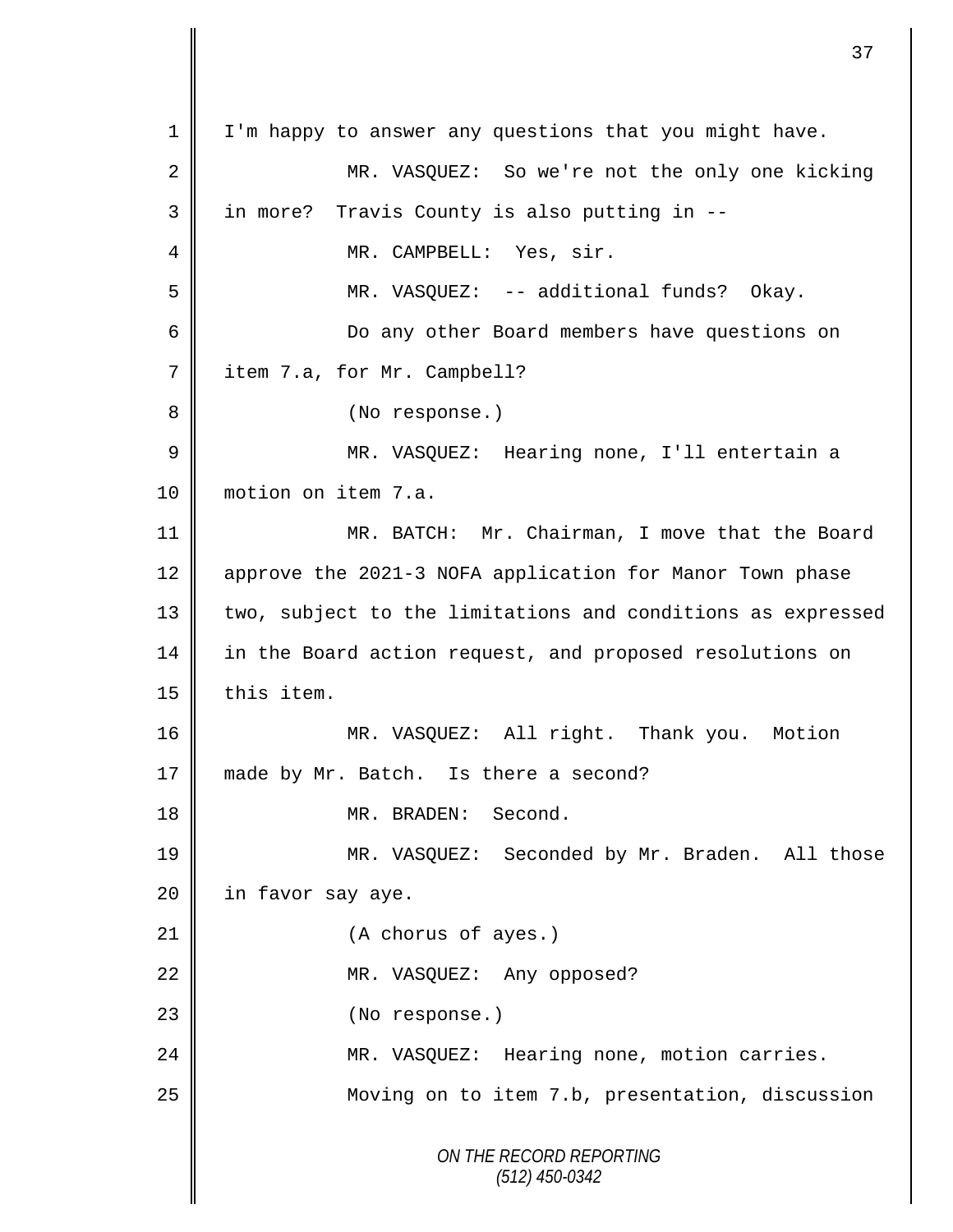1 and possible action on a request for a return and 2 reallocation of tax credits under 10 TAC Section 11.6(5) 3 || related to Credit Returns Resulting from Force Majeure 4 Events for The Commons at St. Anthony's in Amarillo.

5 MR. CAMPBELL: Thank you, Mr. Vasquez. So 6 first, some background on the force majeure rule for the 7 benefit of our new member.

8 || Internal Revenue Code Section 42(h)(1)(E),  $9 \parallel$  establishes that tax credit developments must be placed in 10 service no later than the end of the second calendar year 11 following the year of the award.

12 ||<br>
Placing in service means that the building is 13 || ready for its intended use and is generally evidenced by a 14 Certificate of Occupancy. So for example, developments 15 || awarded funding this year, in July of 2022, will have until 16 December 31, 2024, to complete construction and receive 17 their Certificates of Occupancy. Because this is a federal 18 Tequirement, the Department has no authority to waive or 19 **||** extend this deadline.

 The IRS does occasionally allow for states to  $\parallel$  extend the deadline in response to specific situations; 22 however, no such relief is currently available for any of | the developments on the agenda today.

24 | And I'd like to really emphasize the importance 25 | of the placed-in-service deadline. Failing to meet your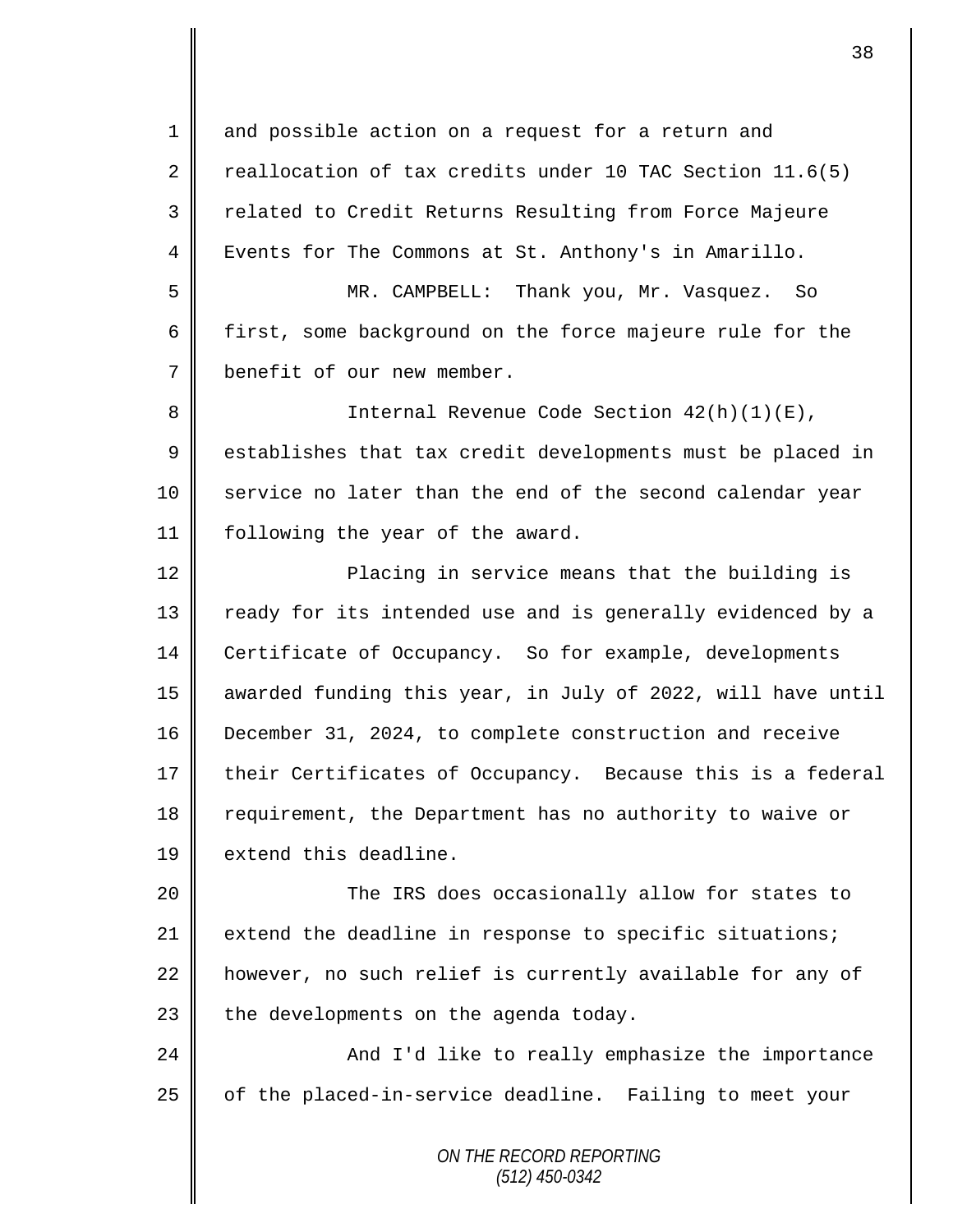| 1  | placed-in-service deadline invalidates your allocation of   |
|----|-------------------------------------------------------------|
| 2  | credit. So it is a make-or-break deadline for these deals.  |
| 3  | As a means of providing relief, the Department's            |
| 4  | qualified allocation plan includes a force majeure, or      |
| 5  | unforeseen circumstances, provision. This section of the    |
| 6  | rule allows for developments to return their previously     |
| 7  | awarded credits and be allocated them again in the current  |
| 8  | year, which effectively resets the clock for the deadline   |
| 9  | to place in service.                                        |
| 10 | Some states call this recycling the credits,                |
| 11 | which I think is a good term to sort of help cement the     |
| 12 | concept. Treatment under this provision of the rule         |
| 13 | requires Board approval, and the Board may choose to impose |
| 14 | a shorter deadline to place in service.                     |
| 15 | The QAP defines force majeure events as the                 |
| 16 | following sudden and unforeseen circumstances outside the   |
| 17 | control of the development owner: acts of God, such as      |
| 18 | fire, tornado, flooding, significant and unusual rainfall   |
| 19 | or subfreezing temperatures, loss of access to necessary    |
| 20 | water or utilities as a direct result of significant        |
| 21 | weather events, explosion, vandalism, orders or acts of     |
| 22 | military authority, unrelated party litigation, changes in  |
| 23 | law, rules or regulations; national emergency or            |
| 24 | insurrection, riot, acts of terrorism -- and the last few   |
| 25 | are very important for this round -- supplier failures or   |
|    |                                                             |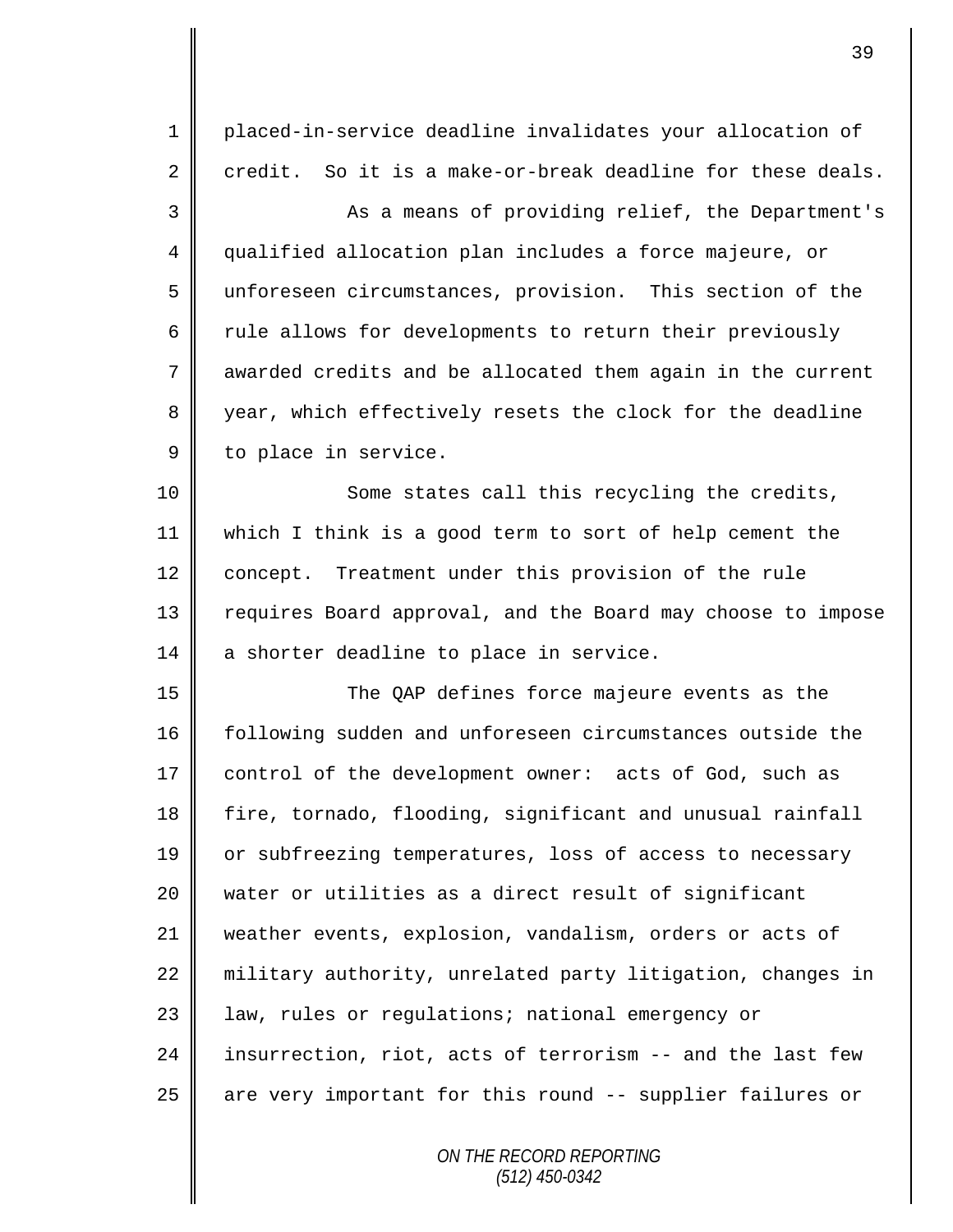1 | material or labor shortages.

| $\overline{2}$ | The Commons at St. Anthony's is a 2020 housing              |
|----------------|-------------------------------------------------------------|
| 3              | tax credit award located in Amarillo, which originally had  |
| 4              | a deadline to place in service of December 31, 2022.        |
| 5              | In 2021, the applicant requested and was granted            |
| 6              | force majeure treatment which updated the deadline to       |
| 7              | December 31 of 2023. There are two other developments on    |
| 8              | the agenda today for which force majeure treatment is being |
| 9              | requested for a second time.                                |
| 10             | While this is certainly unusual, the rule does              |
| 11             | not prohibit this or otherwise limit the number of times    |
| 12             | that this treatment may be requested. The circumstances of  |
| 13             | this request are similar to other requests seen during the  |
| 14             | last year, and the applicant cites rising material costs,   |
| 15             | supply chain disruptions and labor shortages as significant |
| 16             | contributing factors.                                       |
| 17             | From summer 2021 to January 2022 the development            |
| 18             | experienced a 27 percent increase in construction pricing.  |
| 19             | To fill the funding gaps, the applicant has applied for     |
| 20             | and been awarded \$2 million in National Housing Trust Fund |
| 21             | from the Department.                                        |
| 22             | The applicant has also recently successfully                |
| 23             | obtained approximately 1.5 million in American Rescue Plan  |
| 24             | funds and property tax relief from both the City of         |
| 25             | Amarillo and Potter County.                                 |
|                |                                                             |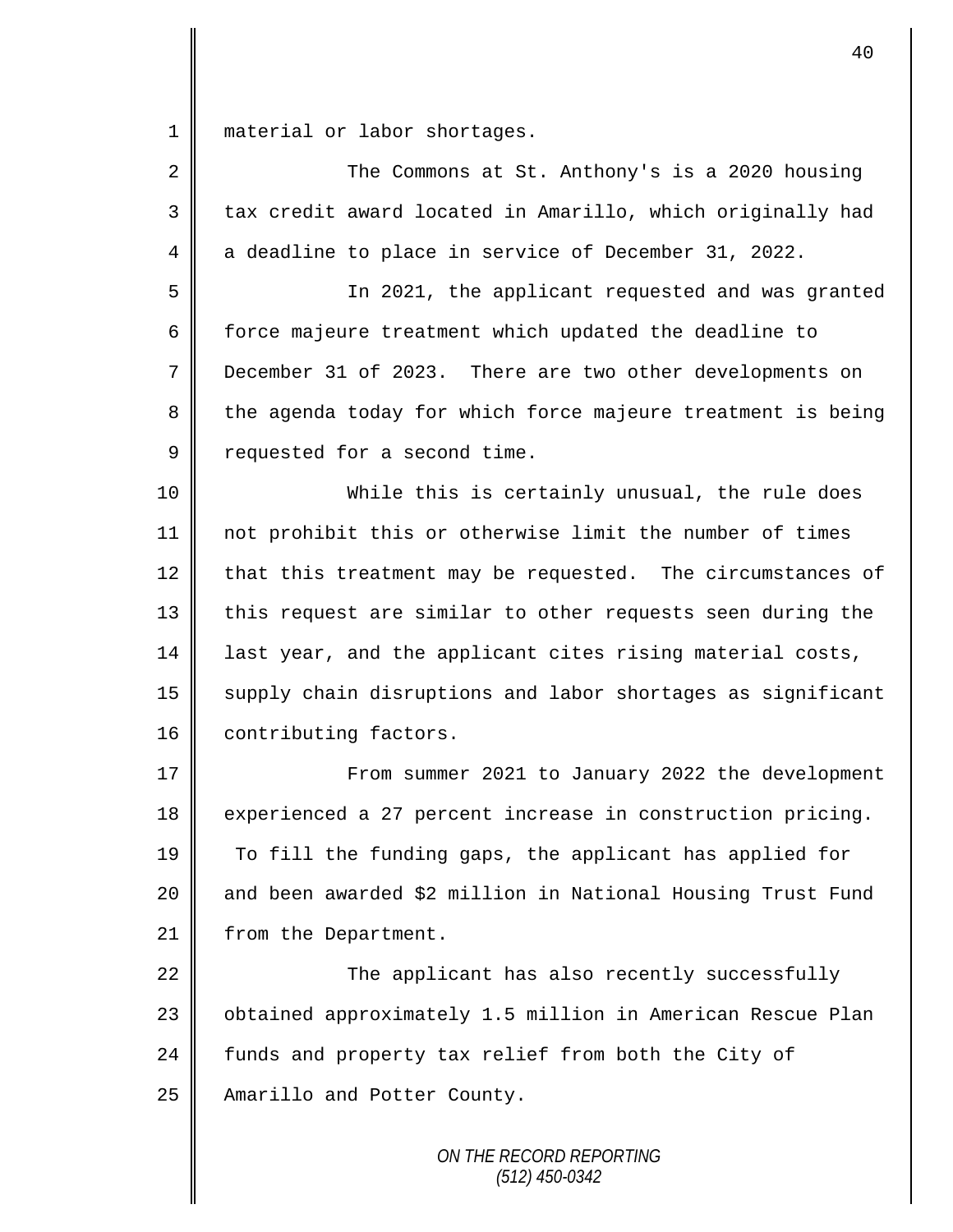1 Securing these funds did add to the construction  $2 \parallel$  timeline in accordance with the applicant's request. The 3 development is projected to begin construction in the 4 Summer of 2022, with a 24-month construction timeline, 5 | leaving the estimated time frame to place in service as 6 Summer of  $2024$ . 7 || If the Board approves this request, staff will 8 execute a 2022 carryover allocation agreement, which will 9  $\parallel$  set a place-in-service deadline of December 31, 2024, 10 unless a shorter deadline is imposed. 11 | If the Board denies this request, the deadline 12 Will remain December 31, 2023. Because the development 13 || owner does not anticipate meeting this deadline, the 14 credits are expected to be returned. 15 If the development owner returns the credits, 16 the credits would first be made available to the subregion 17 | from which they were originally awarded, pursuant to 10 TAC 18 | 11.62, related to returned credits. 19 || If there are pending applications on the 20 || applicable waiting list from the relevant subregion, the 21 next application would be awarded, assuming there are 22 enough credits to make the award. If there are not enough 23  $\parallel$  credits in a subregion to make the award, the credits will  $24$  go to the statewide collapse and contribute to the next  $25$  | award.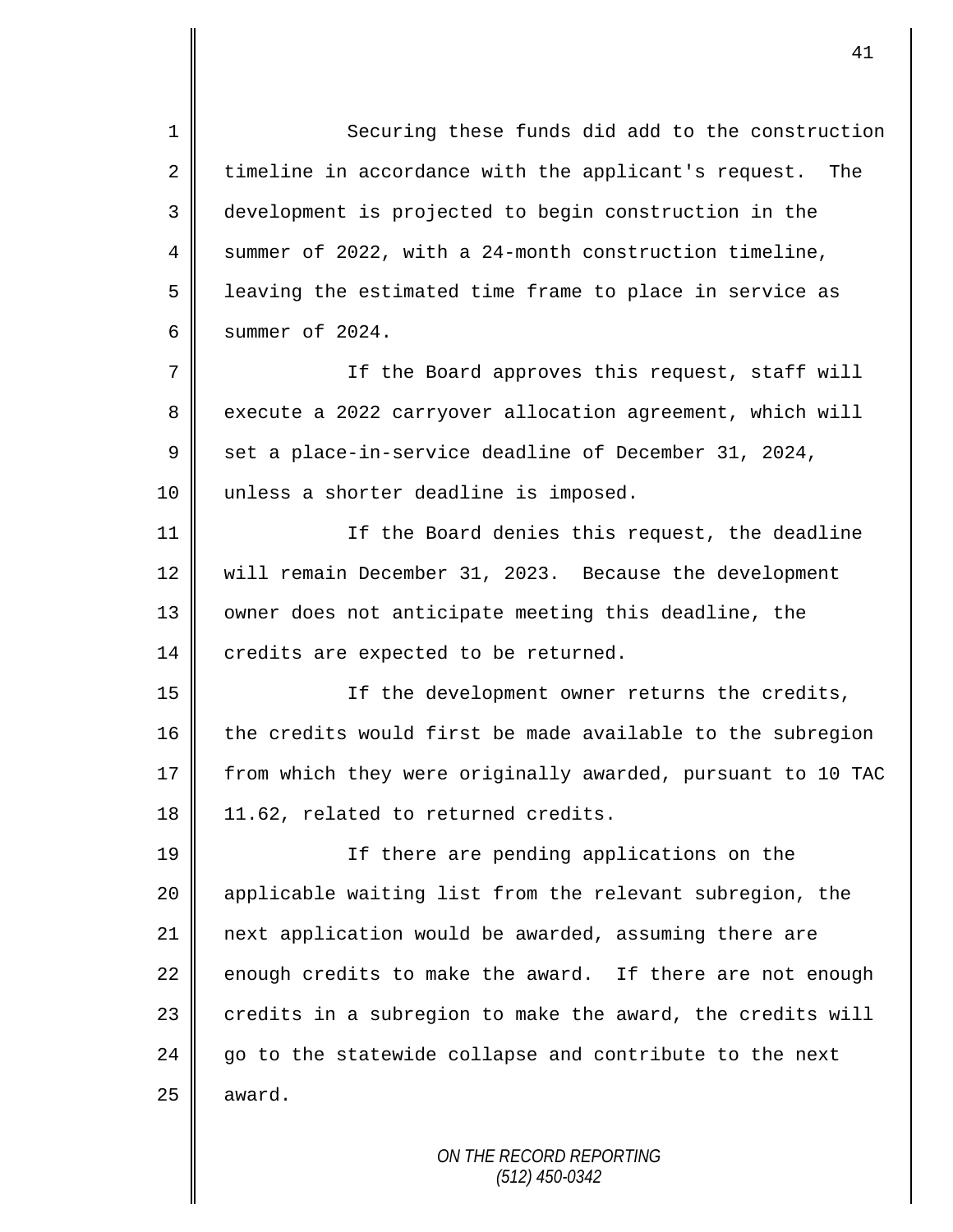*ON THE RECORD REPORTING (512) 450-0342* 1 Staff has reviewed this request and believes 2 that it does meet the requirements of the force majeure  $3 \parallel$  and, based on that, does recommend approval of this item. 4 I am happy to answer any questions that you may have. 5 MR. VASQUEZ: I don't know if Mr. Wilkinson 6 warned you about my thoughts on this. 7 MR. CAMPBELL: I have heard some murmuring. 8 MR. VASQUEZ: Okay. When -- and I understand 9 there are two more items on the agenda that are the same 10 situation -- 11 || MR. CAMPBELL: Yes, sir. 12 || MR. VASQUEZ: -- 2020 awards? 13 || MR. CAMPBELL: Requesting for a second time, 14 yes, sir. 15 MR. VASQUEZ: We already extended it to 2023. 16 || MR. CAMPBELL: Yes, sir. 17 || MR. VASQUEZ: And now they're asking to extend 18 to 2024? 19 || MR. CAMPBELL: Yes, sir. 20 MR. VASQUEZ: Are these dates -- and then I 21  $\parallel$  think you just said this particular one will start -- if 22 all this gets approved, they'll start this summer and have  $23$  | a 24-month build? 24 MR. CAMPBELL: Yes, sir. That is what they  $25$  represented to us.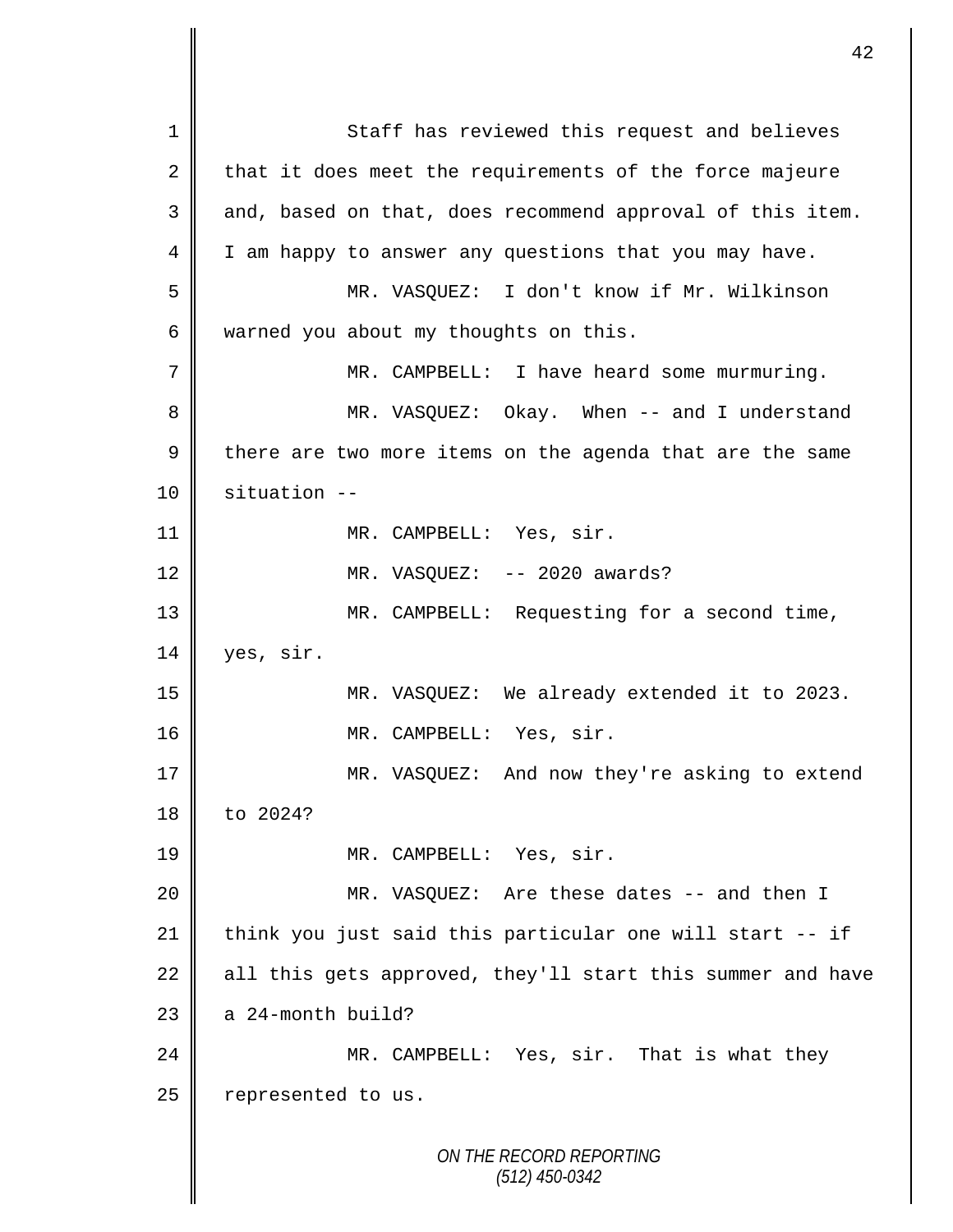*ON THE RECORD REPORTING (512) 450-0342* 1 || MR. VASQUEZ: So mid-2023 -- '24? 2 | MR. CAMPBELL: Yes, sir. 3 MR. VASQUEZ: Mid-2024. While being somewhat 4 Sympathetic to all this force majeure and increased pricing  $5 \parallel$  and costs and shortages of labor and materials and such  $-$ -6 || MR. CAMPBELL: Certainly. 7 || MR. VASQUEZ: -- how come we have, say, at least 8 a third of the 2020 awards that are 75 percent complete to 9 | 100 percent complete --10 || MR. CAMPBELL: Yes, sir. 11 MR. VASQUEZ: -- and so they're clearly meeting 12 their original dates. And then there's another half of 13 that that has a 50 percent or more complete, current. 14 || MR. CAMPBELL: Yes, sir. 15 MR. VASQUEZ: All those groups are able to meet 16 their deadlines. How come this and these next two are 17 having to wait till 2024? 18 MR. CAMPBELL: Sure. So staff's evaluation of 19 these requests was sort of limited to does this meet the 20 || intention of the rule, and so we didn't dive into should 21  $\parallel$  they be given the treatment. 22 | So our recommendation is based simply on the 23  $\parallel$  fact that we believe that the circumstances do meet the  $24$  | requirements of the force majeure rule. 25 || I have asked the applicant to be here today, and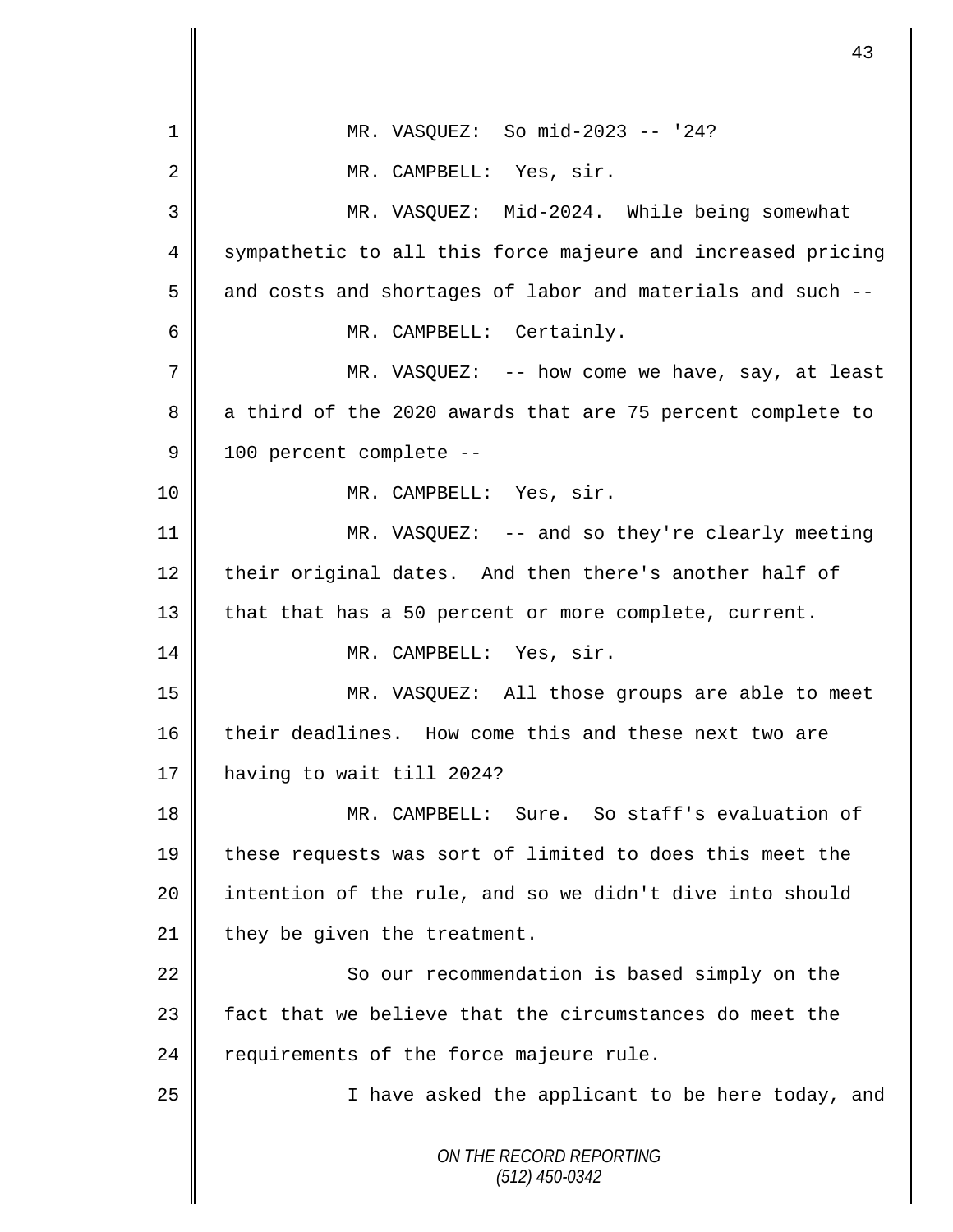|             | 44                                                          |
|-------------|-------------------------------------------------------------|
| 1           | I believe that they're sitting right behind me, so, you     |
| 2           | know, they might want to give you some additional maybe     |
| 3           | kind of subjective information about why it's taking them   |
| 4           | so long?                                                    |
| 5           | MR. VASQUEZ: We might call on them in just a                |
| 6           | second.<br>Okay.                                            |
| 7           | Do any other members have questions for Mr.                 |
| 8           | Campbell, at this point?                                    |
| $\mathsf 9$ | MR. BRADEN: So I have -- just clarifying, to                |
| 10          | restate what I think you said. These are recycled credits?  |
| 11          | MR. CAMPBELL: Yes, sir.                                     |
| 12          | MR. BRADEN: It's not detracting from the                    |
| 13          | current round. It's using the credits from the prior        |
| 14          | rounds?                                                     |
| 15          | MR. CAMPBELL: That's exactly correct, yes, sir.             |
| 16          | MR. VASQUEZ: Follow on to that, so if they --               |
| 17          | if we didn't reextend and they had to turn back in their    |
| 18          | credits, does that mean there's more credits for this       |
| 19          | round, or do those just --                                  |
| 20          | MR. CAMPBELL: It would depend on --                         |
| 21          | MR. VASQUEZ: -- poof, and they're gone?                     |
| 22          | MR. CAMPBELL: -- when the credits came back,                |
| 23          | but we would not lose the credits in either sense. So if    |
| 24          | they return them immediately, they would go towards this    |
| 25          | round. If they tried to get it done by next year and failed |
|             | ON THE RECORD REPORTING<br>$(512)$ 450-0342                 |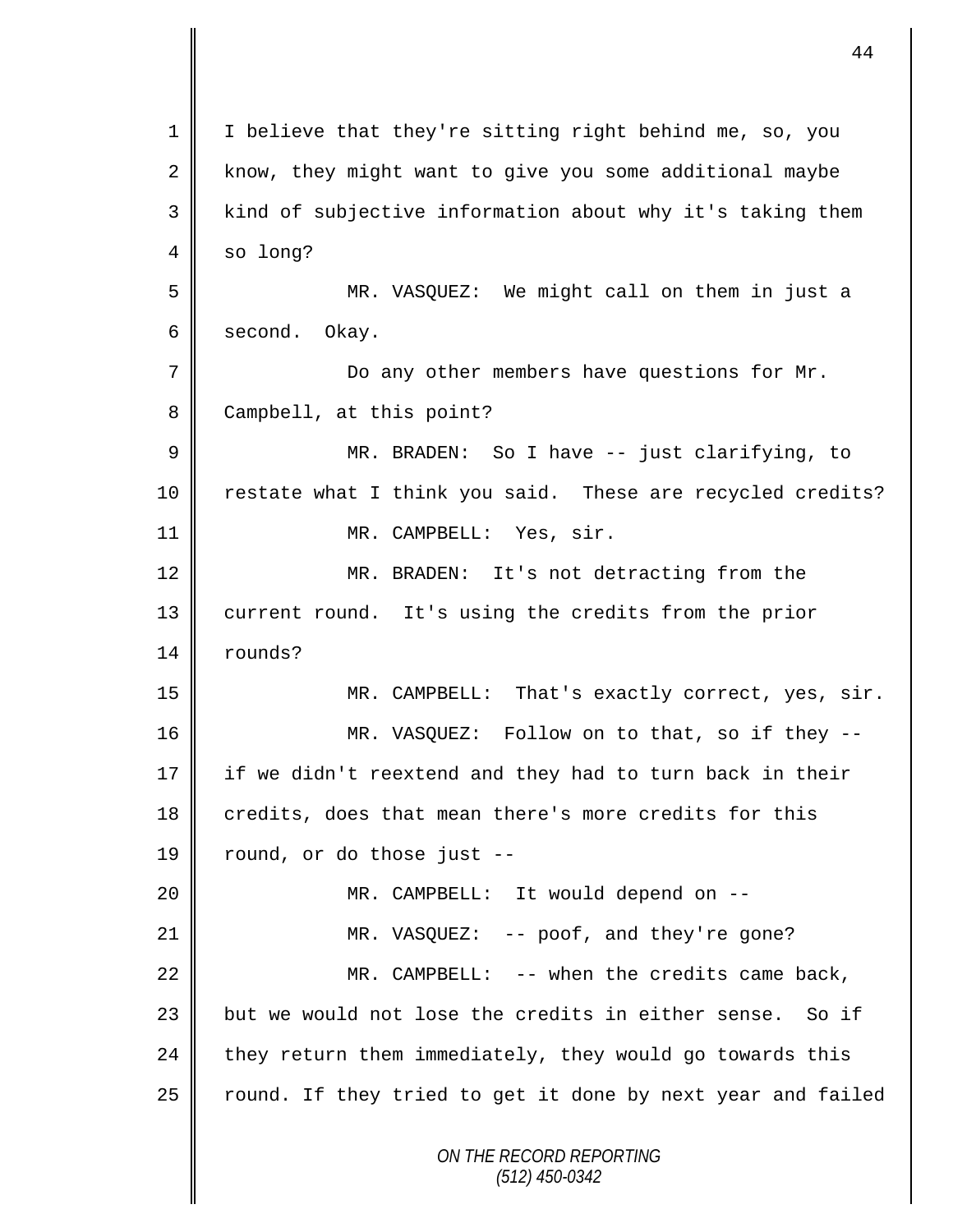*ON THE RECORD REPORTING (512) 450-0342* 1 at that point, then it would go to that round. 2 MR. VASQUEZ: Okay. All right. Any other 3 questions -- 4 || MR. MARCHANT: I think my --5 || MR. VASQUEZ: -- Mr. Marchant? 6 MR. MARCHANT: -- questions might be answered by  $7$  | the applicant. 8 || MR. VASQUEZ: Okay. 9 | MR. BRADEN: Actually I have one question. 10 || MR. VASQUEZ: Go ahead. 11 MR. BRADEN: So you talked about a National 12 | Housing Trust Fund loan award that was given? 13 || MR. CAMPBELL: Yes, sir. 14 || MR. BRADEN: But then the last line of our item 15 says no federal, state deadline associated with the 16 National Housing Trust Fund award are extended by this 17 action? 18 || MR. CAMPBELL: Correct. 19 MR. BRADEN: So what's the deadline with respect  $20$  to that award? 21 || MR. CAMPBELL: Sure. So there are two important 22 deadlines with the Housing Trust Fund. There is our 23 | commitment deadline, which by committing these funds, we've 24 met for this development. And then there is the  $25$  expenditure deadline for those funds, which is, I believe,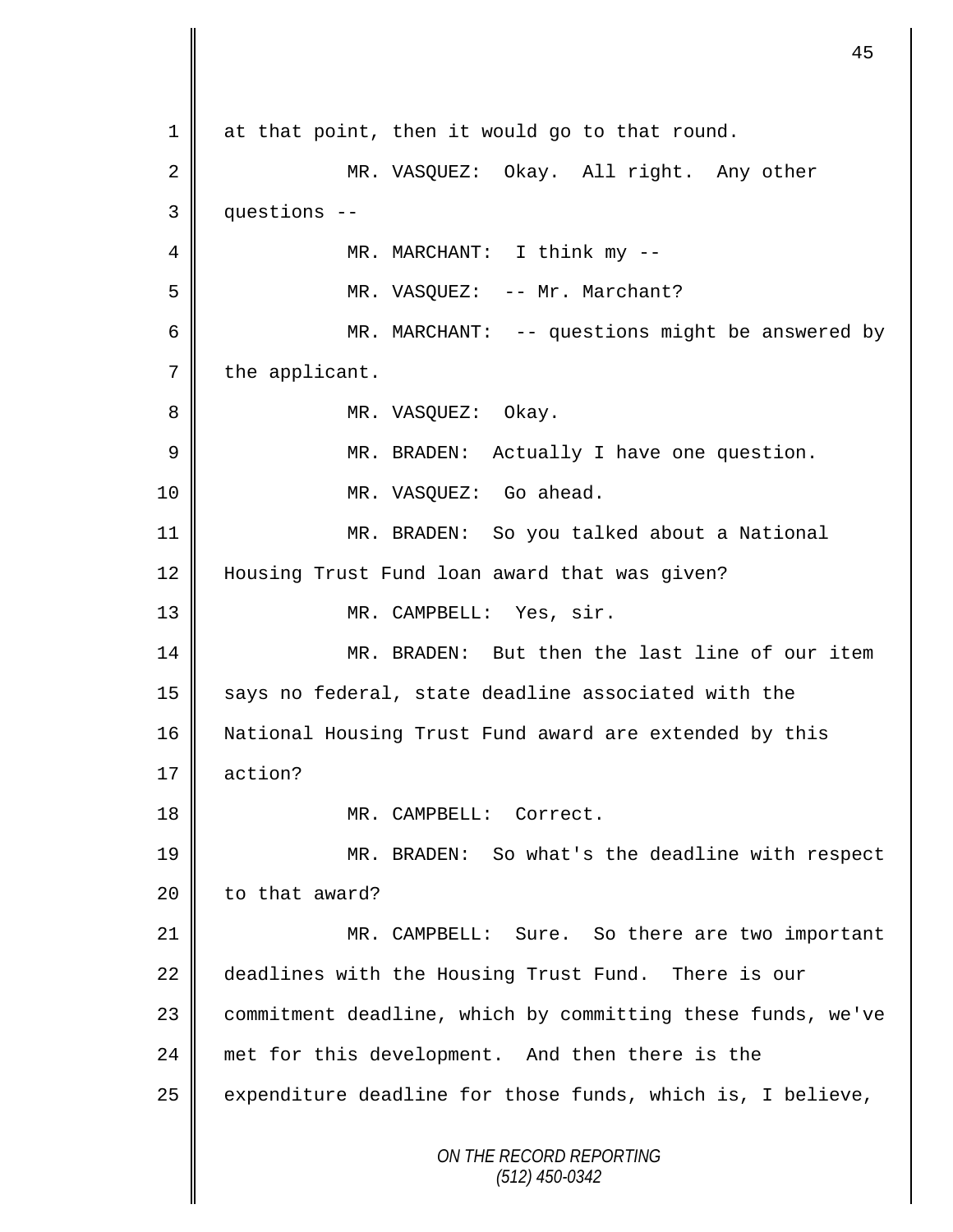*ON THE RECORD REPORTING (512) 450-0342* 1 | five years from the date that we execute the agreement with 2 HUD for the allocation of those funds. 3 || As of right now, we don't really feel that there 4 || is a risk. It could get to that point, but based on their  $5 \parallel$  estimated construction completion deadline, we don't really  $6 \parallel$  anticipate any problems meeting the expenditure deadline. 7 || But we included that in the bar, just to make 8 very clear that, you know, TDHCA doesn't have the authority  $9 \parallel$  to extend that deadline. Only HUD could extend that 10 deadline and that this motion or this action would not 11 extend that five-year deadline. 12 MR. BRADEN: And so that's five years, so 13 sometime in 2025? 14 MR. CAMPBELL: Yes, sir, I believe so. It 15  $\parallel$  should be about mid-2025. 16 || MR. BRADEN: Okay. 17 MR. MARCHANT: Mr. Chairman, can I ask a 18 question, please? 19 || MR. VASQUEZ: Sure. Go to --20 || MR. MARCHANT: Yes. 21 || MR. VASQUEZ: Go ahead, yeah. 22 MR. MARCHANT: Do we have a definition under the 23  $\parallel$  force majeure -- do we have an internal definition of what 24 force majeure means, or do we use a legal definition? 25 | MR. CAMPBELL: Yes, sir. So it was the -- let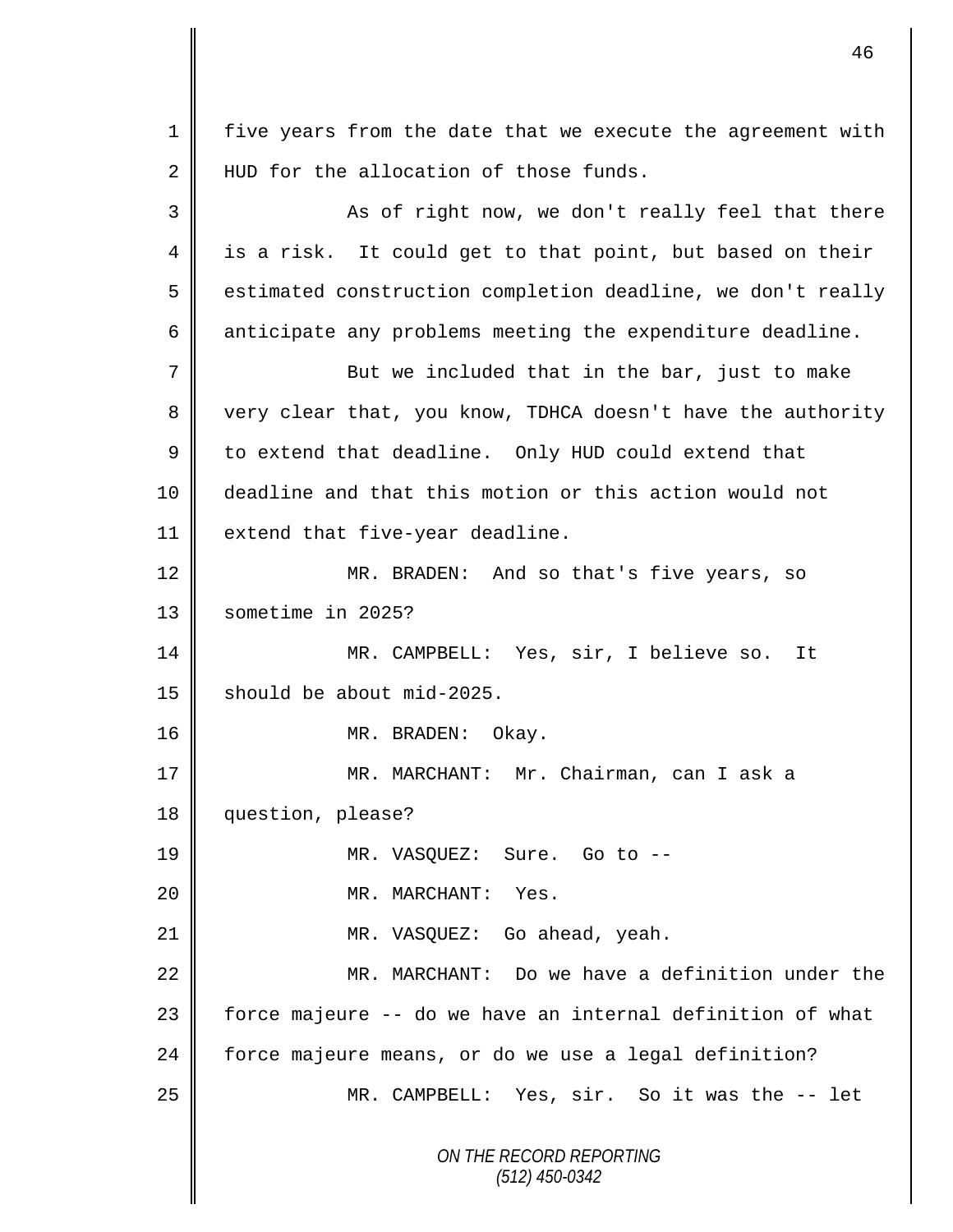*ON THE RECORD REPORTING (512) 450-0342* 1 || me hop back to that page. So I read the circumstances  $2 \parallel$  under the rule that are considered to be force majeure, and  $3 \parallel$  that is acts of God such as fire, tornado, flooding, 4 significant and unusual rainfall or subfreezing 5 temperatures, loss of access to necessary water or 6 utilities as a direct result of significant weather events, 7 explosion, vandalism, orders or acts of military authority, 8 unrelated party litigation, changes in law or rules or 9 | regulations, national emergency or insurrection, riot, acts 10 || of terrorism, supplier failures or materials or labor 11 | shortages. 12 || MR. MARCHANT: Okay. So it's somewhat 13 | subjective? 14 || MR. CAMPBELL: Yes, sir. 15 MR. MARCHANT: Totally subjective, basically 16 this covers almost every piece of property in Texas --17  $\parallel$  MR. CAMPBELL: It is --18 || MR. MARCHANT: -- from time to time. 19 MR. CAMPBELL: -- a broad definition, yes, sir. 20 MR. MARCHANT: Yeah. Okay. Could -- does the 21 Board have the ability to put some more clarified 22 definitions in there, or is that statutory? 23 MR. CAMPBELL: This is not statutory. This is 24  $\parallel$  in the QAP, and at the Board's direction, we're actually 25 working on the 2023 QAP right now. We could certainly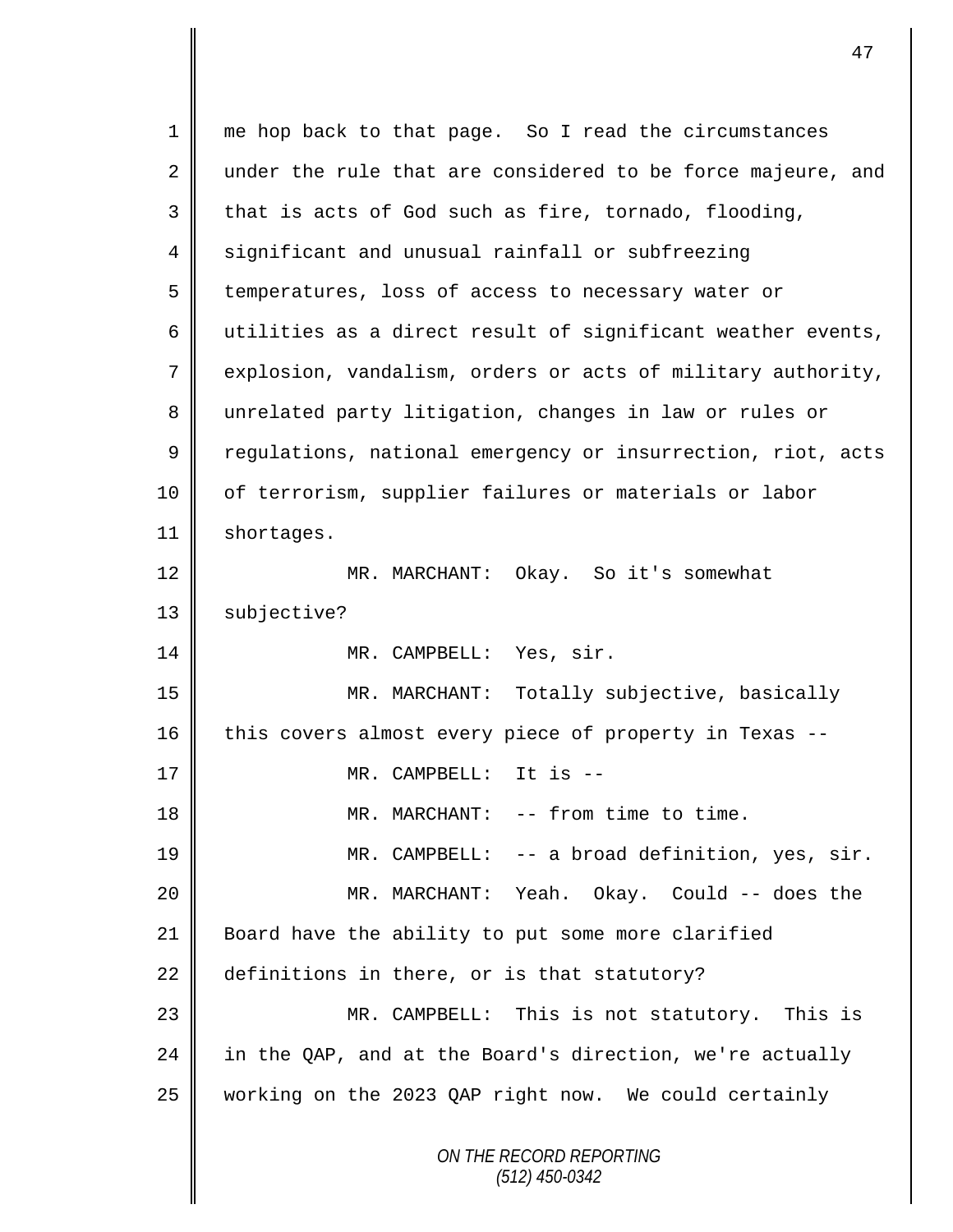1 revisit that definition and firm it  $-$ 

I

| $\overline{2}$ | MR. MARCHANT: So I was just looking for some                |
|----------------|-------------------------------------------------------------|
| 3              | kind of a definition, 10 percent overruns. I mean the       |
| 4              | definition of -- if a supplier couldn't get to the job,     |
| 5              | they could come in and say basically our contractor         |
| 6              | couldn't get to it in time, or his mother died, or -- you   |
| 7              | know, it's so subjective --                                 |
| 8              | MR. CAMPBELL: Yes, sir.                                     |
| 9              | MR. MARCHANT: -- I wonder if your department                |
| 10             | would be interested in having some kind of a tighter        |
| 11             | definition, especially on cost overruns, that you could --  |
| 12             | 10 percent, 20 percent. I mean, you know, I just see us in  |
| 13             | a perpetual place in this here where, I don't know what a   |
| 14             | cost overrun is.                                            |
| 15             | MR. CAMPBELL: Sure.                                         |
| 16             | MR. MARCHANT: Do we have other -- do we have                |
| 17             | like colleges, universities, do we have any kind of         |
| 18             | guideline out there, what other government institutions use |
| 19             | as force majeure --                                         |
| 20             | MR. CAMPBELL: I don't know that --                          |
| 21             | MR. MARCHANT: -- in their contracts?                        |
| 22             | MR. CAMPBELL: -- off the top of my head, but we             |
| 23             | could certainly look into that when developing the '23 QAP. |
| 24             | MR. MARCHANT: Because frankly, I don't think --             |
| 25             | I mean the university systems -- I mean we have not heard   |
|                | ON THE RECORD REPORTING<br>$(512)$ 450-0342                 |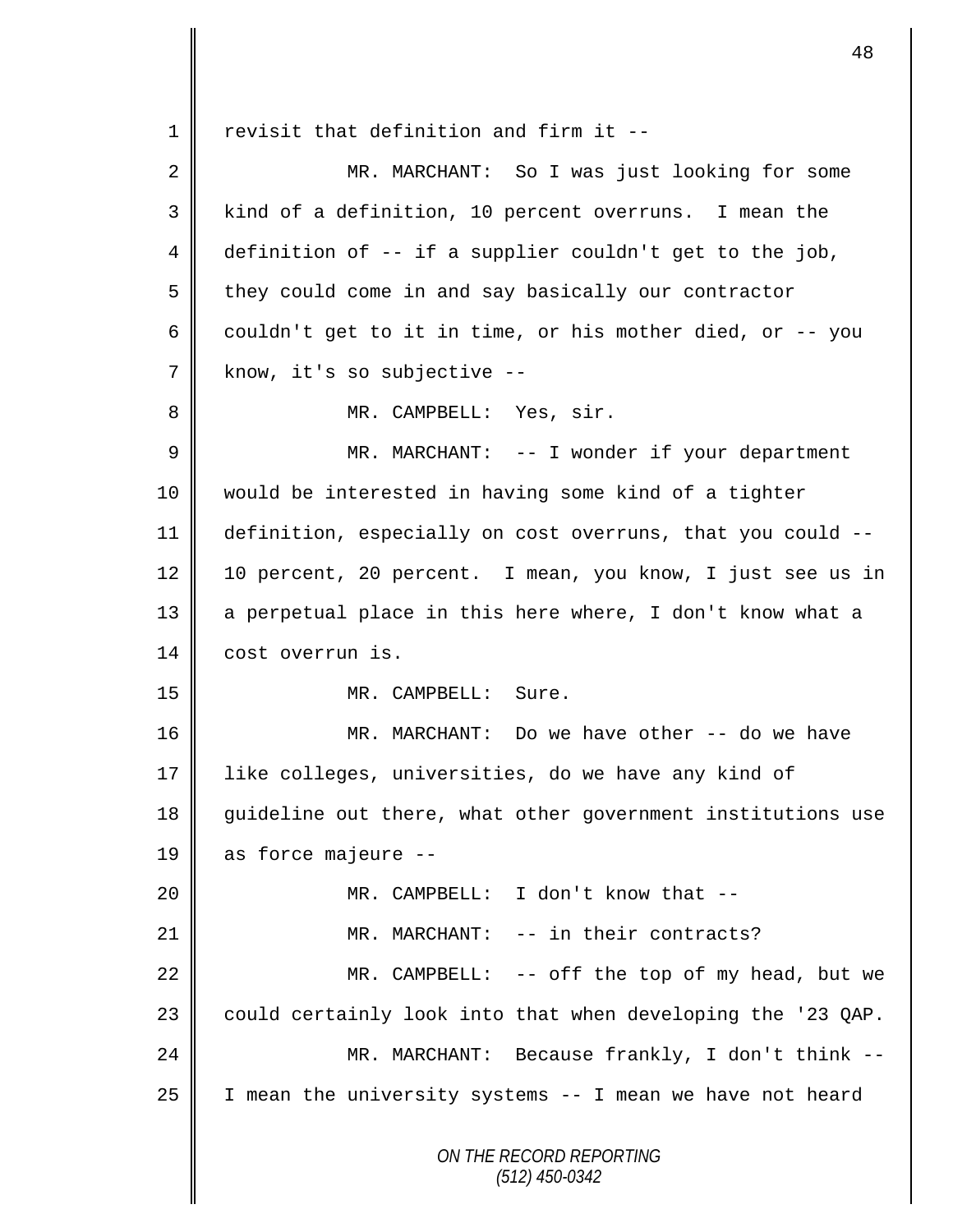*ON THE RECORD REPORTING (512) 450-0342* 1 | of this across government, that you know, UT builds a new 2 building, are they having 30 and 40 percent cost overruns,  $3$  | or how are they handling them? 4 || I mean how are other aspects of government 5 | handling these specific situations? And that's just a 6 question I have, Mr. Chairman, and there is no defined 7 answer. 8 But if we are beginning to define some of these  $9 \parallel$  things, it would be interesting if you would give the Board 10 || input on things that might help you define it. 11 || MR. CAMPBELL: Certainly. 12 MR. VASQUEZ: And that's why I brought up a 13 || little bit earlier the number of 2020 projects that have 14 **been** completed or are near completion --15 MR. CAMPBELL: Sure. 16 || MR. VASQUEZ: -- that theoretically had to deal 17 || with the same issues as these three applicants. It would 18 | be, I believe, a good idea to hear from representatives of 19 the applicant. 20 || MR. ECCLES: Mr. Chair --21 || MR. VASQUEZ: We'd entertain --22 MR. ECCLES: -- before -- 23 MR. VASQUEZ: Let's go to your motion. 24 MR. ECCLES: I understand. I believe that 25 | federal compliance counsel may have a bit of a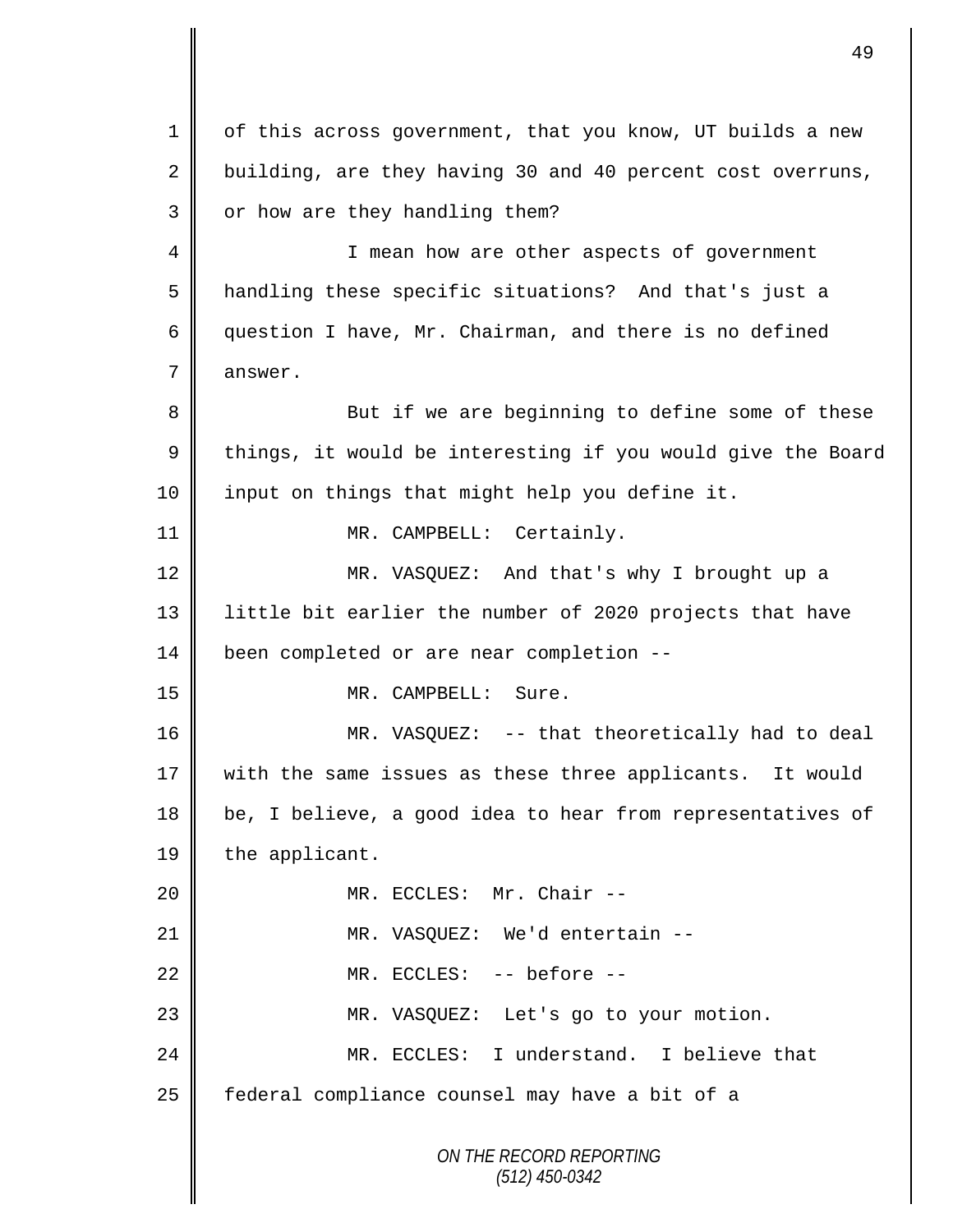1 clarification on the NHTF issue raised -- deadline issue 2 Taised by Member Braden?

3 MS. SYLVESTER: Megan Sylvester, federal 4 compliance counsel. While this contract has been drafted 5  $\parallel$  for this owner, they have not, to my knowledge, signed it. 6  $\parallel$  And they were actually awarded a contract saying that they 7 would sign it by our 2020 obligation deadline, which would 8 put the deadline for expending and having a project 9 completion for all of the NHTF funds in August -- or I'm  $10 \parallel$  sorry -- July of 2024. 11 || So it is a little bit -- that doesn't 12 | necessarily mean -- so once we have awarded all of the 2020 13 NHTF funding, sometimes they get a 2021 number because 14 somebody is ready before another applicant hits. 15 || But the NOFA says that they will have a project 16 completion deadline by July -- August -- July of 2024. So 17 | I apologize.

18 MR. VASQUEZ: So is that the end of July? Is it 19 July 31?

20 MS. SYLVESTER: I don't know. I would have to 21 | look. I think it's actually early July. It's unlike the 22 rest of our CPD funds, as Cody said. This one is  $-$  this 23  $\parallel$  deadline is timed to when HUD sends us the grant agreement, 24 and that has differed from years from April to August. So  $25$  without having it in front of me, I don't know, but it is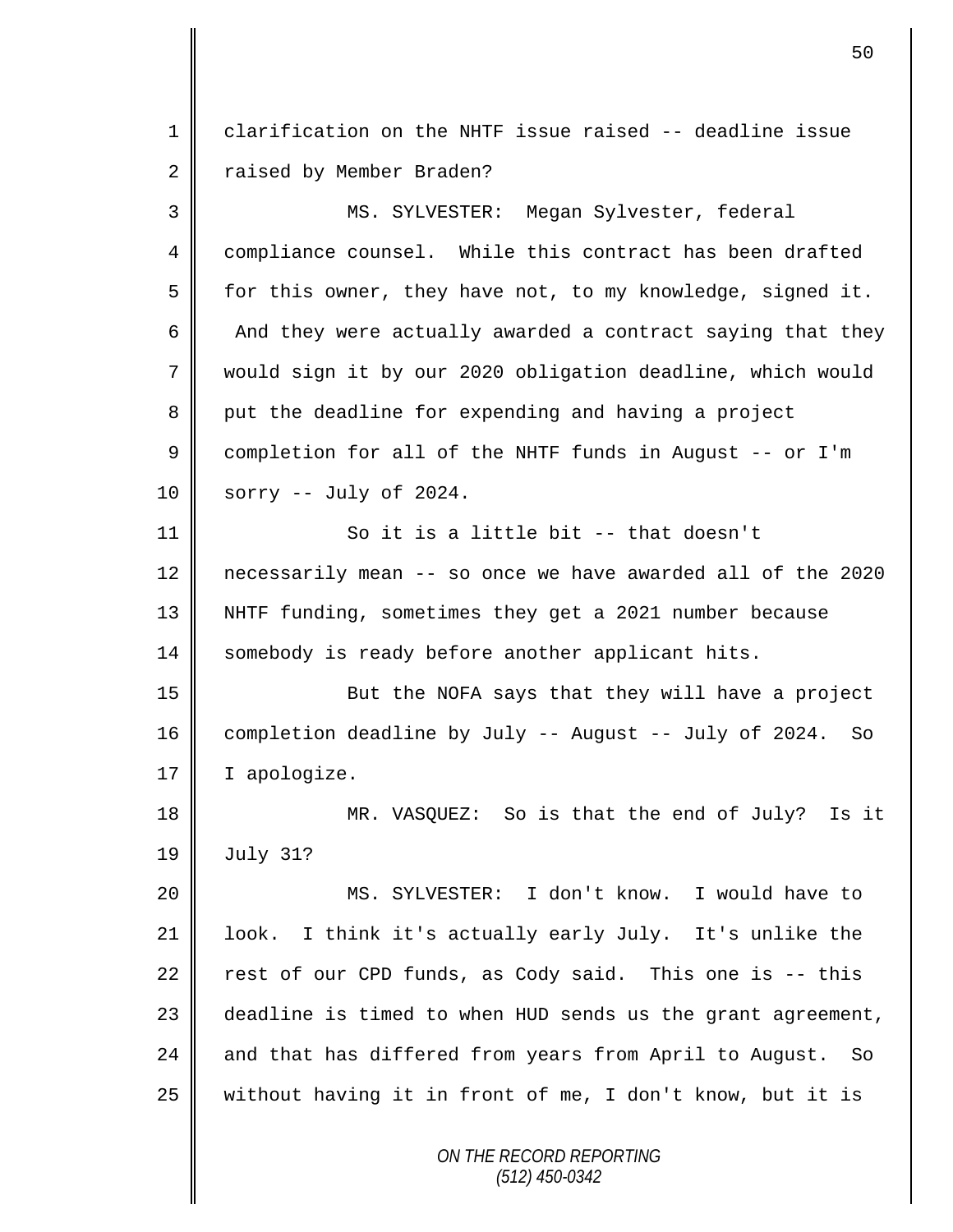$1 \parallel$  July.

2 MR. VASQUEZ: Okay.

| 3      | MR. BRADEN: Can I also ask a question. So if               |
|--------|------------------------------------------------------------|
| 4      | we were to take action on this item to extend the credits, |
| 5      | and they are extended till December of 2024, they really   |
| 6      | have a deadline of July of 2024, because of this.          |
| 7      | MS. SYLVESTER: The placed-in-service definition            |
| 8      | and the project-completion definition are not quite the    |
| 9      | same. They -- but yes, but they're pretty close, so likely |
| 10     | if we ended up having to award them -- because you have to |
| 11     | award all of your 2020 funds before you can commit your    |
| 12     | 2021 funds.                                                |
| 13     | So if we ended up having to award them the 2020            |
| 14     | funds, then yes, they would have an HF project completion  |
| 15     | which was -- which would be earlier.                       |
| 16     | MR. VASQUEZ: The chair would like to entertain             |
| $17\,$ | a motion to accept public comment. Is there such a motion? |
| 18     | MR. BRADEN: So moved.                                      |
| 19     | MR. BATCH: Second.                                         |
| 20     | MR. VASQUEZ: Motion to accept public comment by            |
| 21     | Mr. Braden, seconded by Mr. Batch, approved by Mr. Eccles. |
| 22     | All in favor say aye?                                      |
| 23     | (A chorus of ayes.)                                        |
| 24     | MR. VASQUEZ: Any opposed?                                  |
| 25     | (No response.)                                             |
|        | ON THE RECORD REPORTING<br>$(512)$ 450-0342                |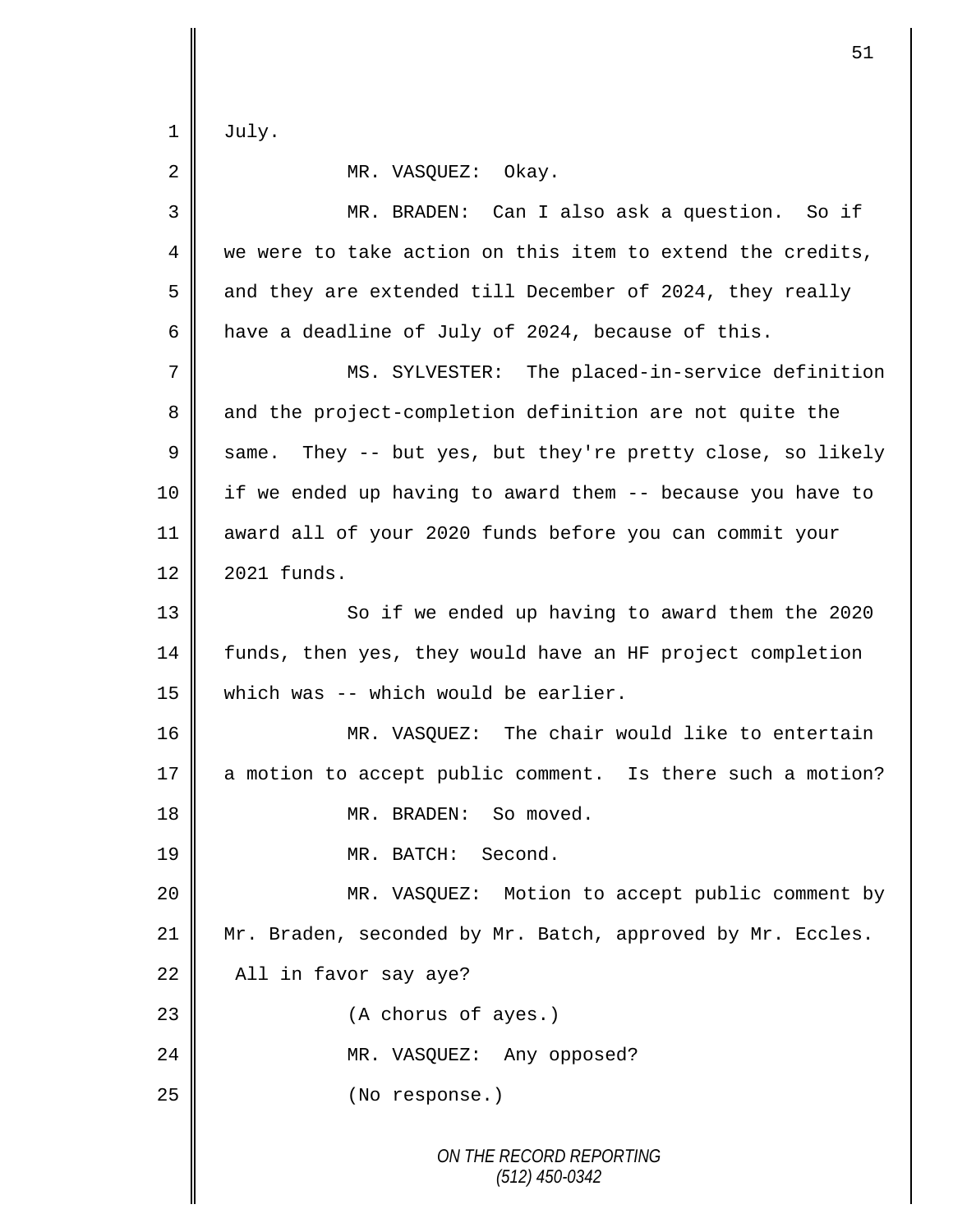| 1  | MR. VASQUEZ: Hearing none.                                  |
|----|-------------------------------------------------------------|
| 2  | Mr. Hance, would you care to enlighten us a                 |
| 3  | little bit?                                                 |
| 4  | MR. HANCE: Chairman --                                      |
| 5  | MR. VASQUEZ: Don't forget to sign in. And for               |
| 6  | everyone, if you are going to speak on any of the agenda    |
| 7  | items upcoming, we ask you to kind of move up here into the |
| 8  | front two rows, and we will typically set it up at three    |
| 9  | minutes a person, so for future reference.                  |
| 10 | And, Mr. Hance, note that you're probably                   |
| 11 | speaking on behalf of the next two applicants as well.      |
| 12 | MR. HANCE: Well, I'll be more than happy to                 |
| 13 | help them out. I started to make the motion a while ago     |
| 14 | when you asked. I was afraid somebody was going to be       |
| 15 | hesitant to make it, so I was on standby which wouldn't     |
| 16 | have been proper.                                           |
| 17 | But this is a long story, and I hope I can sum              |
| 18 | it up in three minutes. I've been doing these projects      |
| 19 | since '96. I've never had a problem before.                 |
| 20 | The first hospital I was ever in in my life was             |
| 21 | St. Anthony's Hospital in Amarillo, Texas. And I was asked  |
| 22 | by the mayor and some people to help them convert St.       |
| 23 | Anthony's into a low-income housing tax credit project. My  |
| 24 | partner in development is Commonwealth, and they're here    |
| 25 | with Danny DiFrancesco. Wave at them.                       |
|    | ON THE RECORD REPORTING                                     |

 $\mathbb{I}$ 

*(512) 450-0342*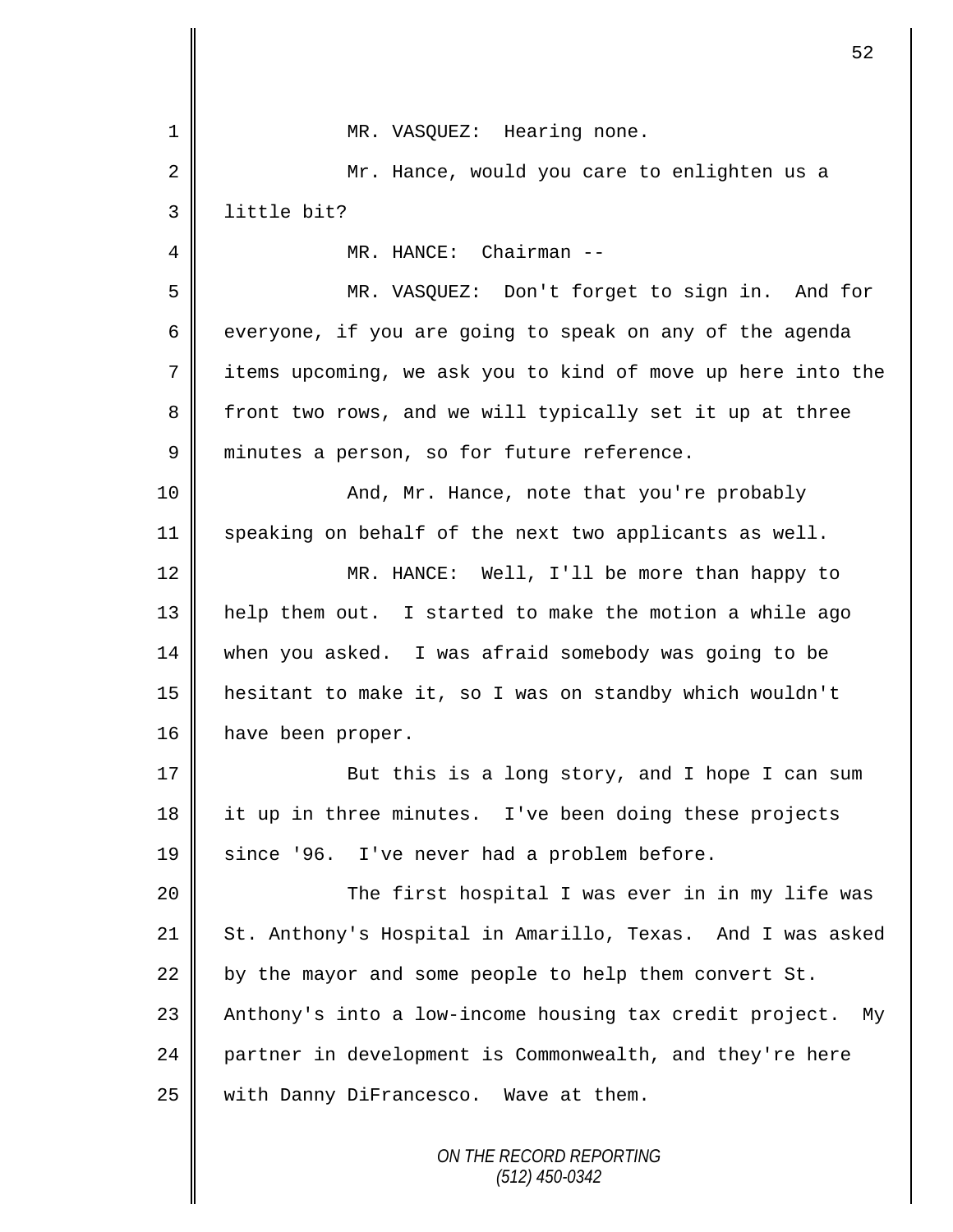*ON THE RECORD REPORTING* 1 And they are developers. Me and my family, KRS,  $2 \parallel$  we would be the owners, and we're in development with them. 3 4 The project, we got started and everybody was  $5 \parallel$  excited. The mayor, the country judge, the city council,  $6 \parallel$  everybody was excited that something was going to happen.  $7 \parallel$  St. Anthony's had been abandoned in 1991. And then they 8 || moved to the Texas Tech Medical School campus, out on the 9 west side of Amarillo. It's been there ever since. 10 They've never had a buyer till I came along, and 11 Commonwealth. And we made a bid to try to be good 12 | neighbors and everything. We offered \$300,000 for a 13 project for an abandoned building. 14 || And that was accepted. And then as we got 15 nearer and we had to close, the price had to be adjusted to 16 || about 350. And so that was not a pleasant situation. We 17 || finally got it taken care of with the help of the mayor and  $18$  | the county judge. 19 || Then we came back, and on our budget, we were \$4 20 million short. And we'd had a lot of vandalism. We'd had  $21$  | two fires. We just had a lot of problems. 22  $\parallel$  22  $\parallel$  and it came back -- and so we started looking  $23$  for additional money. But keep in mind, we had the regular 24  $\parallel$  tax credits with the National Historic and the State 25 Historic, and we were still going to be \$4 million short.

*(512) 450-0342*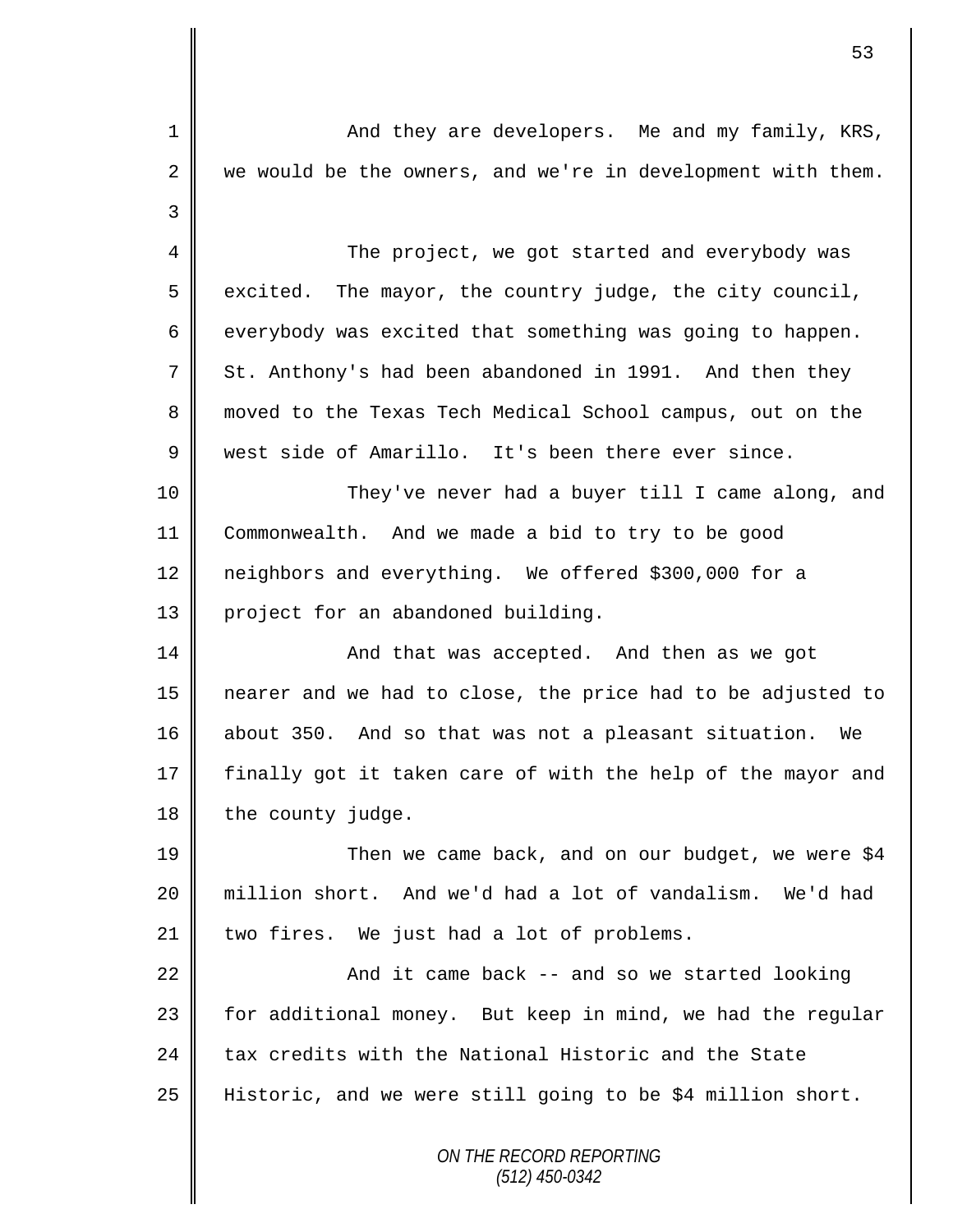*ON THE RECORD REPORTING (512) 450-0342* 1 So the National Housing Trust Fund, we got some additional 2 money there. 3 And then the ARPA funds -- the City and the 4 County, for the money they had, they had a lot of  $5 \parallel$  requests -- a lot of requests. And they went to bat for us 6 because that is an area that has not been developed. They 7 hadn't any new buildings built in that area in over 30 8 years. 9  $\parallel$  So we had unusual circumstances. Amazon is 10 building a building, massive building. And so getting help 11 and getting contractors in Amarillo, it's -- I mean it 12 wasn't like Houston, or Dallas. You have a shorter supply. 13 14 || So we had problems in that regard. I am telling 15 you that this is a high priority for Amarillo. The mayor, 16 the city council, all of them would have been here but 17 they  $-$  and I could have them here for the next meeting, 18 but there's  $-$  they're all going to tell you the same story 19 I'll tell you. 20 This is an opportunity for them to have 21 something that's been an eyesore, in a neighborhood that's 22 had no investment in over 50 years. And so we're here 23 || apologizing, but tell you that there are unusual 24 circumstances in this. It was kind of a perfect storm. 25 | And so -- you know, I was listening to all the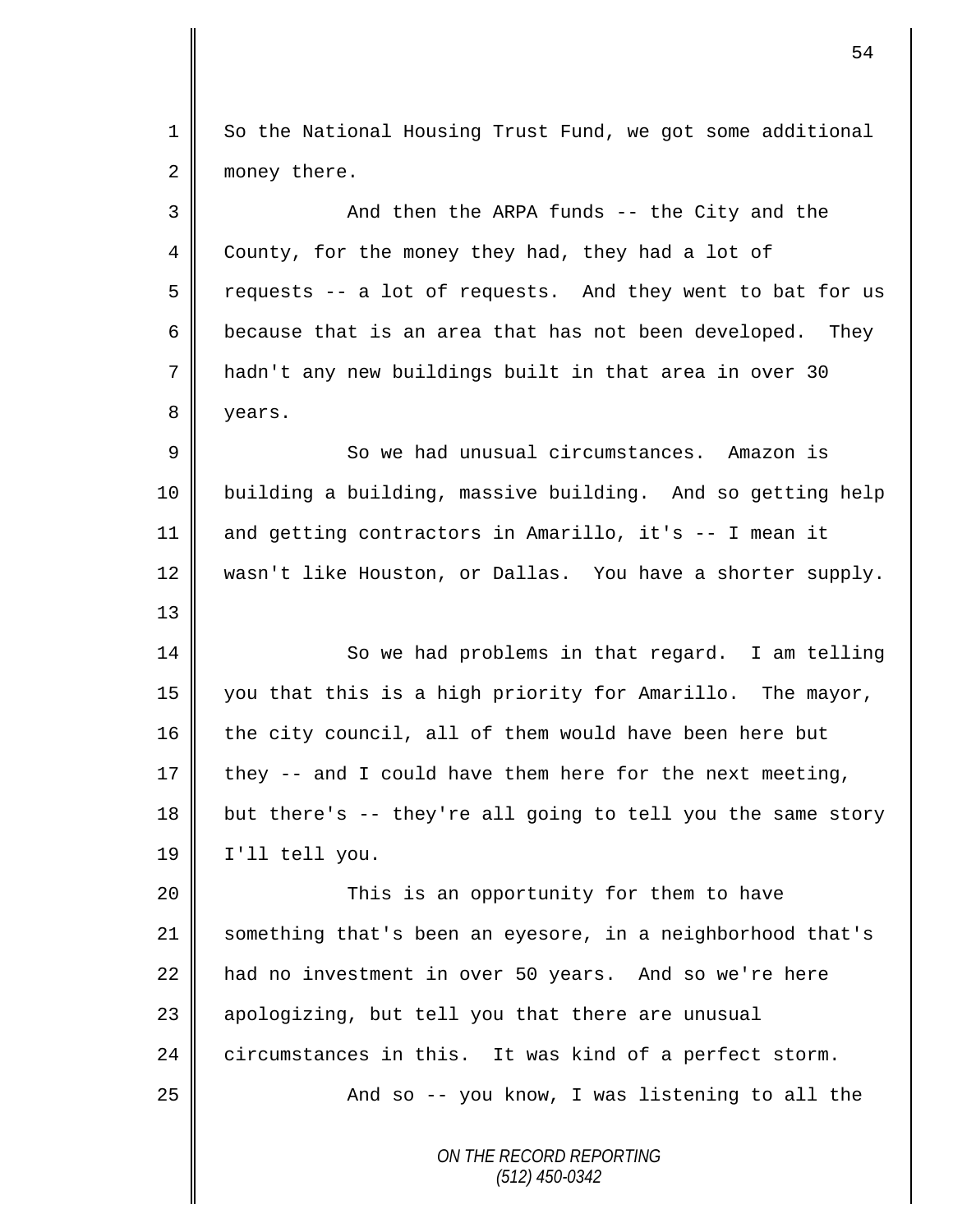*ON THE RECORD REPORTING* 1 numbers that they had, vandalism and you know, and I was  $2 \parallel$  waiting for the end of where they'd say, all of the above.  $3 \parallel$  But we were almost all of the above. And I know this is 4 | unusual. 5 I'm just telling you that in 25 years, I've 6  $\parallel$  never had a problem like this. And this is huge to 7 No Amarillo and that area. 8 And so I respectfully request that you allow us  $9 \parallel$  to have the extension, and that no one wants to complete  $10$  | that faster than I do, because every day that goes by is, 11 you know, money that we're losing. And you know, I know 12 your thoughts and this can't go on forever. We understand  $13$  | that. 14 **But I** respectfully ask for approval of this. 15 | I'd be more than happy to answer any questions. 16 || MR. VASQUEZ: Thank you for that, Mr. Hance. I 17 mean we clearly understand the need for fixing this 18 eyesore, you know, finally getting some investment there.  $19$  But just the internal debate that I think we grapple with 20 here on the Board -- as you well know, in 2020, when we 21 made these awards, we awarded it to this project over other 22 projects. And the deal was it would be in place at the end  $23$  | of this year, 2022. 24 We already -- we recognized all the issues that  $25$  | lots of the industry had to deal with, and extended it once

*(512) 450-0342*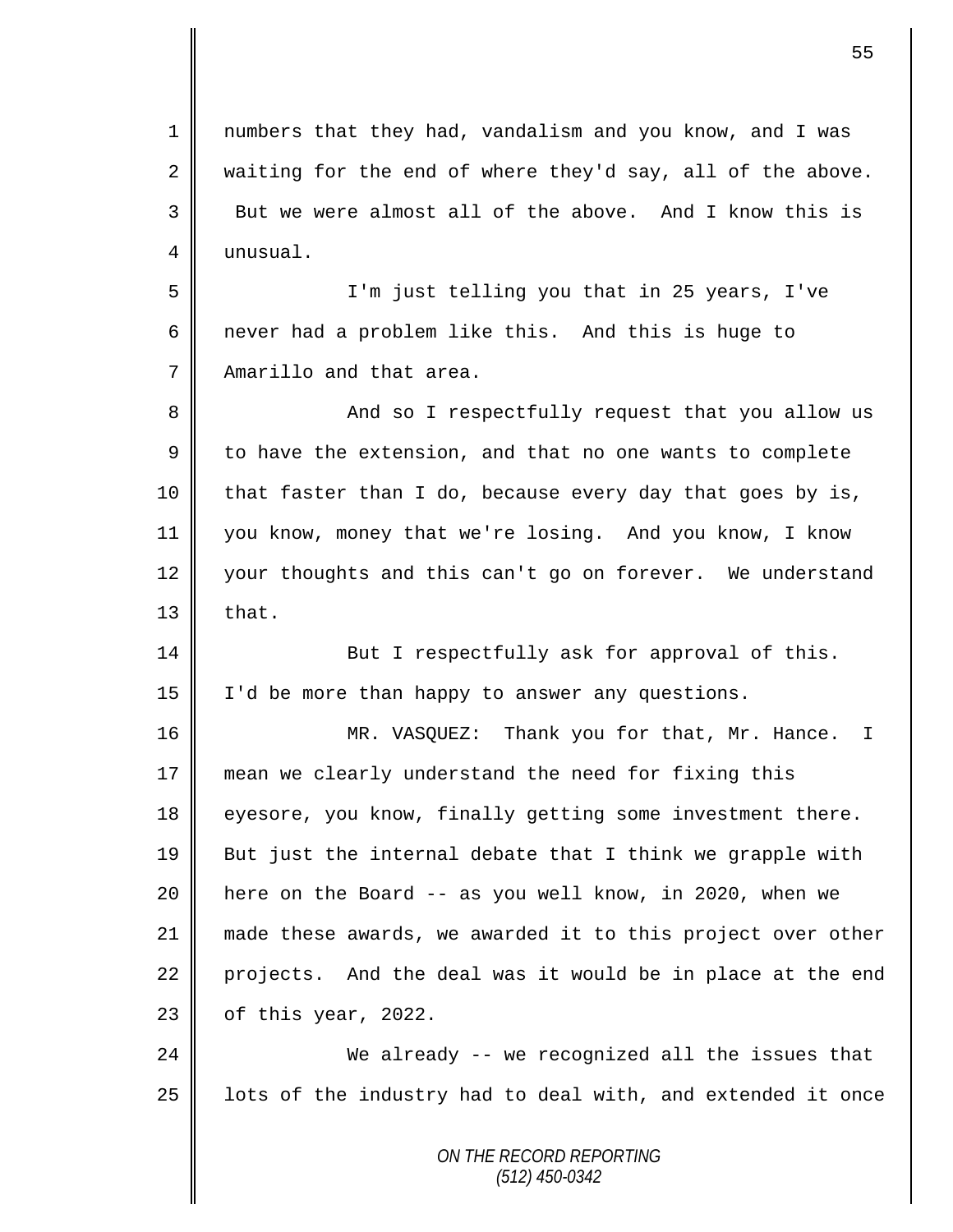| $\mathbf 1$ | to the end of 2023. And now we're here, you know, coming  |
|-------------|-----------------------------------------------------------|
| 2           | back for yet another, 2024.                               |
| 3           | Can you give us a better target date as to when           |
| 4           | you all think it's going to be completed?                 |
| 5           | MR. HANCE: This is Jen Hicks who is our                   |
| 6           | consultant.                                               |
| 7           | MS. HICKS: Jennifer Hicks with True Casa                  |
| 8           | Consulting. I just wanted to address, Chair Vasquez, some |
| $\mathsf 9$ | of your questions about timing and why this project might |
| 10          | be different than others.                                 |
| 11          | Can I just go -- back up a little bit and talk            |
| 12          | about the steps in the process? This project, a 2020 tax  |
| 13          | credit award, we got hit with the construction cost       |
| 14          | increase. We weren't the only ones.                       |
| 15          | There was also the debate on whether the Board            |
| 16          | and staff were going to allocate supplemental credits. So |
| 17          | that whole discussion and debate was going on, and it was |
| 18          | decided that the National Housing Trust Fund was going to |
| 19          | be made available to these deals experiencing cost        |
| 20          | increases, and we jumped on that.                         |
| 21          | And so we applied for those funds. It actually            |
| 22          | worked out better for this deal. It provided more money   |
| 23          | than going after the supplemental credits. So it was the  |
| 24          | smart, financially feasible decision for this project.    |
| 25          | This is an adaptive reuse. Adaptive reuses are            |
|             | ON THE RECORD REPORTING<br>$(512)$ 450-0342               |

II

II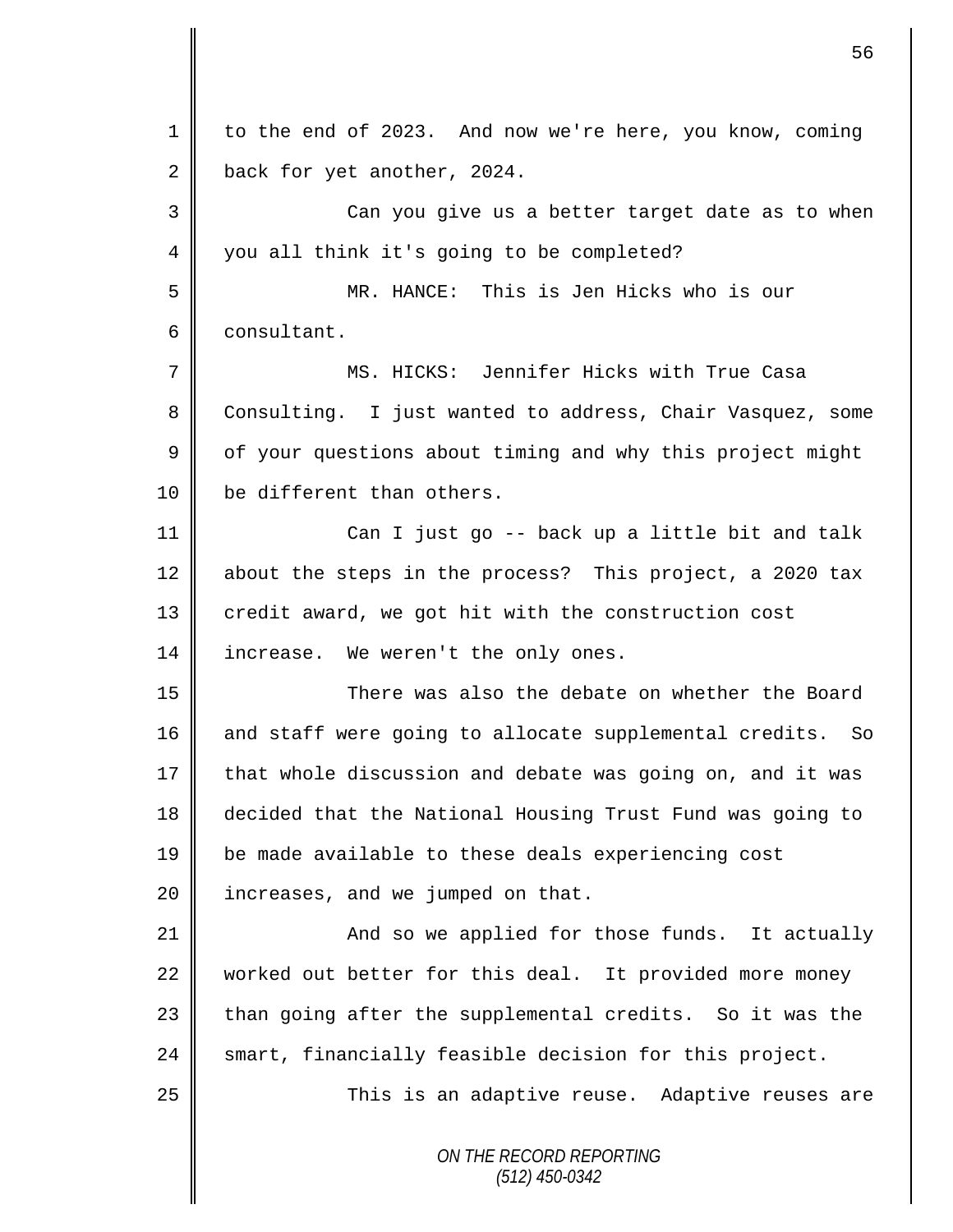1 so much hairier than new construction. And we found that  $2 \parallel$  out even more so when trying to marry the National Housing 3 Trust Fund federal regulations with historic tax credits.

4 And so y'all might remember, we had to come back 5 **b** before the Board for a waiver on windows because it didn't 6 meet the QAP. So there were several months that we went 7 through that process, but we were committed to using those 8 | National Housing Trust Fund dollars.

 We thought we were solvent and we were ready to 10 start construction. And then we got the second construction cost increase. At that point, we were past the point of being able to apply for supplemental credits.

 We didn't have the crystal ball to know that that was going to be under subscribed, and we didn't have  $\parallel$  the crystal ball to know that folks were going to come in 16 for -- and ask for more money for supplemental credits and  $\parallel$  get that. And so we were proceeding.

**Once we informed TDHCA that we had a**  construction cost increase, they said, fill the gap. And  $\parallel$  this team went to work, and in two months, I believe, got Potter County and the City of Amarillo to fill the gap.

22 | And then we're bringing forward, you know, 23  $\parallel$  coming forward -- this is the last time we'll be before the 24 Board. But we cannot help the timeline for this project. 25 || It is a longer timeline with historic tax credits.

> *ON THE RECORD REPORTING (512) 450-0342*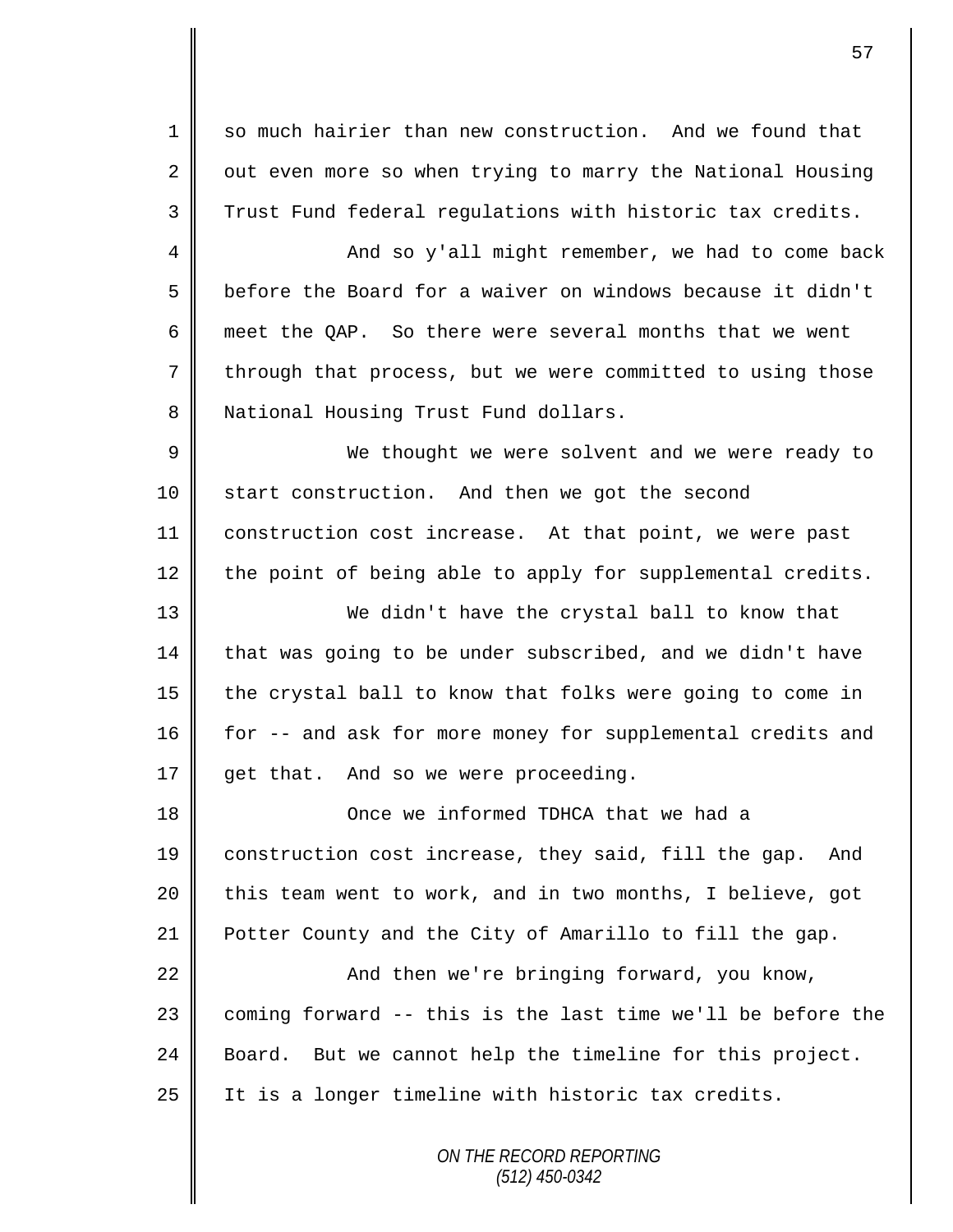*ON THE RECORD REPORTING (512) 450-0342* 1 **Also with the crystal ball is we asked for the** 2 force majeure initially, like some of the others, being 3 proactive. We had no idea Treasury was going to 4 automatically grant the extension to 2023. If we had 5 waited a few months, which we couldn't have afforded at the 6 time, we could have been automatically granted, and this 7 would have been our initial force majeure request to the 8 Board.  $9 \parallel$  So it is a situation that it's a lot of things 10 have come all at once. And I feel like this team has been 11 super nimble, proactive and really trying to address all 12 the comments and get this project started under 13 | construction. If that helps. 14 MR. HANCE: One thing, Mr. Chairman, I would 15 add, that when she mentioned -- like the National Historic, 16 they required us to have the same windows that were there 17 when the building was built in 1930. And we couldn't find  $18$  them. Nobody makes them anymore.  $19 \parallel$  So we had -- that held us up for four months. 20 || And it just seemed like everything that came along that 21 could go wrong, did. And I understand y'all's position. 22 You don't want this to go on forever and we don't either. 23 || And -- but I would respectfully ask that you 24 help us out on this. 25 MR. VASQUEZ: So y'all are saying we should look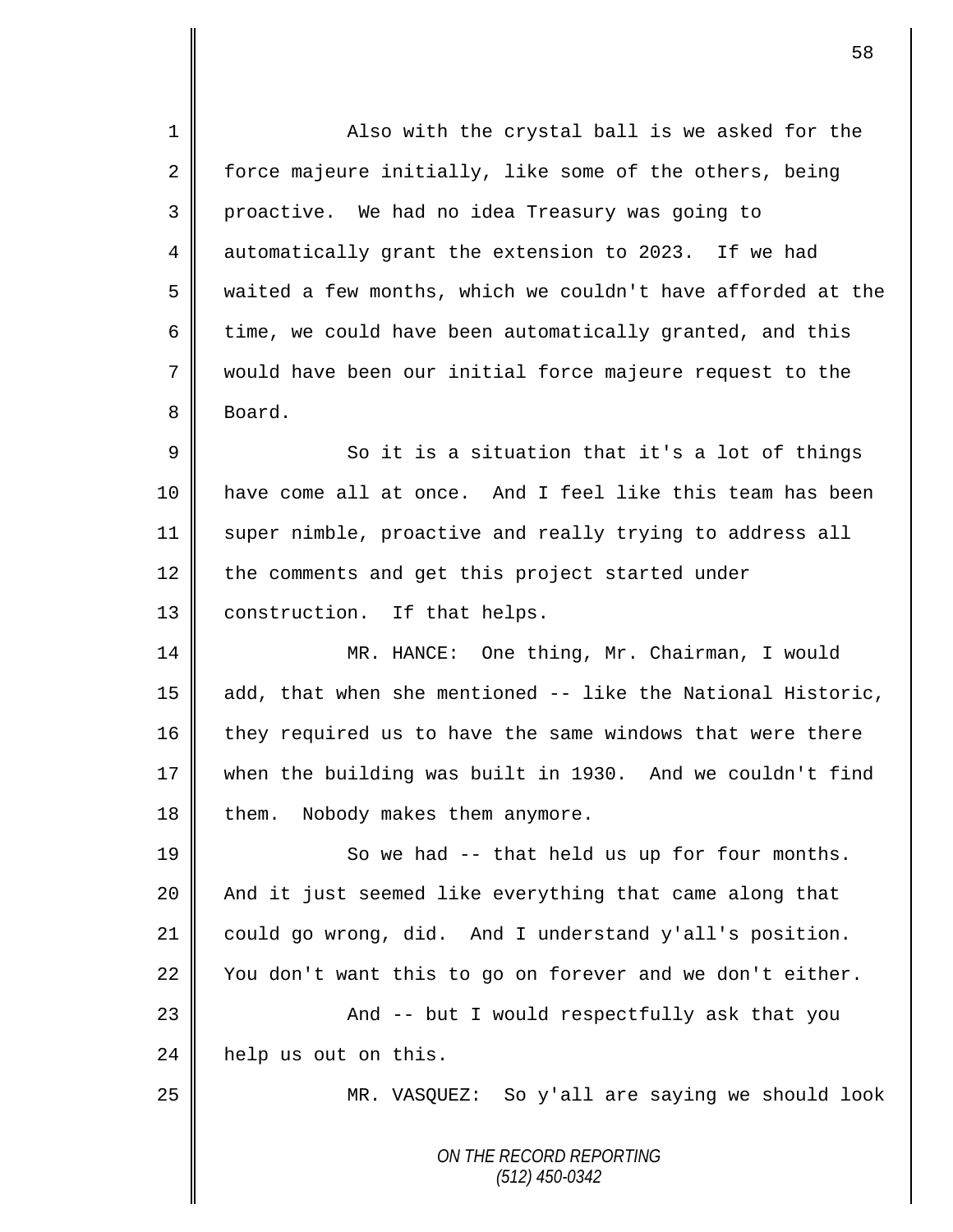*ON THE RECORD REPORTING (512) 450-0342* 1 at this on a case-by-case basis, and not just if we approve 2 you all, we shouldn't necessarily approve everyone else? 3 || MR. HANCE: Well --4 MR. VASQUEZ: Because you have special 5 circumstances? 6  $\parallel$  MR. HANCE: -- I don't want to make them mad, 7 but on a case-by-case, I'm sure they've got good arguments 8 || or they wouldn't be here. And that -- but I would say  $9$  this. 10 We've developed over 20 tax credits since I did 11 my first one in '96. We've never had to do this before.  $12 \parallel$  So I think just, we're trying, but it's just -- it's been  $13$  | tough. 14 MR. DIFRANCESCO: I'll just add a couple -- a 15 few more comments. So I'm Danny DiFrancesco, with 16 Commonwealth, core developer with Mr. Hance, working with 17 | Ms. Hicks. 18 || And so just to add so more color to that, so 19 this is a 24-month construction schedule. And with this  $20$  | place in service extension we have, the investor and the 21 | lenders, we're right there at the finish line. 22 | So you may ask, when will this start? We're 23 || looking to start June of 2022, for 24 months. So we're 24  $\parallel$  ready to hit the ground running on this. So this is really  $25$  | the last piece of the puzzle to get to the finish line.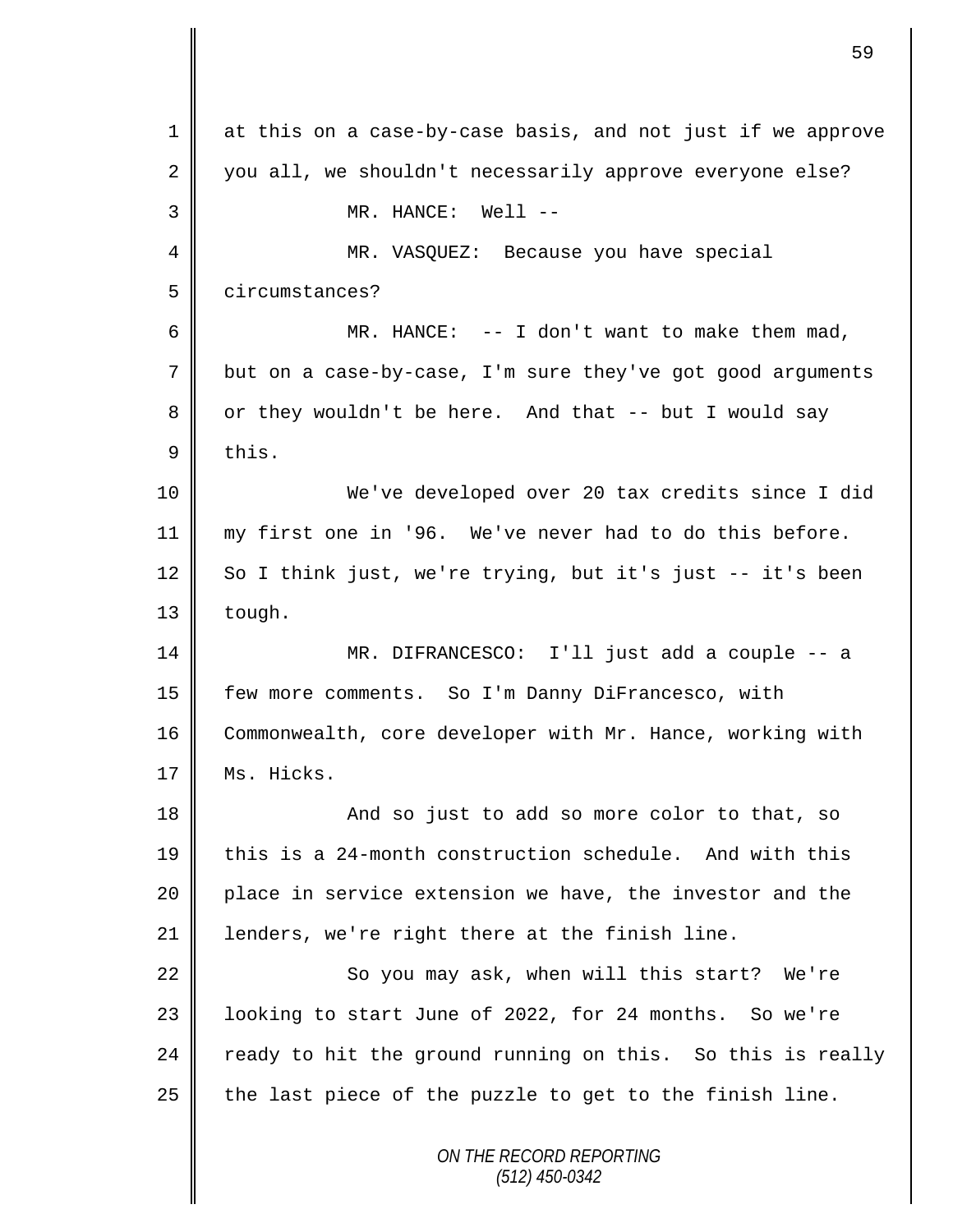|                | 60                                                          |
|----------------|-------------------------------------------------------------|
|                |                                                             |
| $\mathbf 1$    | MR. HANCE: We've had problems on closing.                   |
| 2              | We've had different things come up, like the neighborhood   |
| 3              | association held us up forever. We suddenly realized that   |
| 4              | it was worth \$50,000 more.                                 |
| 5              | MR. VASQUEZ: All right. I understand. Do any                |
| 6              | other Board -- Mr. Marchant, you had a question?            |
| 7              | MR. MARCHANT: Do you have firm construction                 |
| 8              | contracts in place?                                         |
| $\overline{9}$ | MR. DIFRANCESCO: Correct. So with the general               |
| 10             | contractor that we're working with, we are prepared, with   |
| 11             | Mr. Hance, to execute that within the next month.           |
| 12             | MR. MARCHANT: And are those going to be subject             |
| 13             | to a 20 or 30 percent increase in the next year, or do you  |
| 14             | have firm --                                                |
| 15             | MR. DIFRANCESCO: So there -- with these deals,              |
| 16             | there's always a contingency that the investor requires you |
| 17             | to close outside the construction contract. So with that    |
| 18             | outside contingency, you know, we're moving forward.        |
| 19             | There's no $-$ - it is $-$ we have that contingency.        |
| 20             | Contractor's ready to sign their contract, the guaranteed   |
| 21             | maximum price contract, and --                              |
| 22             | MR. MARCHANT: It's a guaranteed maximum?                    |
| 23             | MR. DIFRANCESCO: I believe it's a guaranteed                |
| 24             | I'd have to confirm that but --<br>max.                     |
| 25             | MR. MARCHANT: So we wouldn't be back in a year              |
|                | ON THE RECORD REPORTING<br>$(512)$ 450-0342                 |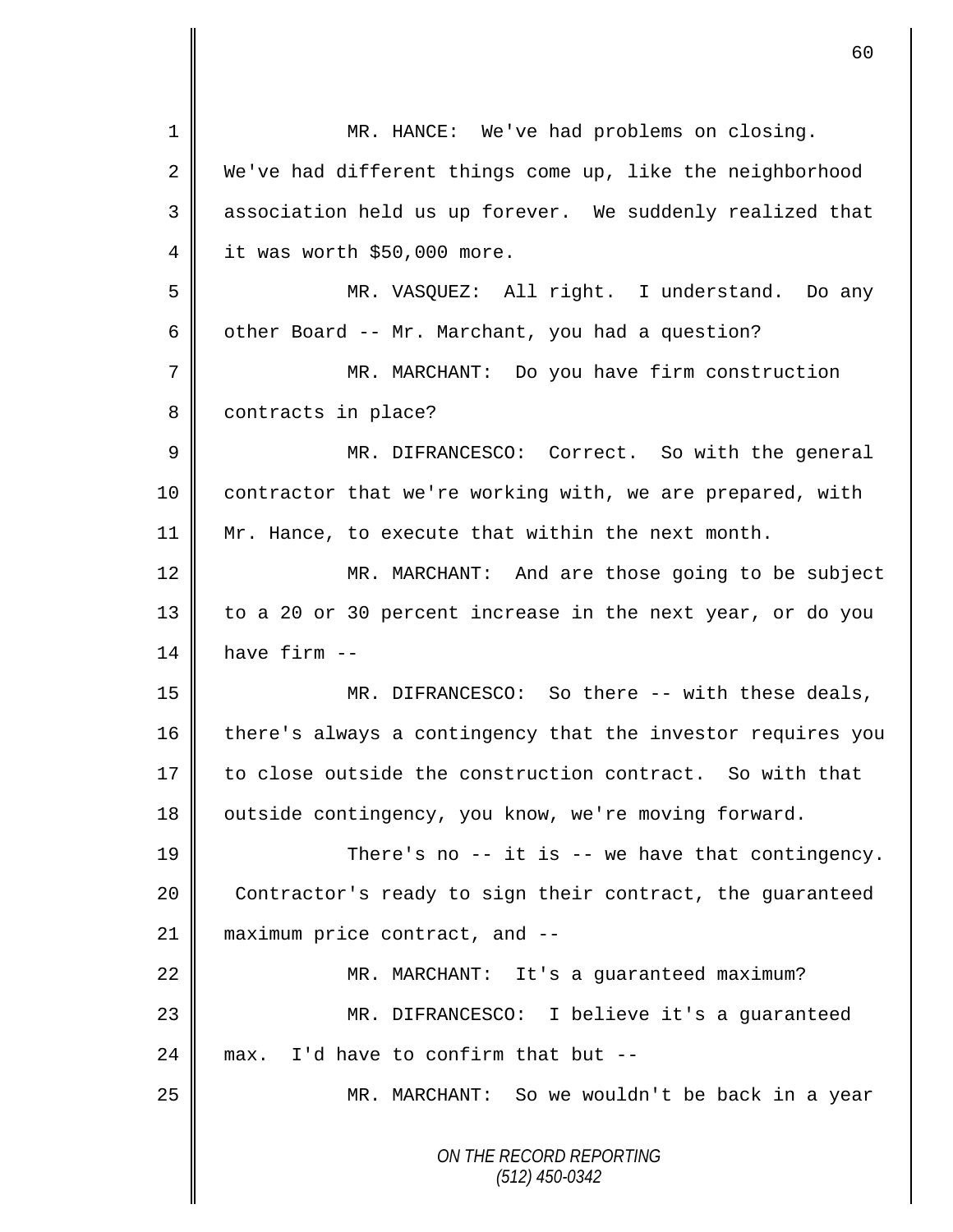| $\mathbf{1}$ | looking for a supplemental -- another supplemental round    |
|--------------|-------------------------------------------------------------|
| 2            | because the construction costs have escalated beyond 20 or  |
| 3            | 30 percent, which you'd be just as eligible a year from     |
| 4            | now, just like you were this year.                          |
| 5            | MR. DIFRANCESCO: Sure. Never say never, but I               |
| 6            | mean, I can't predict the future.                           |
| 7            | MR. HANCE: That's not what we'd want, and --                |
| 8            | MR. MARCHANT: I understand.                                 |
| 9            | MR. HANCE: $--$ we hope that doesn't happen. I              |
| 10           | will say this, that the -- as we look at whether this is -- |
| 11           | will ever go to payout, the developer's fee and everything, |
| 12           | we've got a lot on the line on this project. And --         |
| 13           | MR. MARCHANT: Well, the fact that you've got a              |
| 14           | fixed construction cost contract should eliminate that.     |
| 15           | MR. HANCE: And that's what we hope.                         |
| 16           | MR. MARCHANT: Thank you.                                    |
| 17           | MR. DIFRANCESCO: And there is language in that              |
| 18           | construction contract that says the building needs to be    |
| 19           | completed by said date, you know. So obviously we're not    |
| 20           | going to get to the end of December, 2024, because as you   |
| 21           | know with the investor and that hard deadline, as Cody      |
| 22           | mentioned, you know, we don't want to get to that point.    |
| 23           | MR. BATCH: Mr. Chairman. So the process in                  |
| 24           | which -- you talk about all the things that have gone wrong |
| 25           | with this project that were a little bit out of your        |
|              | ON THE RECORD REPORTING                                     |

 $\mathsf{I}$ 

 $\mathsf{I}$ 

*(512) 450-0342*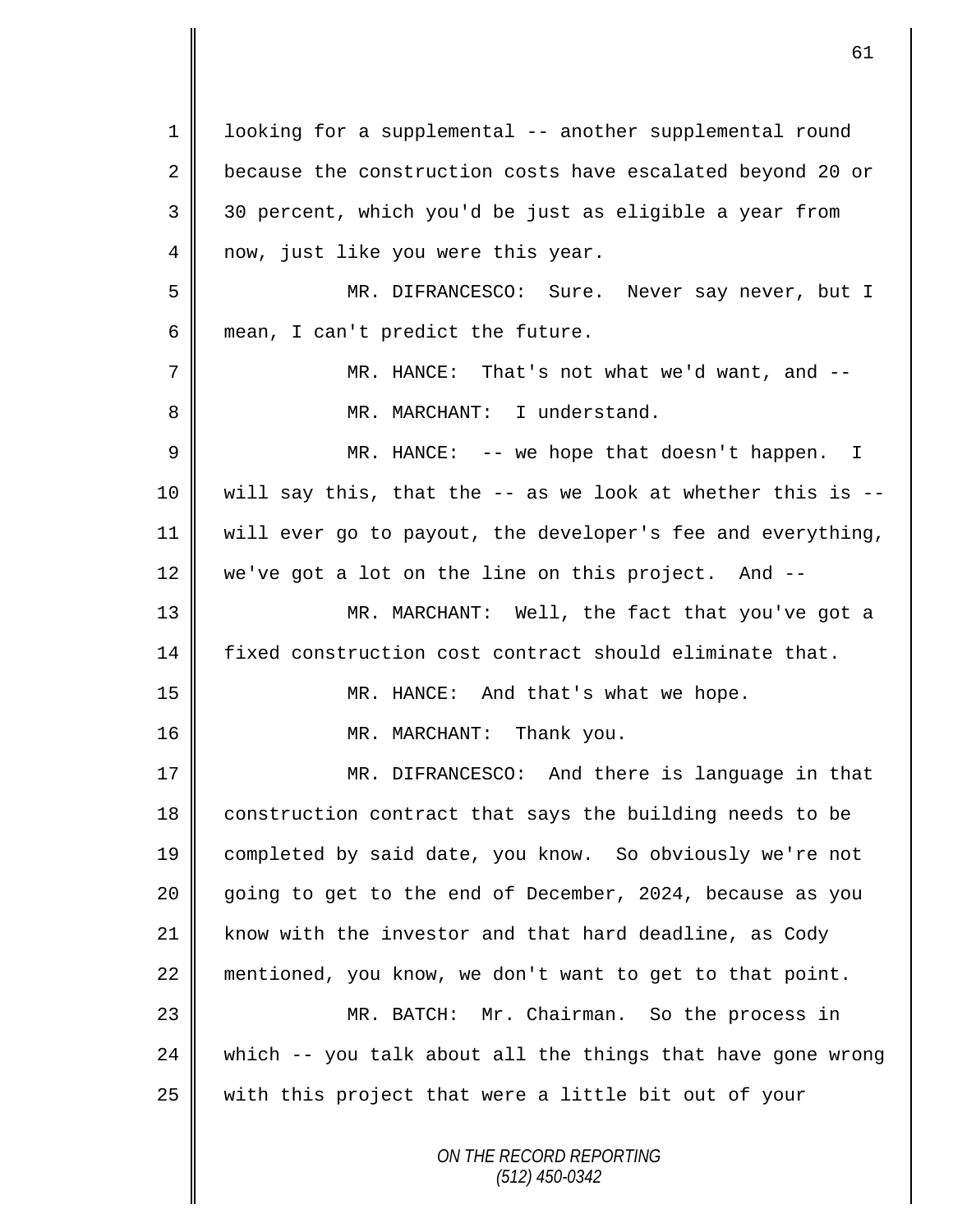1 control, Cody, what's that communication been like with  $2 \parallel$  staff? 3 I mean is this all stuff that's been verified  $4 \parallel$  with staff, and staff agrees that these are things that, 5 || you know, are maybe a little bit unusual that have kind of  $6 \parallel$  put us in this position? 7 MR. CAMPBELL: I would say that most things 8 about the current climate are pretty unusual. 9 MR. BATCH: Sure. 10 MR. CAMPBELL: It's certainly been an odd year 11 to take over as the director of Multifamily. I will say  $12$  that the applicant has been very forthcoming. They've been 13 | very communicative with staff. You know, we weren't 14 | totally blind sided when this request came in. 15 || To my knowledge, everything that they're saying 16 is true. I mean I'm obviously not on the ground in 17 || Amarillo, verifying it, but they have been very 18 | communicative. Yes, sir. 19 MR. BATCH: To me, I mean it seems like -- you 20 || know, obviously this isn't a position -- I mean this 21 project has taken a while, but we have these sorts of 22 procedures in place for a reason, in the event that we do 23 || find ourselves here needing as a Board to, you know, review 24  $\parallel$  and approve, or deny something like this. I mean, it is  $25$  | part of the process.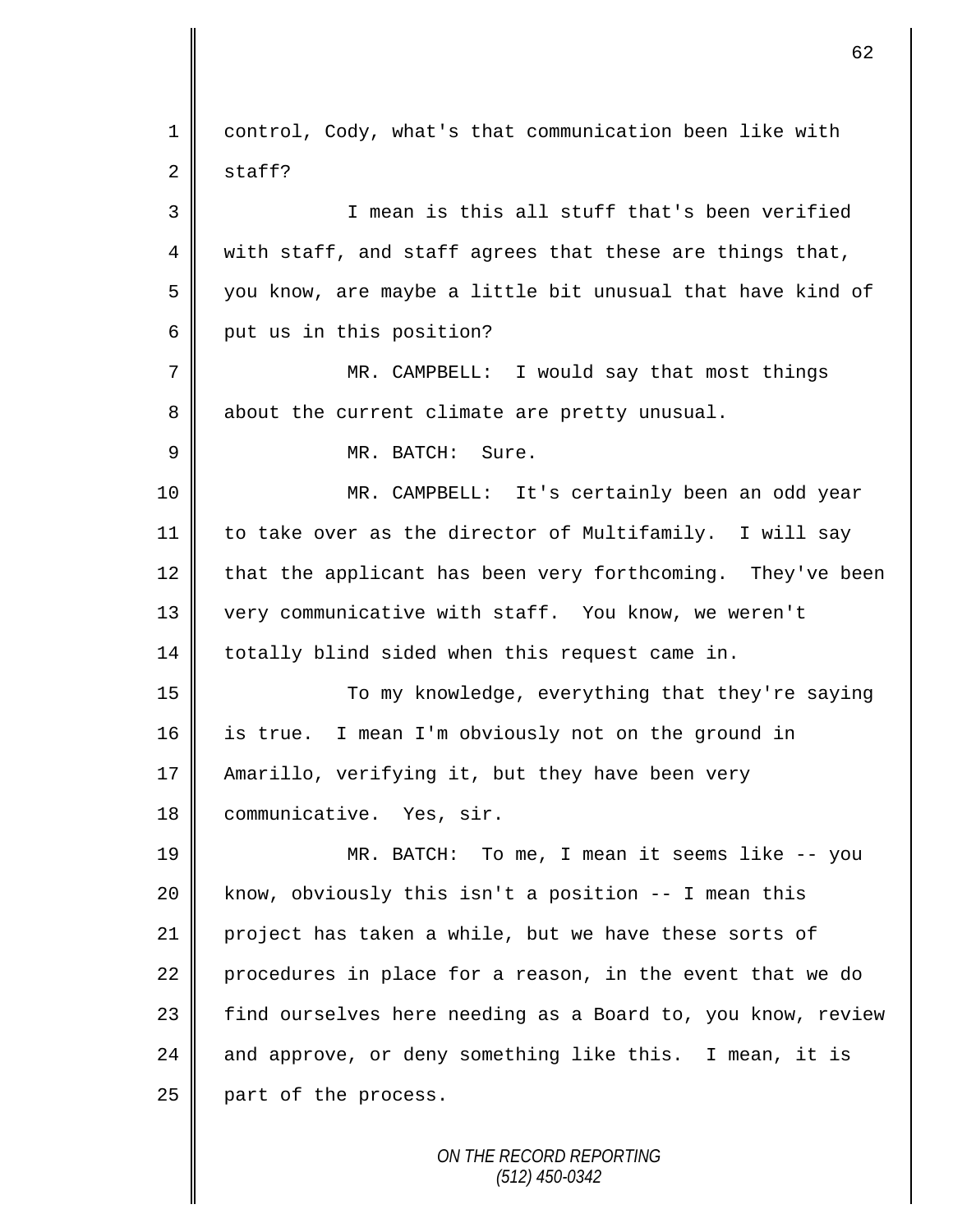*ON THE RECORD REPORTING (512) 450-0342* 1 || And to me, it seems like while it should be 2 evaluated on a case-by-case basis, absolutely, that's why 3 we're here. I mean so -- anyway, thank you. And I'll pass 4 it over to Mr. Braden. 5 MR. BRADEN: To the Chair, so -- and maybe these 6 questions are actually for you, Danny, more than Cody. 7 So we heard that the National Housing Trust Fund 8 award has really a deadline of July of 2024. And you just 9  $\parallel$  said you have a 24-month build, that you're going to start 10 in June. So that's pretty tight, if you're saying you're 11 going to complete that within June of 2024. 12 | MR. DIFRANCESCO: We've actually spoken with Mr. 13 Hance, that if we get the extension approved today, that 14 Mr. Hance, before closing on the LIHTC transaction, would 15 do something that typically you don't see is self-fund, 16 prior to closing on the LIHTC transaction which would be  $17 \parallel$  June. 18 || So you could actually -- we're hoping, and again 19 with Mr. Hance, you know, potentially starting end of  $20$  | April, early May, to help with that  $-$ 21 MR. BRADEN: So you're committed to this  $22$  project? 23 || MR. DIFRANCESCO: Just shows, yeah, we are. 24 MR. HANCE: We're committed. I'm committed even 25 | more. I'm pre-financing myself.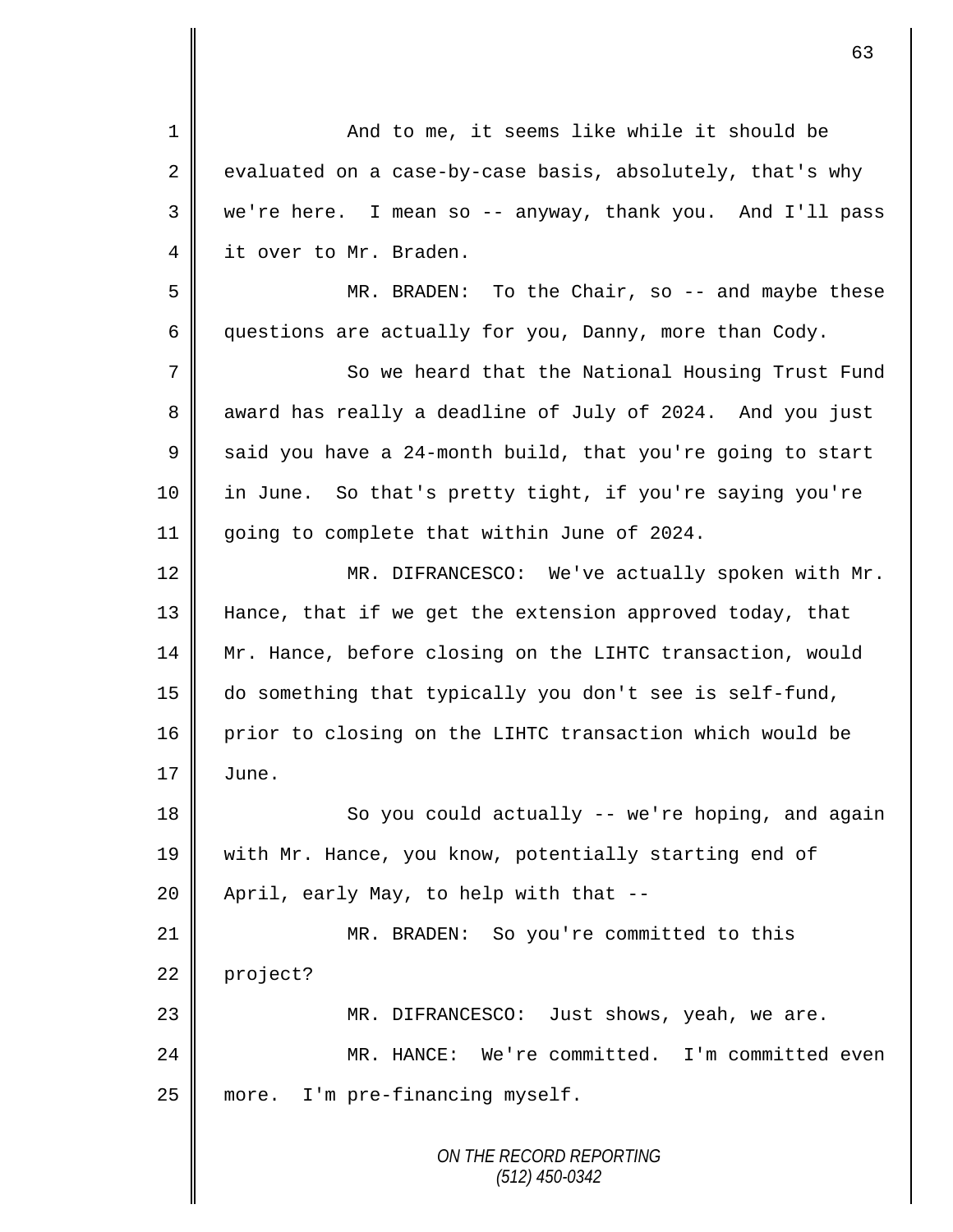*ON THE RECORD REPORTING (512) 450-0342* 1 And we had -- on closing, we've already closed 2 with the people that owned the property, the neighborhood 3 association. And that was -- well, I've gotten no funds 4 from any of  $-$  I've done that individually, would do this 5 individually to get started. Otherwise we'll just -- we'd  $6 \parallel$  be back again. And I don't want to come back in. 7 MR. BRADEN: So you've purchased the property 8 but nothing further has been done, probably other than put  $9 \parallel$  a fence around it? 10 MR. HANCE: We put a fence around it, and we've 11 had two fires since. You know, we had some homeless people 12 | living there, and we had -- well, one had an iguana 13  $\parallel$  that was five feet long. 14 || You know, just lot of little things that -- I 15 mean you don't expect to get the phone call that, you know, 16 what do you want us to do. The guy's living here, and he's 17 got a five-foot-long iguana, you know. Bring it to the  $18$  circus when it comes by. 19 When I said it's a perfect storm, I really meant  $20$  | it. 21 | MR. ECCLES: Kent Hance, ladies and gentlemen. 22 | MR. BRADEN: I mean I think adaptive reuse has  $23$  challenges in and of themselves, and it's a positive thing 24 if they can take these type of properties, especially in a  $25$  place like Amarillo, and make  $-$ - reuse it in a more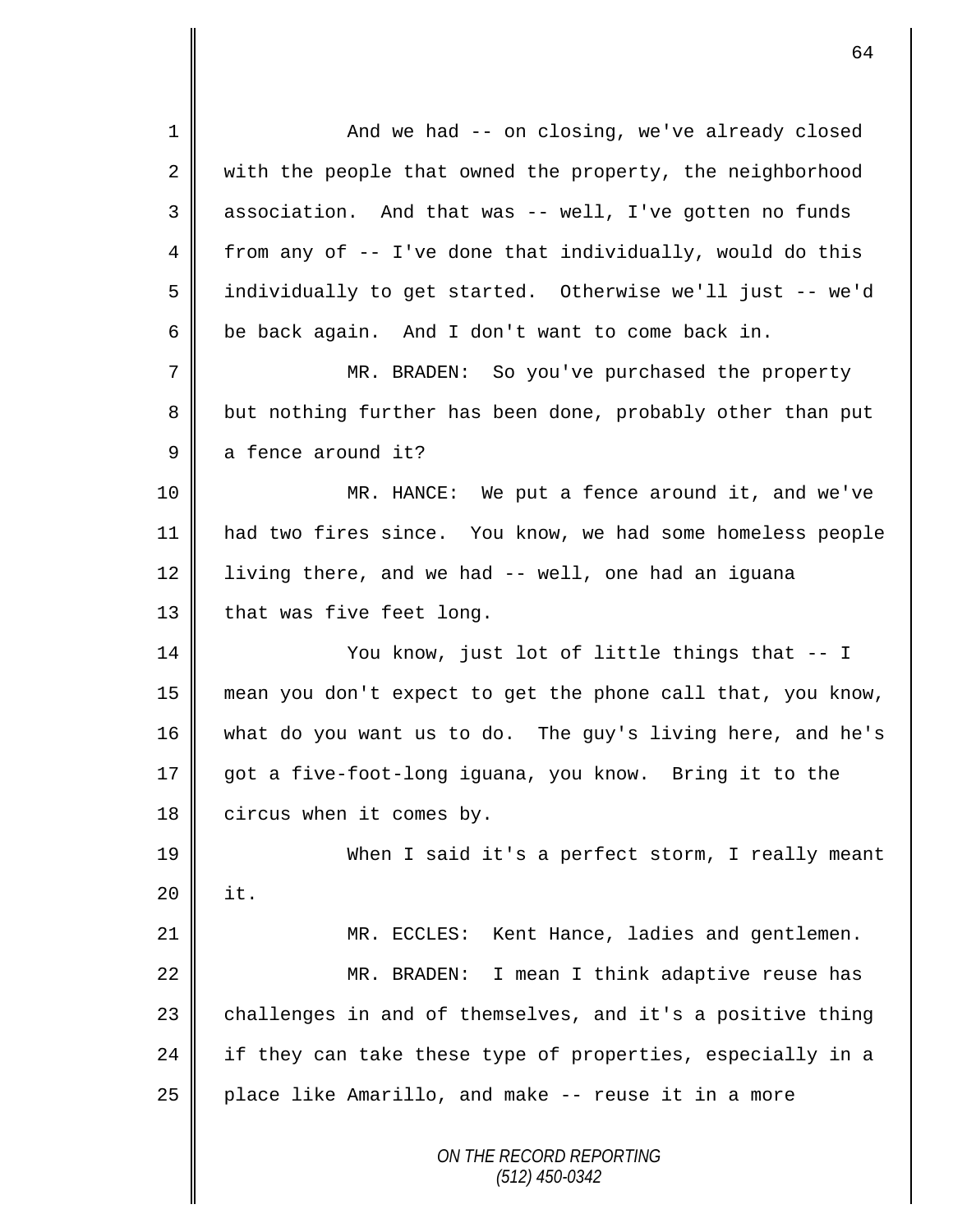1 positive build.

| 2  | So I mean, I think it is a fact that                       |
|----|------------------------------------------------------------|
| 3  | circumstance, analysis, and it probably is -- each one     |
| 4  | we're going to have to look at, but this one definitely    |
| 5  | seems to have extenuating circumstances in my opinion.     |
| 6  | MR. VASQUEZ: Would you care to make a motion?              |
| 7  | MR. BRADEN: I will gladly make a motion.<br>Make           |
| 8  | sure I'm on the right letter here.                         |
| 9  | I move the Board approve the request for                   |
| 10 | treatment of the Commons at St. Anthony, under the Force   |
| 11 | Majeure rule, including the return and reissuance of tax   |
| 12 | credits, subject to the conditions as expressed in the     |
| 13 | Board action request and proposed resolution on this item. |
| 14 | MS. FARIAS: I second.                                      |
| 15 | MR. VASQUEZ: Motion made by Mr. Braden,                    |
| 16 | seconded by Ms. Farias.                                    |
| 17 | All those in favor of approving the extension or           |
| 18 | reissuance and recycling of --                             |
| 19 | (A chorus of ayes.)                                        |
| 20 | MR. VASQUEZ: Any opposed?                                  |
| 21 | (No response.)                                             |
| 22 | MR. VASQUEZ: Almost one, but we'll make it                 |
| 23 | unanimous. Approved. Don't come back.                      |
| 24 | MR. HANCE: We won't.                                       |
| 25 | MR. VASQUEZ: Okay.                                         |
|    | ON THE RECORD REPORTING<br>$(512)$ 450-0342                |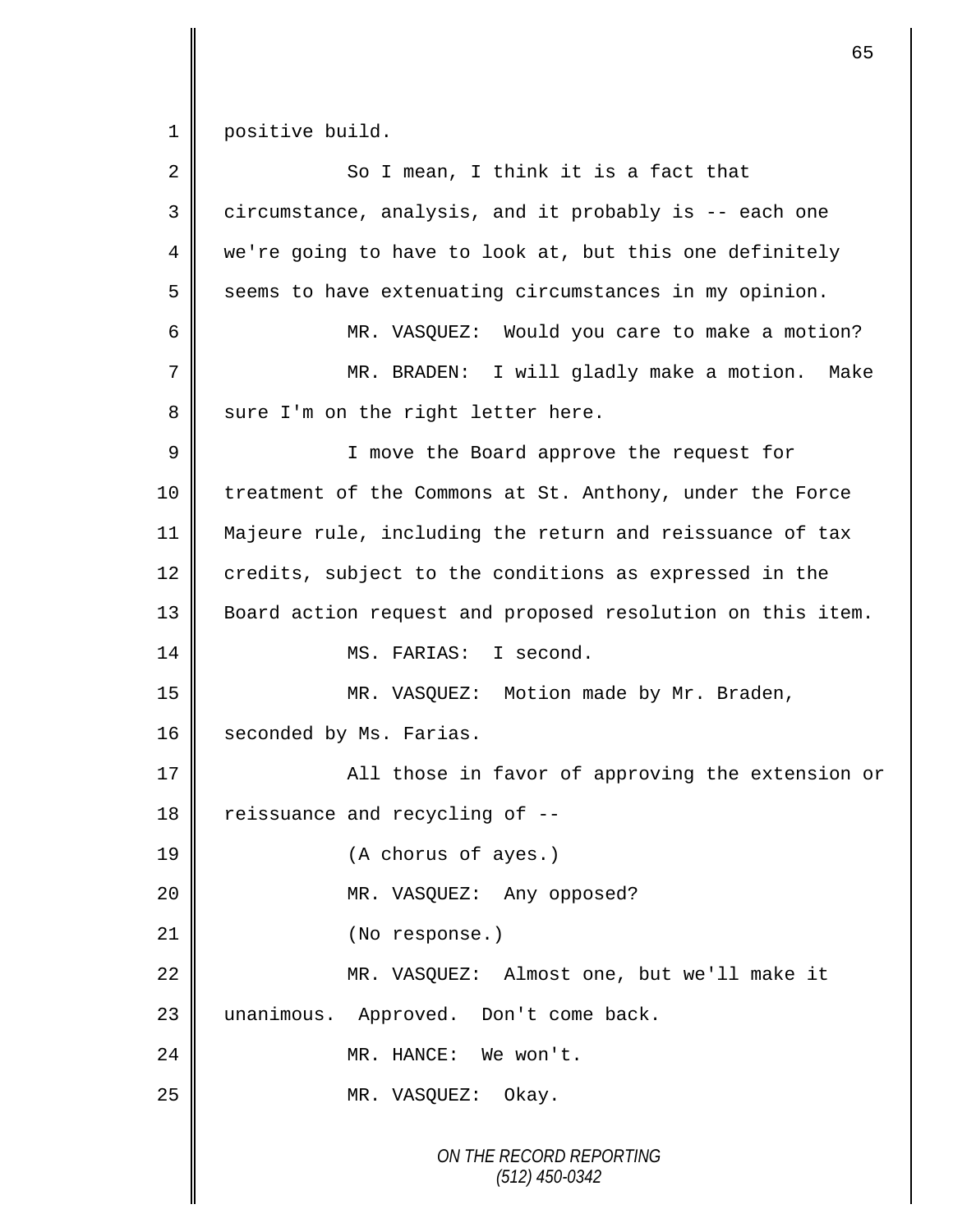*ON THE RECORD REPORTING* 1 || Moving on to item C, presentation, discussion 2 and possible action on request for return and reallocation 3 || of tax credits under 10 TAC, Section 11.65, related to 4 credit returns resulting from force majeure events for 5 Lockwood South Apartments, project 20077, in Houston. 6 MR. CAMPBELL: Sure. 7 || MR. VASQUEZ: Mr. Campbell. 8 MR. CAMPBELL: Thank you. First, I'd like to  $9 \parallel$  thank Megan Sylvester for that clarification earlier. They 10 | often work behind the scenes, but TDHCA's legal division 11 does a really bang-up job of helping us keep the train on 12 the track. So we always appreciate that. 13 || Items 7.c, and 7.d, are substantially similar, 14 but we'll start with item 7.c, which as Mr. Vasquez just 15 mentioned is a request for force majeure treatment for 16 Lockwood South, in Houston. Like the previous development,  $17$  this is the second time that force majeure treatment has 18 been requested. 19 || Lockwood South is a 2020 award of nine percent 20 || housing tax credits which initially had a placed-in-service 21 deadline of December 31, 2022. This was subsequently 22 extended to 2023, upon the Board's approval in October of 23 || 2021. The current construction schedule calls for the 24 development to be completed by January 30, 2024. 25 || The request cites complications typical of other

*(512) 450-0342*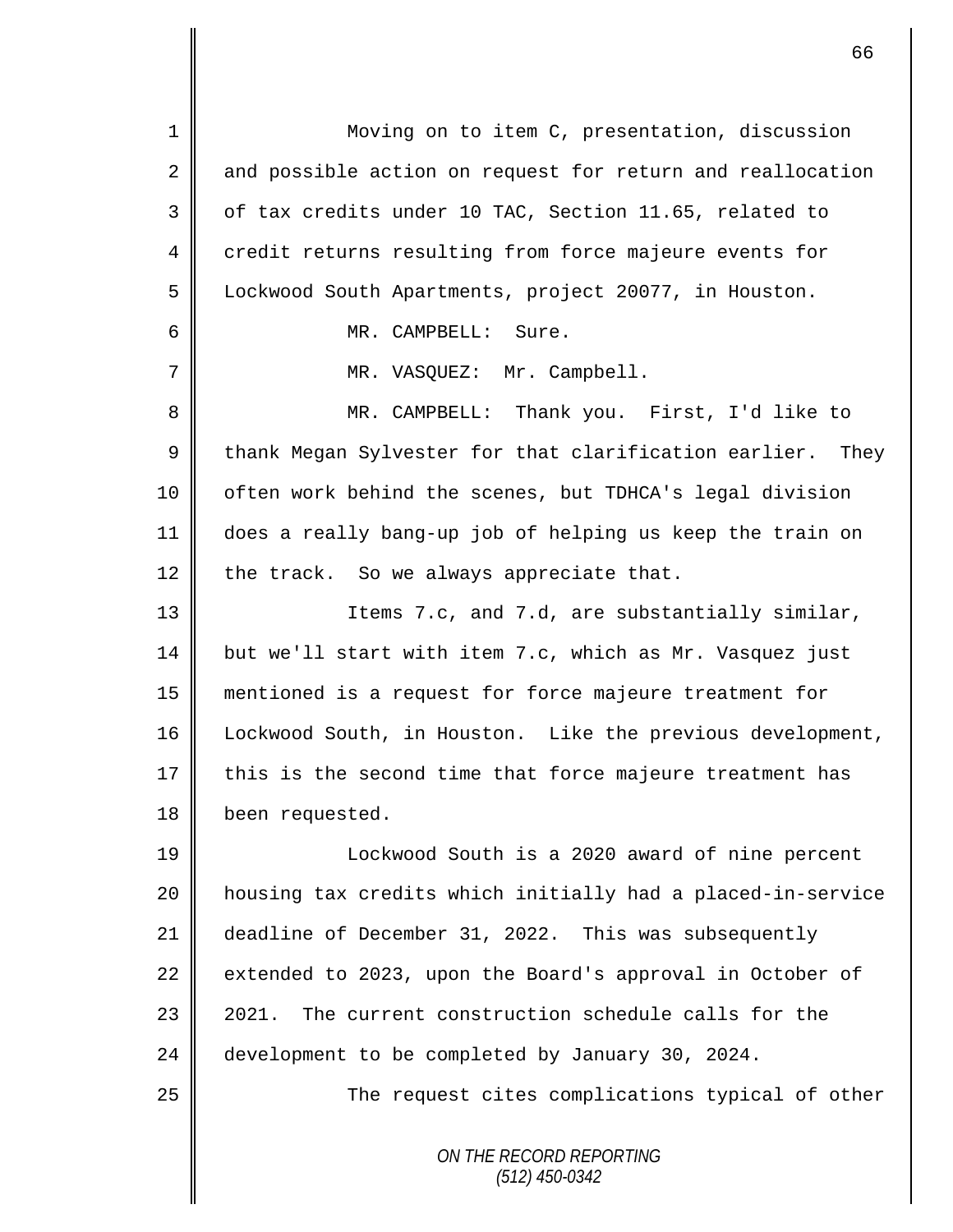1 || requests seen in the last year, specifically cost increases 2 and material shortages, with some materials being on a 3 || nine- to 12-month wait. In response to these cost 4 increases, the applicant has sought other sources to fill 5  $\parallel$  the funding gap, including a 1.3 million direct loan funds 6 from TDHCA, which was approved at the December, 2021, 7 meeting, and CDBG DR funding from the City of Houston. 8 Sourcing these additional funds has added to the 9 development schedule.

10 || Additionally, the request notes that both the 11 equity investor and the lender for this development have  $12$  asked that the applicant seek force majeure treatment so as 13 | to meet their timing requirements. And the equity 14 investor's correspondence indicates that investor approval 15 || is unlikely if this request is not approved.

16 || And I believe if you check in your Board materials, you should have a letter from the Richmond 18 Group, which is the equity investor for this development  $\parallel$  that says, and I'm quoting, without this extension -- I'm  $\parallel$  sorry, "with the extension, it is doubtful we could get investor approval." I believe this is the big impetus for the developer requesting approval of force majeure in this 23 circumstance.

24 Similar to the last item, if the Board approves  $25$  this request, staff will execute a 2022 carryover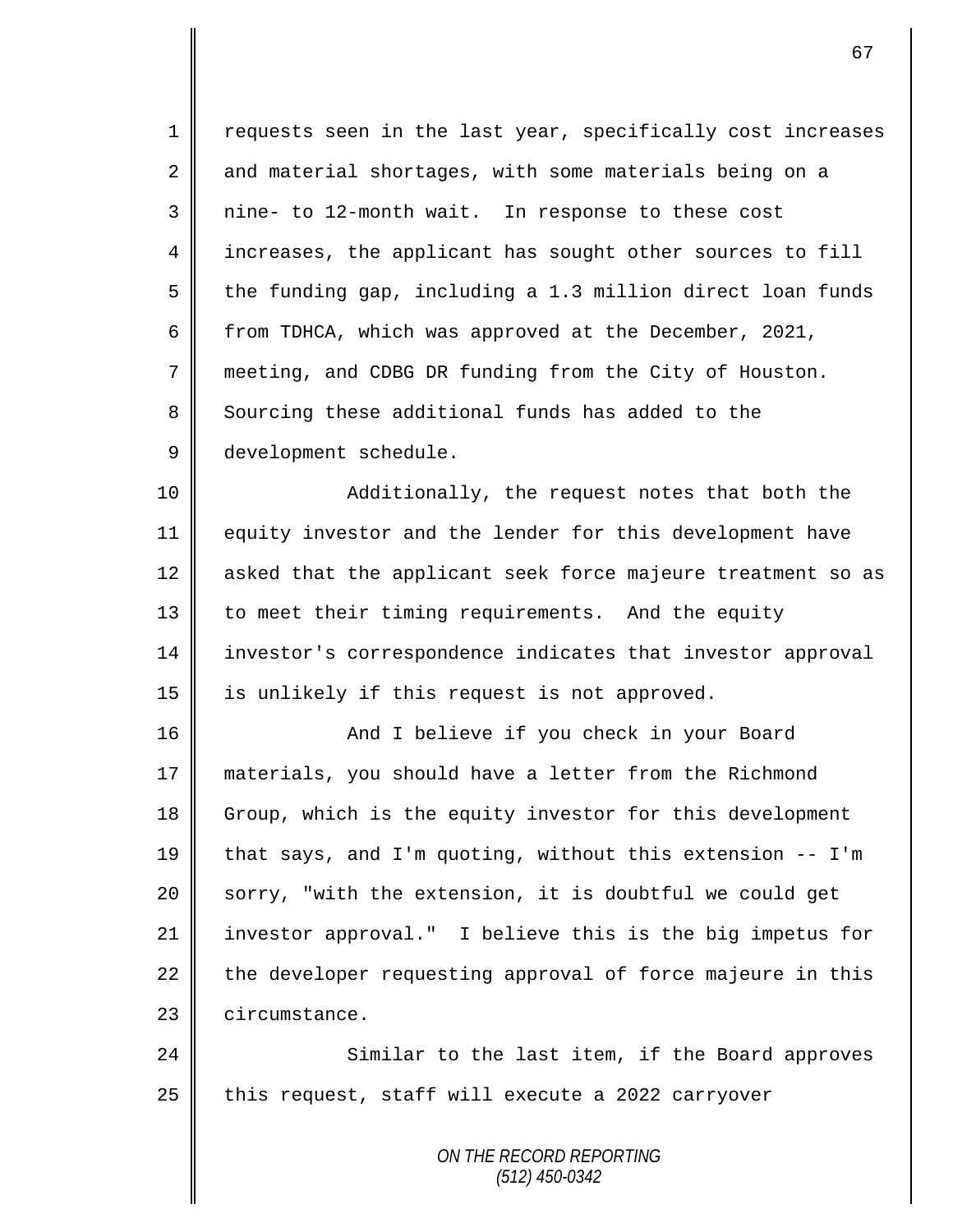1 allocation agreement which will set a placed-in-service 2 deadline at the default of December 31, 2024. It is worth 3 noting that the applicant has only requested that the 4 deadline be extended to September 30, 2024, and the Board  $5 \parallel$  may approve this request with this shorter deadline if it  $6 \parallel$  so chooses.

7 If the Board denies this request, then the  $8 \parallel$  credits are expected to be returned, and staff will follow  $9 \parallel$  the normal procedures with returned credits that I 10 discussed in the last item. And we'll be happy to go over 11 | it again if necessary.

12 || Staff has reviewed this request and does believe 13 that it meets the requirements of the Force Majeure rule, 14 and therefore, staff recommends approval. I'm happy to 15  $\parallel$  take any questions that you may have.

16 MR. VASQUEZ: So in this case, it's just general 17 conditions? There's not a --

18 || MR. CAMPBELL: Yes, sir.

19 MR. VASQUEZ: -- a single item that they can -- 20 | that they're pointing to  $-$ -

21 MR. CAMPBELL: That is correct. And the 22 investor in the development requires, I believe, a 90-day  $23$  cushion on the placed-in-service deadline from the expected 24 completion deadline, with the current expected completion  $25$  | of January of 2024.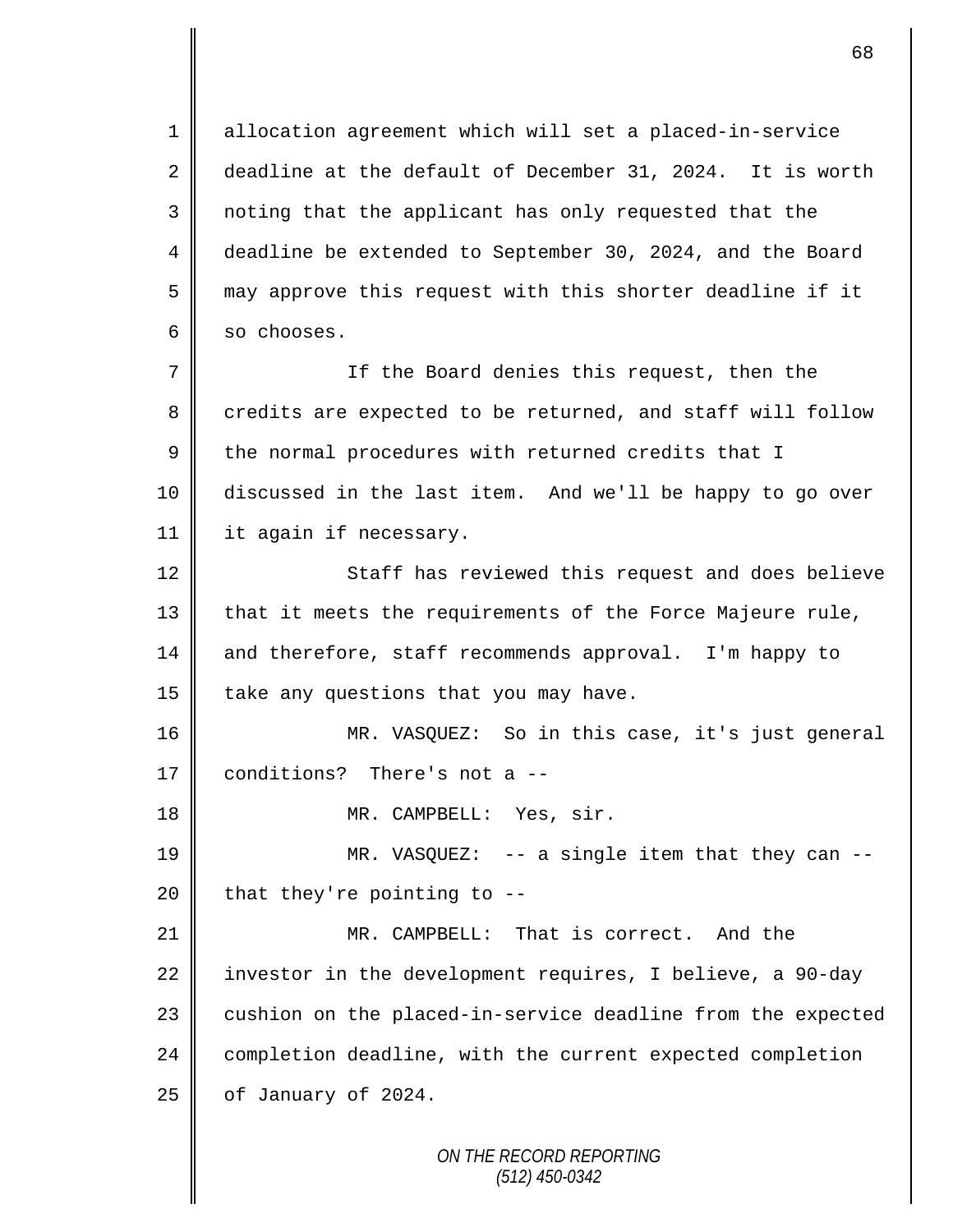| $\mathbf 1$    | Their investor would require a placed-in-service            |
|----------------|-------------------------------------------------------------|
| $\overline{2}$ | deadline of at least, I believe, April of 2024. How they    |
| 3              | got to September, probably just giving a little bit of      |
| 4              | extra cushion on top of that, but the investor's            |
| 5              | requirement does seem to be the big impetus here.           |
| 6              | MR. VASQUEZ: So in this case, it's a short -- I             |
| 7              | mean their -- that difference from December 31, 2023 --     |
| 8              | MR. CAMPBELL: To January, 2024, yes, sir.                   |
| 9              | MR. VASQUEZ: They're really expecting it's not              |
| 10             | going to be much, but they just want --                     |
| 11             | MR. CAMPBELL: The assurance, yes, sir.                      |
| 12             | MR. VASQUEZ: $--$ the assurance, and they're                |
| 13             | giving themselves a little bit of a buffer?                 |
| 14             | MR. CAMPBELL: That is correct, yes, sir.                    |
| 15             | MR. BATCH: Can I just ask one quick --                      |
| 16             | MR. VASQUEZ: Any questions? Go ahead.                       |
| 17             | MR. BATCH: So I think this might get back to                |
| 18             | what Mr. Marchant was getting at, but under the definition  |
| 19             | as it stands with force majeure, right, we've all kind of   |
| 20             | established that it's pretty broad and subjective. I think  |
| 21             | that it would be worth reexamining that to narrow it down a |
| 22             | little.                                                     |
| 23             | Because it sounds like right now, right, staff              |
| 24             | is taking these applications, looking at that -- and        |
| 25             | correct me if I'm wrong, but looking at that definition and |
|                | ON THE RECORD REPORTING<br>$(512)$ 450-0342                 |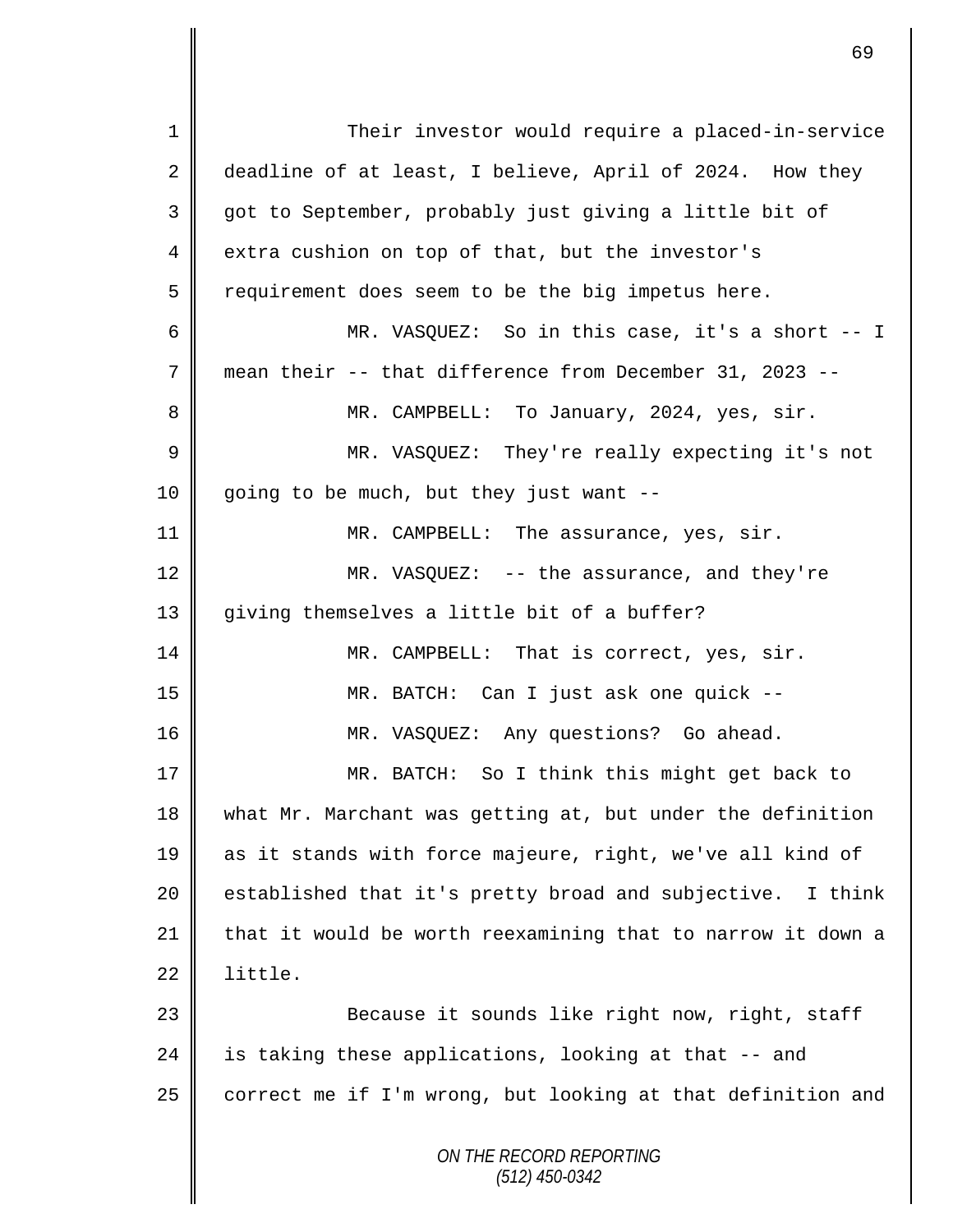*ON THE RECORD REPORTING (512) 450-0342* 1 || asking the simple question of does it meet this specific 2 definition -- or are you digging a little bit further down  $3 \parallel$  to figure out whether there's some extenuating 4 circumstances that exist that you then provide a little bit 5 more leniency to the applicant? I mean how does that --6 MR. CAMPBELL: So when making recommendations, 7 staff does try to be as objective as possible in referring 8 just to the rules. We defer the kind of subjective part of 9 the decision, to the extent that we're able, to the Board. 10 MR. BATCH: Yeah. Okay. Thank you. 11 MS. BOSTON: I would just note that this 12 transaction also has CDBG disaster recovery funds in it, 13 | from the City. 14 || MR. CAMPBELL: Yes, from the City of Houston, 15 that is correct. 16 MR. BRADEN: Okay. So the City supported this 17 project, too. 18 | MR. MARCHANT: Mr. Chairman, one question. 19 Does -- from a historical perspective, is this -- I've only 20 | been on the Board a year, less than a year. Is this a 21 normal thing that we see every year, two or three of these 22 projects? 23 MR. CAMPBELL: Mr. Vasquez is shaking his head,  $24$  no. 25 || MR. VASQUEZ: No. No.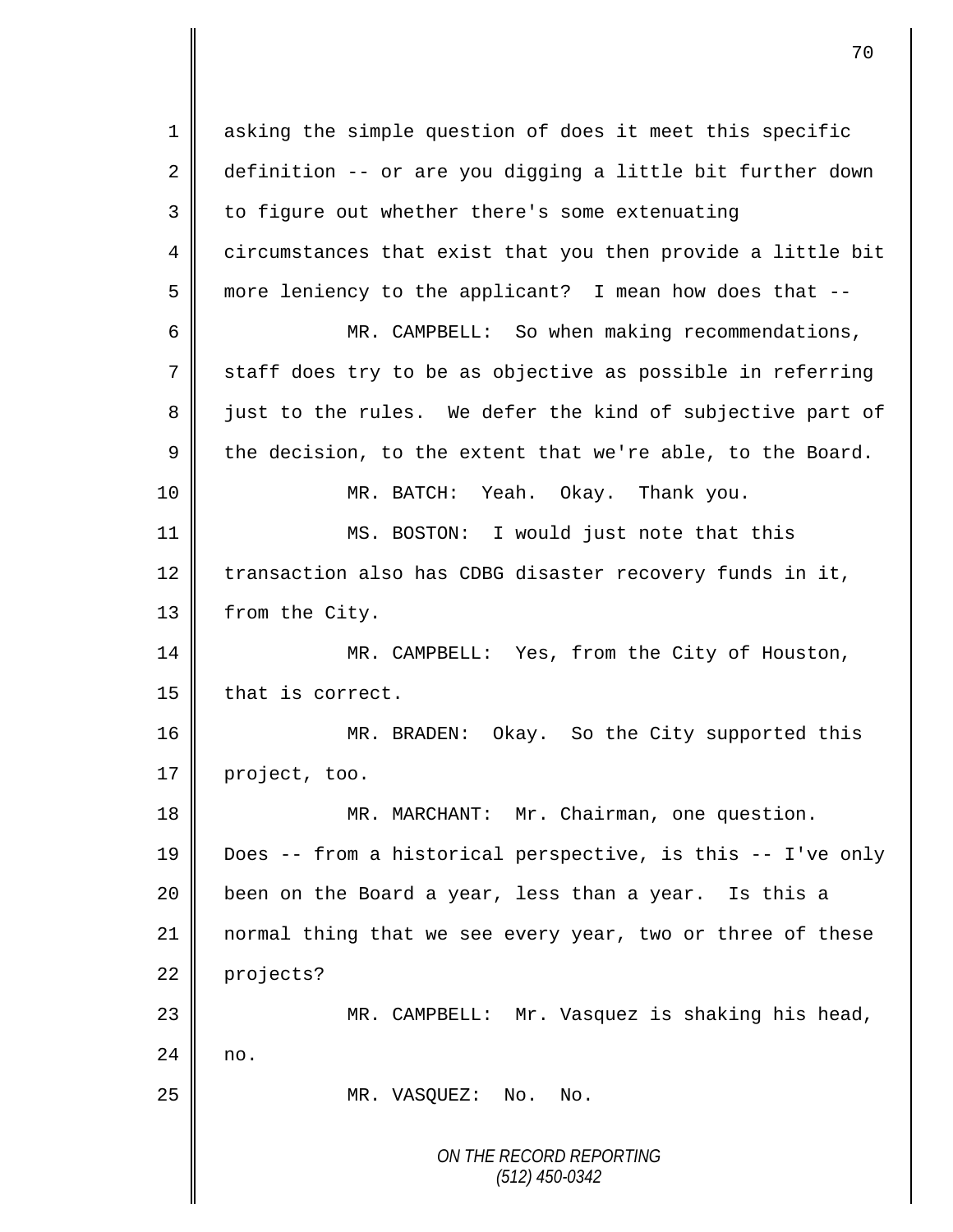|    | 71                                                          |
|----|-------------------------------------------------------------|
| 1  | Okay.<br>MR. MARCHANT:                                      |
| 2  | MR. CAMPBELL: There has been a dramatic                     |
| 3  | increase in the number of force majeure requests over the   |
| 4  | last year or so.                                            |
| 5  | MR. MARCHANT: Got you.                                      |
| 6  | MR. CAMPBELL: Yes, sir.                                     |
| 7  | Which is maybe why I think it might<br>MR. BATCH:           |
| 8  | be worth reexamining this definition, making it a little -- |
| 9  | not necessarily narrow, but making sure that there are some |
| 10 | parameters in place to where every single applicant who has |
| 11 | had an issue with the current environment, I mean -- you    |
| 12 | know, I think we should just make sure that there is        |
| 13 | something else going on that is far out of the control,     |
| 14 | outside of -- because as Chairman Vasquez highlighted, I    |
| 15 | mean, there are a lot of applicants that have also been     |
| 16 | dealing with the same thing that haven't had these issues.  |
| 17 | Certainly.<br>MR. CAMPBELL:                                 |
| 18 | MR. BATCH: And I feel like --                               |
| 19 | MR. VASQUEZ: Or they've dealt with them --                  |
| 20 | MR. BATCH: Or they've dealt with them.                      |
| 21 | MR. BRADEN: So -- I mean -- but the reason                  |
| 22 | there are a lot more force majeure requests now because     |
| 23 | there's been a force majeure event. So early on, as Leo     |
| 24 | knows, we used to deny these, because they would come up    |
| 25 | and there'd really be no -- you know, we were aware of what |
|    | ON THE RECORD REPORTING<br>$(512)$ 450-0342                 |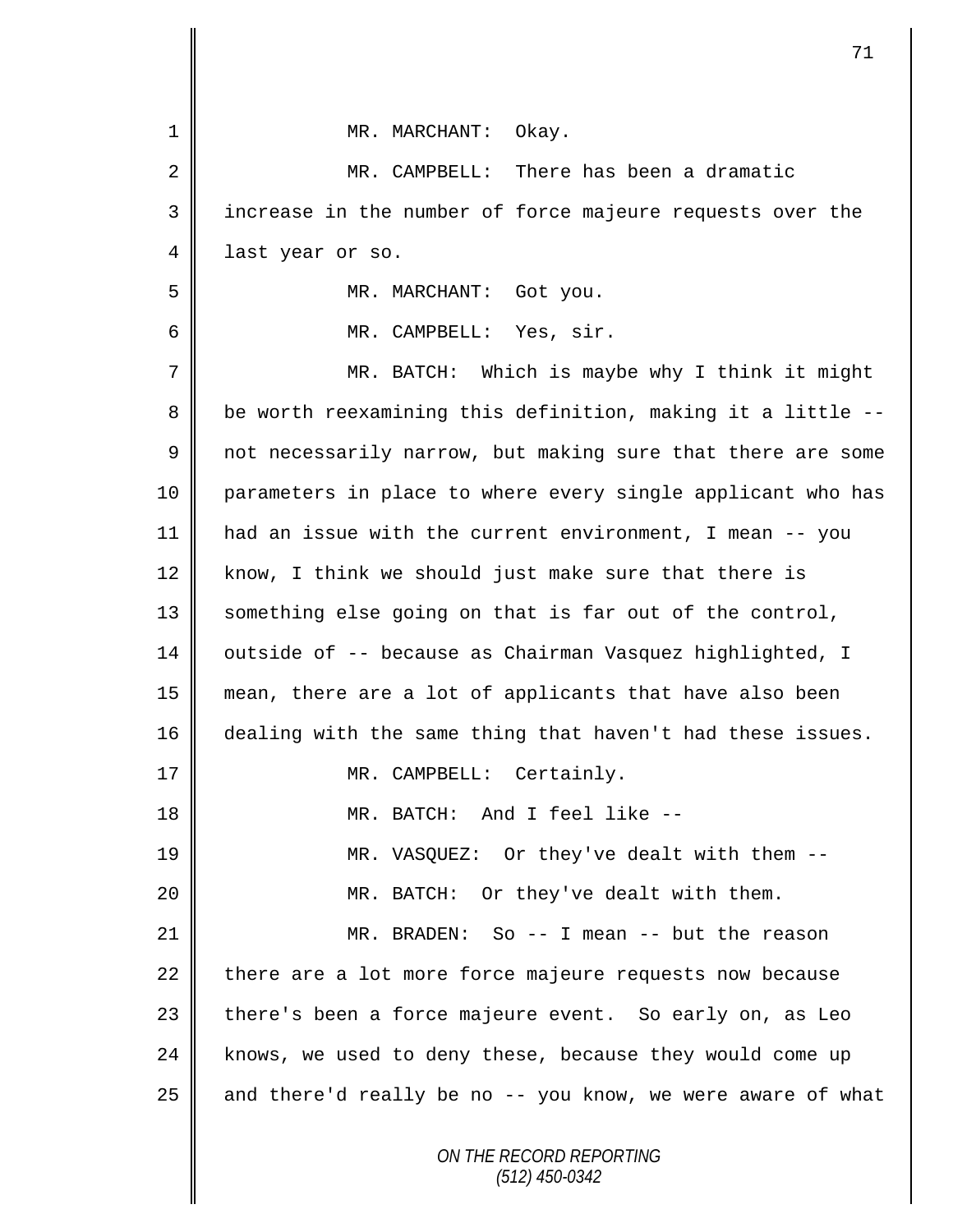*ON THE RECORD REPORTING (512) 450-0342* 1 was going on in the world, and it didn't really seem to be 2 consistent, and other people didn't have these problems. 3 We're all now aware of what's going on with the 4 || world, and a lot of people are having these problems. So I 5 don't mind tinkering with the definition, but just reflect 6 the fact that it's active for a reason. 7 MR. MARCHANT: But in two hurricanes, did the 8 | hurricanes trigger these kind of requests? 9 MR. CAMPBELL: So I wasn't with the Multifamily 10 division at the time. I would expect that they probably 11 would have. I believe the Force Majeure provision of the 12 Tule was added in -- Brooke, you may remember, 2015, I 13 believe? 14 Somewhere around then. So this has only really 15  $\parallel$  been in the rules --16 || MR. MARCHANT: Okay. 17 || MR. CAMPBELL: -- for, you know, about --18 MR. MARCHANT: So we've gone through a couple 19 | of -- two or three hurricanes. And so there are things  $20$  | that have happened. I mean entire buildings --21 || MS. BOSTON: Yes. 22 MR. MARCHANT: -- being blown down and projects 23 being flooded. 24 MS. BOSTON: Yes, we've historically done some 25  $\parallel$  force majeure after the hurricanes, and after  $-$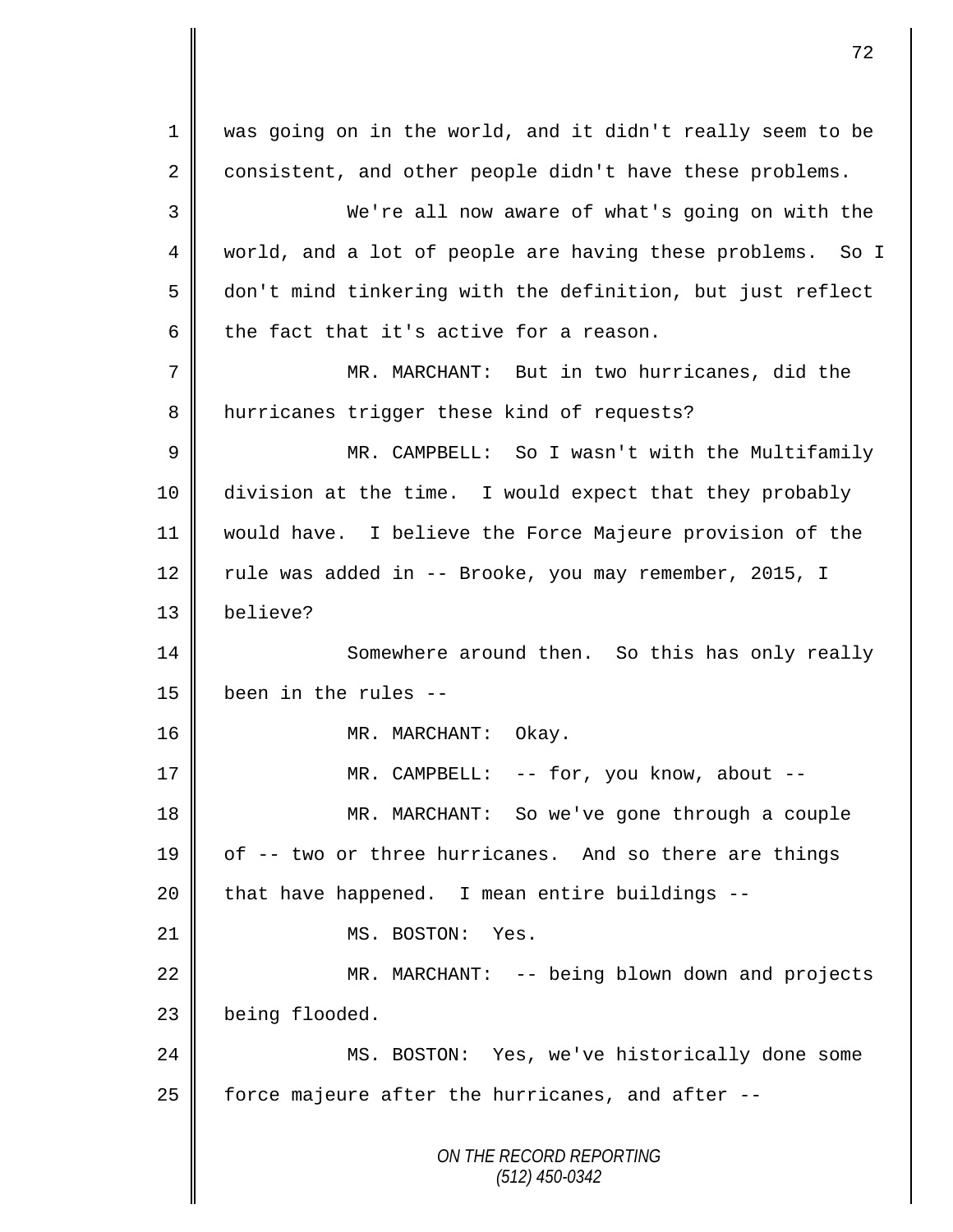*ON THE RECORD REPORTING (512) 450-0342* 1 MR. MARCHANT: Okay. Thank you. 2 MR. VASQUEZ: Do Board members want to see if 3 || there's a representative of the applicant we can give a  $4 \parallel$  hard time, or do we want to --5 MR. BRADEN: I mean, I'm ready to make a motion. 6 MR. VASQUEZ: Let's -- I'll entertain a motion  $7 \parallel$  on item 7 -- unless, are you wanting to speak on this one, 8 against? For? You want to speak for? Is it necessary? 9 VOICE: No. 10 MR. VASQUEZ: He's about to make -- if you're -- 11 don't like this motion, I'll let you speak. What's the 12 | motion going to be? 13 MR. BRADEN: I move the Board approve the 14 request for treatment of Lockwood South Apartments, under 15 the Force Majeure rule including the return and the 16 reissuance of tax credits, subject to the conditions as 17 expressed in the Board action request and proposed 18 | resolution on this item. 19 | MR. BATCH: Second, Mr. Chairman. 20 MR. VASQUEZ: Motion made by Mr. Braden, 21 seconded by Mr. Batch. Is there any further public 22 comment? 23 || (No response.) 24 MR. VASQUEZ: I guess not. All those in favor  $25$  say aye.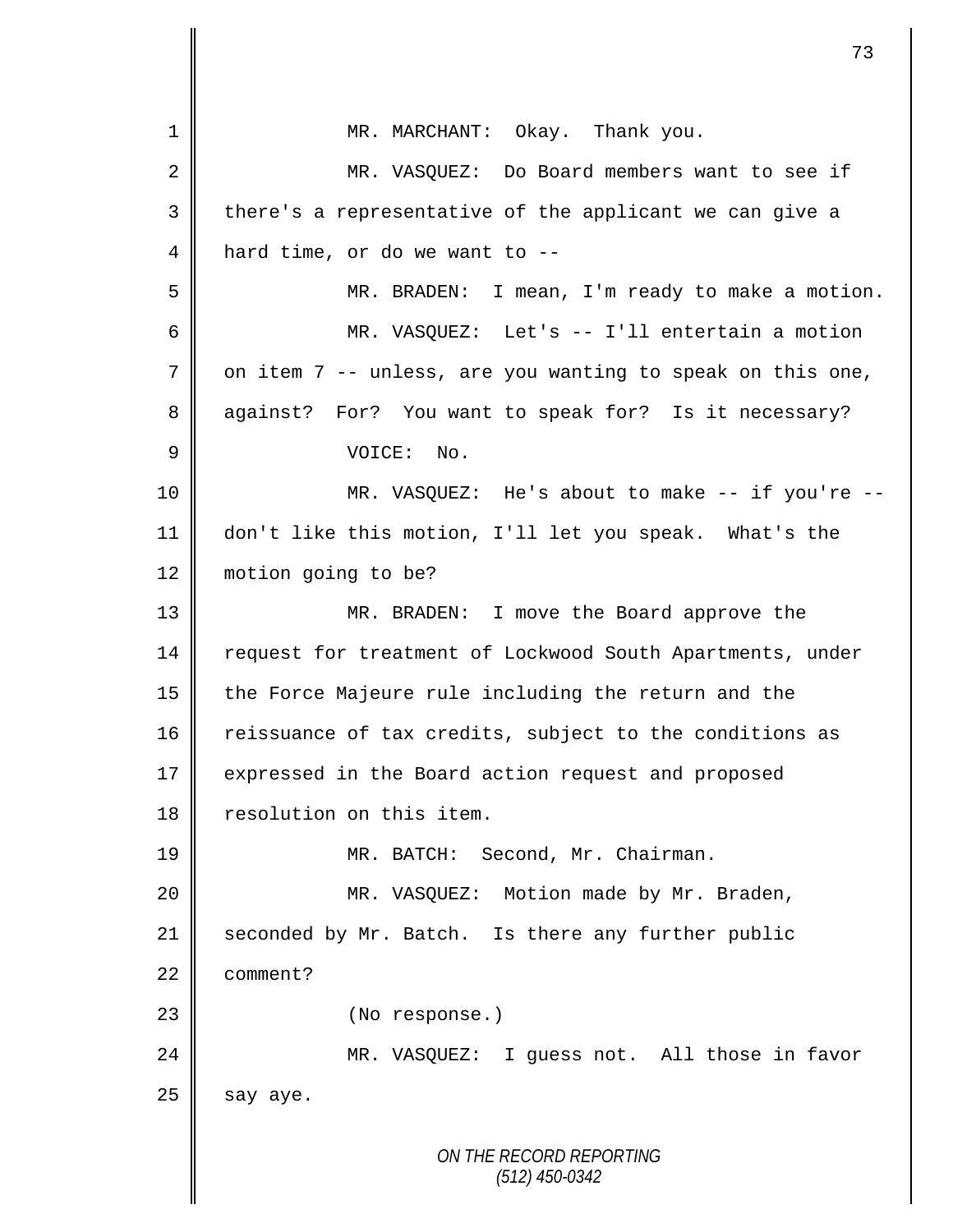*ON THE RECORD REPORTING* 1 || (A chorus of ayes.) 2 || MR. VASOUEZ: Any opposed? 3 (No response.) 4 MR. VASQUEZ: Hearing none, motion carries on  $5 \parallel$  item 7.c. 6 Moving right along to 7.d, which is exactly like  $7 \parallel$  the same -- the last two, except for Connect South 8 Apartments, project 20082, in Houston. 9 || Mr. Campbell. 10 MR. CAMPBELL: Yes, sir. So item 7.d is almost 11 a carbon copy of the last item. That item was for Lockwood  $12 \parallel$  South. 13 This is for Connect South. Similar groups of 14 people, similar geographic locations, similar 15 **circumstances.** 16 Connect South is a 2020 award of nine percent 17 housing tax credits which initially had a place-in-service 18 deadline of 2022. This was extended to 2023 upon the 19 Board's approval in 2021. One difference between this item 20 || and the previous one is the previous one had an anticipated 21 construction completion of January of 2024. This one, 22 according to their request is February 28, '24. 23 || So this item, or this development is about a 24 month behind the previous one. The request cites the same 25 types of complications and indicates that construction

74

*(512) 450-0342*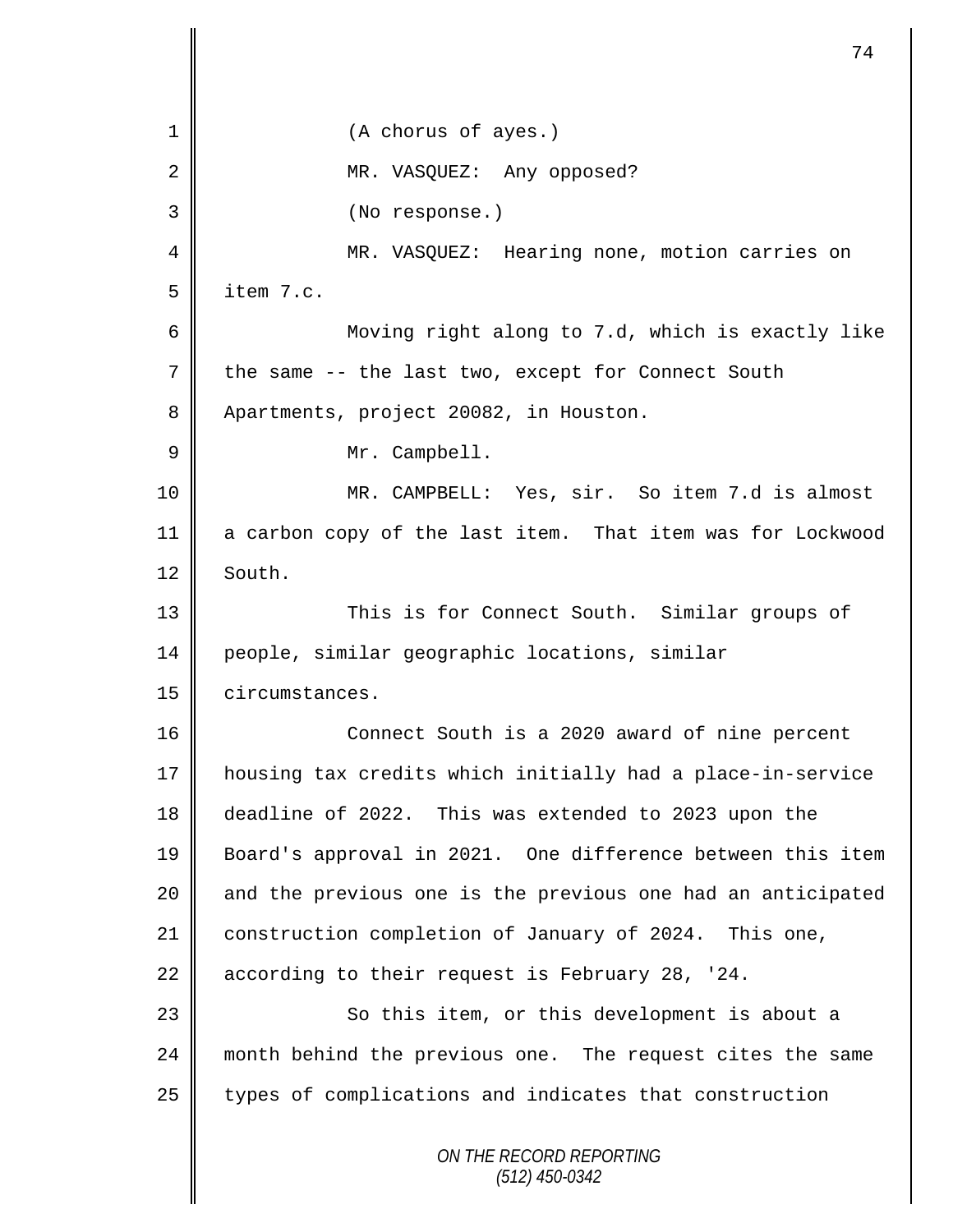1 | costs have risen 15 percent between July 2021 and March of  $2 \mid 2022.$ 

*ON THE RECORD REPORTING (512) 450-0342* 3 Similarly, the applicant has gotten \$3 million 4 in direct loan funding from TDHCA, which was approved last 5 month at the March meeting. The applicant has also sought 6 CDBG DR funds from the City of Houston. Both of these have 7 added some time to the construction schedule. 8 Similar to the last item, if the Board approves  $9 \parallel$  this request, staff will execute a 2022 carryover 10 allocation agreement, which will set a placed-in-service 11 deadline at the default of December 31, 2024. 12 | Once again, the applicant has only requested 13 that it be extended to September 30, 2024, and if the Board 14 instructs us to do so, we will set the deadline and the 15 carryover at September 30, 2024. The Board may also 16 approve a shorter deadline than that, if it so chooses. 17 If the Board denies this request, then the 18 credits are expected to be returned, and staff will follow  $19$  the normal procedures with returned credits. 20 || Staff has reviewed this request and believes 21  $\parallel$  that it meets the requirements of the Force Majeure rule,  $22$  and therefore recommends approval. 23 MR. VASQUEZ: Not to go backwards, but on the 24 | last one, did we approve then  $9/30/2024$  --25 || MR. CAMPBELL: I believe the --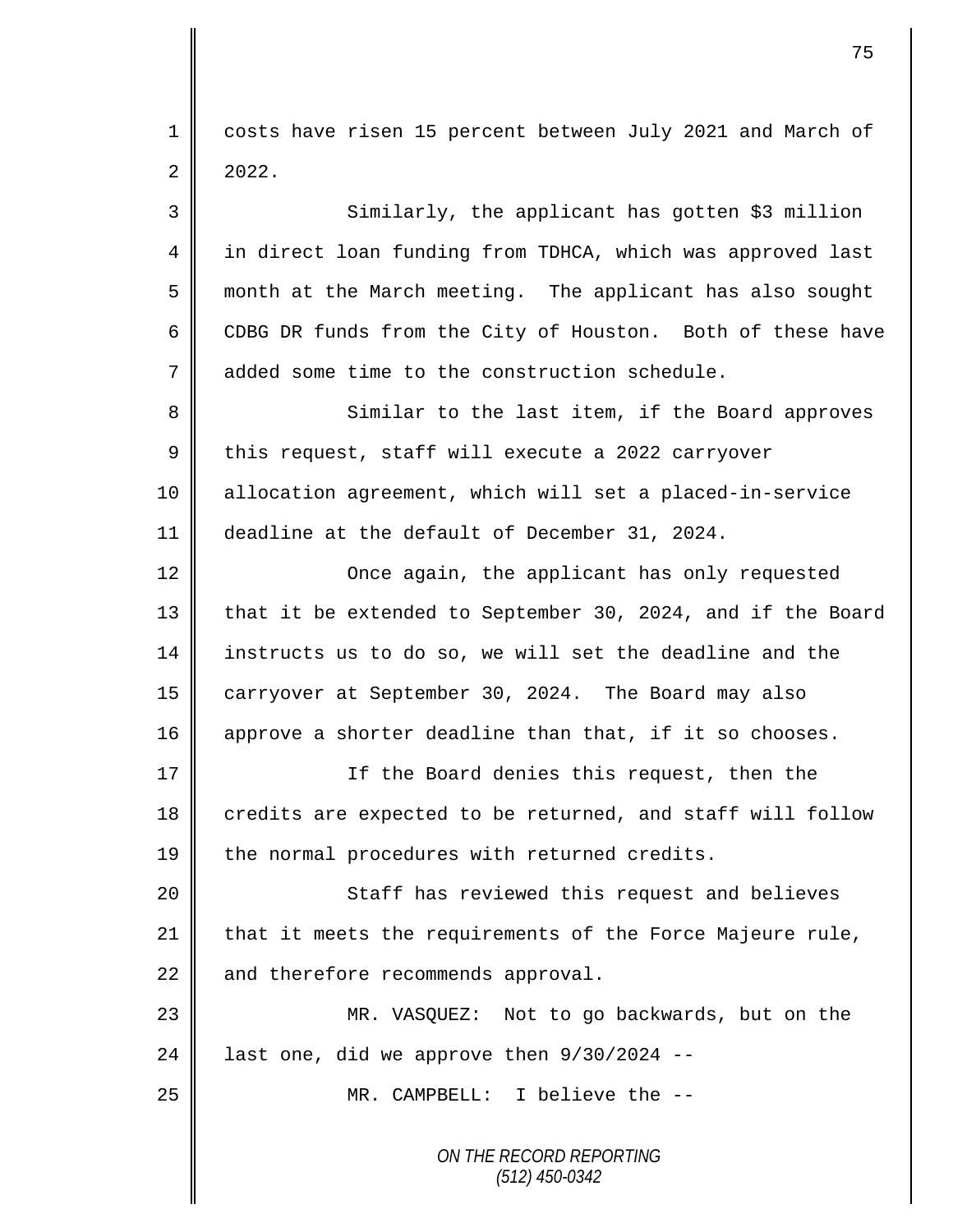|    | 76                                                        |
|----|-----------------------------------------------------------|
| 1  | MR. VASQUEZ: $--$ or did we do $12/31$ ?                  |
| 2  | MR. CAMPBELL: -- resolution is written to be              |
| 3  | 12/31.                                                    |
| 4  | MR. VASQUEZ: Was the intent --                            |
| 5  | MR. BRADEN: Actually that was my intent. I                |
| 6  | figure if we're extending them, might as well extend all  |
| 7  | the same.                                                 |
| 8  | MR. VASQUEZ: Okay. So I just wanted to                    |
| 9  | clarify.                                                  |
| 10 | And then this one, are we defaulting to 12/31 --          |
| 11 | MR. CAMPBELL: Yes, sir, we're --                          |
| 12 | MR. VASQUEZ: -- even though they're not going             |
| 13 | to need -- okay. All right. Just point of clarification.  |
| 14 | Okay.                                                     |
| 15 | Any Board members have questions on item 7.d, as          |
| 16 | presented? I think we seemed to have covered this. We can |
| 17 | only beat a dead iguana so long.                          |
| 18 | I'll entertain a motion on item 7.d.                      |
| 19 | MR. BATCH: Mr. Chairman, I move that the Board            |
| 20 | approve the request for treatment of Connect South        |
| 21 | Apartments under the Force Majeure rule, including the    |
| 22 | return and reissuance of tax credits, subject to the      |
| 23 | conditions as expressed in the Board action request and   |
| 24 | proposed resolution on this item.                         |
| 25 | MR. VASQUEZ: Thank you. Motion made by Mr.                |
|    | ON THE RECORD REPORTING<br>$(512)$ 450-0342               |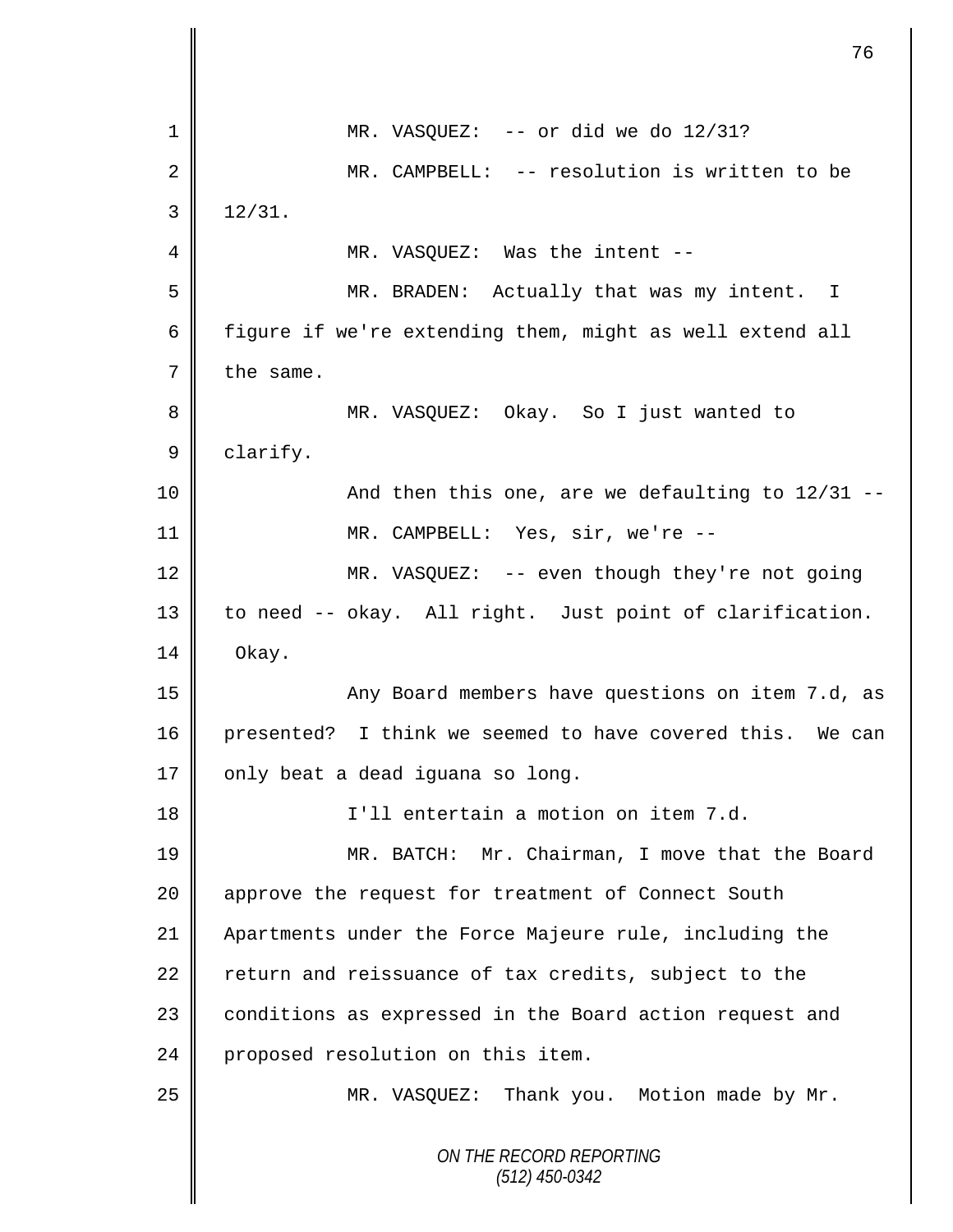|             | 77                                                          |
|-------------|-------------------------------------------------------------|
| 1           | Batch on item 7.d. Is there a second?                       |
| 2           | MR. BRADEN:<br>Second.                                      |
| 3           | MR. VASQUEZ: Seconded by Mr. Braden. All those              |
| 4           | in favor say aye.                                           |
| 5           | (A chorus of ayes.)                                         |
|             |                                                             |
| 6           | MR. VASQUEZ: Any opposed?                                   |
| 7           | (No response.)                                              |
| 8           | MR. VASQUEZ: Hearing none, motion carries.                  |
| $\mathsf 9$ | And I believe our last Force Majeure item is                |
| 10          | 7.e, same as the prior ones except for Houston 150 Bayou    |
| 11          | Apartments, project 21038, in Houston. So this is a 2021    |
| 12          | application?                                                |
| 13          | MR. CAMPBELL: That is correct, yes, sir.                    |
| 14          | So item 7.e concerns a request for force majeure            |
| 15          | treatment for Houston 150 Bayou Apartments in Houston.      |
| 16          | Unlike the previous items, this is the first time that      |
| 17          | force majeure treatment has been requested for this         |
| 18          | development. And the circumstances that they presented in   |
| 19          | their request are a little bit different than the last two, |
| 20          | so I will go over those.                                    |
| 21          | As Mr. Vasquez just said, Houston 150 Bayou is a            |
| 22          | 2021 award of nine percent housing tax credits which has a  |
| 23          | placed-in-service deadline of December 31, 2023. This has   |
| 24          | not been extended at this point in time.                    |
| 25          | The request cites complications typical of other            |
|             | ON THE RECORD REPORTING<br>$(512)$ 450-0342                 |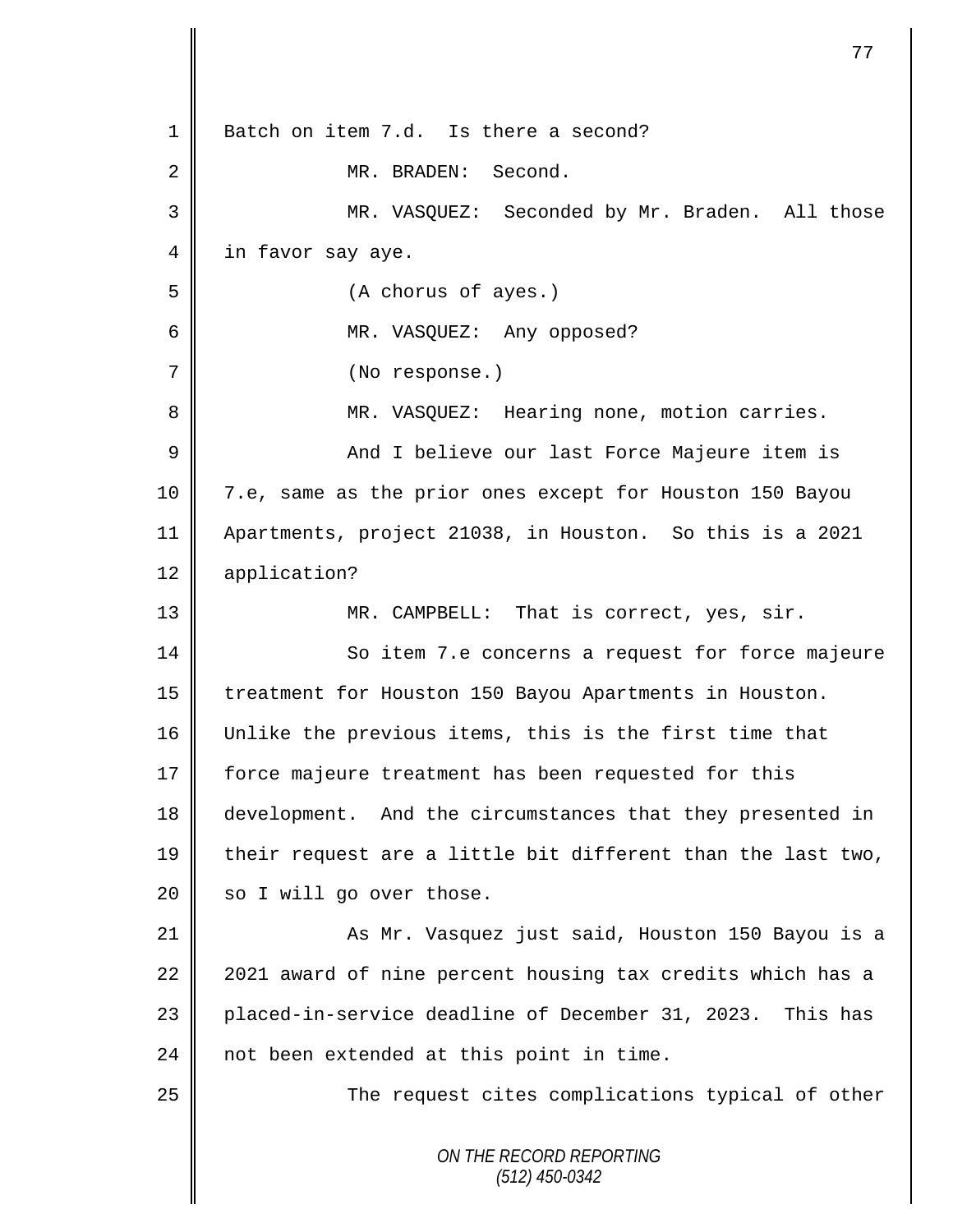1 | requests seen in the last year, specifically cost increases 2 and material shortages. Upon award in 2021, the applicant 3 spent several months' value engineering the development and 4 || interviewing several different construction companies in an 5 attempt to lower costs.

 The construction company which was ultimately hired has an estimated construction timeline of 18 months. 8 According to the request, with the time it will take to 9 | finalize construction pricing, finish permitting, close the financing and commence construction, adding an 18-month construction schedule means that there is a very good chance that the placement in service will occur in 2024.

13 || Similar to the last item, if the Board approves 14 this request, staff will execute a 2022 carryover 15 allocation agreement, which will set a placed-in-service 16 deadline at the default of December 31, 2024.

17 || If the Board denies this request, then the 18 credits are expected to be returned, and staff will follow 19 | normal procedures with returned credits.

20 || Staff has reviewed this request and believes  $21$  that it meets the requirements of the Force Majeure rule,  $22$  and therefore recommends approval.

23 MR. VASQUEZ: Any questions from Board members? 24 So these, in 2021, they couldn't have already seen and 25  $\parallel$  factored in these delays, is that what we're saying?

> *ON THE RECORD REPORTING (512) 450-0342*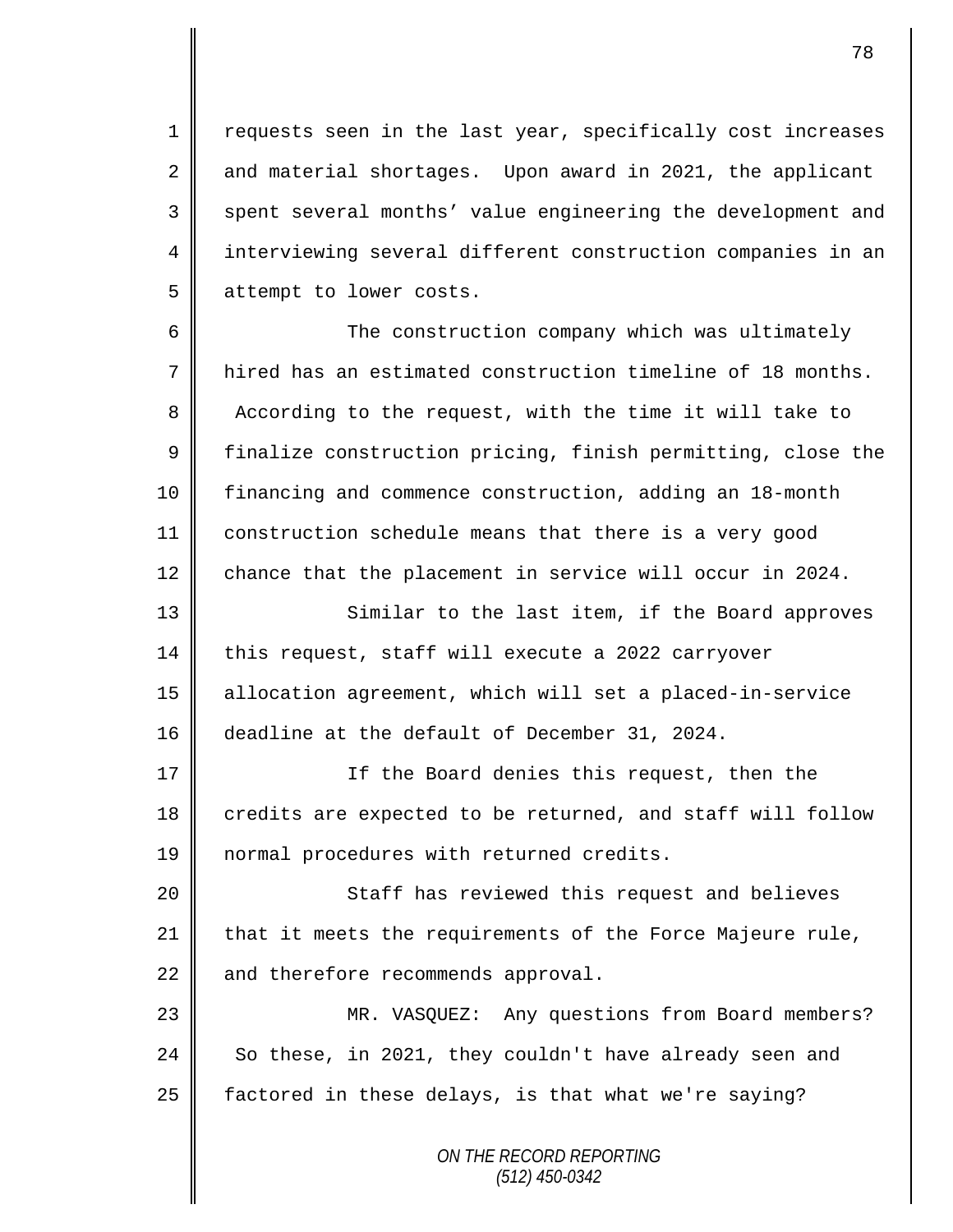*ON THE RECORD REPORTING (512) 450-0342* 1 MR. CAMPBELL: Costs have continued to increase,  $2 \parallel$  even in the last six months or so. We've seen dramatic 3 || increases in construction costs. 4 || So while I think it is probably fair to say that  $5 \parallel$  going into the application and going into the award, they 6 knew that the current environment was tumultuous. I think 7 it would have been difficult to predict just how tumultuous 8 it's been, even over the last couple of months. 9 MR. VASQUEZ: What's the target in-service date, 10 | the actual  $-$ - I mean not the  $-$ -11 MR. CAMPBELL: I don't believe they provided us 12  $\parallel$  with  $-$ 13 MR. VASQUEZ: I think I saw just 18 months, but  $14 \parallel$  I didn't see an actual -- I mean, is it --15 MR. CAMPBELL: My understanding is that they're 16 targeting to place in service in early 2024, so starting 17 | construction within the next couple of months. But there 18 is a risk that they'll run past December 31, '23. 19 MR. VASQUEZ: Any questions? I don't have a 20 problem, but -- I don't think its -- well, let's see if I 21 can get a motion on this item. 22 | MR. BRADEN: Mr. Chair, I'll make a motion. I 23 move the Board approve the request for treatment of Bayou 24 Apartments under the Force Majeure rule, including the  $25$  return and reissuance of tax credits subject to the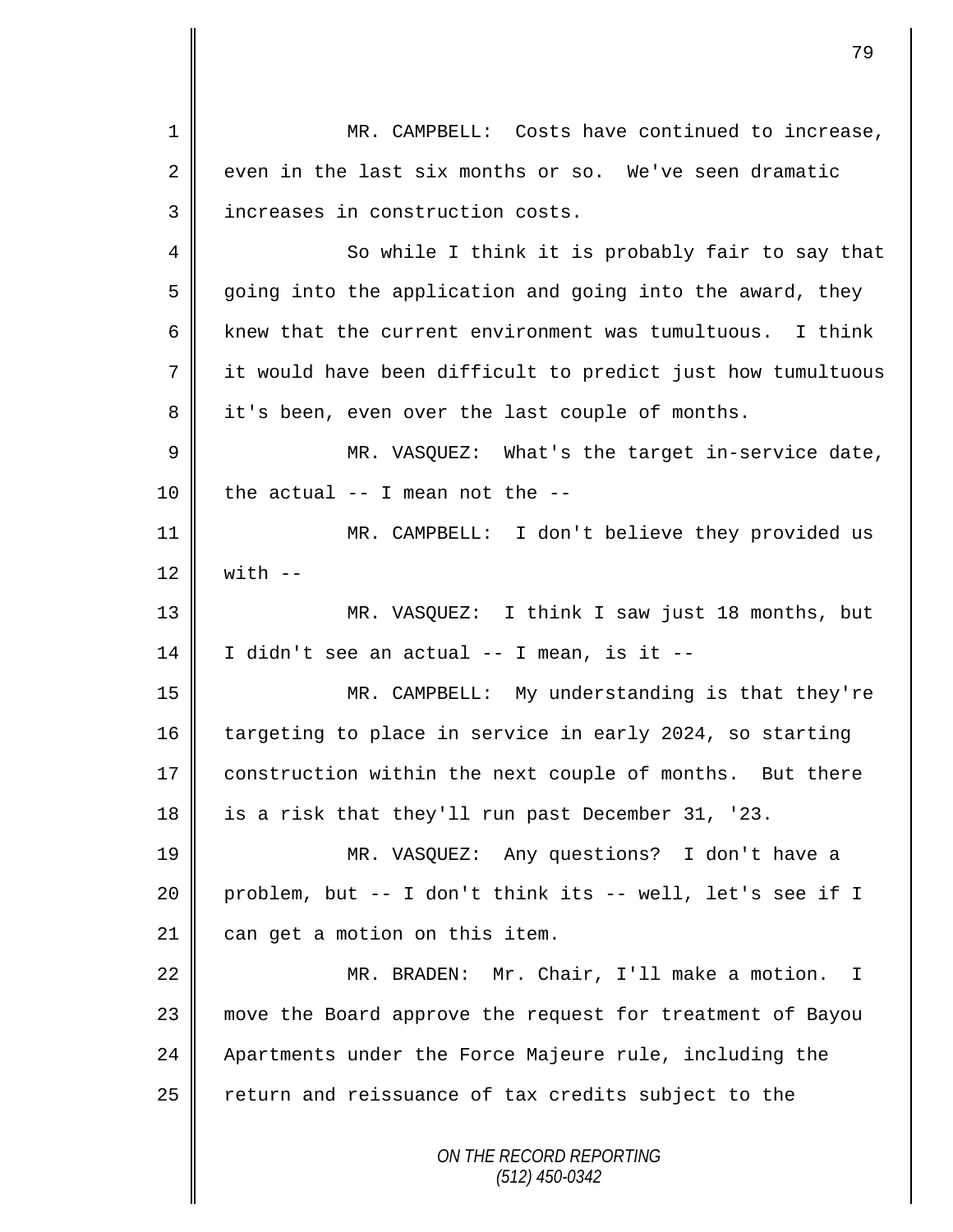*ON THE RECORD REPORTING (512) 450-0342* 1 conditions as expressed in the Board action request and 2 | proposed resolution on this item. 3 MR. BATCH: Second. 4 || MR. VASQUEZ: Motion made by Mr. Braden,  $5 \parallel$  seconded by Mr. Batch, to approve the extension. 6 MR. BATCH: Just to clarify, is this the 7 deadline for this, where the extension would go up until 8 December -- 9 MR. CAMPBELL: December 31st -- 10 MR. BATCH: Like the others? 11 || MR. CAMPBELL: Yes, sir. 12 MR. BATCH: They're saying that they assume to 13 probably run past that, in which case they would --14 MR. CAMPBELL: They're anticipating running past  $15 \parallel 2023$ . 16 || MR. BATCH: Ah, okay. 17 MR. VASQUEZ: Yeah, so this is just safety, 18 prudent request. 19 || MR. BATCH: Understood, thank you. 20 MR. VASQUEZ: Okay. All those in favor of 21 | approving the extension say aye. 22 (A chorus of ayes.) 23 || MR. VASQUEZ: Any opposed? 24 || (No response.) 25 MR. VASQUEZ: Hearing none, motion carries.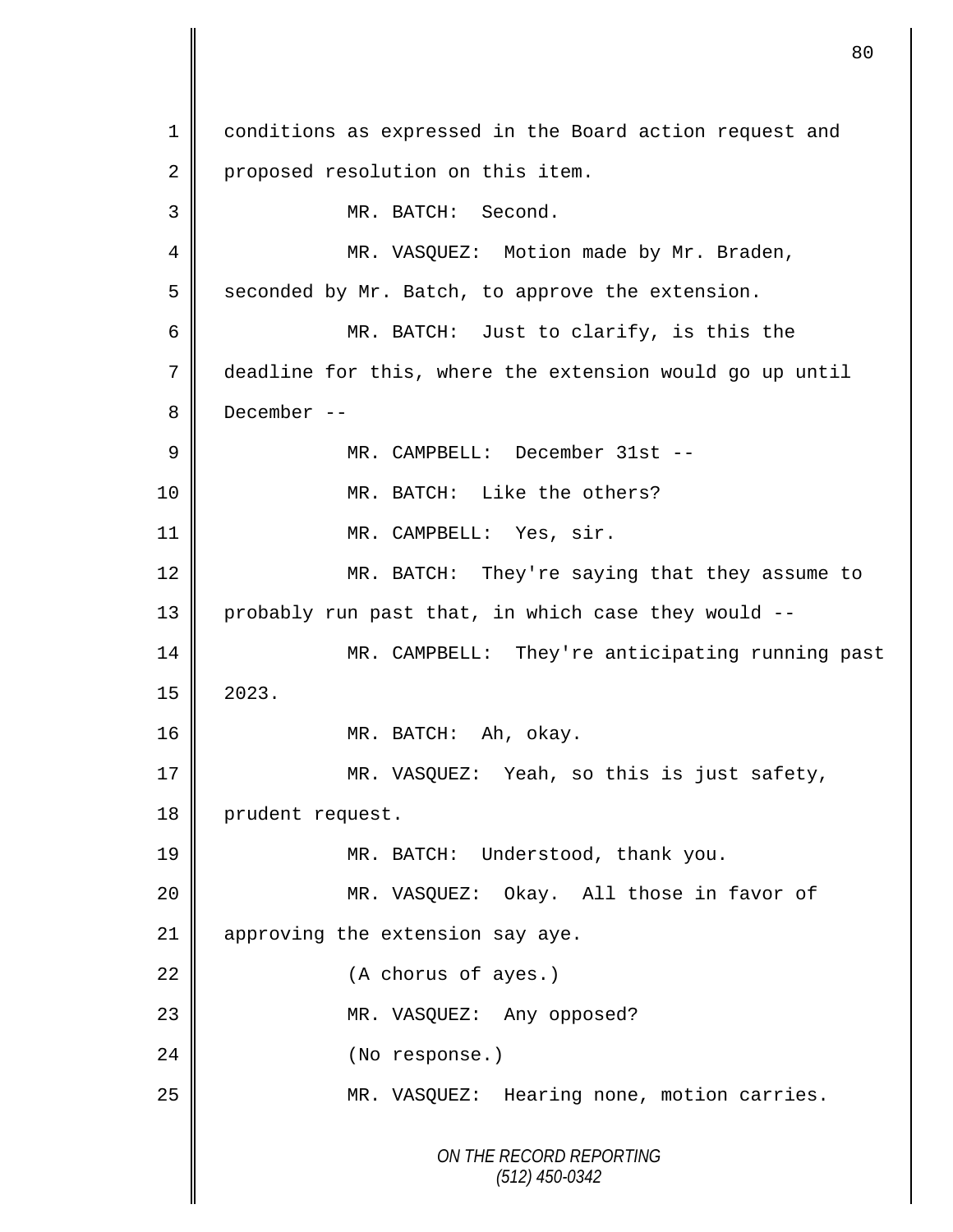| 1              | MR. CAMPBELL: No more --                                   |
|----------------|------------------------------------------------------------|
| $\overline{2}$ | MR. VASQUEZ: Mr. Campbell, I encourage you to              |
| 3              | let the industry participants understand that the Board is |
| 4              | very reticent to continually approve these -- which again, |
| 5              | historically we've just not done.                          |
| 6              | MR. CAMPBELL: Certainly.                                   |
| 7              | MR. VASQUEZ: So barring another, you know,                 |
| 8              | Hurricane Ike, or something like that, it's -- we're going |
| 9              | to need some really compelling reasons, I think, to do     |
| $10 \,$        | these types of things again.                               |
| 11             | MR. MARCHANT: Mr. Chairman, process question.              |
| 12             | Does -- do you have the authority to deny them, and then   |
| 13             | they override -- they would --                             |
| 14             | MR. VASQUEZ: Appeal?                                       |
| 15             | MR. MARCHANT: -- appeal to us for an override?             |
| 16             | MR. CAMPBELL: No, sir. These do have to come               |
| 17             | to the Board.                                              |
| 18             | MR. MARCHANT: Just -- okay.                                |
| 19             | MR. BRADEN: Just to be clear, they do come with            |
| 20             | a staff recommendation, just like all of these came today. |
| 21             | MR. CAMPBELL: Yes, sir. Yes.                               |
| 22             | MR. VASQUEZ: But sometimes they don't really               |
| 23             | make -- staff says we don't have a recommendation.         |
| 24             | MR. BRADEN: But there were recommendations on              |
| 25             | all these?                                                 |
|                | ON THE RECORD REPORTING                                    |
|                | $(512)$ 450-0342                                           |

 $\overline{\mathsf{I}}$ II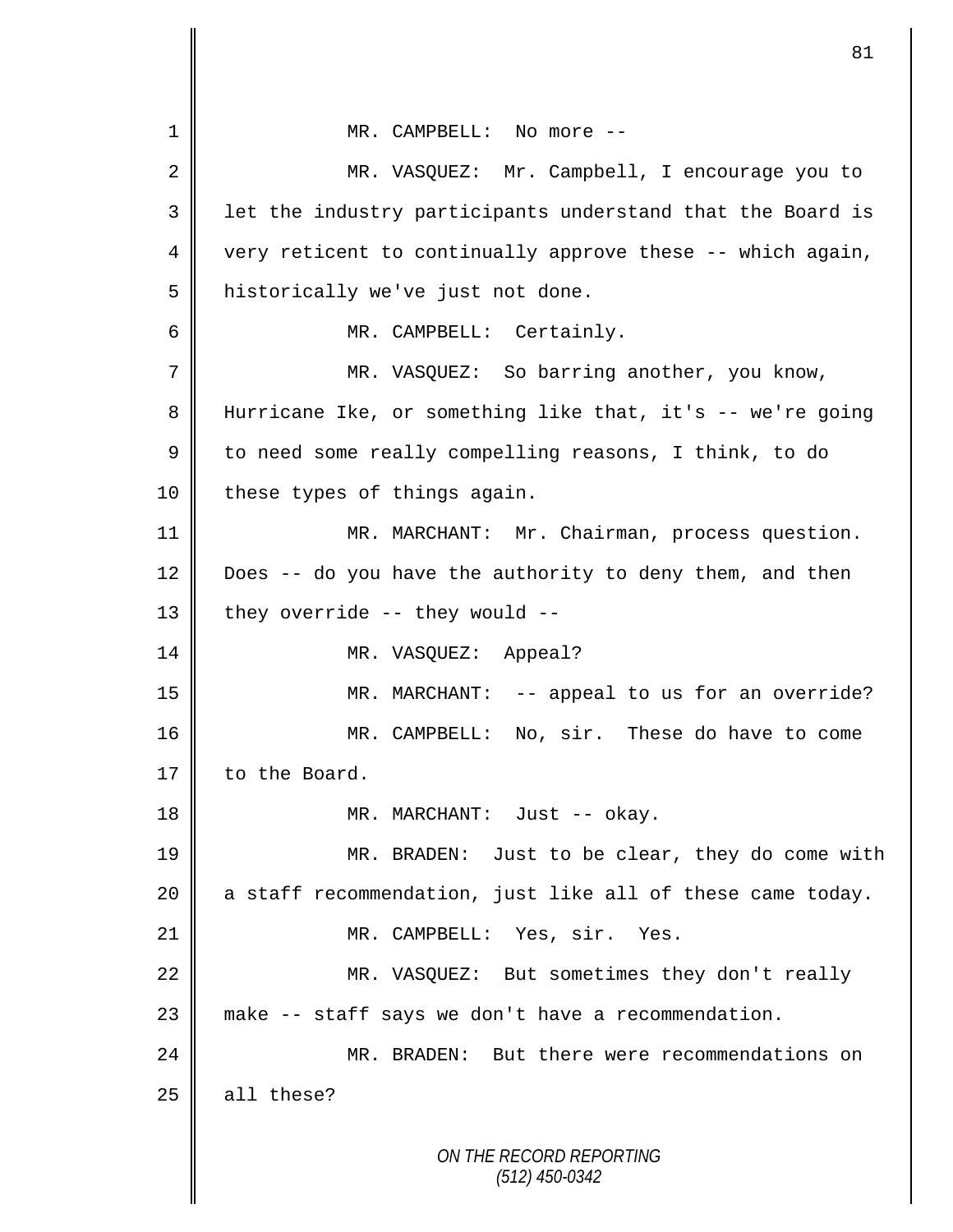*ON THE RECORD REPORTING* 1 MR. VASOUEZ: Yeah, on these, yes. 2 MR. BRADEN: Which we voted consistent with 3 | those recommendations. 4 | MR. VASQUEZ: Yes. Okay. 5 Moving along to item 7.f, presentation, 6 discussion and possible action on staff determinations 7 Teqarding application disclosure under 10 TAC, Section 8 | 11.101(A)(2), related to undesirable site features for Cole 9 Creek Estates, project 22018, in Houston. 10 Mr. Campbell, you're still up. 11 MR. CAMPBELL: Thank you. Yes, we're out of 12 | force majeure territory at this point. 13 || A bit of background is required for the next 14 | several items. The QAP establishes items which are 15 considered to be undesirable site features. These include 16 things such as being located within 500 feet of heavy 17 industry, within 300 feet of junkyards or within 300 feet  $18$  | of a landfill, among others. 19 || Critically, this section of the QAP ends with a  $20$  | broad item, broad  $-$  similar in the sense to the Force 21 Majeure rule. And that item is any other site deemed  $22$  unacceptable, with would include without limitation, those  $23$  with exposure to an environmental factor that may adversely 24  $\parallel$  affect the health and safety of the residents, or render 25  $\parallel$  the site inappropriate for housing use and which cannot be

82

*(512) 450-0342*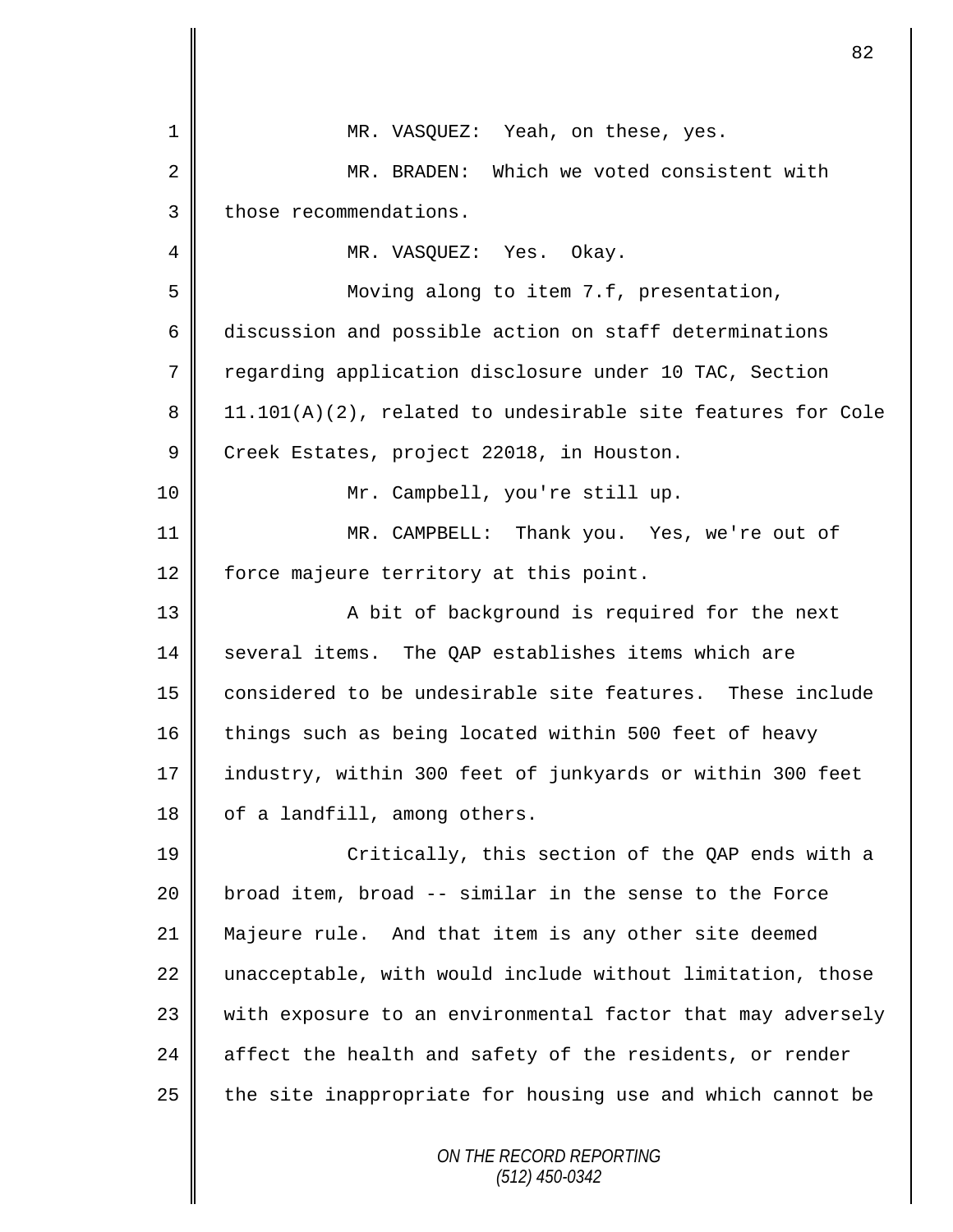1 adequately mitigated.

2 || Item 7.f through 7.h on the agenda today involve 3 applications in which the applicant has identified site 4 features which may be considered undesirable under this  $5 \parallel$  broad provision of the rule. In each instance, the 6 applicant has asked that the site not be found ineligible 7 due to the presence of these features, which we will 8 discuss in more detail shortly. Each has also requested a  $9 \parallel$  waiver of the applicable rule in the event that the site is 10 | found ineligible.

11 | Staff has not made determinations regarding 12  $\parallel$  these features, and instead has brought them to the Board 13 | for determinations of whether the facts trigger site 14 ineligibility under the rules. In other words, staff is 15 | soliciting Board input kind of at the front end of this 16 process rather than at the back, which ordinarily might  $17 \parallel$  occur.

18 || If the Board denies any of these requests, staff 19 will issue a termination notice regarding site eligibility 20 which the applicant may then appeal. In the appeal, the 21 | applicants may raise the issue of any timely filed waivers 22  $\parallel$  related to these features. This process is necessary  $23$   $\parallel$  because if both the eligibility issue and the waiver were 24 Simultaneously denied for any applicants, then the 25 | applications would effectively be terminated today with no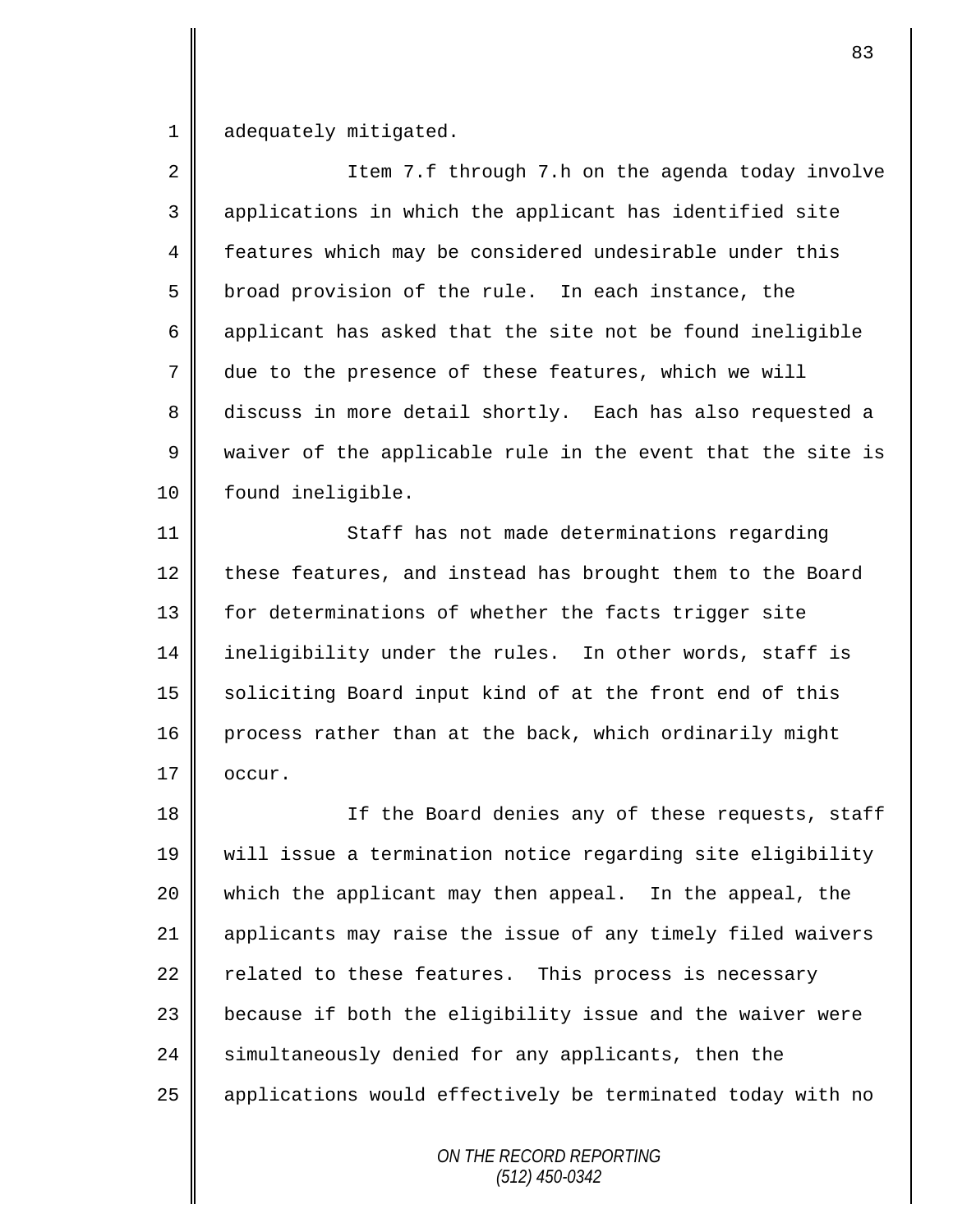1 ability for the applicants to appeal.

2 The first of these items, item 7.f, concerns a 3 || site located in Houston, which is located directly adjacent 4 to the Harris County Household Hazardous Waste Collection 5 | facility, and very near to Action Gypsum Supply, which is a 6 building supply store.

7 || The building supply store appears to constitute 8 || light industrial use, and no materials are produced onsite.  $9 \parallel$  Staff has reviewed the environmental site assessment, or 10 ESA, submitted for the application, and does not identify 11 | any concerns regarding this facility.

12 The Household Hazardous Waste Collection facility, located adjacent to the development site, is open to the public approximately six days a month for very short hours. I checked the website. It's 9:00 to 2:00, 9:00 to 3:00, so it's not a big 24-hour operation or anything like | that. The facility does not accept commercial waste.

18 || Staff has researched the facility, and it does 19 not appear to have any permits, or to be under any 20 | regulation which requires a minimum separation from 21 housing. A letter from the environmental consulting firm  $22$  which completed the site's environmental assessment, 23  $\parallel$  provided to staff on April 8, 2022, indicates the same. 24 | Charlon to these two facilities, the ESA

 $25$  | indicates that a site directly adjoining the property has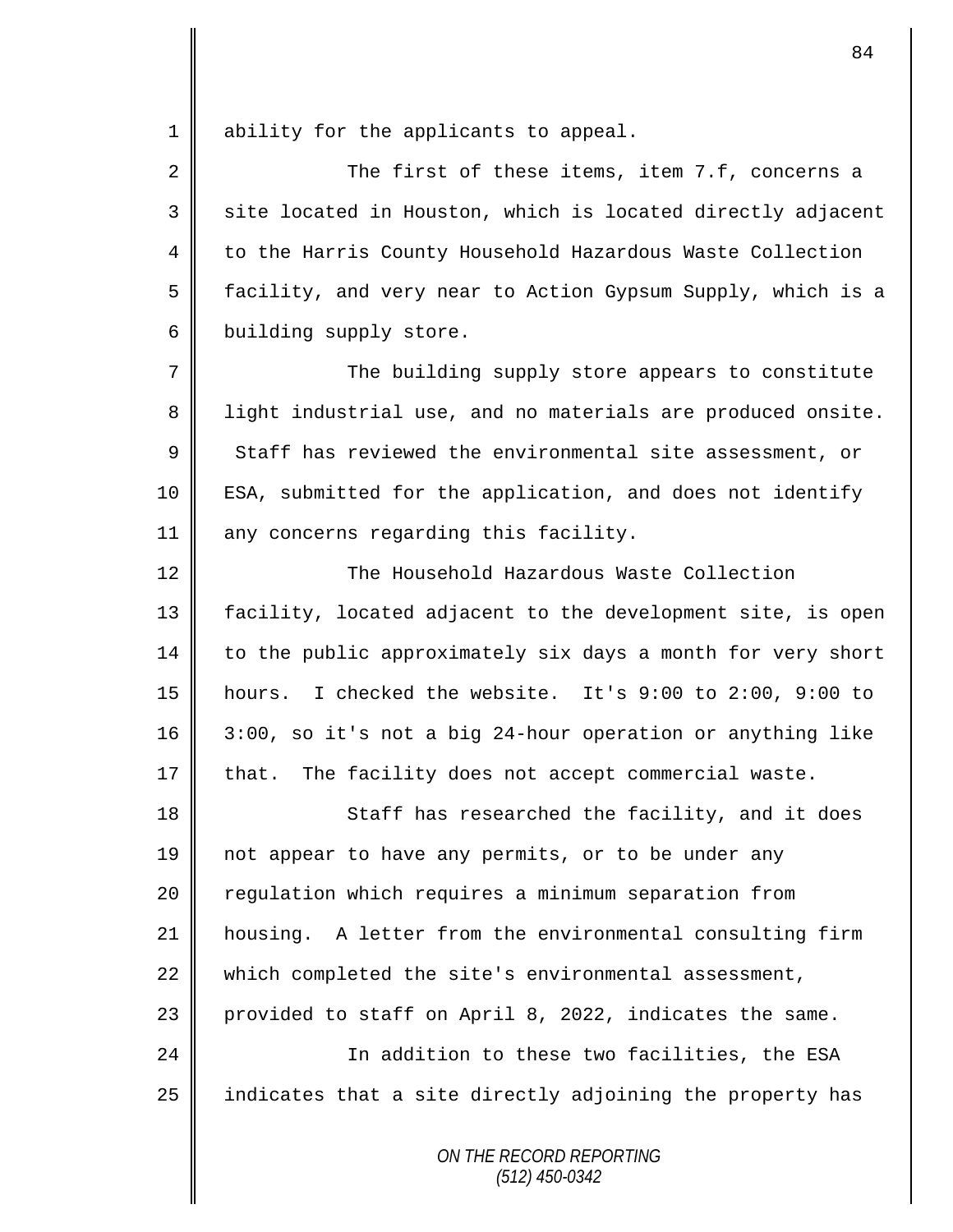1 historically been used as an auto repair facility until the 2 1 late 2010s. The ESA notes that there are no indications  $3 \parallel$  that the subject property has been impacted from the auto 4 service or waste collection activities.

5 I apologize in advance for the double negative  $6$  || in the following sentence. But staff recommends that the 7 Board determine that the site is not ineligible under 10 8 TAC  $11.101(A)(2)(1)$ , regarding the undesirable site  $9 \parallel$  features, due to the items disclosed by the applicant.

10 MR. VASQUEZ: Okay. So on either side of this 11 facility there's -- or of this proposed development site, 12 there are questionable  $-$ 

13 || MR. CAMPBELL: Yes.

14 || MR. VASQUEZ: -- businesses operating.

15 MR. CAMPBELL: There's a lot of stuff going on. 16 So there's the hazardous waste facility. There is the 17 building supply store, and then there is a site that 18 | historically has been used as an auto service center.

19 MR. VASQUEZ: Okay. And according to the maps, 20 I mean the building supply store, I mean I don't even see 21  $\parallel$  how that -- that doesn't even merit --

22 MR. CAMPBELL: Sure.

23 MR. VASQUEZ: -- getting into this. They're not 24 manufacturing here. That's just --

25 || MR. CAMPBELL: Right.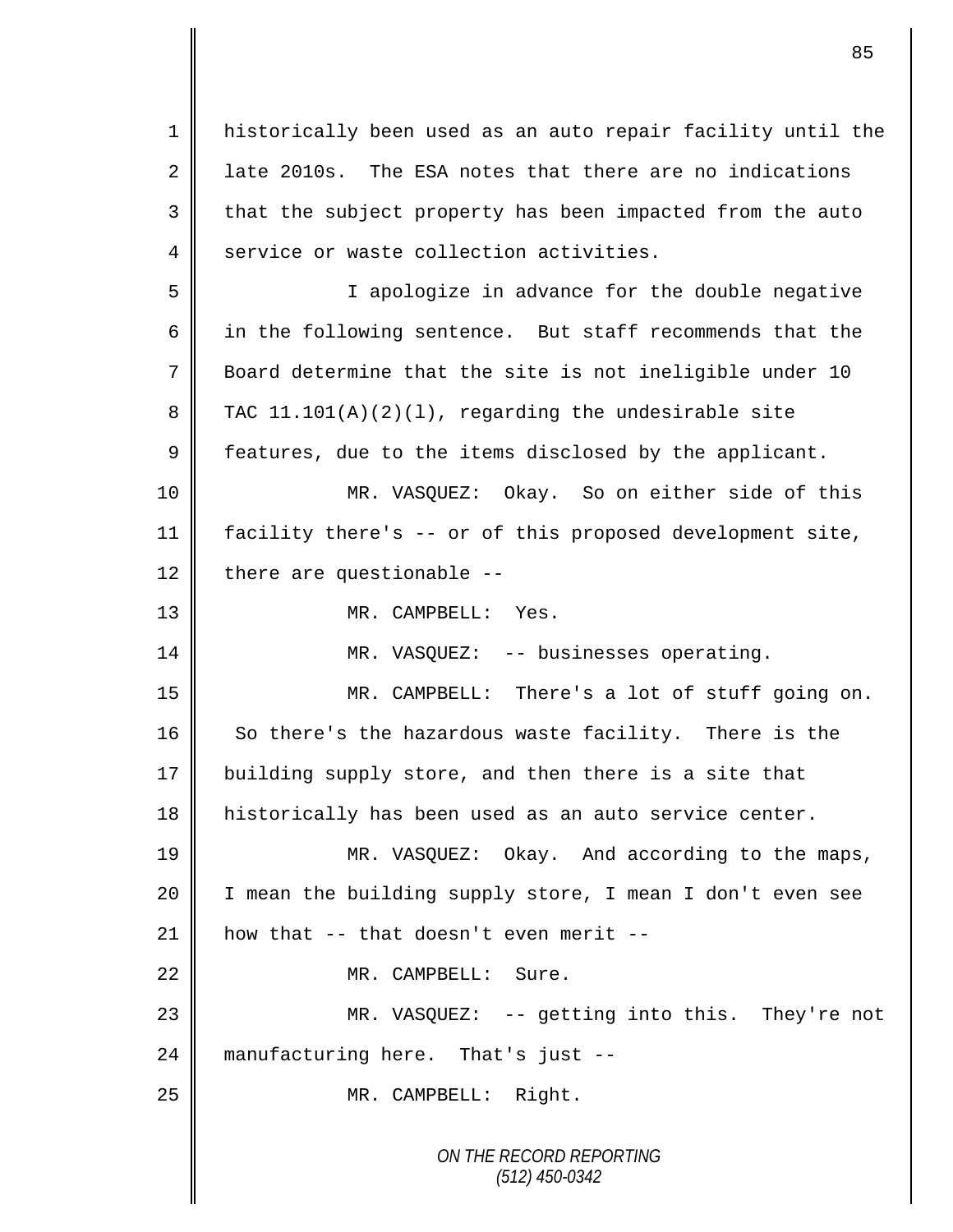*ON THE RECORD REPORTING* 1 || MR. VASQUEZ: -- wrapped up finished goods. And 2 the environmental assessment said there's no concerns about  $3 \parallel$  the garage having affected --4 || MR. CAMPBELL: That is correct. Yes, sir. 5 MR. VASQUEZ: So the biggest question is the 6 definition of this hazardous  $-$  the Harris County Household 7 Hazardous Waste -- 8 | MR. CAMPBELL: Yes, sir. 9 || MR. VASQUEZ: -- Collection? 10 MR. CAMPBELL: And it is important to note that 11 it is a household hazardous waste, and not commercial 12 | hazardous waste facility. Because if it was commercial, 13 | there would be licenses involved. 14 MR. VASQUEZ: And as they -- in the documents, I 15 guess this is what, Exhibit C? The types of what they take 16 in are household cleaners, paint-related products --17 || MR. CAMPBELL: Yes, sir. 18 MR. VASQUEZ: -- pool products, batteries, 19 aerosols. 20 || MR. CAMPBELL: You can't take your fireworks 21 there, so if you've got a stash of those, you've got to 22 | leave those at home. They won't take them. 23 MR. VASQUEZ: So when we say hazardous waste, I 24 mean, it's not like big barrels of chemicals that are  $25$  coming from a  $-$ 

*(512) 450-0342*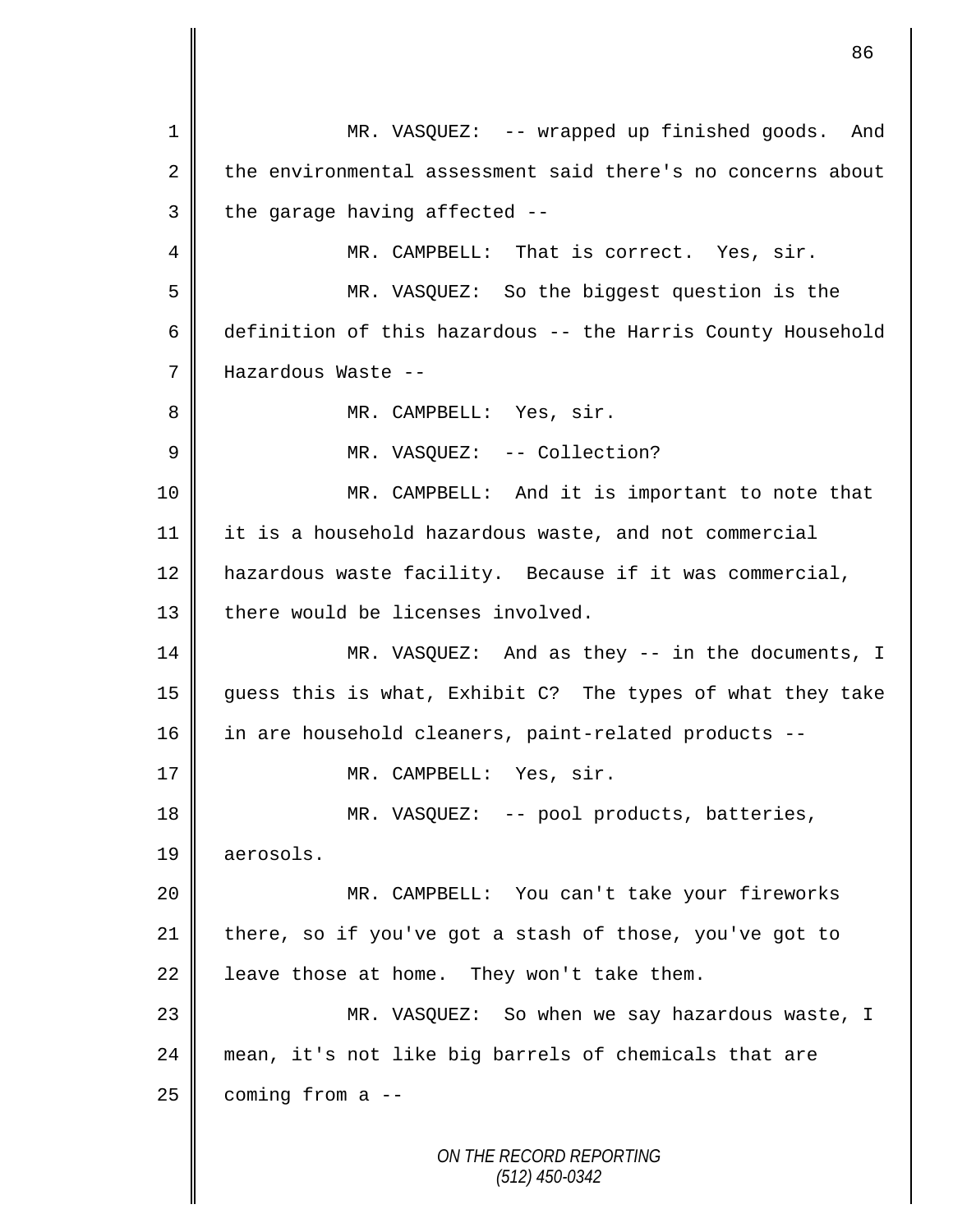| 1       | MR. CAMPBELL: No, sir. It's household waste.                |
|---------|-------------------------------------------------------------|
| 2       | MR. VASQUEZ: Okay. All right. Just wanted                   |
| 3       | those clarifications.                                       |
| 4       | Any Board members have questions?                           |
| 5       | MR. MARCHANT: Is that site owned by City or                 |
| 6       | County?                                                     |
| 7       | MR. CAMPBELL: The hazardous waste collection                |
| 8       | facility, it is the Harris County Hazardous Waste facility. |
| 9       | I didn't look into who owns it. Presumably it would be      |
| $10 \,$ | Harris County, but I can't say that $-$ -                   |
| 11      | MR. MARCHANT: Okay. Do they have -- are they                |
| 12      | restricted to that use, or could they next month change the |
| 13      | use of that facility -- broaden the use of that facility, I |
| 14      | guess?                                                      |
| 15      | MR. CAMPBELL: So for example, if they wanted to             |
| 16      | convert to commercial hazardous waste collection, they      |
| 17      | would need to get a license from TCEQ to do that. I don't   |
| 18      | know if there's any prohibition on them doing that.         |
| 19      | MR. MARCHANT: Have they signed -- has the                   |
| 20      | County or the City signed a letter saying they have no      |
| 21      | objection to there being apartments located across the      |
| 22      | street?                                                     |
| 23      | Not to my knowledge, no, sir.<br>MR. CAMPBELL:              |
| 24      | MR. MARCHANT: I guess my concern on this is                 |
| 25      | that the County or the City has the prerogative of using    |
|         | ON THE RECORD REPORTING<br>$(512)$ 450-0342                 |

 $\mathbf l$ II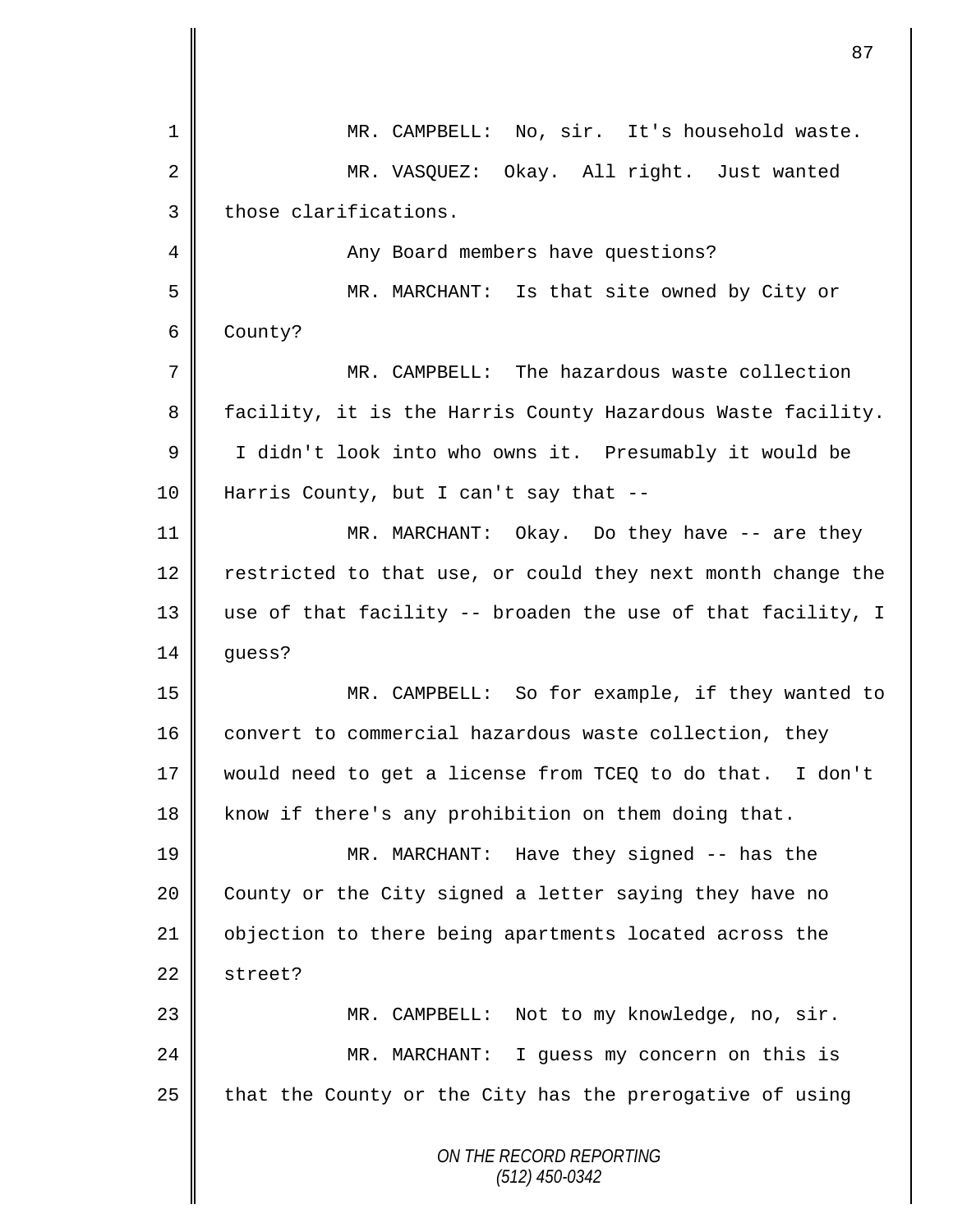1 that site for anything it wants.

| $\overline{2}$ | MR. CAMPBELL: Certainly.                                   |
|----------------|------------------------------------------------------------|
| 3              | MR. MARCHANT: And it could expand the use of it            |
| 4              | at any time they want. They're not restricted. And I       |
| 5              | would be concerned that they indicate in some way that     |
| 6              | they're for it. I mean, is that part of the process, if    |
| 7              | they write a letter saying that they don't object or they  |
| 8              | do object, or --                                           |
| 9              | MR. CAMPBELL: Harris County? I believe this is             |
| 10             | located within the City of Houston.                        |
| 11             | MR. MARCHANT: Okay.                                        |
| 12             | MR. CAMPBELL: So it's in the ETJ? Okay. There              |
| 13             | she goes. It is Harris County, and did they seek the       |
| 14             | resolution.                                                |
| 15             | MR. MARCHANT: And I would just say, some                   |
| 16             | indication from them in writing that they don't intend to  |
| 17             | expand this into a commercial dump. I mean they own it,    |
| 18             | they can do whatever they want with it.                    |
| 19             | MR. VASQUEZ: I bet you we can get some comment             |
| 20             | from the applicant to clarify some of this. Mr. Eccles, do |
| 21             | we make another --                                         |
| 22             | MR. ECCLES: Some motion is required before                 |
| 23             | public comment.                                            |
| 24             | MR. VASQUEZ: Does anyone motion for public                 |
| 25             | comment on this?                                           |
|                |                                                            |
|                | ON THE RECORD REPORTING<br>$(512)$ 450-0342                |
|                |                                                            |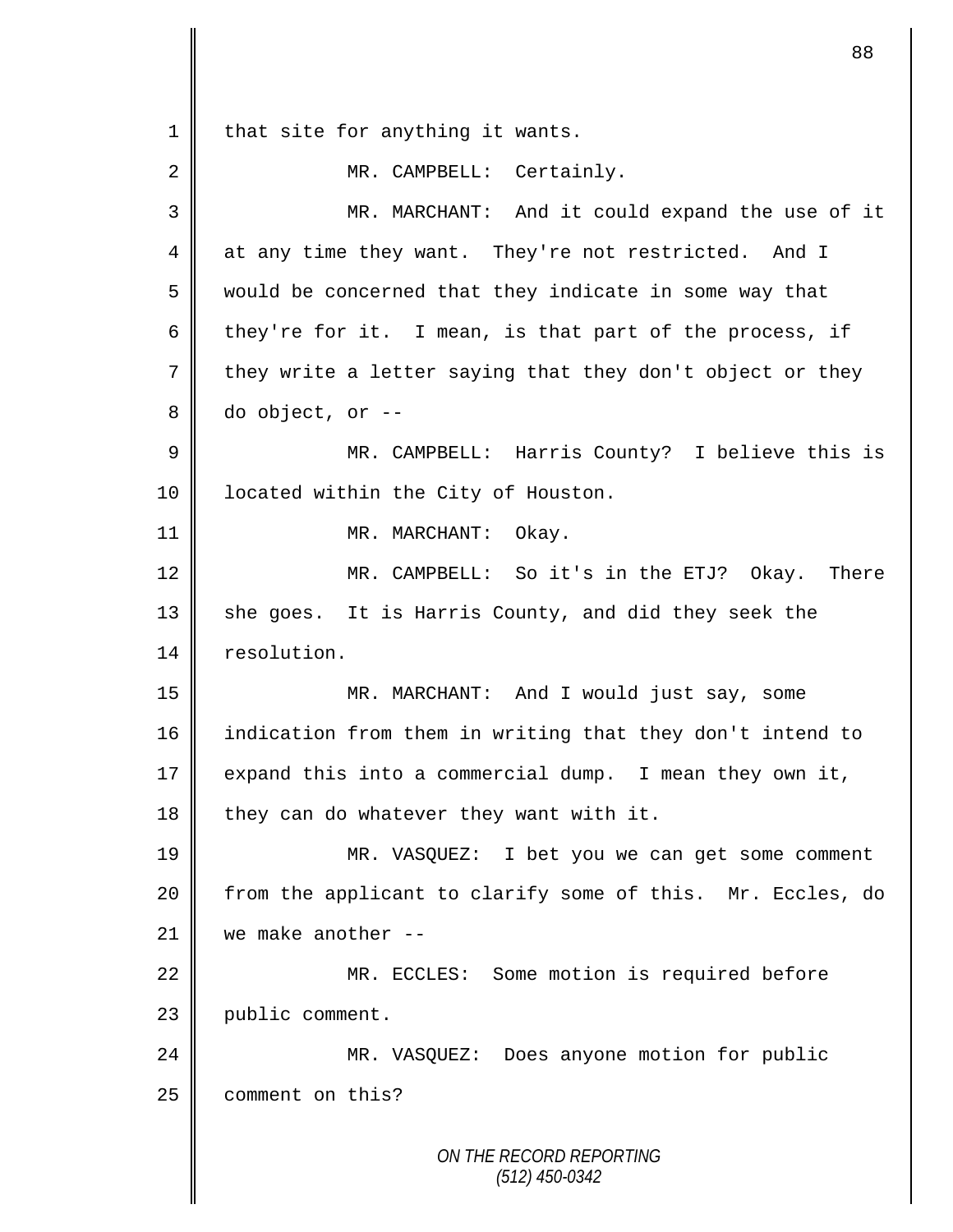*ON THE RECORD REPORTING (512) 450-0342* 1 || MR. MARCHANT: Motion we receive public comment 2 | on this item. 3 || MR. VASQUEZ: Motion made by Mr. Marchant. 4 MR. BRADEN: Second. 5 MR. VASQUEZ: Seconded by Mr. Braden. All those 6 in favor say aye. 7 | (A chorus of ayes.) 8 MR. VASQUEZ: Okay. Approved. 9 || Please introduce yourself, sign in. 10 MS. ANDRÉ: I really do need to start bringing a 11 little footstool to stand on. I am Sarah André. I'm with 12 Structure Development, and I am representing the applicant  $13$  | today. 14 | I love your optimism, Mr. Marchant, that the 15 | County could decide within one month and make a change. 16 That's a lovely sentiment. 17 The site -- first and foremost, we did have to 18 seek a resolution of support for this. We have that. It 19 is in writing, and it is in the application. And as you 20 | know, resolutions once passed are pretty much forever. 21 | MR. VASQUEZ: Is that from the County or City? 22 MS. ANDRÉ: It's from the County. 23 MR. VASQUEZ: Okay. Thank you. 24 || MS. ANDRÉ: Harris County --25 MR. MARCHANT: And are they the operators?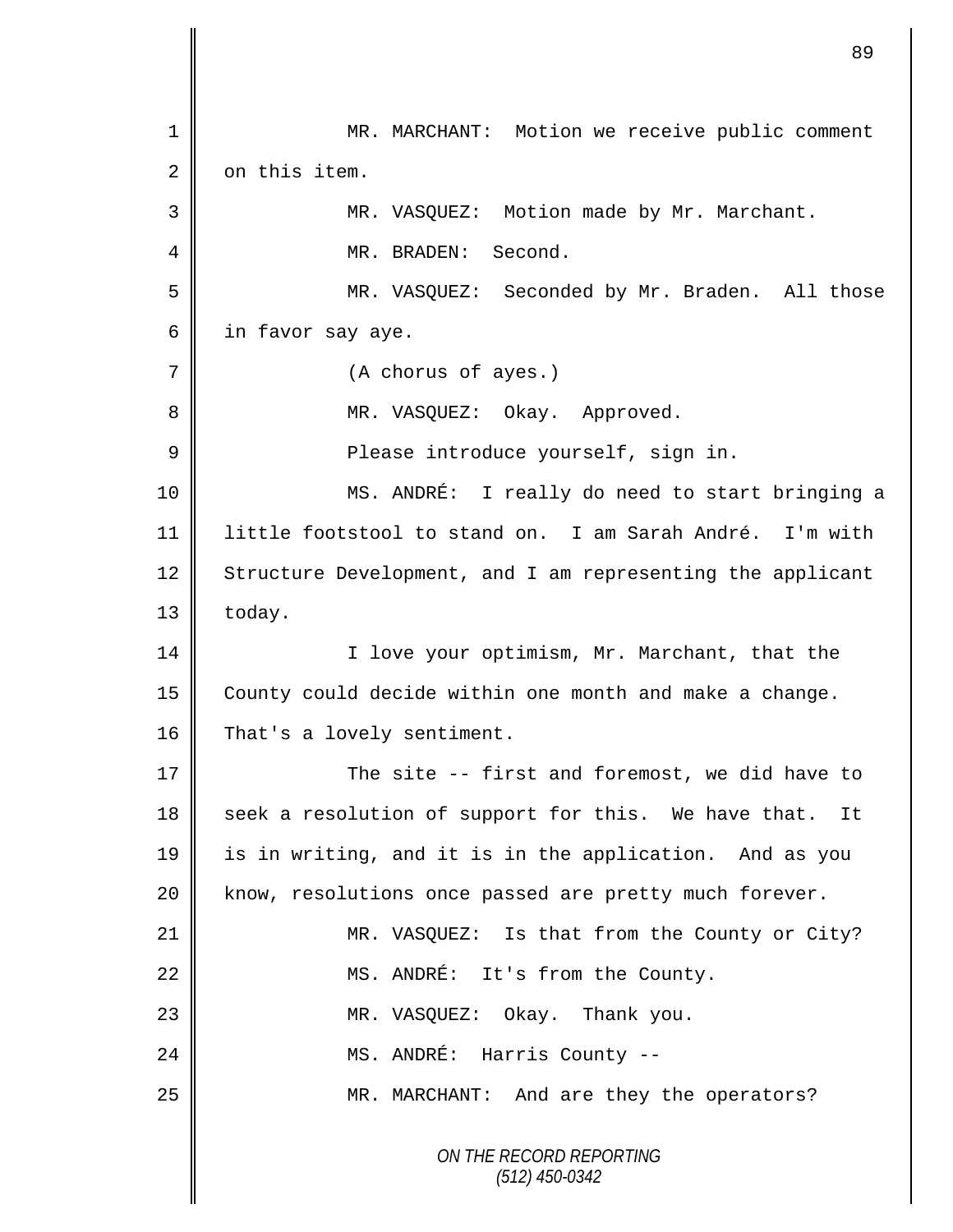| $\mathbf 1$    | MS. ANDRÉ: -- Commissioner's Court. Yes, sir,               |
|----------------|-------------------------------------------------------------|
| $\overline{a}$ | they are the operator. So they're aware of that. But in     |
| 3              | terms of them converting it, this is a small site.          |
| 4              | MR. MARCHANT: Okay.                                         |
| 5              | MS. ANDRÉ: You know, this is the place where                |
| 6              | good citizens take their batteries and their spray paint.   |
| 7              | Most people are just throwing it in the garbage. But then   |
| 8              | the county packages it up, and their goal is to keep it out |
| $\mathsf 9$    | of the water table.                                         |
| 10             | So that is what's happening here. I think you               |
| 11             | make a good point, but it is a tiny site. I don't see them  |
| 12             | bringing in giant truckloads of what have you.              |
| 13             | And the TCEQ, as Cody pointed out, would have to            |
| 14             | permit it. They're then going to have the separation        |
| 15             | distances from residential, things like that, that you      |
| 16             | cannot get if our residential use is there. You know, it    |
| 17             | is Houston, and the zoning, so it's not unusual to have a   |
| 18             | hodgepodge, if you will, of uses around.                    |
| 19             | We do have the developer here. We do have an                |
| 20             | environmental expert if you want to dig into those kinds of |
| 21             | questions, but that's kind of the point of view we're       |
| 22             | taking here.                                                |
| 23             | MR. MARCHANT: I was just looking for some                   |
| 24             | official resolution from the owner of that, or the City     |
| 25             | acknowledging and basically saying -- that satisfies my --  |
|                | ON THE RECORD REPORTING<br>(512) 450-0342                   |

 $\mathsf{I}$ 

║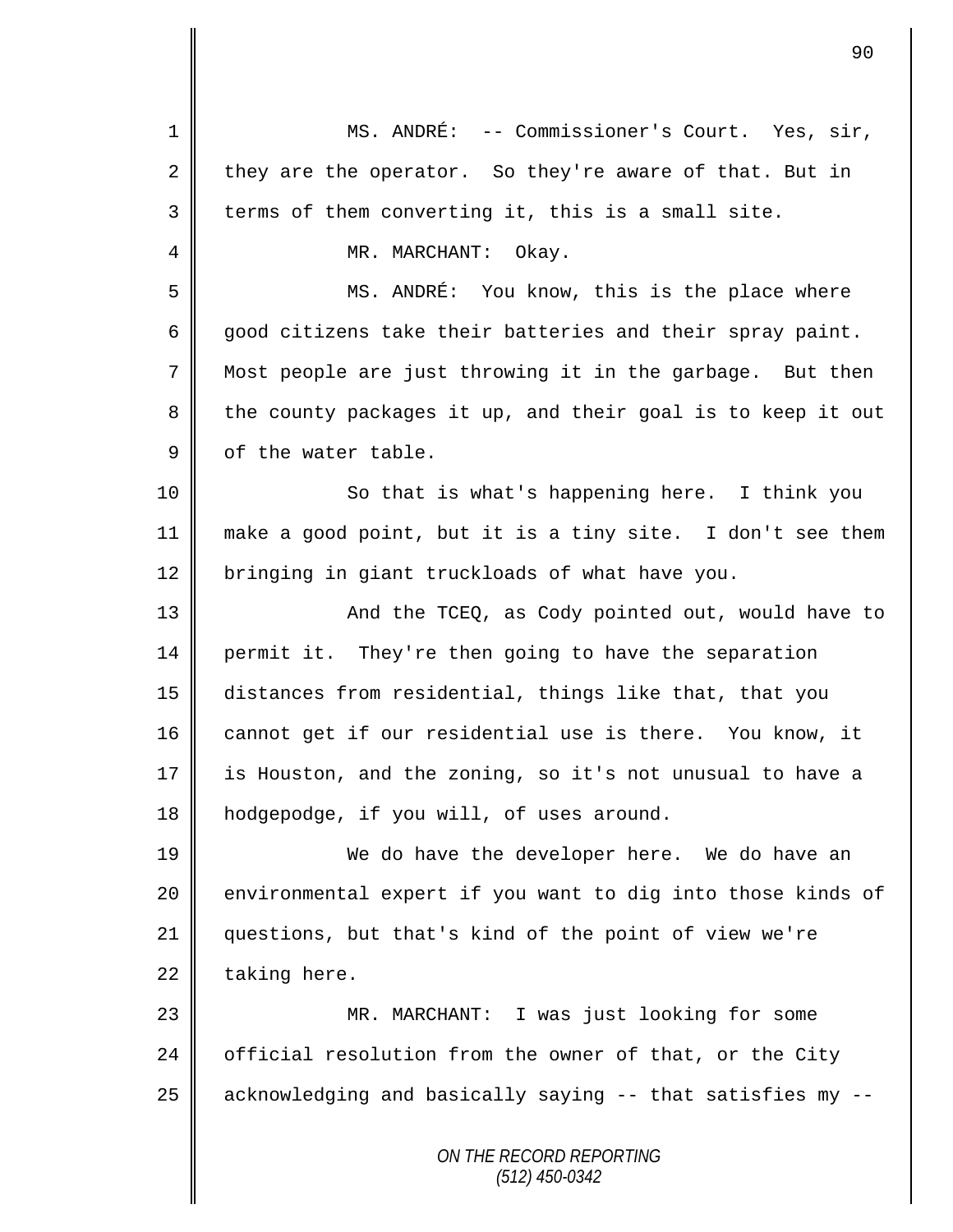*ON THE RECORD REPORTING (512) 450-0342* 1 || MS. ANDRÉ: Thank you, sir. 2 MR. VASQUEZ: Do any other Board members have 3 questions on this? And to clarify it, this is just saying 4 we're not deeming the site ineligible. Is that -- we're 5 | not awarding any  $-$  it's just allowing the application to 6 continue forward? 7 MR. CAMPBELL: That is exactly correct. The 8 Board is determining that the presence of these features 9 does not trigger site ineligibility under that broad 10 provision of the undesirable site features rule. 11 || MR. VASQUEZ: Thank you. 12 || Anyone care to make a motion on staff's 13 Tecommendation to not deem the site ineligible? 14 MR. BATCH: Mr. Chairman, I move that the Board 15 grant the requested predetermination of site eligibility 16 regarding the Cole Creek Estates in Houston, under 10 TAC 17 Section  $11.101(A)(2)$ , for the Cole Creek Estates. 18 || MR. MARCHANT: Second. 19 MR. VASQUEZ: Motion made by Mr. Batch, seconded 20 | by Mr. Marchant. 21 || **All those in favor say aye.** 22 (A chorus of ayes.) 23 || MR. VASQUEZ: Any opposed? 24 || (No response.) 25 | MR. VASQUEZ: Hearing none, motion carries.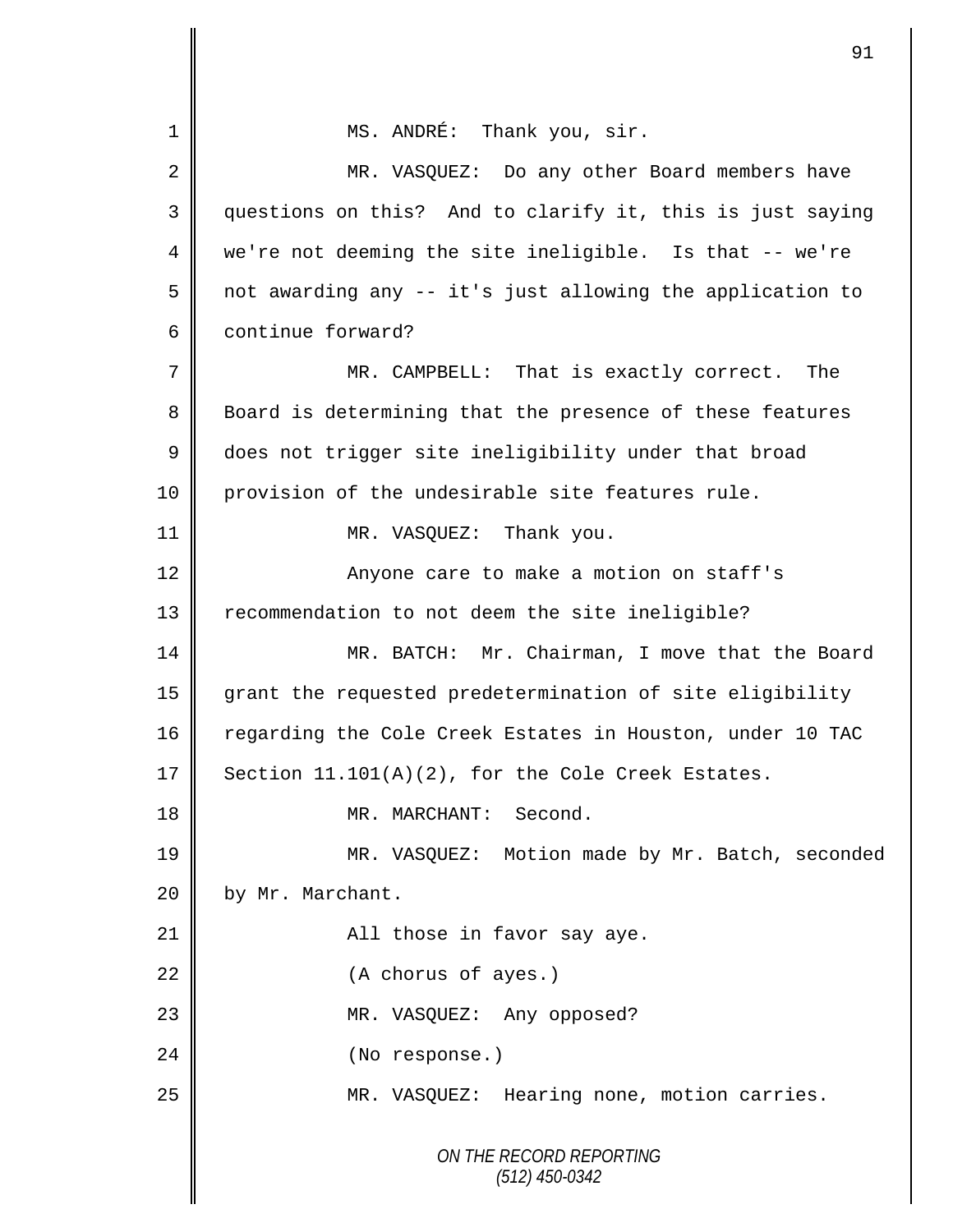1 || 7.g. You're earning your money today, Cody. 2 || MR. CAMPBELL: 7.g is very similar, although  $3 \parallel$  there is a bit more going on with this site. So I 4 apologize, but the speaking notes for this one are just a 5 | little bit longer. 6 || Item 7.g concerns a determination regarding 7 undesirable site features for Malcolm's Point Scholar House 8 Apartments in Dallas, which is proposed to be located near 9 Martin Foundry which is a metal casting facility. The 10 proposed site and the foundry are separated by a 50-foot 11 abandoned railroad right of way. 12  $\parallel$  2 Among the undesirable site features established 13 || in the QAP is development sites located within 500 feet of 14 heavy industry, i.e. facilities that require extensive use 15 of land and machinery, produce high levels of external 16 noise such as manufacturing plants, or maintain storage --17 fuel storage facilities, excluding gas stations. 18 || The ESA submitted with the application concluded 19 that, based on the duration of the foundation's operations 20 which are 1950s to the present, the types of chemicals 21 | typically associated with foundry operations, the black 22  $\parallel$  staining observed in aerial photographs around the foundry, 23 | a statement from an unidentified person discussing air 24 emissions, black soot and dust settling on the ground 25  $\parallel$  surface around the foundry, and the proximity to the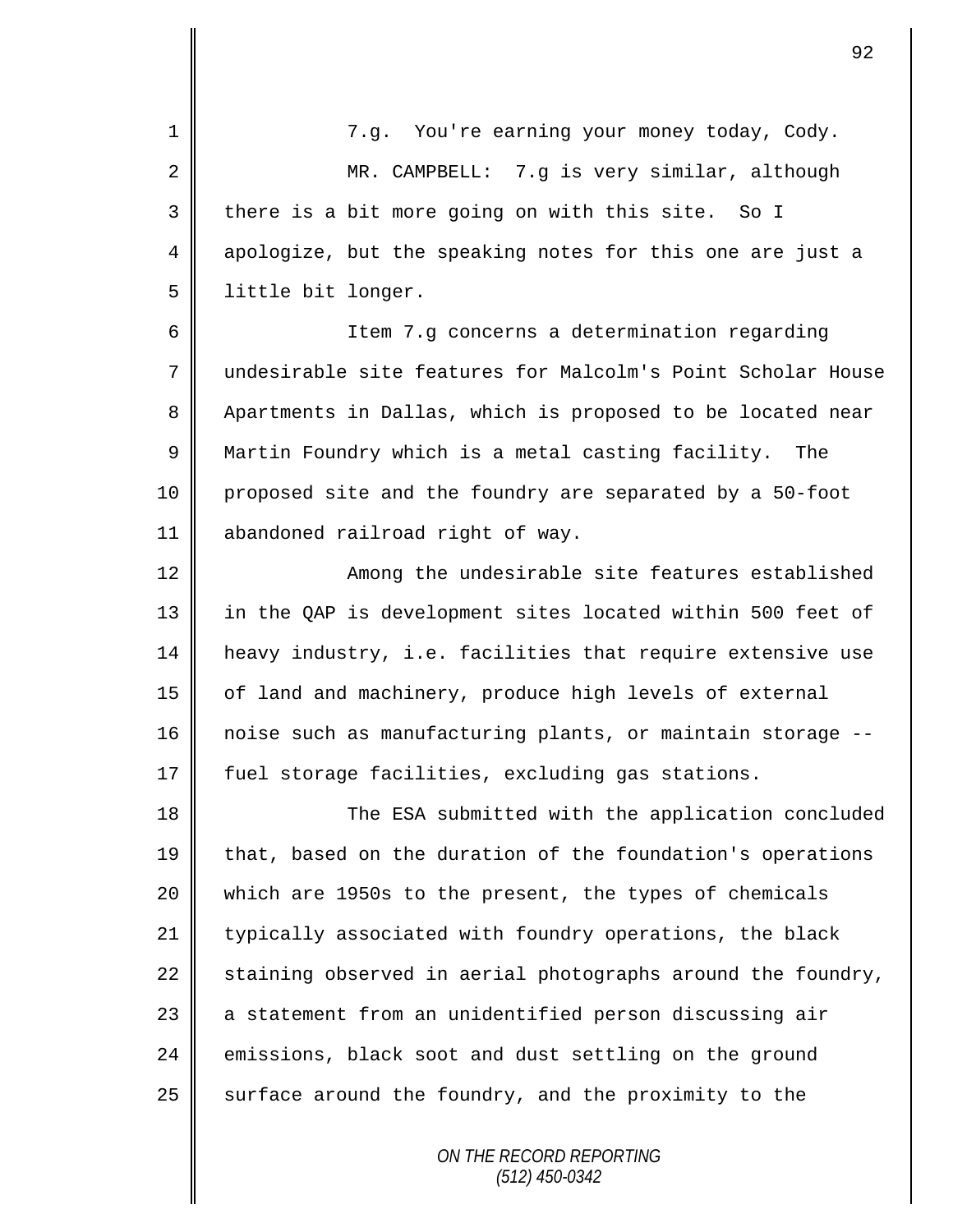1 subject property, the northwest adjoining foundry facility 2 | is considered a recognized environmental condition. And  $3 \parallel$  again, this is in the environmental site assessment 4 provided by the applicant.

5 There are other environmental conditions notated 6 | in the site's ESA. These include, first, a shopping plaza 7 located 390 feet from the property which is located in the 8 EPA's brownfields database. A brownfield is a property,  $9 \parallel$  the expansion, redevelopment or reuse of which may be 10 complicated by the presence or potential presence of a 11 | hazardous substance, pollutant or contaminant.

12 || A phase one environmental assessment of the site 13 | conducted by the City of Dallas identified current and 14 historical dry cleaners on the property, as well as the 15 potential presence of a gasoline underground storage tank. 16 According to the brownfield's listing, chlorinated  $17$  solvents were identified in the soil and groundwater at the 18 Shopping plaza. No other records were available for 19 | review.

20 Based on the property's proximity and up 21 gradient position relative to the subject property, they 22 identified chlorinated solvents in the soil and groundwater 23  $\parallel$  at the properties may have the potential to migrate to the 24 subject property, and impact soil, soil vapor or 25 groundwater. These properties, the shopping plaza, are a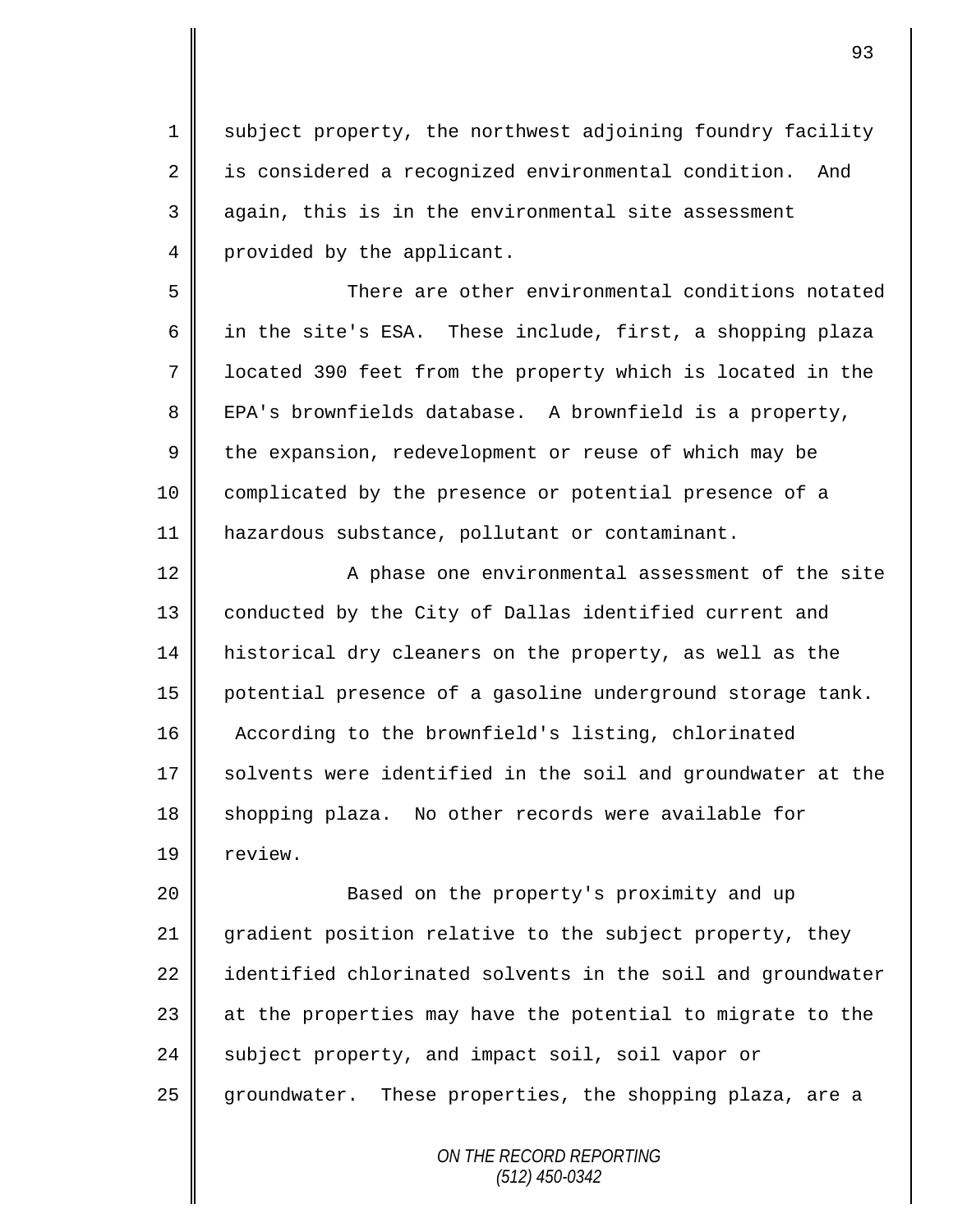1 || recognized environmental condition. So that's the first of 2 the additional environmental conditions notated in the ESA. 3 Second, the ESA notes several historical uses of 4 dry cleaners and auto repair shops within 400 feet of the  $5 \parallel$  proposed site. So that was number two. 6 And finally, a lumber treatment plant identified  $7 \parallel$  on the northeast, near the vicinity of the property, 8 | operated in the 1950s in association with a lumberyard on  $9 \parallel$  the northeast adjoining property. Based on the types of 10 chemicals typically associated with lumber treating plant 11 operations and the proximity to the subject property, the 12 former northeast near vicinity lumber treatment plant 13 facility is considered a recognized environmental 14 condition. 15 The applicant has committed in this request for 16 a determination of site eligibility to comply with any 17 | recommendations of a phase two environmental assessment. 18 The applicant's request notates that the City of Dallas has 19 Supported the development at the proposed site, and has 20 || identified it as one of five properties included in its 21 | 1,000 Unit Housing Challenge, identified for high density,

25 || Staff recognizes the applicant's commitment to

*ON THE RECORD REPORTING (512) 450-0342*

 $22$  transit-oriented residential development. The resident --

 $23$  the request also notes other recent single and multifamily

24 development near the proposed site.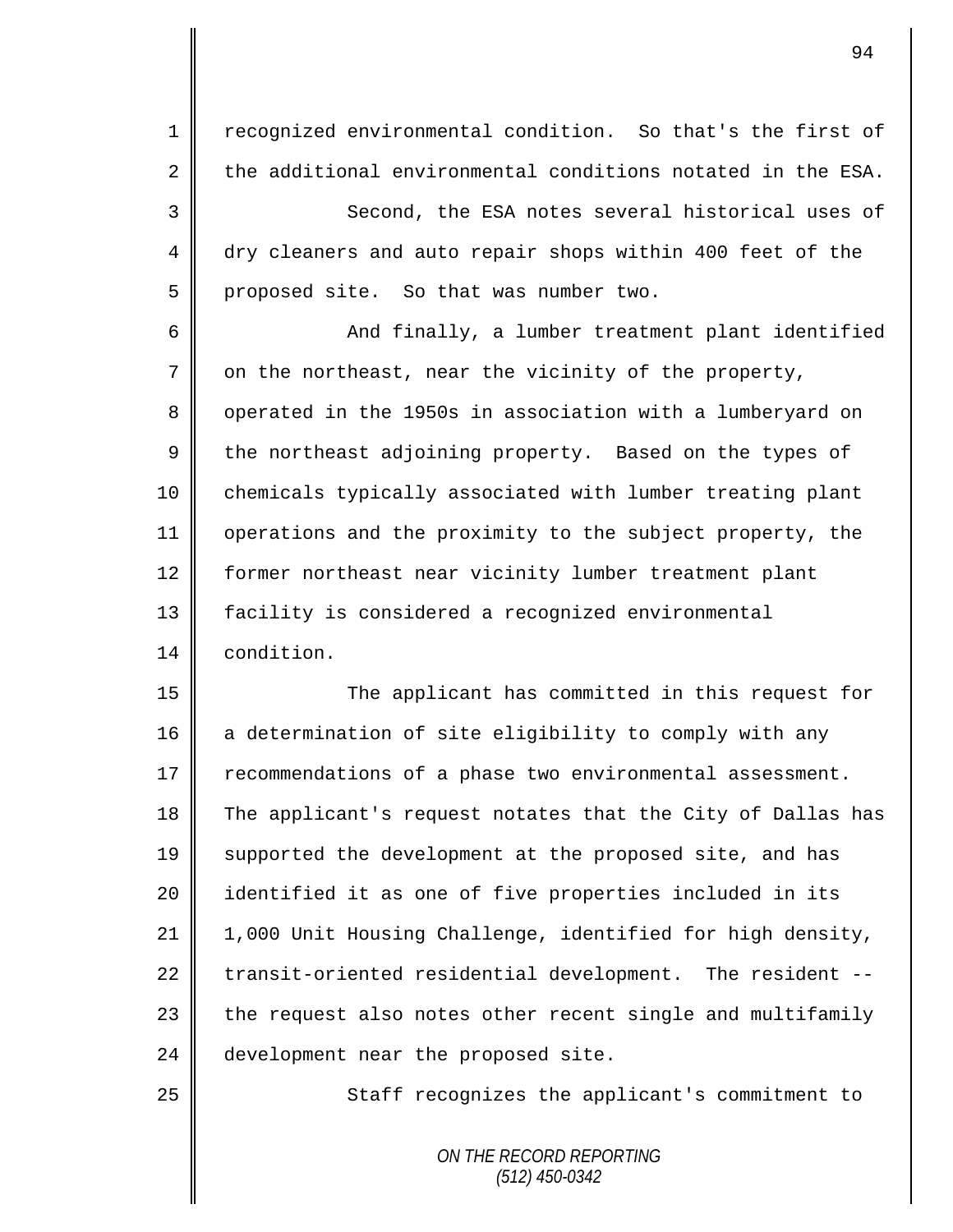*ON THE RECORD REPORTING (512) 450-0342* 1 adhere to any recommendations of the noise assessment and 2 the ESA, as well as the City of Dallas' support for 3 development of this site. However, the foundry does appear 4 to possibly be considered heavy industry, and is a 5 Tereognized environmental condition noted in the ESA. 6 || Because of this, and the other recognized 7 environmental conditions noted in the ESA, staff's 8 recommendation on this determination is neutral. 9 MR. VASQUEZ: So a phase two has not been 10 | conducted yet on this site? 11 MR. CAMPBELL: That is correct. Yes, sir. 12 MR. VASOUEZ: And I assume that if there's all 13 | kinds of issues found after phase two and they do their 14 core samples and things like that, there may be all kinds 15 | of other reasons why this wouldn't go forward, if that 16 | seems -- comes out with problems? 17 MR. CAMPBELL: Yes, sir. And the undesirable 18 site features portion of the rule does identify that if 19 additional information comes later regarding an undesirable 20 | site feature, that the original determination of 21 | eligibility may not stick. 22 MR. VASQUEZ: Okay. And then I see we have 23  $\parallel$  letters in here from the City of Dallas supporting this --24 MR. CAMPBELL: This particular --25 | MR. VASQUEZ: -- particular project?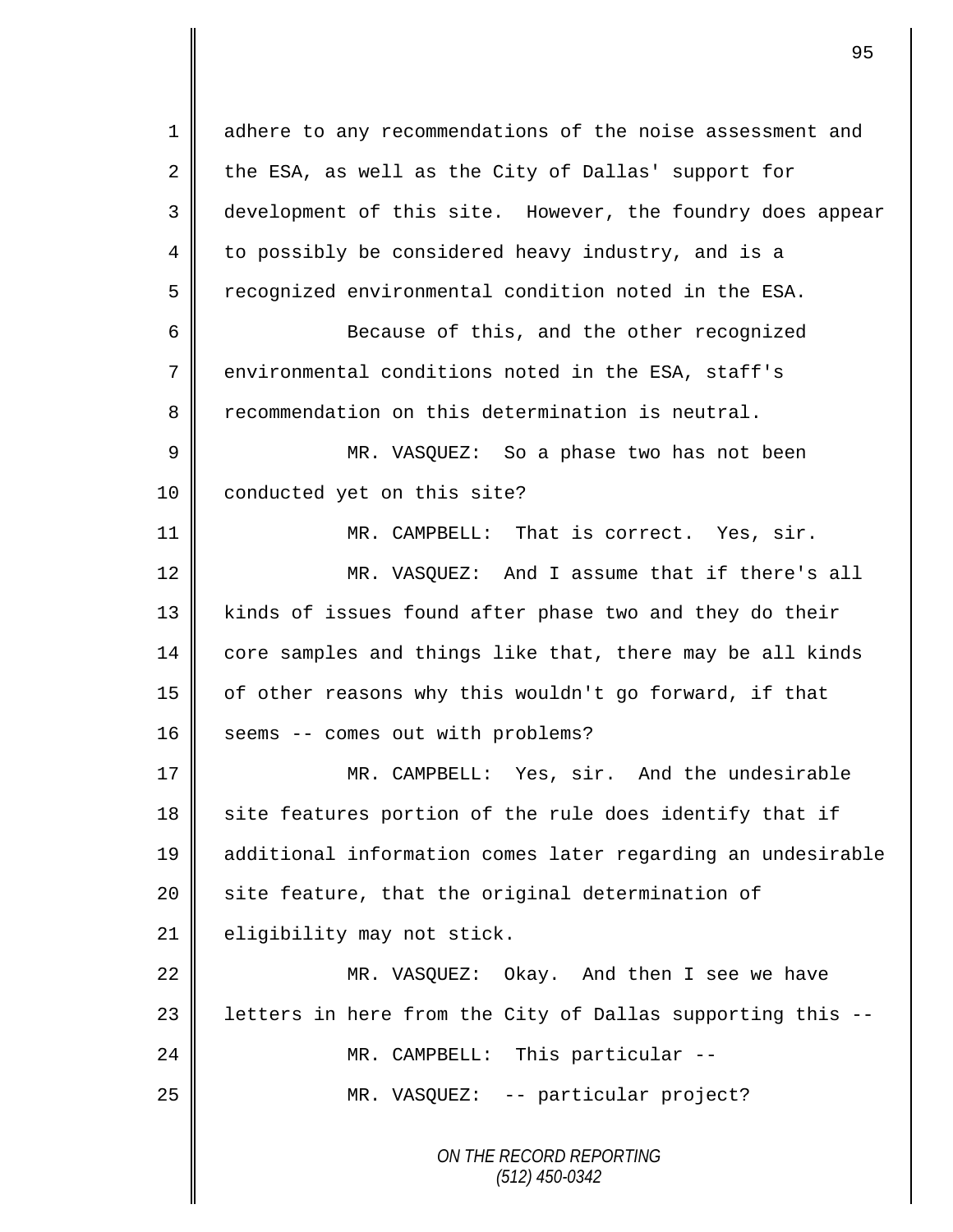|                | 96                                                          |
|----------------|-------------------------------------------------------------|
| 1              | MR. CAMPBELL: Yes, sir, this particular site.               |
| $\overline{2}$ | MR. VASQUEZ: This particular site, okay.<br>Do              |
| 3              | any -- Mr. Marchant, do you have --                         |
| 4              | MR. MARCHANT: I was going to make a motion.                 |
| 5              |                                                             |
|                | MR. VASQUEZ: Well --                                        |
| 6              | MR. BATCH: I have a quick question.                         |
| 7              | MR. VASQUEZ: Yes.                                           |
| 8              | MR. BATCH: So I guess I'm kind of confused as               |
| 9              | to why -- and maybe this is standard, I don't know, but why |
| 10             | this would be coming before the Board before the phase two  |
| 11             | study has been done. When is the phase two study supposed   |
| 12             | to happen that would take place?                            |
| 13             | MR. CAMPBELL: You know what, honestly, I don't              |
| 14             | know the answer to that. And I don't $-$                    |
| 15             | MR. BATCH: Well, I guess my question -- I guess             |
| 16             | the point is if, you know, the phase two study were to be   |
| 17             | complete and it's determined that there's all sorts of      |
| 18             | issues, I mean obviously the Board wouldn't even need to, I |
| 19             | guess, be in a position that it's in right now. I mean --   |
| 20             | MR. CAMPBELL: So if we terminated later in the              |
| 21             | process, they would still have an appeal right. So they     |
| 22             | would be able to appeal to the executive director, and if   |
| 23             | that wasn't successful, then they could come back to the    |
| 24             | Board with that appeal.                                     |
| 25             | MR. BRADEN: But will they do a phase two as                 |
|                | ON THE RECORD REPORTING<br>$(512)$ 450-0342                 |

 $\overline{\mathbf{I}}$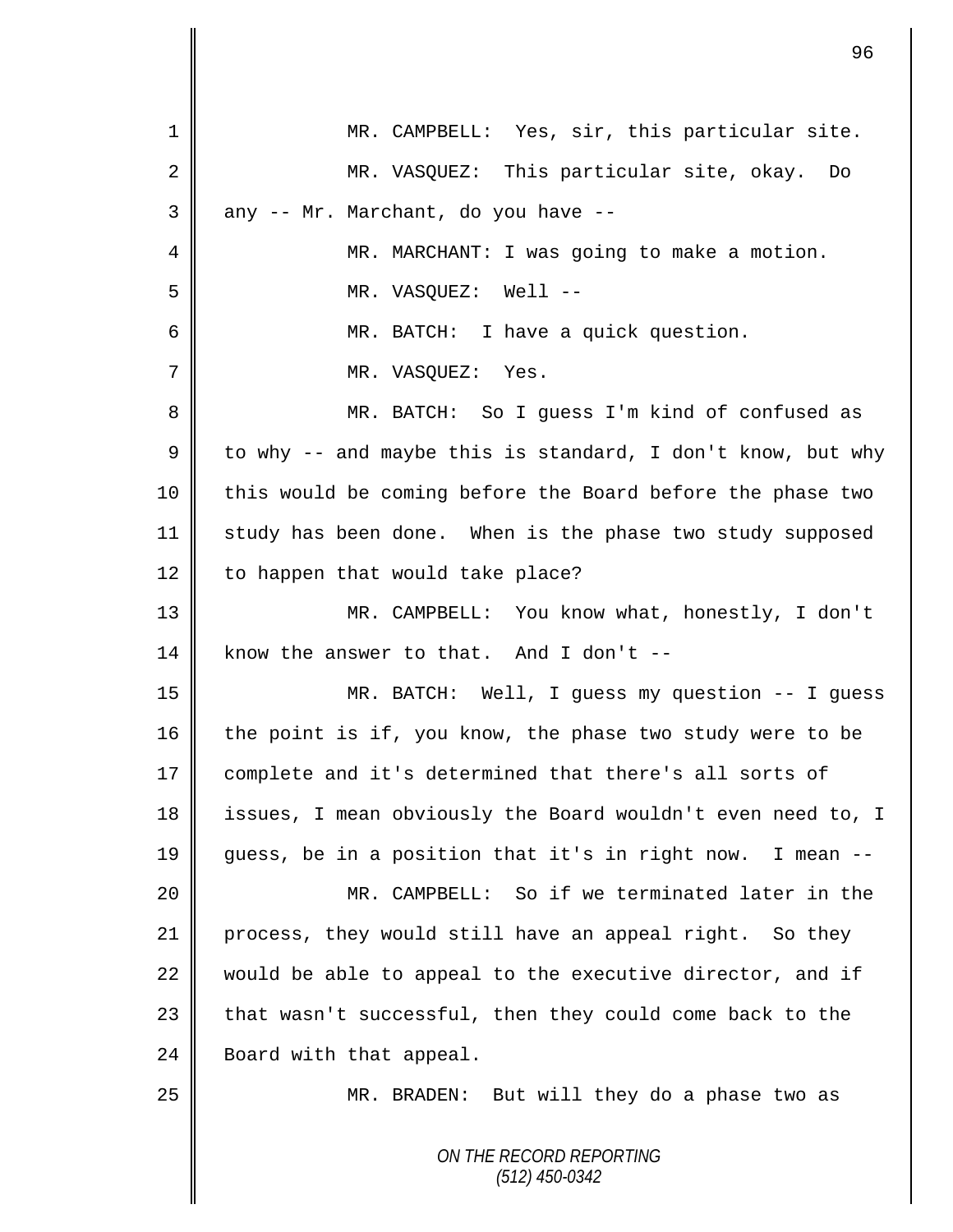*ON THE RECORD REPORTING (512) 450-0342* 1 || part of the application process? 2 || MR. CAMPBELL: They have committed to doing a 3 phase two, yes, sir. 4 MR. VASQUEZ: Okay. And then just again 5 clarifying, so here, we're just saying it can go forward? 6 Again we're not finding it ineligible? 7 || MR. CAMPBELL: That's right. Not finding it 8 || ineligible based on what's been disclosed at this point in  $9 \parallel$  time, yes, sir. 10 MR. VASQUEZ: And somewhere between now and  $11 \parallel$  July --12 || MR. CAMPBELL: Yes, sir. 13 MR. VASQUEZ: -- we're going to have the more 14 | complete report? 15 MR. CAMPBELL: Yes, sir. 16 MR. BRADEN: But the phase two is just on the 17 | foundry, or is it on the other sites? 18 MR. VASQUEZ: No, on this site. It's on this  $19 \parallel$  site. 20 MR. CAMPBELL: So the phase two is on the site. 21 So the phase one looks at aerial photographs, historical 22  $\parallel$  records of the, you know, land around the development. 23 Phase two is a lot more involved. They do soil sampling 24 and that type of thing, yes, sir. 25 || MR. BRADEN: And so it'll be just on this site,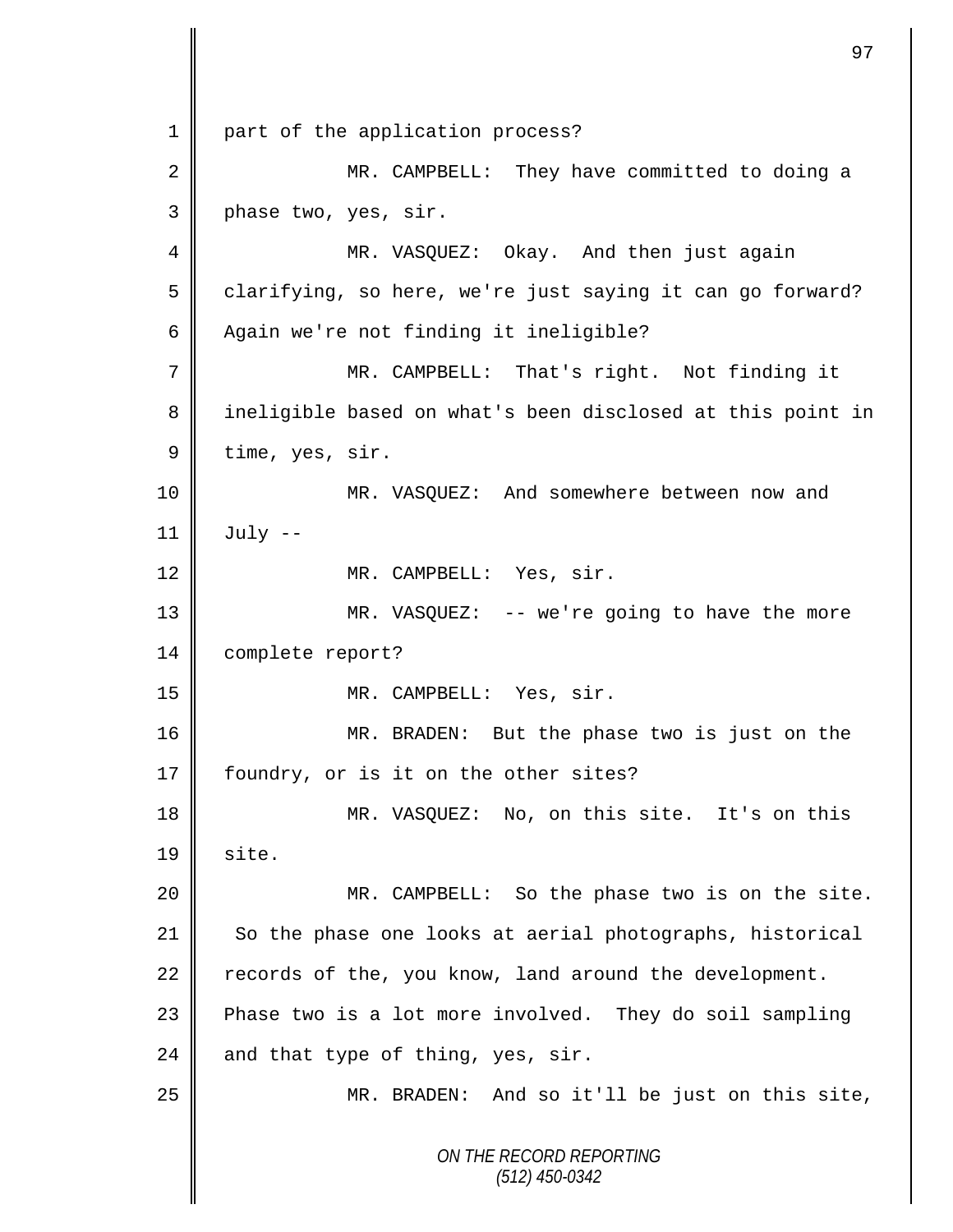| 1  | so if any bleeding over from the foundry, or the dry        |
|----|-------------------------------------------------------------|
| 2  | cleaners, the lumber treatment plant, we'll know --         |
| 3  | MR. CAMPBELL: Yes, sir.                                     |
| 4  | MR. BRADEN: -- on this site.                                |
| 5  | MR. MARCHANT: Parliamentary question.                       |
| 6  | MR. VASQUEZ: Go ahead.                                      |
| 7  | MR. MARCHANT: Can we deny without prejudice so              |
| 8  | that they could --                                          |
| 9  | MR. ECCLES: I believe what you're asking for                |
| 10 | is, can we allow this to go forward, and pending the ESA    |
| 11 | phase two results?                                          |
| 12 | MR. MARCHANT: Well, if I were to make a motion              |
| 13 | to deny without any kind of further language, their         |
| 14 | application is terminated, correct?                         |
| 15 | MR. CAMPBELL: So first let me provide just a                |
| 16 | little bit of clarification that I just got from Homer.     |
| 17 | The phase two ESA is a condition of the underwriting        |
| 18 | report. So if the Board would like to see that earlier in   |
| 19 | the process, the Board would need to instruct us as part of |
| 20 | this motion to get that from the applicant earlier.         |
| 21 | If the Board today finds that the site is                   |
| 22 | ineligible based on the factors mentioned in this item,     |
| 23 | then I would issue -- or staff would issue a termination    |
| 24 | notice, letting them know that they have been found         |
| 25 | ineligible. That would trigger their appeal rights, and     |
|    | ON THE RECORD REPORTING<br>$(512)$ 450-0342                 |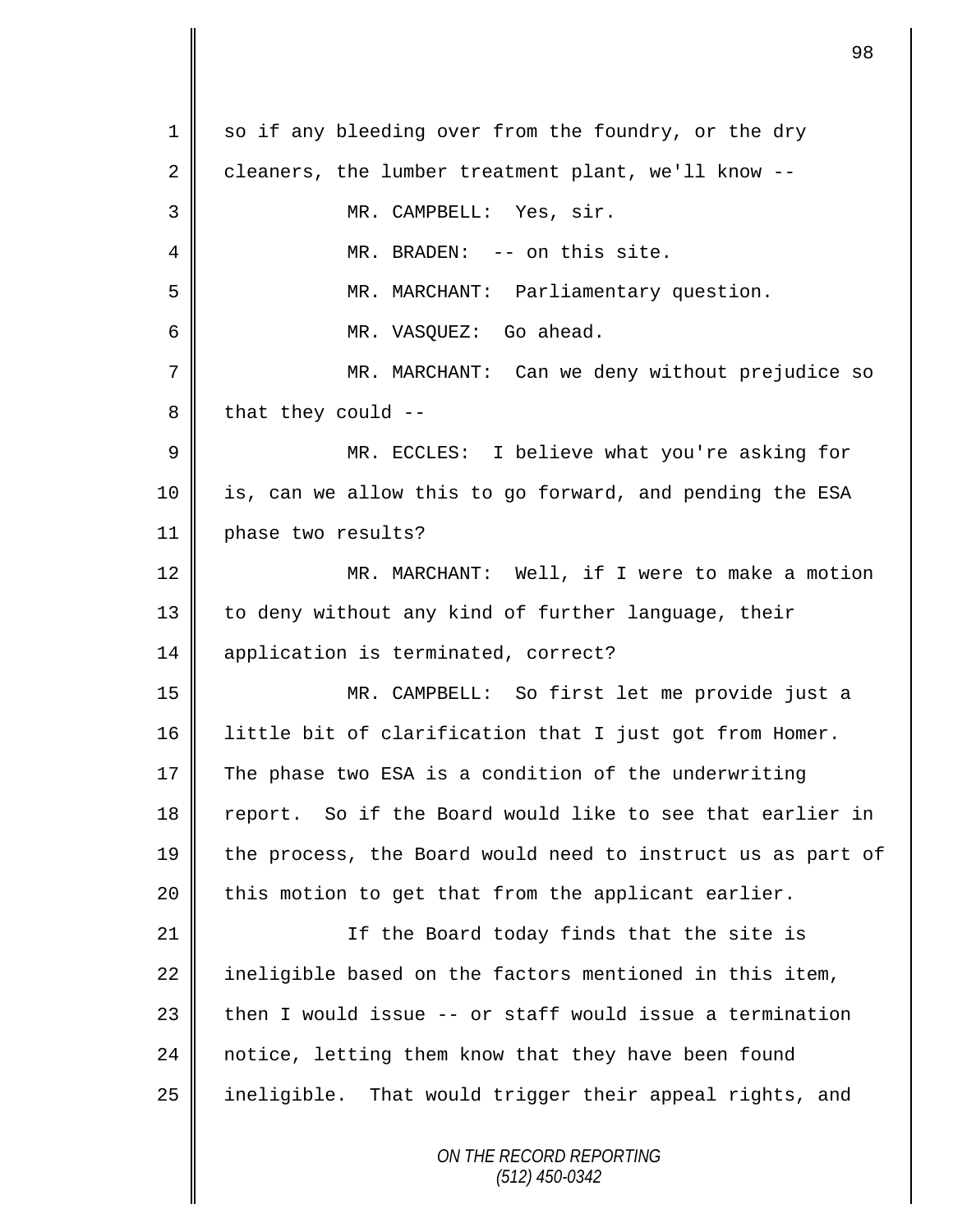| $\mathbf{1}$ | they could, if they wanted to come back before the Board    |
|--------------|-------------------------------------------------------------|
| 2            | next month --                                               |
| 3            | MR. MARCHANT: Well, I don't want declare them               |
| 4            | ineligible. I just don't want to grant them a pre-          |
| 5            | clearance.                                                  |
| 6            | MR. VASQUEZ: Well, that's going to be still                 |
| 7            | subject to all these other underwriting criteria that we    |
| 8            | don't have the information on yet.                          |
| $\mathsf 9$  | MR. BRADEN: But I think they're two different               |
| 10           | issues. This issue today really is, do we have a problem    |
| 11           | with these things located around a housing project, right?  |
| 12           | We have rules that say we don't want our housing projects   |
| 13           | this close to these type of things.                         |
| 14           | The other issue about underwriting is, let's say            |
| 15           | we say that's all right. Well, then of course, they're      |
| 16           | going to still do a phase two and determine you're not      |
| 17           | building this on some land that's environmentally tainted   |
| 18           | because there all kinds of other problems with that. So     |
| 19           | it's almost like two different issues.                      |
| 20           | MR. BATCH: And if I may, I almost just feel                 |
| 21           | like it makes more sense to -- for us, as a Board, to see   |
| 22           | the results of a phase two study before being put in a      |
| 23           | position to -- and I guess it doesn't matter, right,        |
| 24           | because if the phase two happens, and it's deemed that, you |
| 25           | know, there's a lot of issues there, then the application   |
|              | ON THE RECORD REPORTING                                     |

*(512) 450-0342*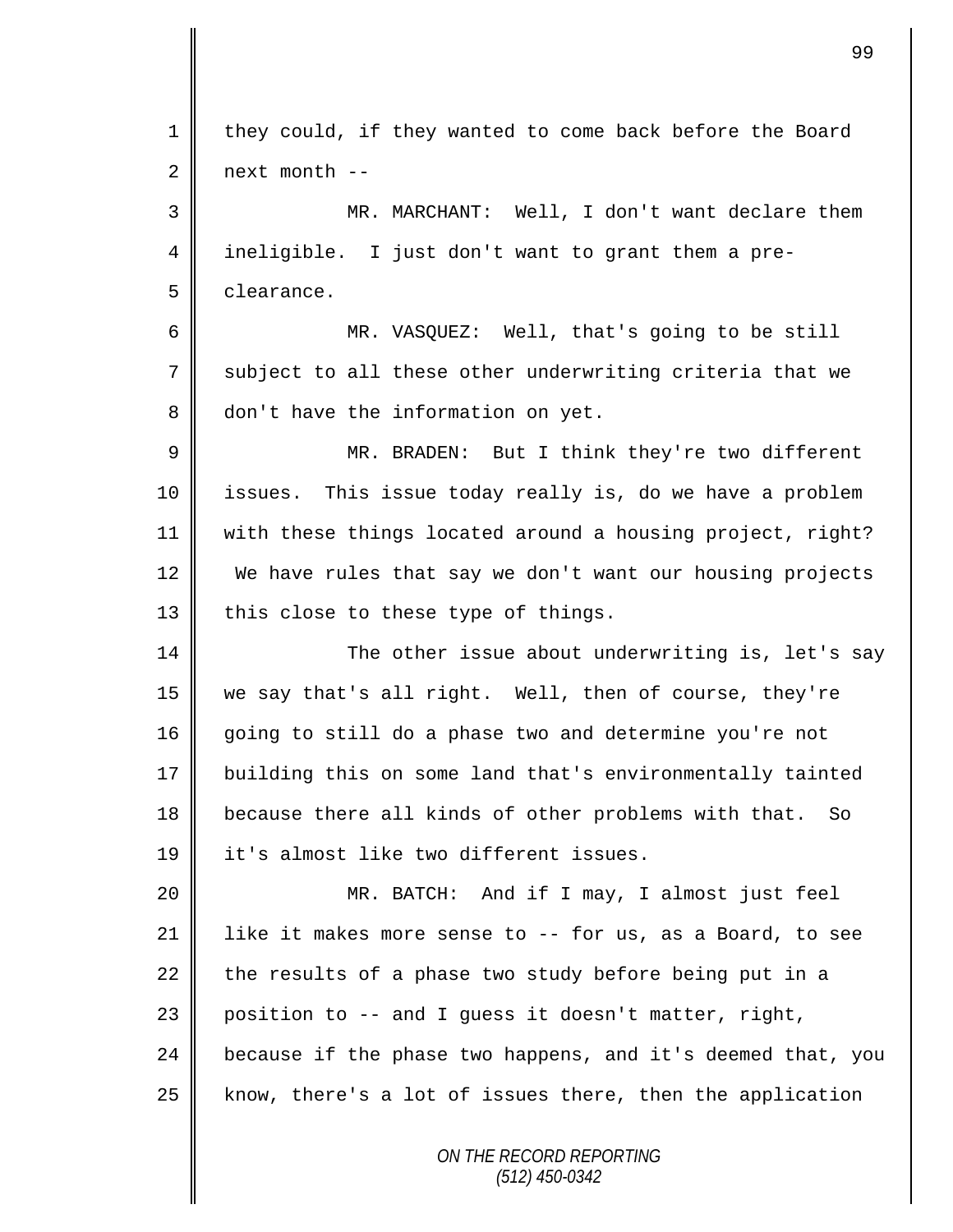|             | 100                                                         |
|-------------|-------------------------------------------------------------|
| 1           | all of a sudden would have to come back to the Board for -- |
| 2           | No, they wouldn't. You couldn't<br>MR. BRADEN:              |
| 3           | move forward.                                               |
| 4           | MR. BATCH: You couldn't move forward.                       |
| 5           | MR. CAMPBELL: So if additional information                  |
| 6           | comes up, then the process would be triggered. That is      |
| 7           | correct, yes, sir.                                          |
| 8           | MR. BRADEN: I assume the applicant's asking                 |
| $\mathsf 9$ | this because they want to know, without spending more       |
| 10          | money, whether we're going to have problems with the site.  |
| 11          | (Simultaneous discussion.)                                  |
| 12          | MR. MARCHANT: Does the applicant have the                   |
| 13          | ability to withdraw so that he is not denied?               |
| 14          | MR. CAMPBELL: Withdraw this item, or withdraw               |
| 15          | the application?                                            |
| 16          | MR. VASQUEZ: This predetermination. So we're                |
| 17          | kind of proactively --                                      |
| 18          | MR. CAMPBELL: Yes, sir.                                     |
| 19          | MR. VASQUEZ: We're not just saying --                       |
| 20          | MR. BATCH: They're proactively asking.                      |
| 21          | MR. BRADEN: Yeah, they're asking us to make a               |
| 22          | predetermination on -- which I'm not willing to do on a lot |
| 23          | of unknown --                                               |
| 24          | MR. VASQUEZ: Again --                                       |
| 25          | MR. BRADEN: -- this to me violates kind of the              |
|             | ON THE RECORD REPORTING<br>$(512)$ 450-0342                 |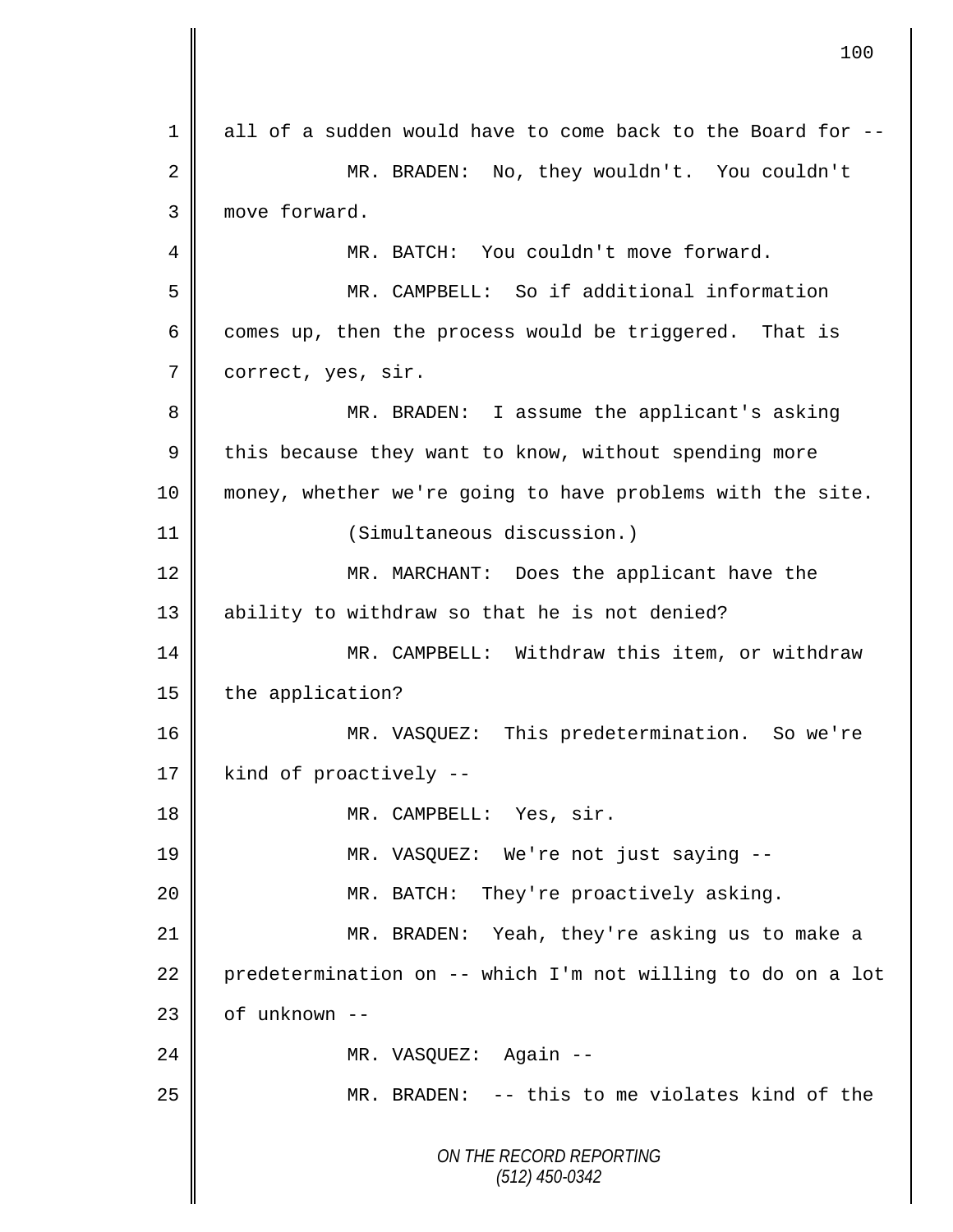*ON THE RECORD REPORTING (512) 450-0342* 1 spirit of what we are trying to say. We just don't want to 2 put this kind of housing in this kind of situation. 3 MR. VASQUEZ: Although I guess -- I appreciate 4 that. I think as Mr. Braden just said, I think these are 5 | two different issues. 6 This is not our final approval. If there's 7 problems on the site, we're not going to end up approving 8 it. And I guess theoretical -- all kinds of remediation 9 and expense that I imagine you all probably won't want to 10 do if that happens. 11 || I mean so I think we're just, at this point, 12 saying you can go ahead. But that's not stopping us 13 | from -- that does not preclude us from stopping this 14 | process down the line. 15 MR. CAMPBELL: If more information -- 16 MR. VASQUEZ: As they have a whole bunch of 17 | other approvals and clearances and hoops to jump through 18 before they -- if we're going to say it's not eligible, the 19 site is not eligible, they don't want to keep going on  $20$  | this. 21 **And then my final other thought is that this is** 22 clearly a  $-$  I mean I'm not from Dallas. But it seems like  $23$  the City of Dallas is really, you know, behind this 24  $\parallel$  location, and they're backing that. So you know, we're not  $25$  the only ones that are arbitrarily being the governmental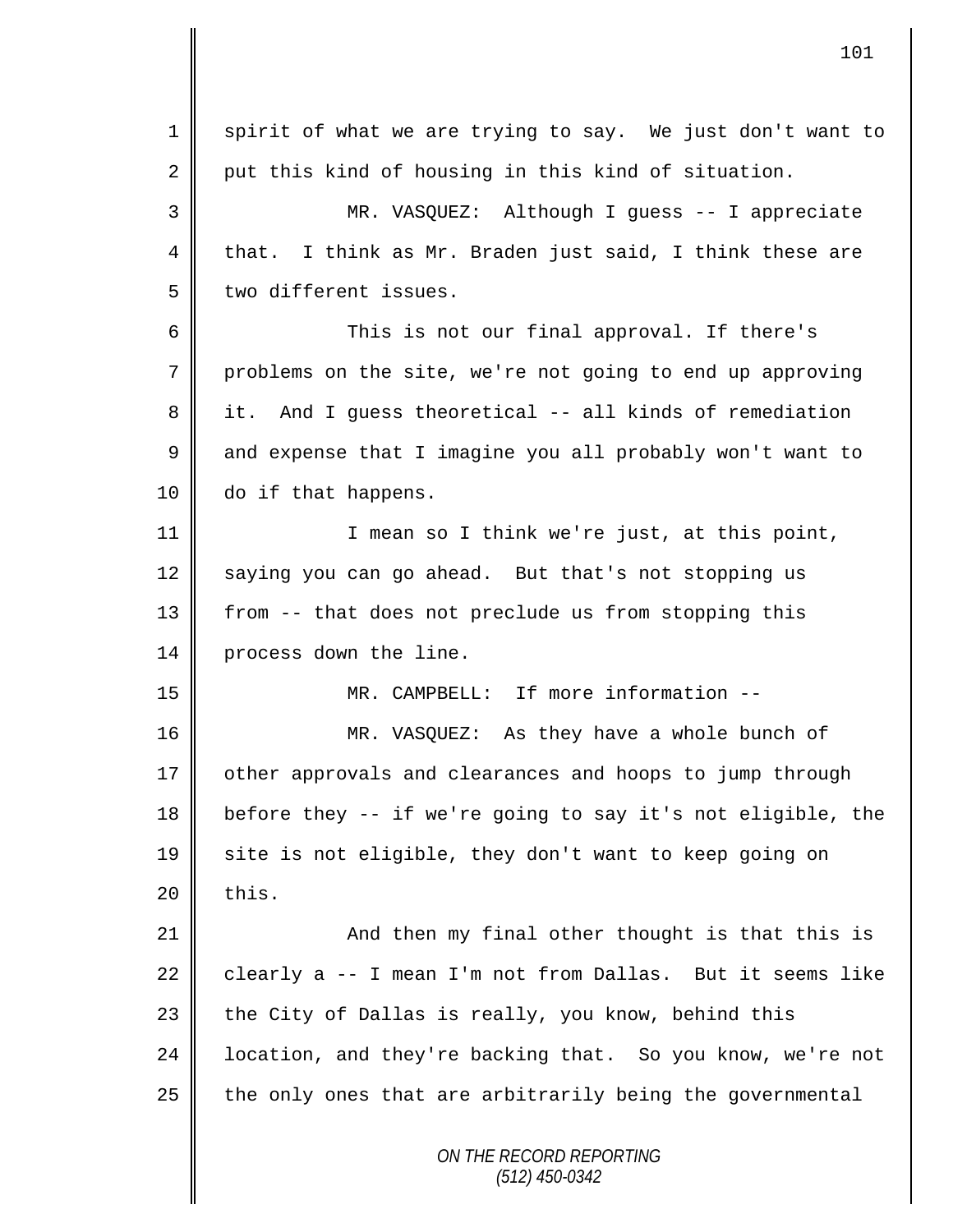*ON THE RECORD REPORTING* 1 agency approving it, so to speak. 2 MR. BRADEN: So I do have a couple of questions 3 || about the City of Dallas part of it. I mean it's been 4 portrayed to the City of Dallas, to this RFP, and it says 5 used as site. 6 MR. CAMPBELL: Yes, sir. 7 || MR. BRADEN: But then you said one of five 8 properties? 9 MR. CAMPBELL: Yes, sir. So they, in their 10 || thousand housing unit proposal, identified five sites 11 | throughout the City of Dallas that they believe are really 12 good for housing development, and this is one of those. 13 MR. BRADEN: Okay. So they didn't say pick one 14  $\parallel$  of these five sites and build --15 || MR. VASQUEZ: Total of five. 16 MR. BRADEN: -- they said pick off -- we want 17 | housing in each one of these sites? 18 **MR.** CAMPBELL: That is correct, yes, sir. 19 MR. BRADEN: And does the City of Dallas own 20 | this property now? 21 MR. CAMPBELL: I don't believe so. 22 MR. BRADEN: Now they're saying yes. 23 NR. VASQUEZ: Yes. 24 MR. BRADEN: So the City of Dallas is okay with 25  $\parallel$  the use items that are scattered around here. You know,

*(512) 450-0342*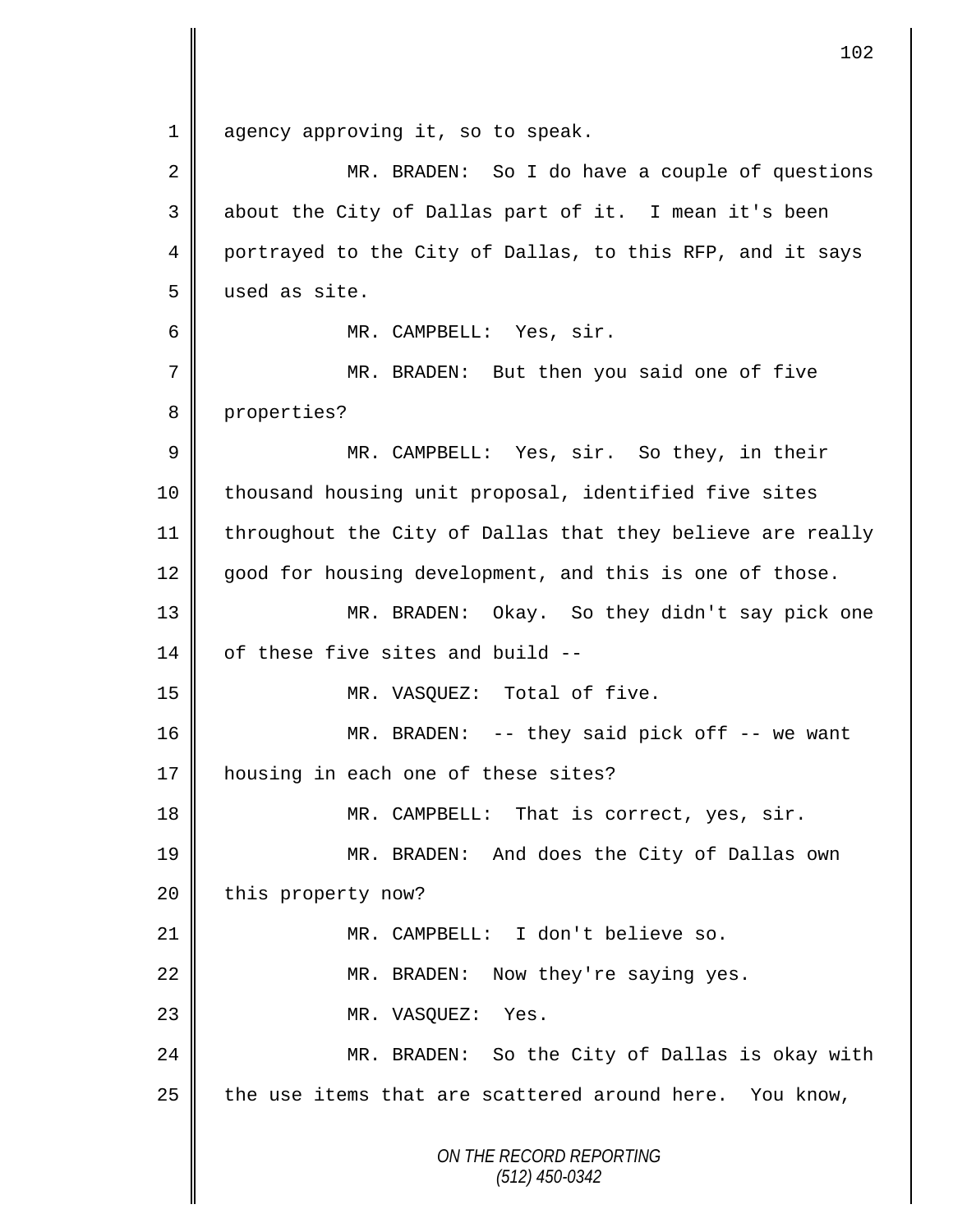*ON THE RECORD REPORTING*  $1 \parallel$  they obviously are, because they're pushing it. 2 MR. MARCHANT: It's like you said, I mean at 3 || least it's another government entity that says we're okay 4 || with building housing this close to a foundry and this far  $5 \parallel$  away from a dry cleaning and everything else. 6 MR. VASQUEZ: And this is not our final -- this  $7 \parallel$  is not our final --8 MR. BRADEN: Well, yeah, but that really kind of  $9 \parallel$  goes to the other problems with the building side, as 10 | opposed to the location. 11 MS. BOSTON: Well, and if I could clarify. If 12 they meet the conditions that are put in the report, or 13 that you guys place on it today, it won't come back to you 14 guys for this, other than as an award in July, ostensibly. 15 Just to clarify, because I know you guys are talking about 16 maybe seeing it again. 17 So I would also note, though, that their 18 documentation that they submitted says not only that 19  $\parallel$  they're going to perform the phase two ESA, but that they 20 will comply with any recommendations. So you know, you 21 don't have to worry that they're not going to do what the  $22$  phase two says. 23 || Some people just commit to saying they're going 24  $\parallel$  to perform the phase two. But they've already given you in  $25$  writing that they're not just going to perform the phase

103

*(512) 450-0342*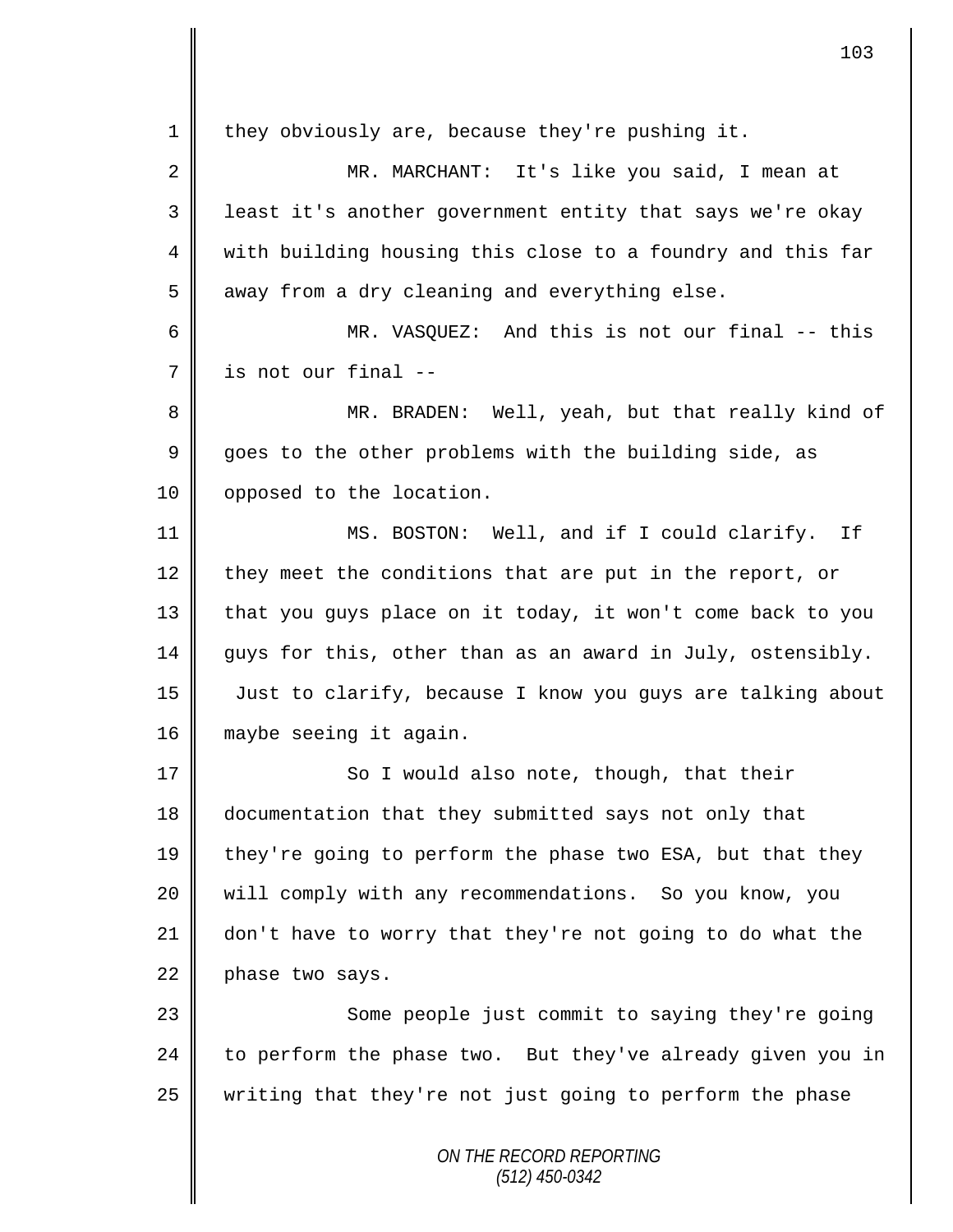*ON THE RECORD REPORTING (512) 450-0342* 1 | two, but they're actually going to do whatever the phase  $2 \parallel$  two says. 3 MR. VASQUEZ: And whatever remediation is 4 | required? 5 || Ms. BOSTON: Right. 6 MR. VASQUEZ: Mr. Braden, do you make a motion 7 | to accept public comment on this? 8 || MR. BRADEN: I so move. 9 MR. VASQUEZ: And Mr. Batch seconds. All in 10 | favor aye. 11 (A chorus of ayes.) 12 || MR. VASQUEZ: Ms. André, would you care to share 13 a couple more thoughts? 14 MS. ANDRÉ: I would, and thank you. Once again, 15 Sarah Andre, with Structure Development, and I'm here 16 representing the developer, although we do have the 17 developer here and an environmental expert if you have 18 | technical questions. 19 || In my mind, we're here asking for a waiver of 20  $\parallel$  the proximity to the foundry. The items that have come up 21 in the ESA are  $-$  we could've done the foundry waiver. And 22 we did, I believe, submit it at preapplication. 23 || So sometimes you hear these without even knowing 24 what's in the ESA yet. The ESA would be done regardless. 25  $\parallel$  And you know, we have no interest -- I personally have no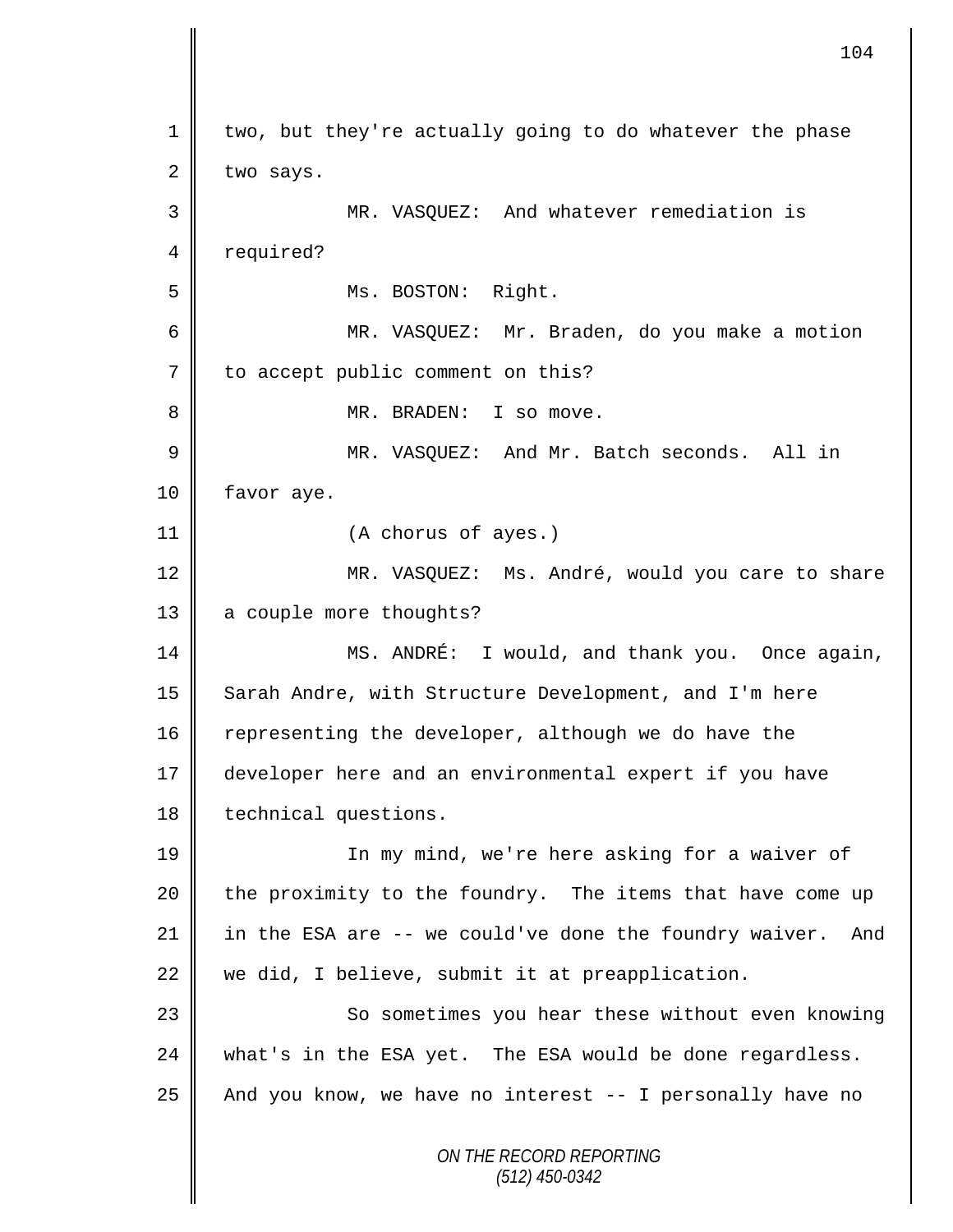1 || interest in being affiliated with anything that would harm  $2 \parallel$  human beings in the future.

3 || I'm not going to speak for the City of Dallas. 4 But my guess is they don't want a lawsuit for, you know, 5 putting people in contaminated groundwater. Nobody wants  $6 \parallel$  to be Detroit, right.

7 || At any rate, I just want to tell you a little  $8 \parallel$  bit more about it. We recognize the environmental 9 challenges in this area. The City of Dallas recognizes  $10 \parallel$  those.

11 They have a done a ton of work to remediate the 12 area and make it appropriate for residential use. We have 13 David Noguera here from the City, and he can go into great 14 | length about the money they're spent, the time they've 15 spent and the work that they've done in the area.

16 | Just very briefly while I have your ear, we have 17 engaged in phase to do that phase two. We would naturally 18 comply if anything comes up that makes it infeasible. I 19 would hope that we would all hit the pause button and 20 figure out how to remediate before trying to continue with 21 something that would not be safe for, you know, humans to 22 be there.

23 This is 80 units of supportive housing. We have 24  $\parallel$  a true public/private partnership. We've got the City of 25 | Dallas. We have Scholar House, which is a nonprofit, and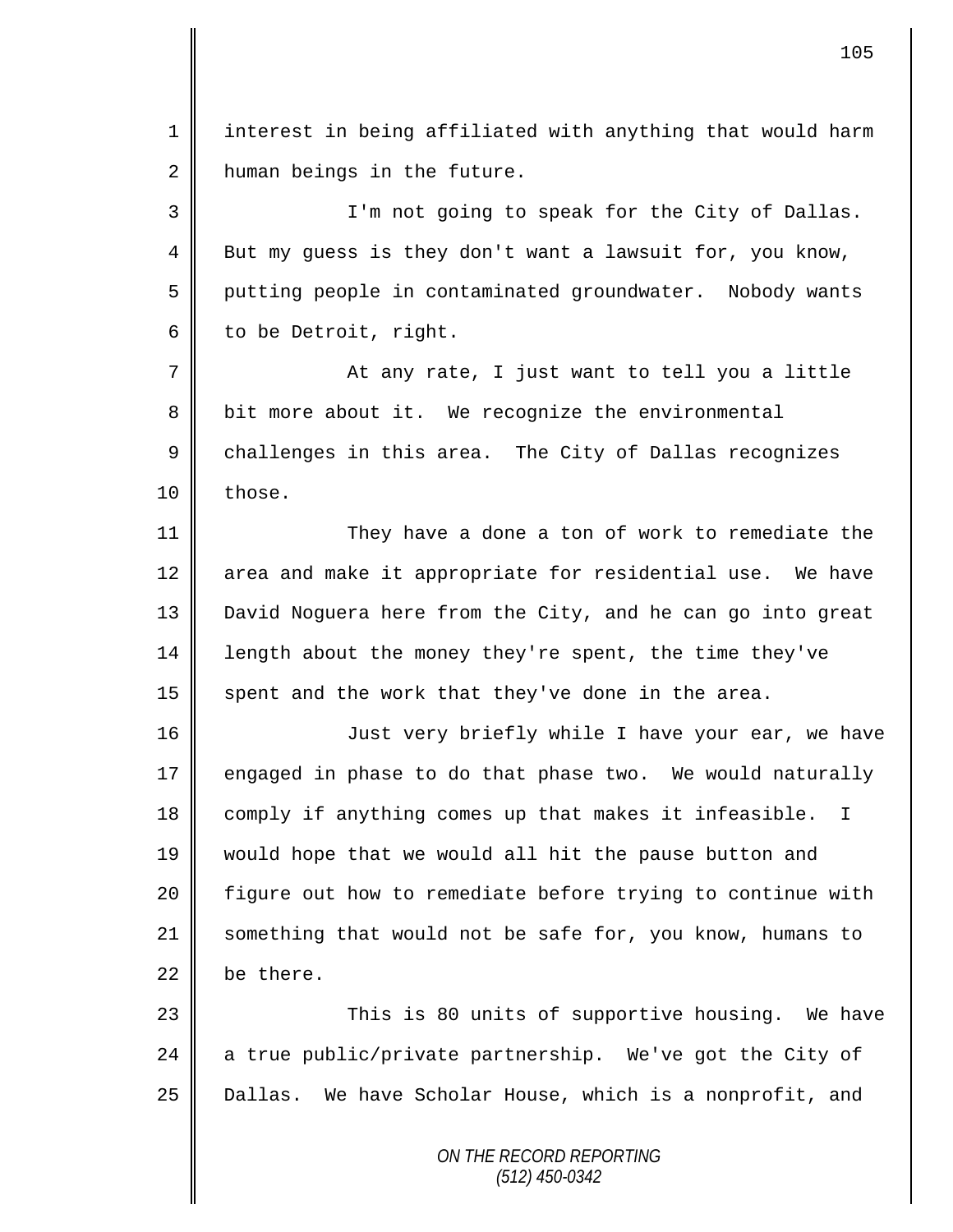1 || then Brinshore is the actual developer.

| $\overline{2}$ | This is going to house young families that are              |
|----------------|-------------------------------------------------------------|
| 3              | working towards getting a degree and trying to become self- |
| 4              | sufficient so that they can support their families on their |
| 5              | These are some of our most vulnerable citizens. We<br>own.  |
| 6              | don't need to add, you know, environmental toxicity to      |
| 7              | their list of issues.                                       |

8 || Martin Foundry, it is a modern business. It is 9 a compliant business. It has coexisted with housing in 10 || this neighborhood for decades. It has an excellent TCEQ 11 | record.

12 ||<br>
The things that were brought up in the ESA, 13 || you've got to hear this. They are from a historic ESA that 14 was done 15 years ago. We had someone here from Phase 15 Engineering that could have spoken -- or not -- yeah, 16 anyway -- from an environmental ESA company that could have 17 | told you how these ESAs work.

18 They look back many, many years to see every 19 possible use that was there. So first and foremost, the 20 || dust was, yeah, from 15 years ago, and the staining -- or I 21 may have them crisscrossed -- was from 27 years ago, from  $22$  an aerial photo 27 years ago.

23 || I will cede my time, but hopefully you'll hear 24 From others.

25 | MR. NOGUERA: Hi, good afternoon. I'm David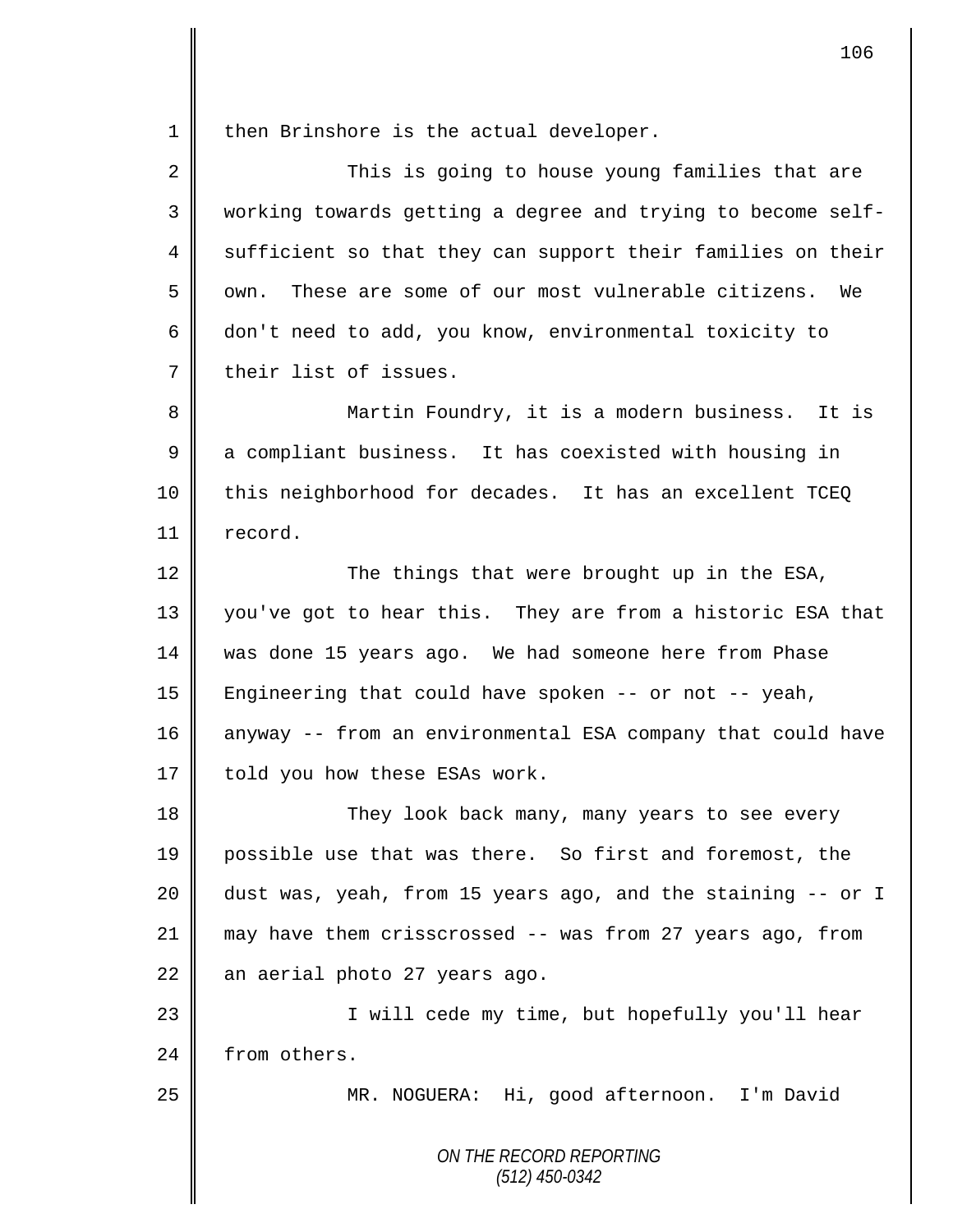*ON THE RECORD REPORTING (512) 450-0342* 1 Noguera. I currently serve as the Director of Housing and 2 Neighborhood Revitalization for the City of Dallas. 3 This area that we're speaking about is one of 4 | our redevelopment areas. And we see housing development as  $5 \parallel$  the mechanism by which we can generate the resources needed 6 to clean up the environmental challenges that we have here. 7 8 || A few things that I wanted to say about that. 9 || It's part of a larger redevelopment effort taking place in 10 the neighborhood. Three years ago, we issued this 11 solicitation, this thousand unit challenge that was 12 mentioned before, to solicit proposals for transit-oriented 13 development on our surplus land. 14 Those five sites are city surplus land that we 15 have. To give you some context, the site is less than a 16 quarter mile from the Dallas Area Rapid Transit station. 17 It's about a half mile from our State Fair Park, and it's 18 | roughly 10 minutes from downtown. 19 || Brinshore realized the value of the opportunity 20 || and stepped up to help us redevelop the site. Efforts were 21  $\parallel$  slowed by the pandemic but there's -- but here's what we 22 have accomplished. 23 || Our office of community prosecution is taking 24 | legal action against nuisance property owners in this 25 neighborhood. Our office of code compliance is cracking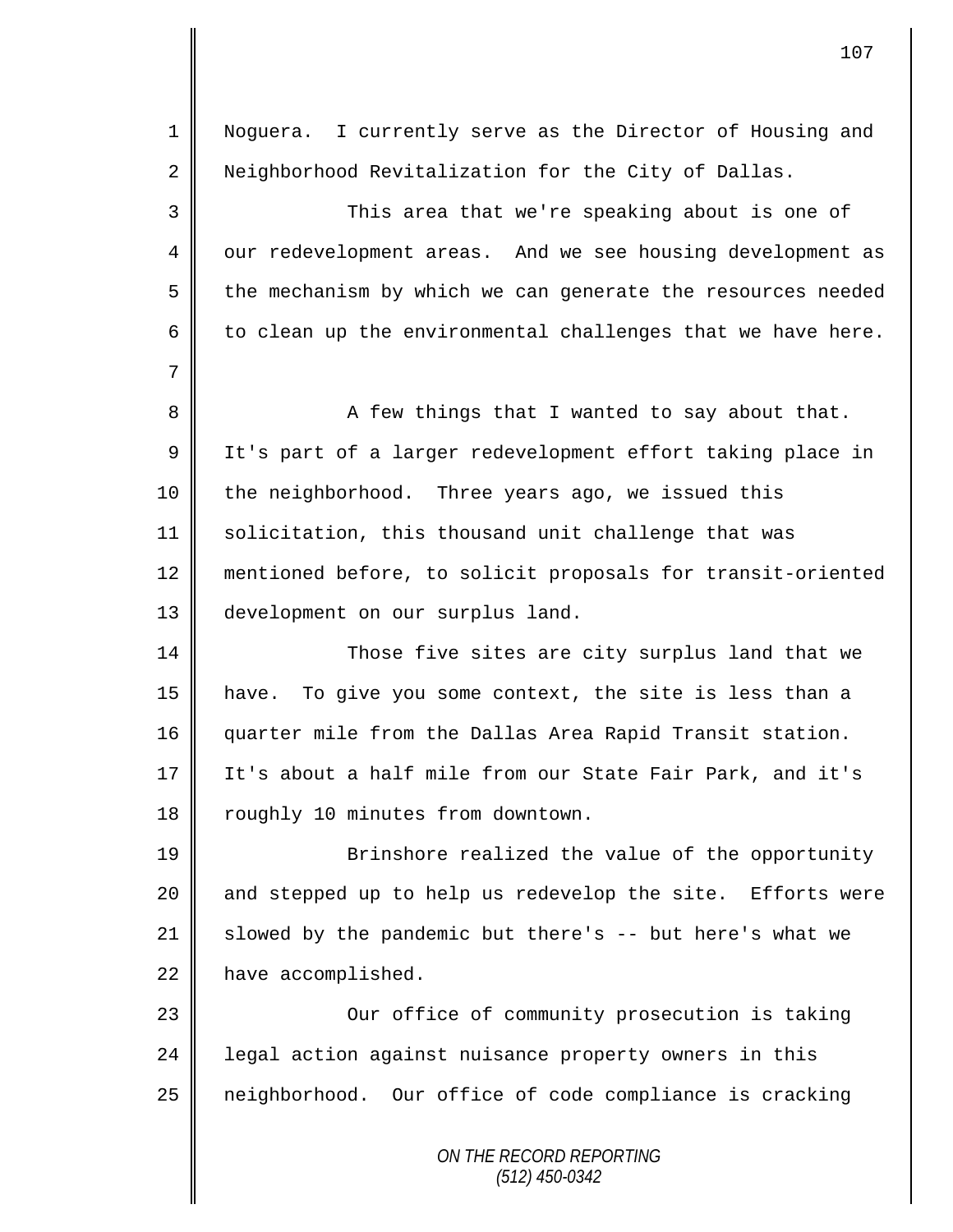1 down on trash and dumping violations. Our office of 2 | homeless solutions is actively working to eliminate 3 | homeless encampments in the area.

4 Our office of environmental quality and  $5 \parallel$  sustainability is using its brownfield mitigation grant to 6 assist property owners with environmental assessments, for 7 | both publicly-owned property and the privately-owned 8 property in the area so that we can attack it all at the 9 Same time. And our office of planning is doing an area 10 | plan for the site.

11 **Across the street from this site, we have an** 12 additional 40 lots where we are doing single family, for 13 || sale housing. Those secondary environmental reviews, phase 14 twos, have already been submitted to the State for review. 15 | And any recommendations that come back will be cleaned up 16 prior to construction taking place.

17 | Southfair Community Development Corporation is 18 another major owner of property right across the street 19 from this site. They are carrying out single family 20 housing development, as well, as part of this effort.

21 || As you know, we're going through rapid growth in 22 the City of Dallas, and we realize that our opportunity to 23 preserve affordable housing in the area is limited. We 24  $\parallel$  need the State as a partner in this effort. We can't 25  $\parallel$  redevelop the area alone, so I ask for your support on this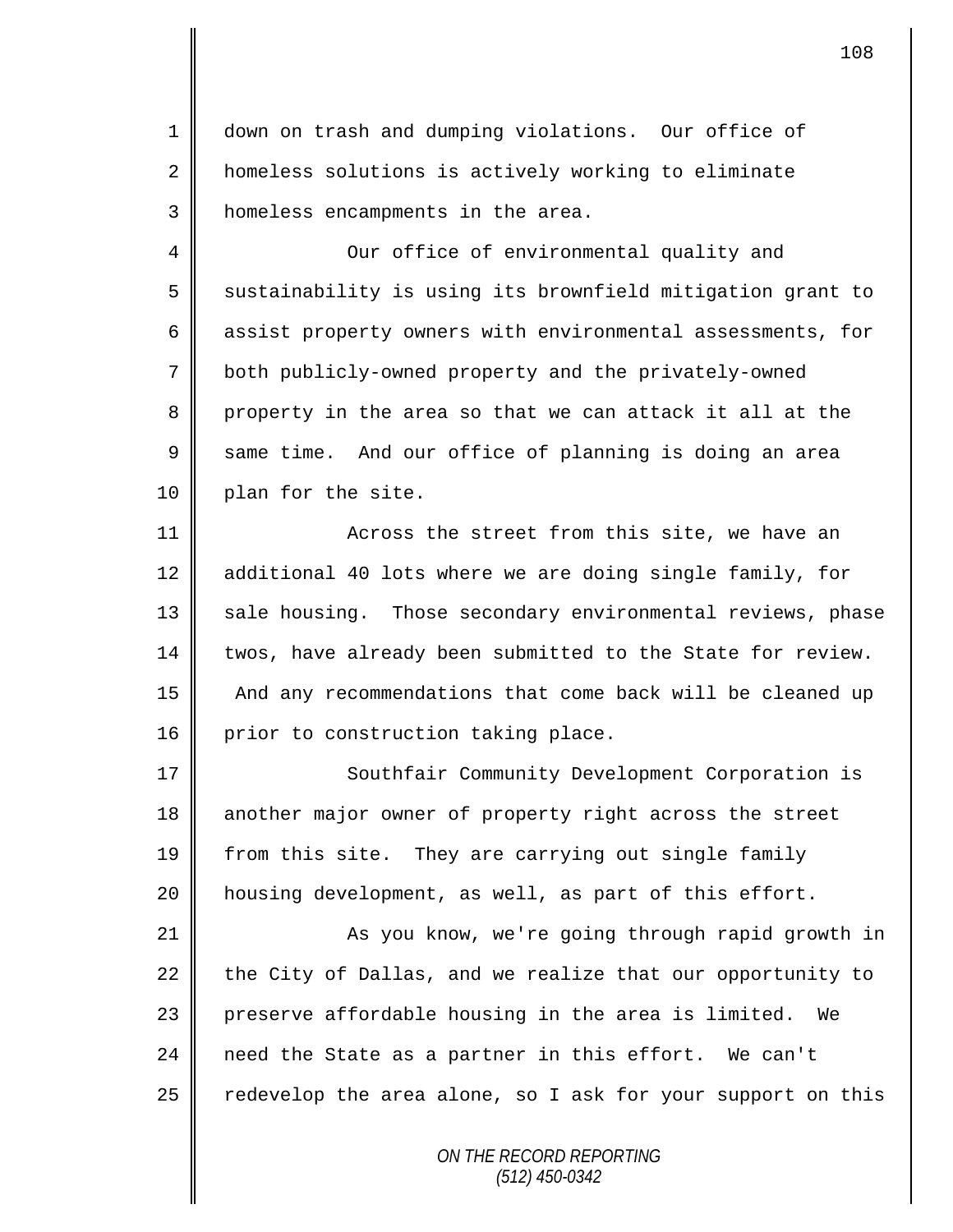*ON THE RECORD REPORTING (512) 450-0342* 1 | project. And I'll put my name down. 2 MR. VASOUEZ: Thank you, Mr. Noquera. Yes? 3 MR. BRADEN: I just have maybe one or two 4 questions. So the City currently owns that site. Will it 5 still have ownership interest once this is built on it? 6 MR. NOGUERA: As part of the tax credit process, 7 what I believe is that Brinshore will partner with our 8 | housing finance corporation that will become the general 9 partner on the project, exempting the taxes long term for  $10$  | the site so that it can remain affordable. 11 MR. BRADEN: Okay. This is like off of -- where 12 35 and 45 sort of intersect, close to downtown? 13 MR. NOGUERA: Al Lipscomb Way, Malcolm X 14 Boulevard. 15 || MR. BRADEN: Okay. 16 || MR. NOGUERA: It's literally minutes from Deep 17  $\parallel$  Ellum, the Deep Ellum --18 || MR. BRADEN: Sure. 19 || MR. NOGUERA: -- neighborhood. 20 MR. BRADEN: Okay. 21 | MR. NOGUERA: Thank you. 22 MR. MARCHANT: The answer on the question is,  $23$  | it's going to be privately owned, and they're going to have 24  $\parallel$  a tax abatement that -- for a certain period of time,  $25$  correct? The City's  $-$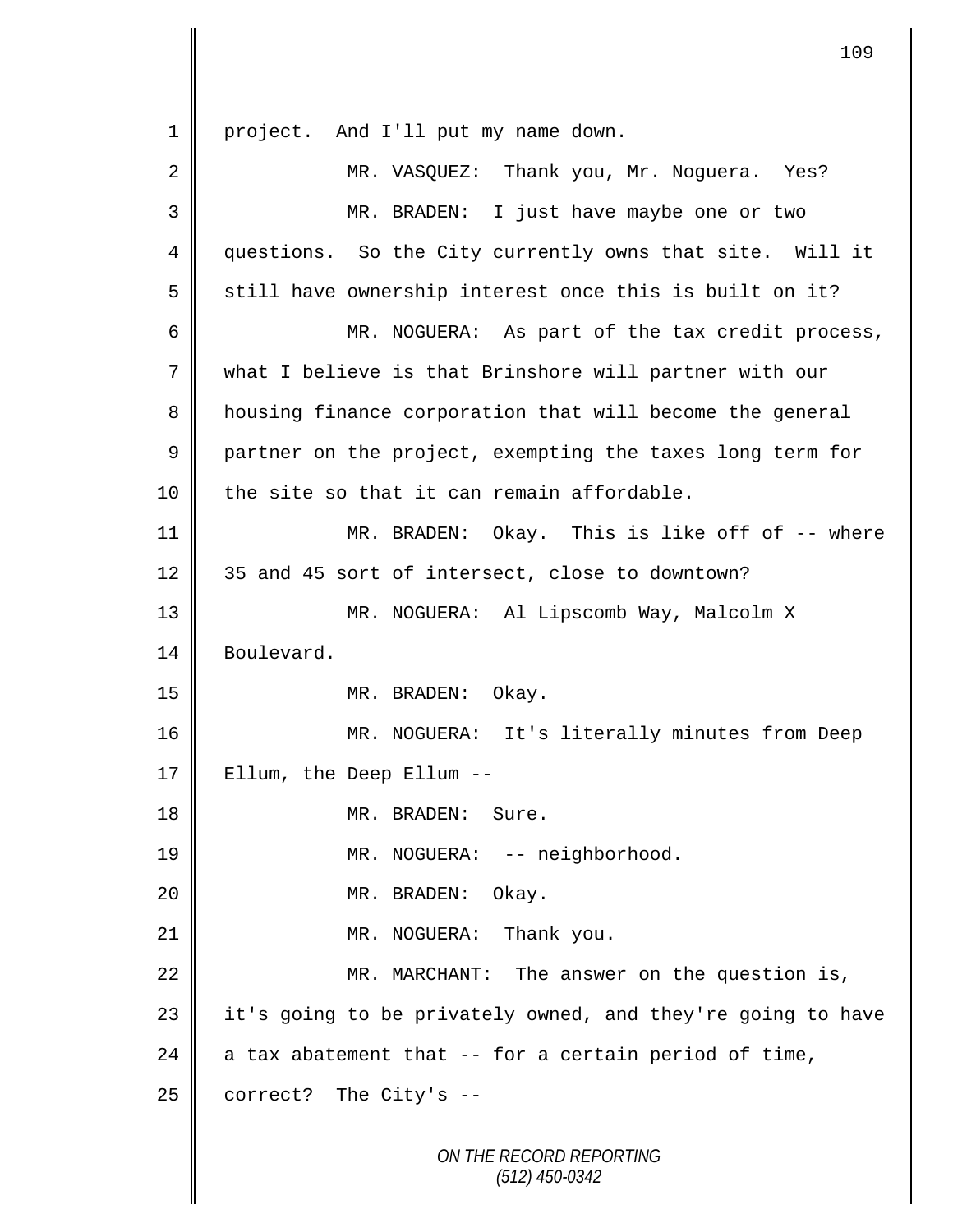*ON THE RECORD REPORTING (512) 450-0342* 1 || MS. ANDRÉ: The org chart shows an entity 2 controlled by the City of Dallas in the org chart, so it 3 | will be a long term ground lease. 4 || MR. BRADEN: They'll probably be a limited 5 partnership or LLC, where the housing authority of the City  $6 \parallel$  of Dallas is GP. 7 || MS. ANDRÉ: Yes. It's kind of your standard 8 | public/private partnership. 9 MR. VASQUEZ: Is anyone comfortable making a 10 motion at this point, or do you have further questions? 11 MR. BRADEN: Well, I'm probably supportive of 12 going forward because of the support the City's giving to 13  $\parallel$  this project. I mean, I do think this one's a little 14 different than the prior one because, you know, it had a 15 few more problems with it. But it does seem like the focus 16  $\parallel$  of the issue would be the foundry. 17 || I guess that's one question I have. So is 18  $\parallel$  the -- you've portrayed that the foundry's a good citizen 19 to the neighborhood, and people are -- you know, it's not 20 || like they're trying to get rid of it or remove it. I 21 | haven't heard anything in the news about that. 22 || MS. ANDRÉ: No. We spent hours researching this 23 when the ESA showed a foundry because we screen every site 24 prior to going forward with an application. And they have  $25$  an excellent record, and that's not always the case. I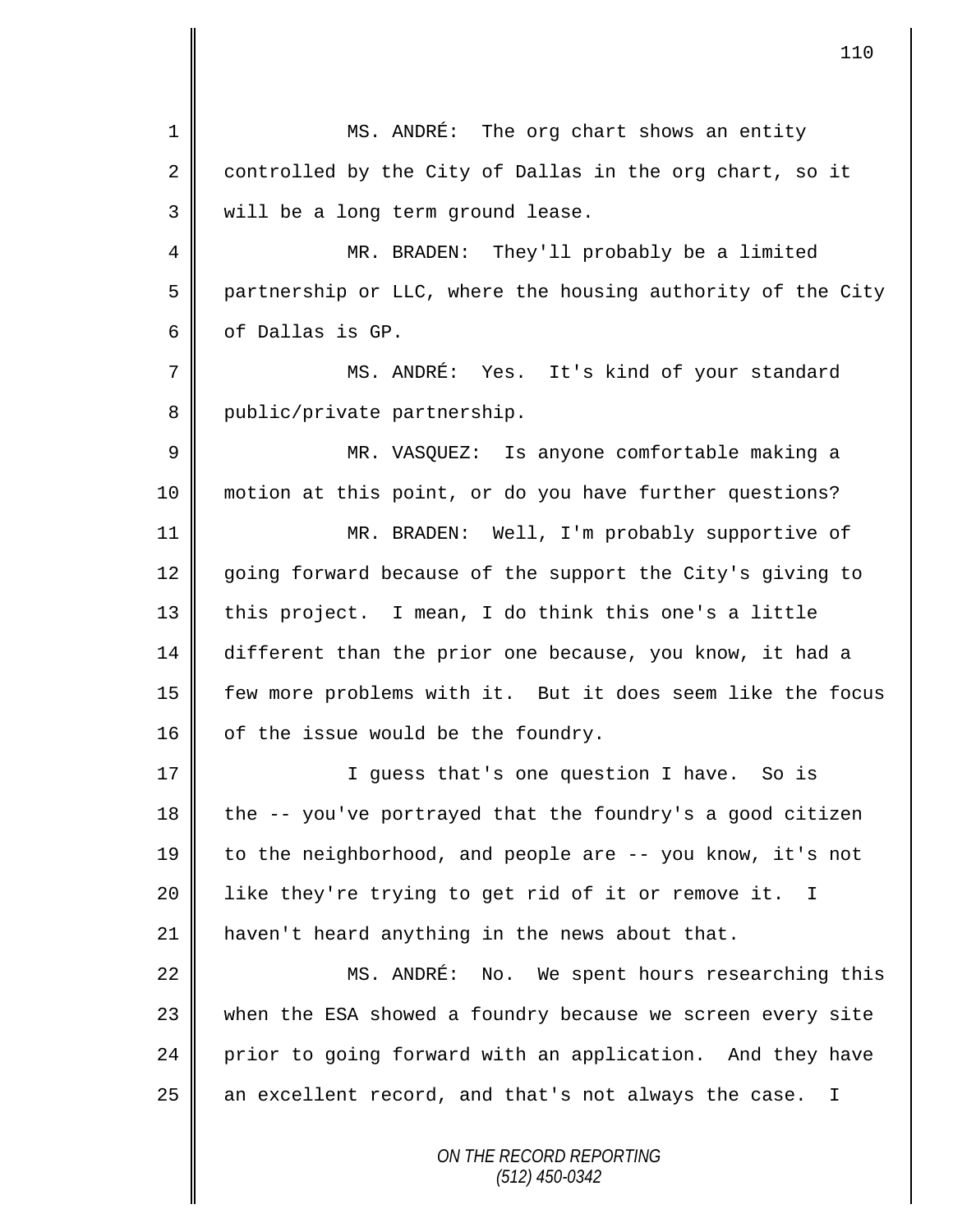| $\mathbf{1}$ | have stood before this Board protesting locations because   |
|--------------|-------------------------------------------------------------|
| 2            | of the poor record of compliance.                           |
| 3            | I do have Natasha Martin. Do you want to speak              |
| 4            | to that here?                                               |
| 5            | MS. MARTIN: Good morning, Board, Natasha                    |
| 6            | Martin, of the law firm of Graves Dougherty Hearon & Moody. |
| 7            |                                                             |
| 8            | So Sarah dug me up because before going to law              |
| $\mathsf 9$  | school, I used to issue these air permits to iron           |
| 10           | foundries, steel foundries, et cetera, at the TCEQ. So I    |
| 11           | have a background on the process that they go through to do |
| 12           | a protectiveness review in order to show that their         |
| 13           | operations are safe for the community before they get a     |
| 14           | permit.                                                     |
| 15           | True, this foundry was operating before the                 |
| 16           | Clean Air Act even came into existence, but they have gone  |
| 17           | through several different iterations of getting approvals   |
| 18           | from the TCEQ. 2002, they came in for an amendment. 2006,   |
| 19           | 2008, 2012 -- each time, they have to demonstrate that      |
| 20           | they're in compliance with their emission limits and        |
| 21           | operating parameters.                                       |
| 22           | Each time they go through a modeling assessment             |
| 23           | and analysis to confirm that what's coming out of the stack |
| 24           | is not going to hurt the residents. And so all of that's    |
| 25           | been done.                                                  |
|              | ON THE RECORD REPORTING                                     |

 $\mathsf{I}$ 

Ι

*(512) 450-0342*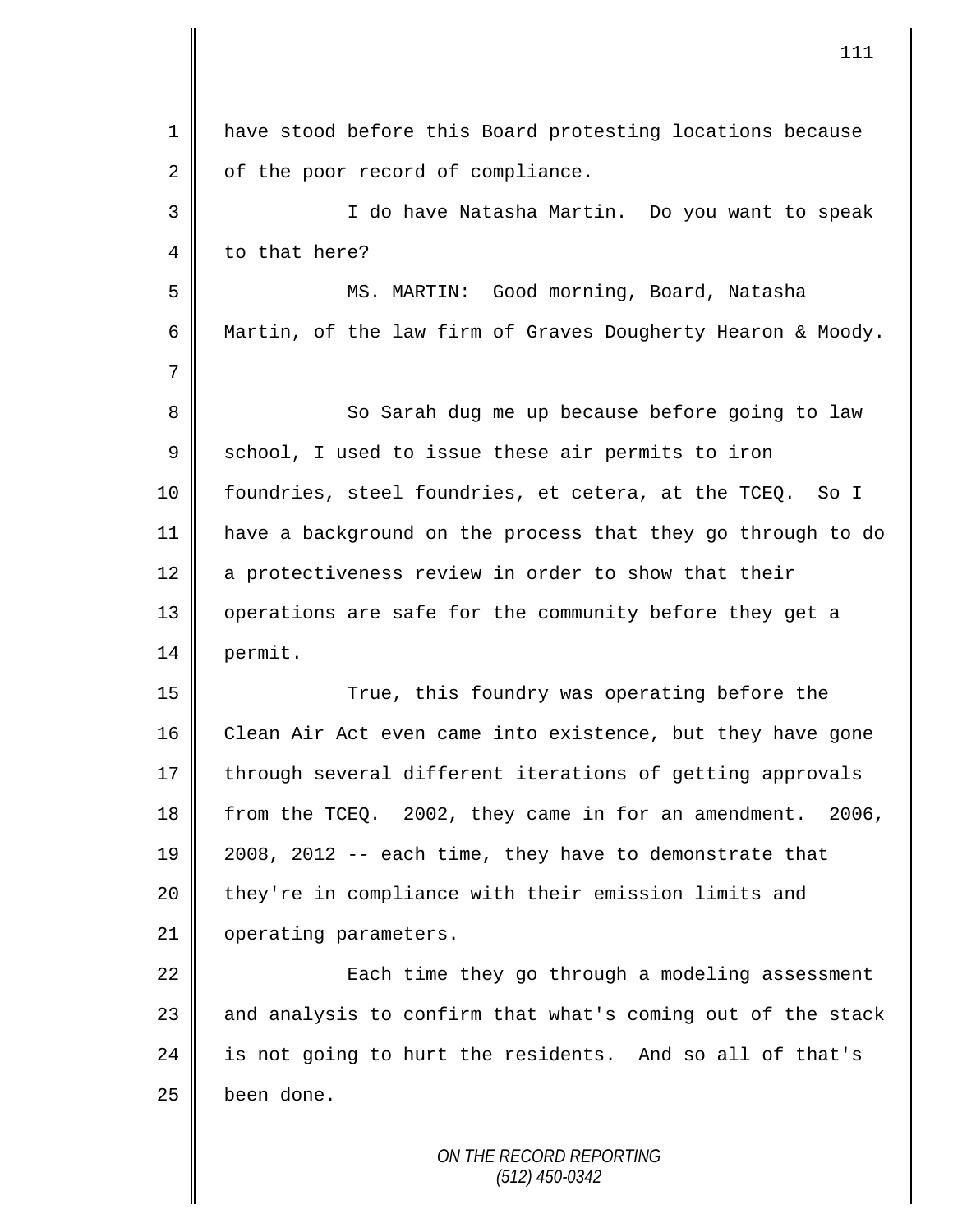*ON THE RECORD REPORTING (512) 450-0342* 1 They actually have what's called a high 2 | compliance rating. It is kind of counterintuitive. That 3 means that they are operating at the best compliance rating 4 issued by the TCEQ. 5 So through all those years, they've been able to 6 consistently demonstrate that they are high performers. I 7 will also add that there is no distance, minimum distance 8 I limitation to housing for this type of facility. 9 || You might have heard that there are some. 10 They're for lead smelters and also for concrete crushers. 11 And so they don't have one for iron foundries because the 12 TCEQ's already done like kind of a preevaluation to know 13 || that there's not one needed as long as they're operating 14 according to their permit. 15 || I'm happy to answer any questions. 16 MR. VASQUEZ: Just to clarify, Ms. Martin, you 17 | have no relation to Martin Foundry? 18 || MS. MARTIN: You know, I thought that was funny. 19 I've no relation to -- 20 MR. VASQUEZ: Yes or no? 21 MS. MARTIN: -- Martin Foundry. No, I don't. 22 MR. VASQUEZ: Okay. 23 || MS. MARTIN: But I did, Chairman, go back and 24  $\parallel$  look to see if I issued that permit, and I did not. But it  $25$  was amended while I was there at the TCEQ. So thank you.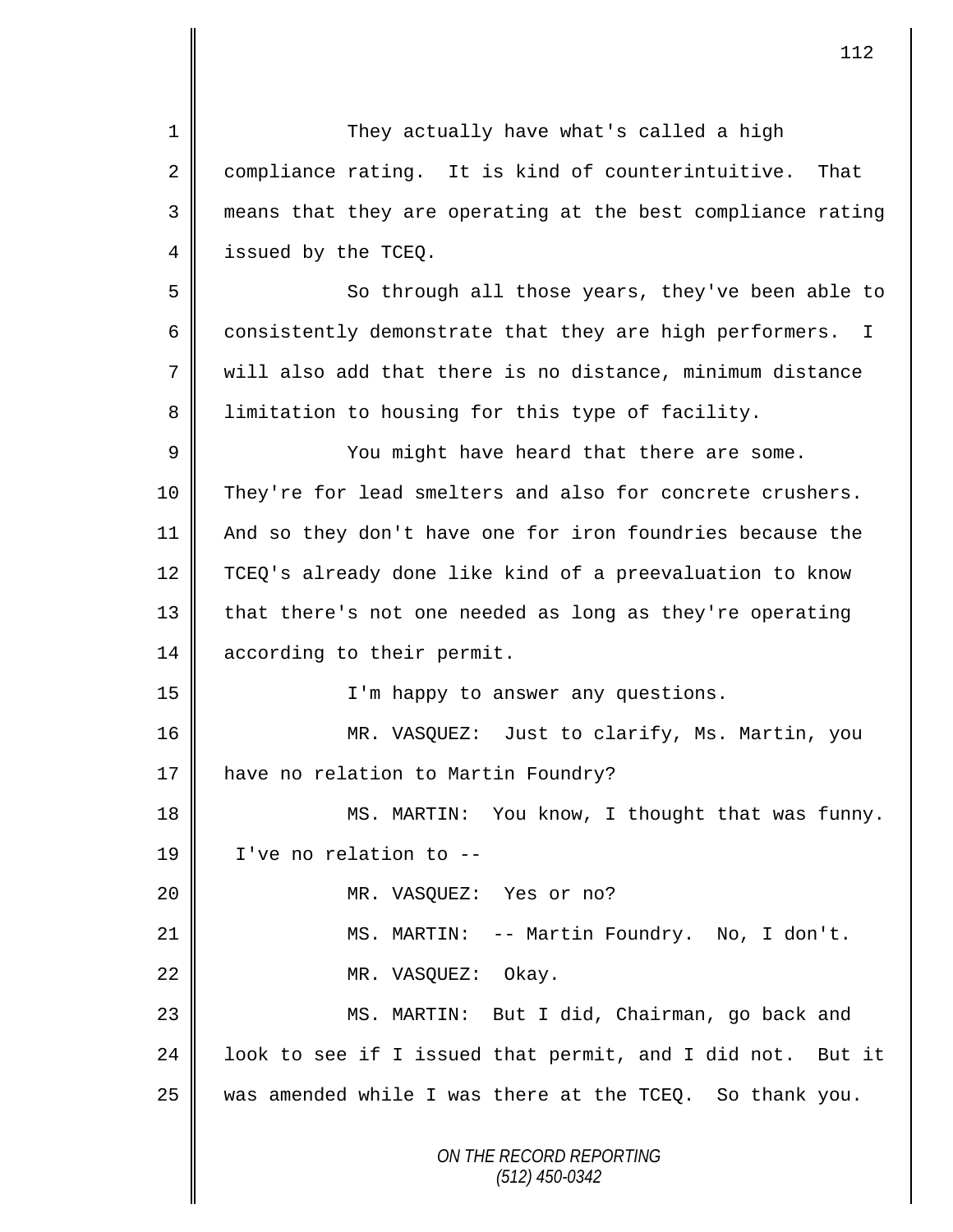1 | No, sir, no conflict of interest there. 2 MR. MARCHANT: Who is your client? 3 MS. MARTIN: So I was retained by Brinshore. 4 MR. MARCHANT: Okay. So the developer --5 MS. MARTIN: Yes. 6 MR. MARCHANT: -- you're representing the 7 developer? 8 || MS. MARTIN: That's right. 9 MR. MARCHANT: Okay. Thanks. 10 MS. MARTIN: Okay. Good question. Any other 11 questions? 12 | MR. ECCLES: I actually have a clarification. 13 This may be for Brinshore, but you may answer it if you 14 know. It was unclear from the letter that was submitted 15 | that was requesting this predetermination: is the foundry 16 considered in your mind heavy industry under 17 | 11.101(A)(2)(f), and that is a facility that requires 18 extensive use of land and machinery, produces high levels 19 || of external noise, or maintains fuel storage facilities? 20 MS. MARTIN: So I looked back at TCEQ's 21 || investigative reports over the years. I would characterize 22 it as heavy industry. However, the TCEQ also looks at 23 | noise abatement, interaction with the community that's not 24 | necessarily within their jurisdiction but the investigators  $25$  do assess that.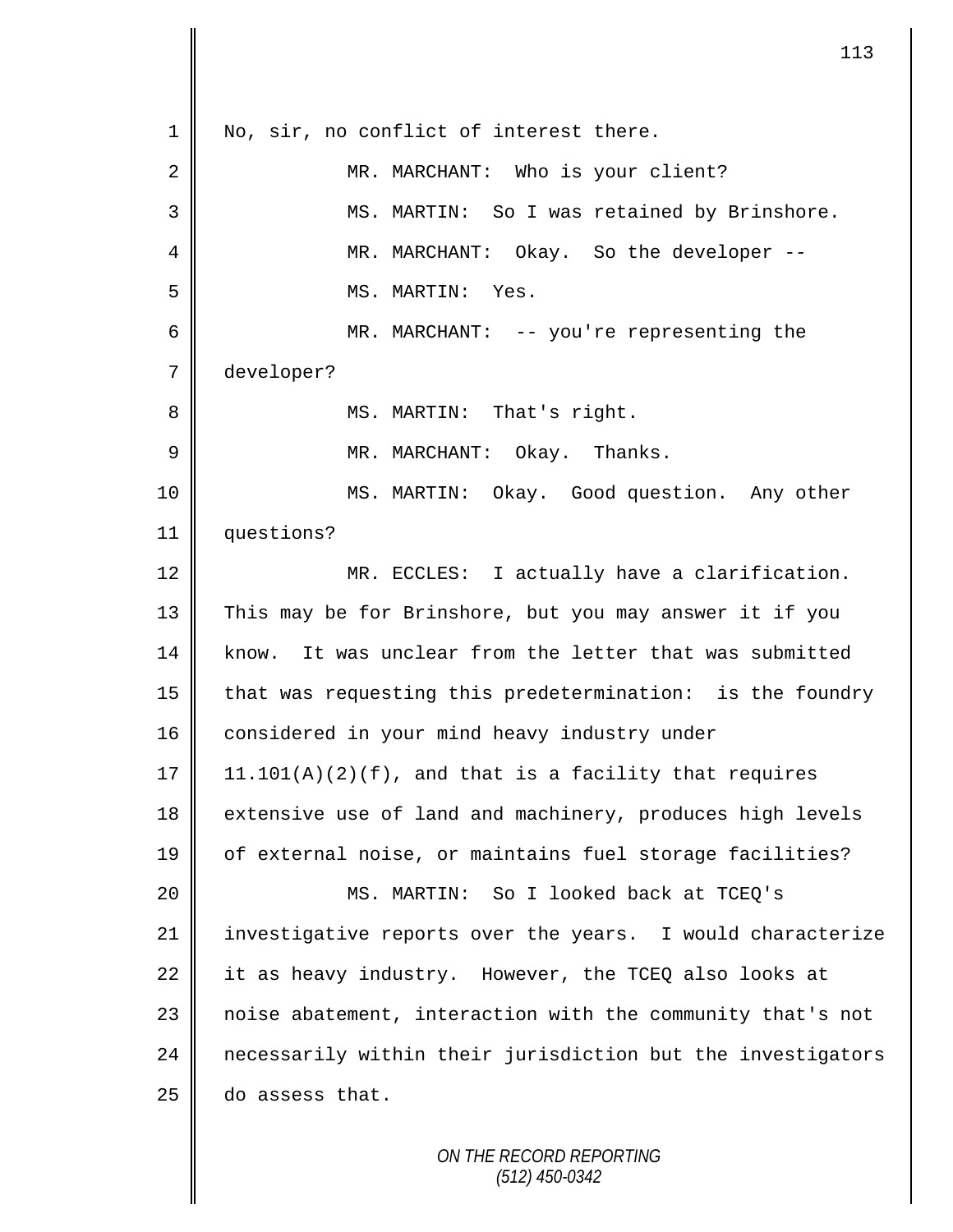| $\mathbf 1$ | And they found that every time that Martin                  |
|-------------|-------------------------------------------------------------|
| 2           | Foundry had low noise, and was also, you know, not          |
| 3           | interfering with, you know, day-to-day life out there. So   |
| 4           | I would say that all of that would be mitigating to any     |
| 5           | kind of consideration that this is heavy industry.          |
| 6           | I'm going to use a double negative because that             |
| 7           | was, you know, what got the other permit through. You       |
| 8           | know, it's -- this is not going to make this site           |
| $\mathsf 9$ | ineligible.                                                 |
| 10          | You know, as Sarah mentioned, she was before the            |
| 11          | Board arguing compliance. Martin Foundry has one of the     |
| 12          | highest compliance ratings. And I think that in addition    |
| 13          | is another mitigating factor.                               |
| 14          | MR. VASQUEZ: Ms. Farias? And please put on                  |
| 15          | your microphone underneath the table there.                 |
| 16          | MS. FARIAS: All right. Good. This is my first               |
| 17          | meeting and I promised that I was not going to make any     |
| 18          | motions on my first meeting. But since it is about          |
| 19          | affordable housing, that is definitely an issue that I know |
| 20          | from personal experience.                                   |
| 21          | When housing projects began, during the war in              |
| 22          | the '50s, the cities always gave the best lands because it  |
| 23          | was going to the sons, daughters and parents of the         |
| 24          | deceased soldiers. And then as time went by, cities ran     |
| 25          | out of the best land, and we started talking about          |
|             | ON THE RECORD REPORTING<br>$(512)$ 450-0342                 |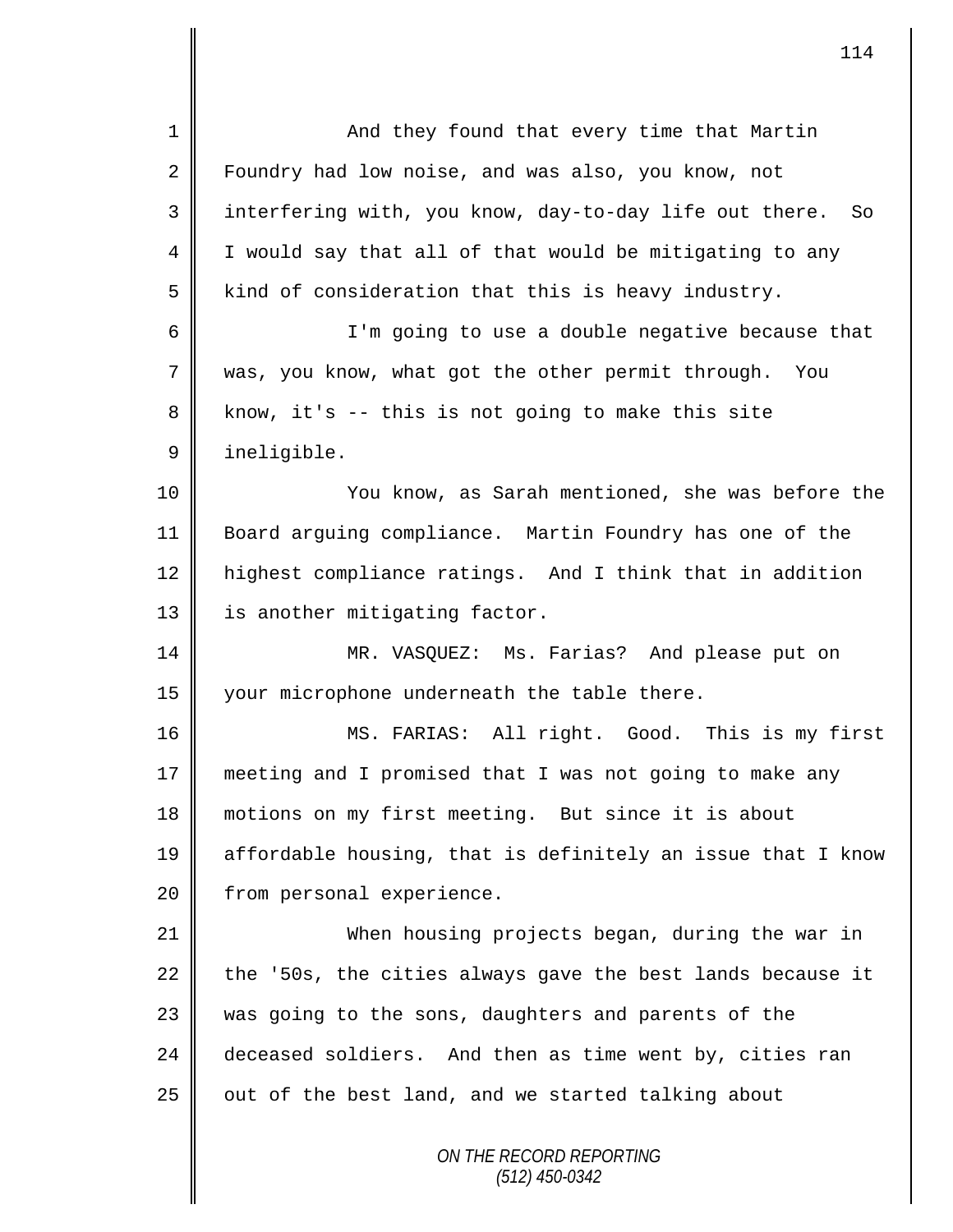1 brownfields.

2 || I do know the area of Dallas very well because 3 I've traveled all over this country. And it's to be 4 praised that the City of Dallas is giving five portions of 5 land.

6 And there's another reason why you give nowadays 7 small portions. No one wants to see huge concentrations of 8 public housing in one area because it creates a lot of 9 problems. And having run a housing authority in a small 10 | town, even that created a lot of problems.

11 | So the constant issue is, where is the land 12 coming from? And then it came -- the only way they can 13 work together is you have to go to the private sector that 14 is willing to pony up some money and the feds. And so 15 we're always weighing it. And these are dilemmas because 16  $\parallel$  sometimes we go -- and then the other one is where do we 17  $\parallel$  put them.

18 || And if it's young people, they're trying --19 they've got themselves in trouble. They're trying for a 20  $\parallel$  second chance -- we went for that. I was very proud when I 21  $\parallel$  read the housing authority got rid of the dancing community 22 center and turned it into the first daycare center so that  $23$   $\parallel$  my client's tenants wouldn't give me the excuse why they 24 couldn't go back to school. So I just built you a daycare  $25$  | center.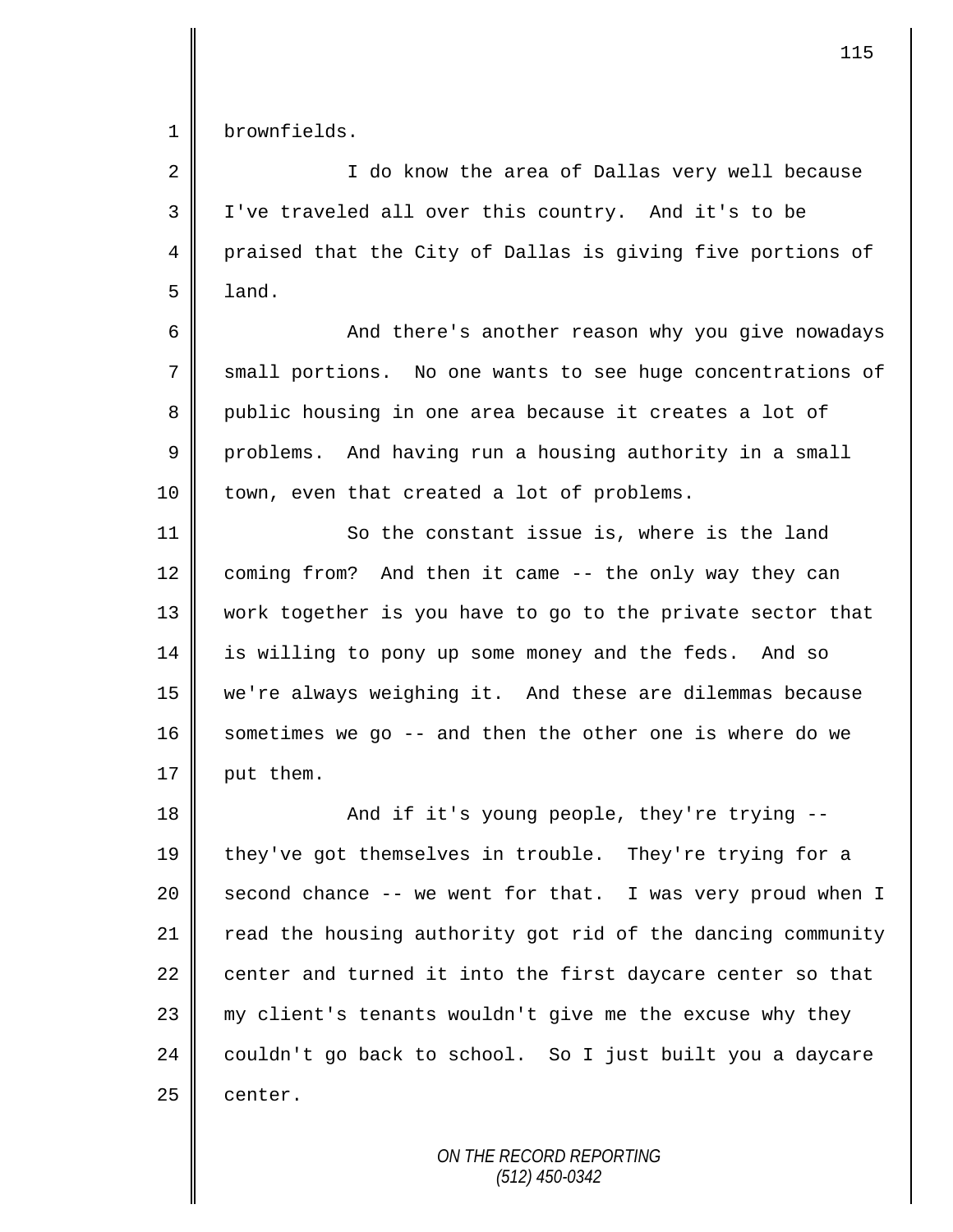*ON THE RECORD REPORTING (512) 450-0342* 1 || And then -- but the issue always is, sir,  $2 \parallel$  Congressman, that you were asking, if there were problems, 3 || who's responsible. Is it the City, is it the private 4 entity? Which one is it? Because when problems arise, the 5 constituents around want to know who's responsible for  $6 \parallel$  these darn projects. 7 And once again, it just adds another black eye, 8 and we're all trying to do wonderful things. And I said I 9 promise I wasn't going to make a speech but this, sir, are 10 || the most difficult issues. And we're the ones, the buck 11 | stops with us. 12 And they are, they're very difficult because 13 there are no easy answers. We're just trying to do the 14 best. So I went back on my promise that I wasn't going to 15 say any comment. 16 MR. VASQUEZ: Thank you, Ms. Farias. 17 || MR. BRADEN: So not to put you on the spot, Ms. 18 Farias, so will you be supportive of moving forward? 19 MS. FARIAS: Yes. 20 || MR. BRADEN: Okay. In light of that, I'll make  $21$  a motion. 22 MR. VASQUEZ: Please. 23 MS. FARIAS: I second, Mr. Chairman. 24 MR. VASQUEZ: What's your motion? Let's see 25 what his motion is first. Okay.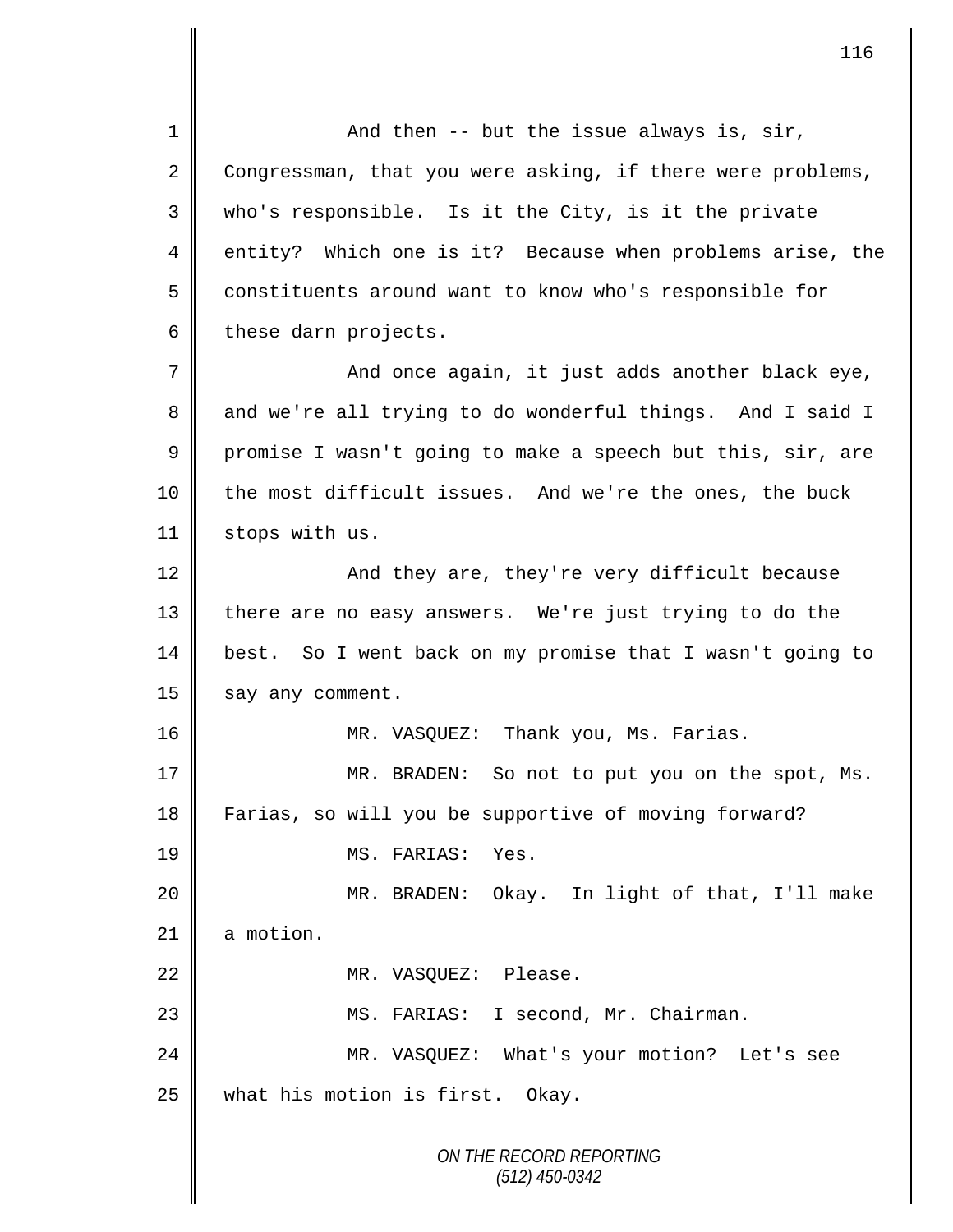|                | 117                                                         |
|----------------|-------------------------------------------------------------|
| 1              | All right. Mr. Braden, would you care to make a             |
| 2              | motion?                                                     |
| 3              | MR. BRADEN: I move the Board grant the                      |
| 4              | requested predetermination of site eligibility under 10     |
| 5              | TAC, Section 11.01(A)(2), for Malcolm's Point Scholar House |
| 6              | Apartments.                                                 |
| 7              | MR. VASQUEZ: Motion made by Mr. Braden,                     |
| 8              | seconded by --                                              |
| $\overline{9}$ | MS. FARIAS: I second. Yes, Chairman.                        |
| 10             | MR. VASQUEZ: -- Ms. Farias. Any further                     |
| 11             | discussion? So all in favor of allowing this application    |
| 12             | to continue forward at this site say aye.                   |
| 13             | (Three ayes.)                                               |
| 14             | MR. VASQUEZ: Any opposed?                                   |
| 15             | MR. MARCHANT: Opposed.                                      |
| 16             | MR. BATCH: I oppose as well.                                |
| 17             | MR. VASQUEZ: So that -- let the record reflect              |
| 18             | that Mr. Marchant and Mr. Batch said no.                    |
| 19             | Mr. Braden, Ms. Farias and I, as chairman, say              |
| 20             | yes, so we're continuing forward. Again this is not the     |
| 21             | final approval.                                             |
| 22             | MR. MARCHANT: And Mr. Chairman, if you'd allow              |
| 23             | me to make an explanation?                                  |
| 24             | MR. VASQUEZ:<br>-- Please                                   |
| 25             | MR. MARCHANT: I completely agree with our new               |
|                | ON THE RECORD REPORTING<br>$(512)$ 450-0342                 |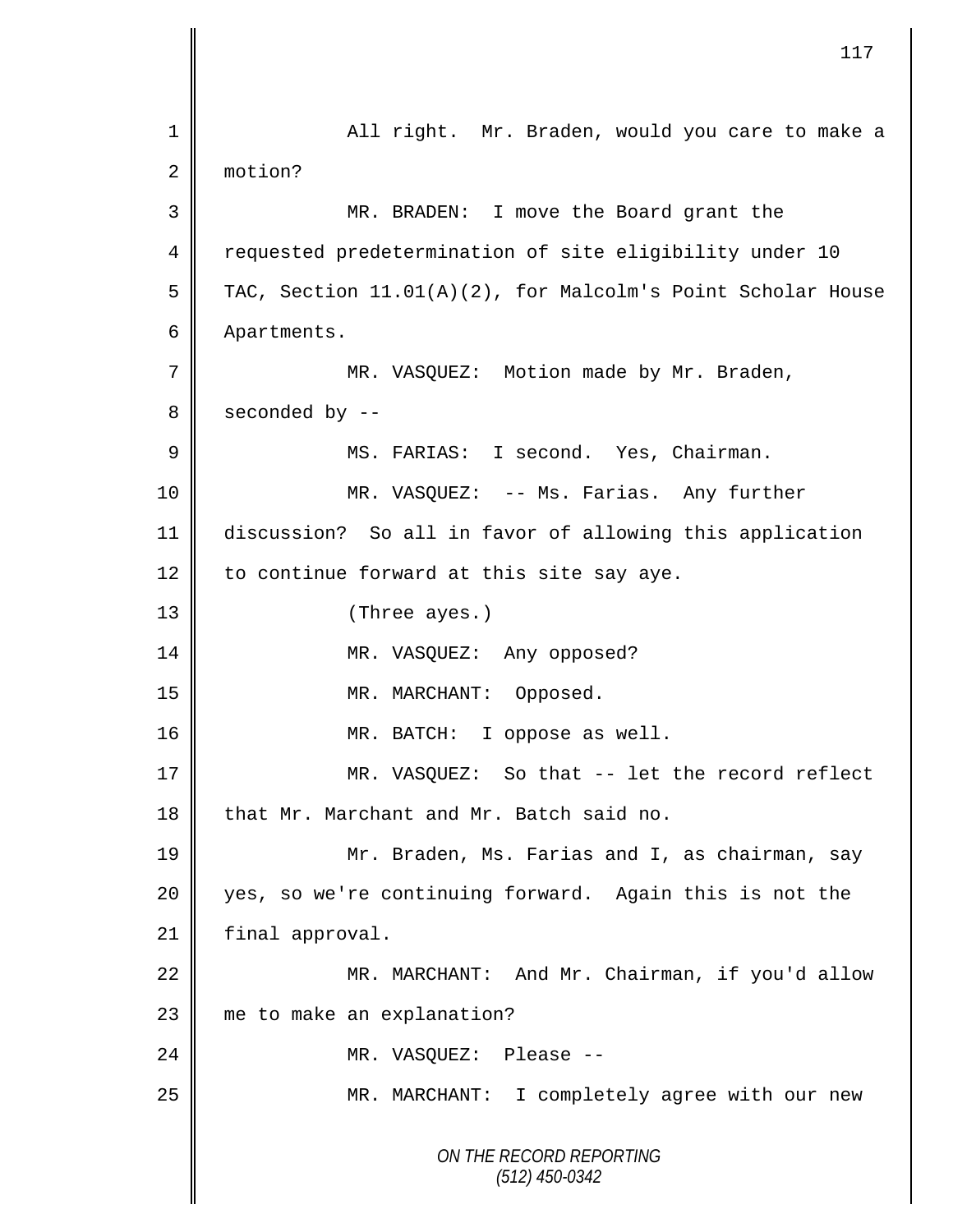*ON THE RECORD REPORTING (512) 450-0342* 1 Board member. I've lived in Dallas 71 years. I don't know 2 how I would explain that we committed federal and state 3 || resources to a project for young scholars, et cetera, et  $4 \parallel$  cetera, that was next to a foundry. 5 And in south Dallas, this is a huge issue. And 6 it's not an ideal site. And that's the reason I oppose it. 7 8 || I recognize all of the difficult things, but how 9 many projects will we entertain this year? 10 MR. CAMPBELL: Typically, I believe there's 11 about 75 in any given year that get final approval and 12  $\parallel$  award. 13 MR. MARCHANT: But how many people are 14 | requesting? 15 MR. CAMPBELL: I believe 127 is the number of 16 | full applications that we get. 17 || MR. MARCHANT: Okay. So thank you, Mr. 18 Chairman. 19 MR. BATCH: And Mr. Chairman, I would like an 20 | opportunity --21 | MR. VASQUEZ: Please. 22  $\parallel$  MR. BATCH: -- to explain my position as well. 23  $\parallel$  And while I am certainly sympathetic for, you know, the 24 fact that individuals who need this housing should 25  $\parallel$  certainly have it, I will not attach my name to something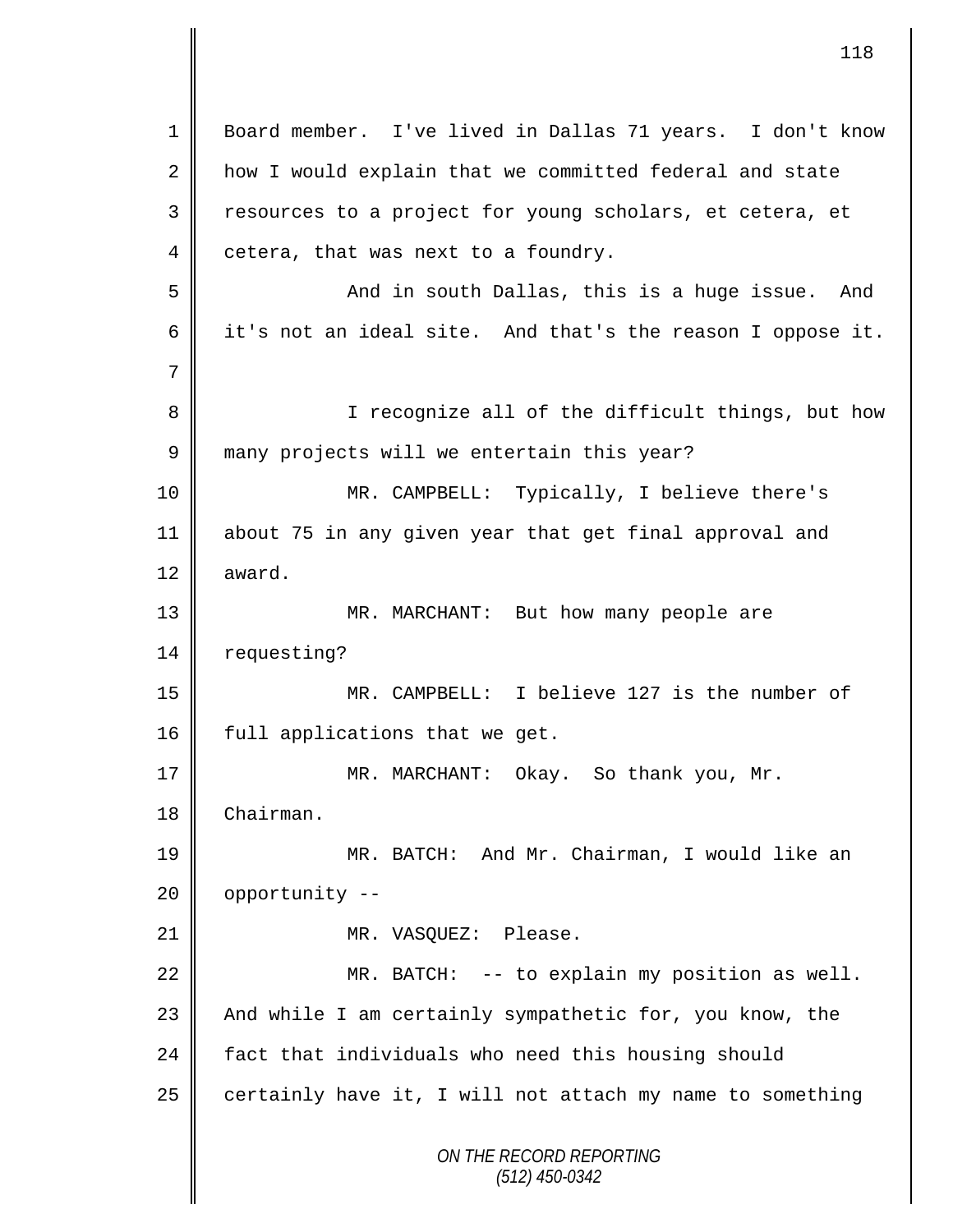1 to -- in any position, whether it's allowing an application 2 to go  $-$ - simply go forward without having information as it  $3$  relates to the phase two study.

4 And so while I certainly look forward to the 5 | phase two study and the results of that, you know, we have  $6 \parallel$  seen situations where things go wrong when nobody thought 7 they would go wrong. All the data might have said that 8 this would not happen, and then it happens.

9 || And then we're now put in the position to where, 10 yeah, where does the buck stop? And as someone on the 11 Board said, the buck does stop with us. And so for me, 12 personally, I would much rather have information as it 13 || relates to this project before even being put in the 14 position to where I would have to have a vote of any sort  $15$  |  $\circ$ n it.

16 || And that's my position at this point.

17 MR. VASQUEZ: Well, again, thank you both for 18 that. Again as reassurance, we are going to have a chance 19 to stop the buck when we get that additional information. 20 This isn't a final -- this is not a final approval by any 21 means.

22 MR. ECCLES: Well, and I have to throw in a bit 23 | of a legal clarification because this predetermination 24 matter is really discussion of 10 TAC  $11.101(A)(2)(1)$ , the 25 catchall. It is not discussing  $11.101(A)(2)(f)$ , which is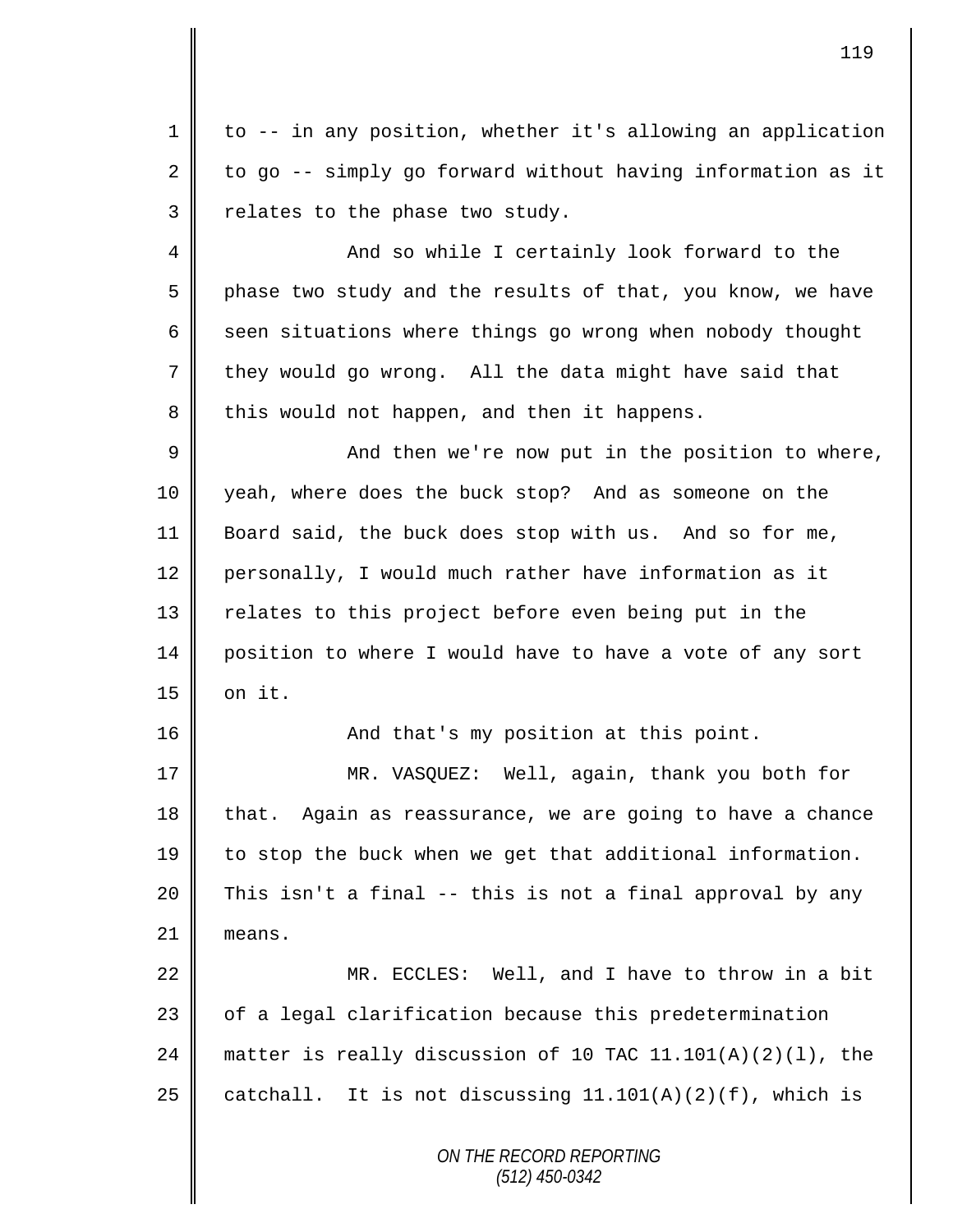1 || the heavy industry, and it was admitted by applicant's 2 representative that the foundry does constitute heavy 3 | industry.

4 They have filed a waiver. They will have an 5 | opportunity to argue that waiver, but they will need to 6 argue that waiver. So that issue is still going to come 7 back before this Board.

8 MR. VASQUEZ: Okay. Thank you everyone for your 9 input.

10 | The Let's move ahead to item 7.h, presentation, 11 discussion and possible action on staff determinations 12 | regarding application disclosure under 10 TAC, Section 13 11.101(A)(2), related to undesirable site features for 14 Kingwood Crossing Apartments, number 22023, in Houston. 15 | I'm not sure if there's a letter after the  $101(A)(2)$ . 16 | Rut Cody, go ahead.

17 || MR. CAMPBELL: Thank you so much. This item 18 obviously is no less important, but I do think it is a 19 little bit more straightforward than the previous item.

 Item 7.h concerns a determination regarding undesirable site features for Kirkwood Crossing Apartments 22 in Houston, which is proposed to be located atop a portion 23 | of the former Sugar Hill Golf Course, which operated from 2001 to 2005, following the redevelopment of two former landfills. So the site is partially located on top of two

> *ON THE RECORD REPORTING (512) 450-0342*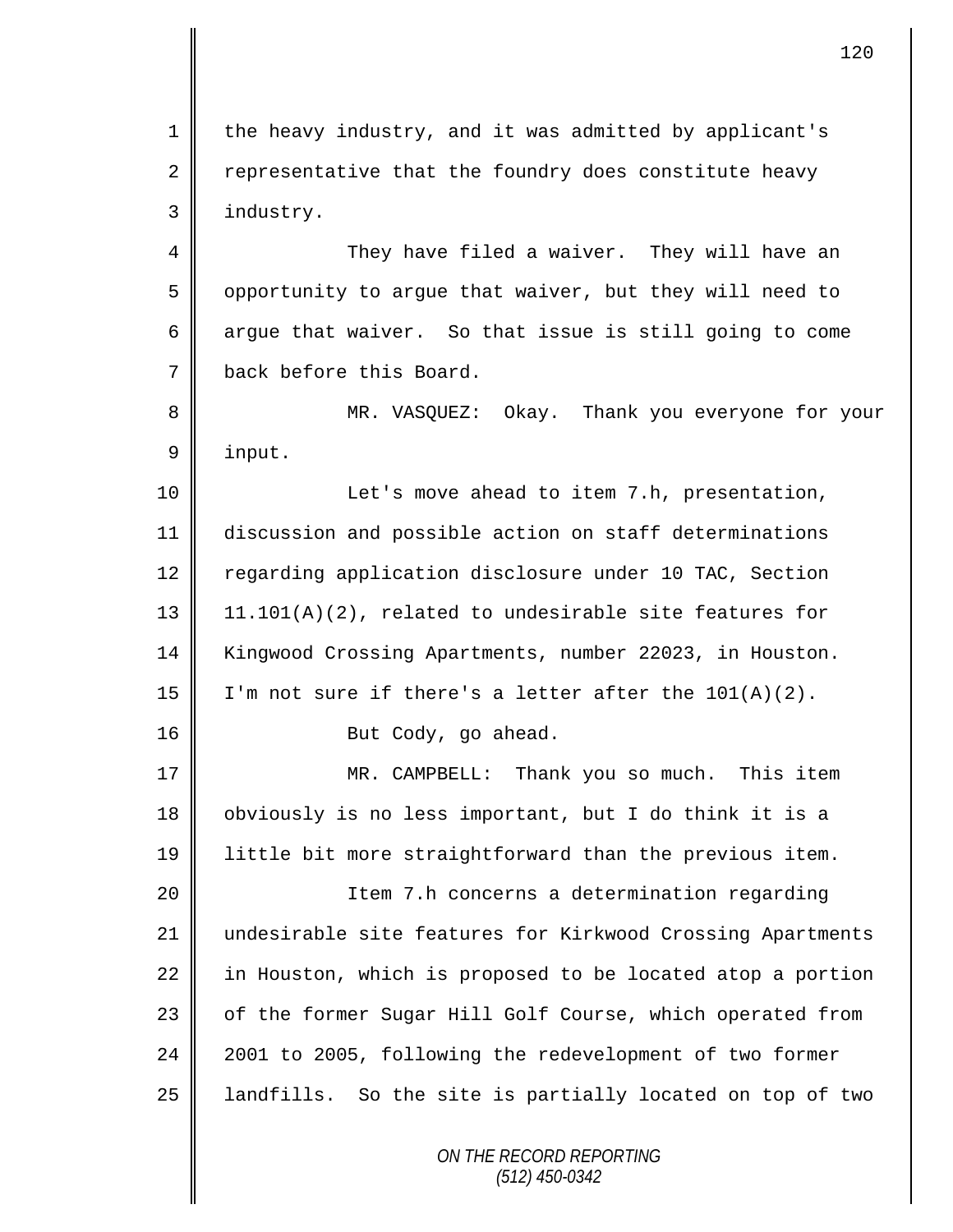1 former landfills.

| $\overline{2}$ | The ESA for this site notes that although this              |
|----------------|-------------------------------------------------------------|
| 3              | landfill was permitted for the receipt of construction and  |
| 4              | demolition waste in 1981, other wastes may have been        |
| 5              | disposed of within the landfill before 1981. Therefore,     |
| 6              | the possible presence of regulated substances within the    |
| 7              | landfill could represent an environmental concern for the   |
| 8              | subject property, and represents a recognized environmental |
| 9              | condition for the subject property. Notwithstanding, soil   |
| 10             | and groundwater investigations at the subject property have |
| 11             | not demonstrated that any release of regulated substances   |
| 12             | related to a possible landfill waste have occurred to soil  |
| 13             | or to groundwater.                                          |
| 14             | A portion of the former landfill is currently               |
| 15             | under a TCEQ municipal solid waste permit as a closed       |
| 16             | landfill in what's called post-closure care. Closure of     |
| 17             | this permit requires that the landfill gas management       |
| 18             | system be in compliance with applicable regulations, that   |
| 19             | ponded surface water be removed from the property, and that |
| 20             | the groundwater exceedances have been addressed.            |
| 21             | Additional gas vents have been installed, and the water     |
| 22             | ponding has been addressed.                                 |
| 23             | A consulting narrative submitted with the                   |
| 24             | applicant's request notes that the site owner has obtained  |
| 25             | approval from the City of Houston for what's called a       |
|                |                                                             |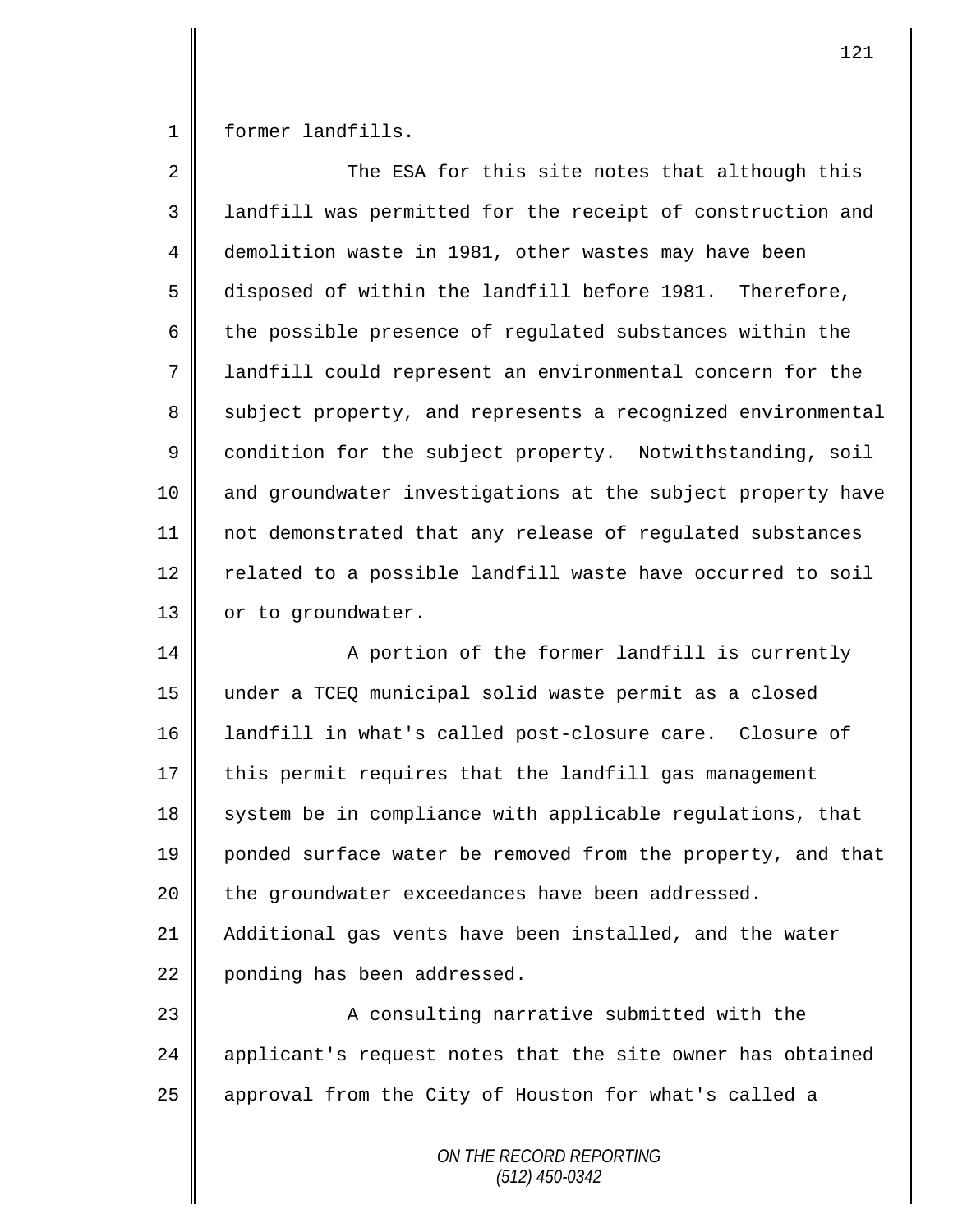*ON THE RECORD REPORTING (512) 450-0342* 1 municipal setting designation, or MSD, to prohibit the use 2 of groundwater under the subject property. Upon  $3 \parallel$  certification of the MSD by TCEQ, no further actions will 4 | be required with respect to contaminants at the site, and 5 the potential for environmental hazards associated with the 6  $\parallel$  hazardous materials within, or migrating from, the landfill 7 will be eliminated. 8 Based on the information and supporting 9 documentation provided by the applicant in their request, 10 staff recommends that the Board determine that the site for 11 this application is not ineligible under 10 TAC  $12 \parallel 11.101(A)(2)(1)$ . 13 MR. VASQUEZ: To clarify, this had been a golf 14  $\parallel$  course for  $-$ 15 MR. CAMPBELL: For several years, yes. 16 MR. VASQUEZ: -- many years, right? 17 || MR. CAMPBELL: I believe it ceased to be a golf 18 course in 2005, but it was post being a landfill, operated 19 as a golf course. 20 MR. VASQUEZ: Okay. And City of Houston's 21 | behind this project as well? 22 MR. CAMPBELL: Sure. And they are currently 23 || looking into that municipal setting designation. And you  $24$  know, by all accounts, the applicant is doing everything  $25$  | that they need to do to close out the former landfill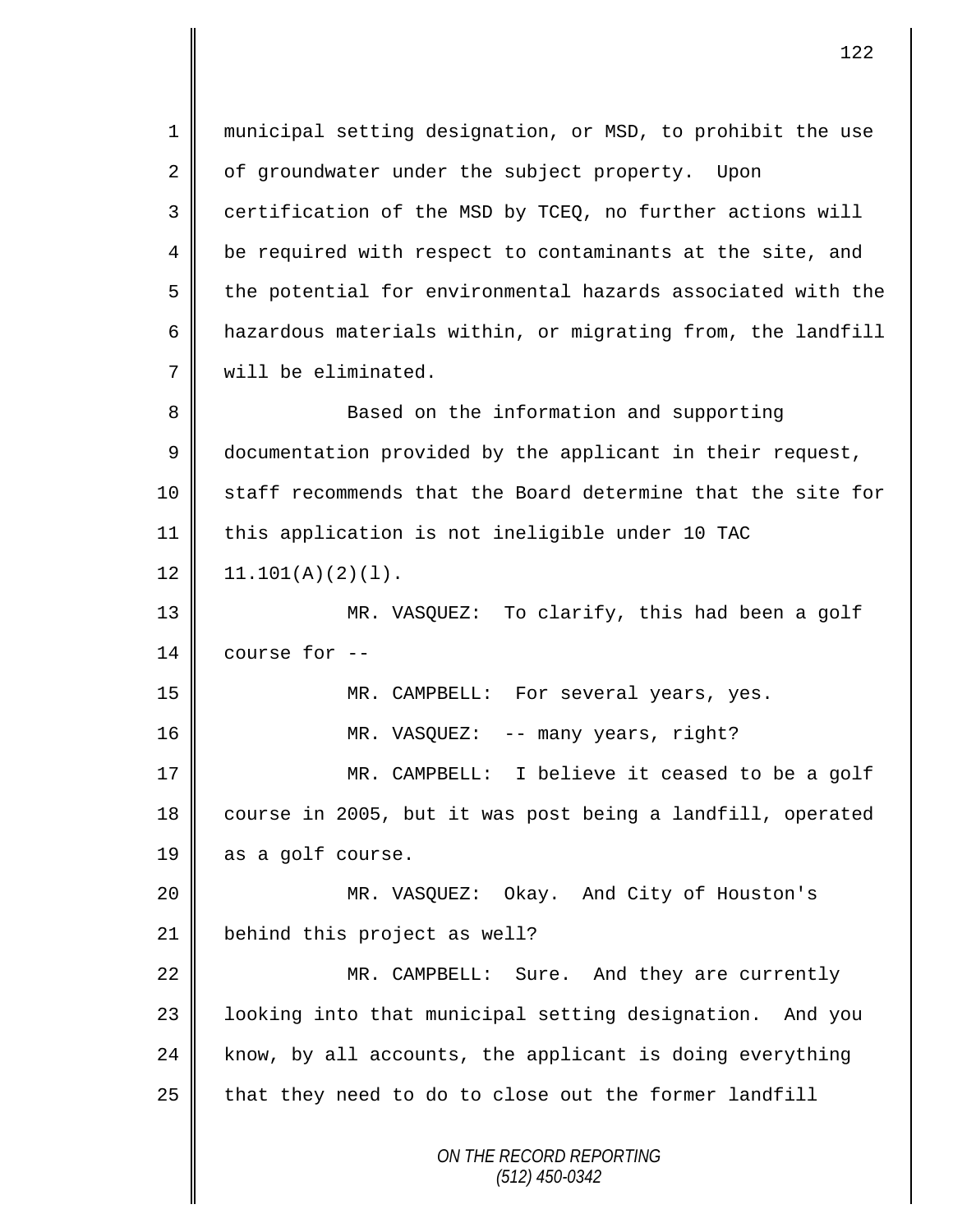*ON THE RECORD REPORTING (512) 450-0342* 1 permit. 2 MR. VASQUEZ: And they've agreed not to drill a 3 Well for their water? 4 MR. CAMPBELL: I haven't asked them -- well,  $5 \parallel$  they can't use the groundwater underneath it if they get  $6$  this designation from the City. 7 MR. VASQUEZ: Okay. Do any Board members have 8 questions on this project item? Again this one does sound  $9 \parallel$  a lot more straightforward than the prior ones. 10 || Hearing no questions, is there a motion on item  $11 \parallel 7 \cdot h$ ? 12 | MR. BRADEN: Mr. Chair, I'll make a motion. I 13 move that the Board grant the requested predetermination of 14 | site eligibility under 10 TAC, section 11.01(A)(2), for 15 | Kirkwood Crossing Apartments. 16 MS. FARIAS: I second. 17 || MR. VASQUEZ: Motion made by Mr. Braden, 18 seconded by Ms. Farias. All those in favor say aye. 19 (A chorus of ayes.) 20 MR. VASQUEZ: Any opposed? 21 || (No response.) 22 | MR. VASQUEZ: Hearing none, motion carries. 23 Moving onto 7.I, presentation, discussion and 24 possible action on staff determinations regarding 25  $\parallel$  application disclosure under 10 TAC, Section 11.101(A)(2),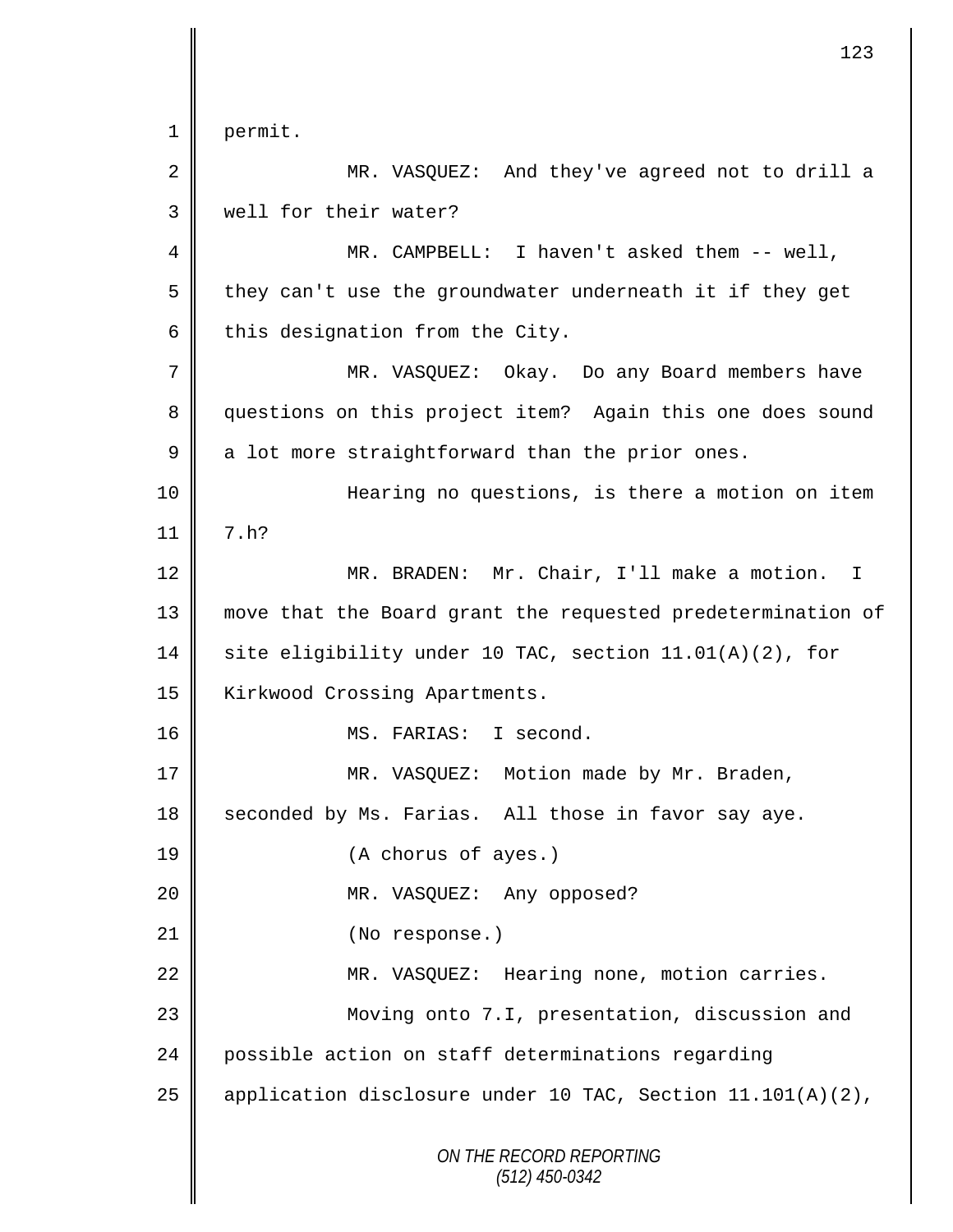*ON THE RECORD REPORTING* 1 || relating to undesirable site features for Heritage Estates 2 at Edmonds, number 22218, in Lewisville. 3 MR. CAMPBELL: Thank you. So as you said, item 4 7.I relates to an undesirable site feature for Heritage 5 || Estates at Edmonds, in Lewisville. This item is a bit 6 different than the last few items because it is an actual 7 waiver request for matters which clearly violate the rules. 8 || So for the previous items, we've been trying to 9 determine how they fit into the rules. This one, very  $10$  clear cut, does not meet the requirements of the rules. 11 || Specifically, the OAP identifies the following 12 as an undesirable site feature: development sites in which 13 any of the buildings or designated recreational areas, 14 including pools, excluding parking areas, are to be located 15 within 100 feet of the nearest line or structural element 16 of any overhead high voltage transmission line, support 17 Structures for high voltage transmission lines, or other 18 | similar structures. 19 This does not apply to local service electric 20 | lines and poles. So in other words, the residential 21 buildings have to be 100 feet from high voltage 22 transmission lines. 23 The proposed site is approximately two acres, so  $24$  | it's very small, and is shaped like a long, narrow  $25$  | triangle. Edmonds Lane runs alongside the site, the median

124

*(512) 450-0342*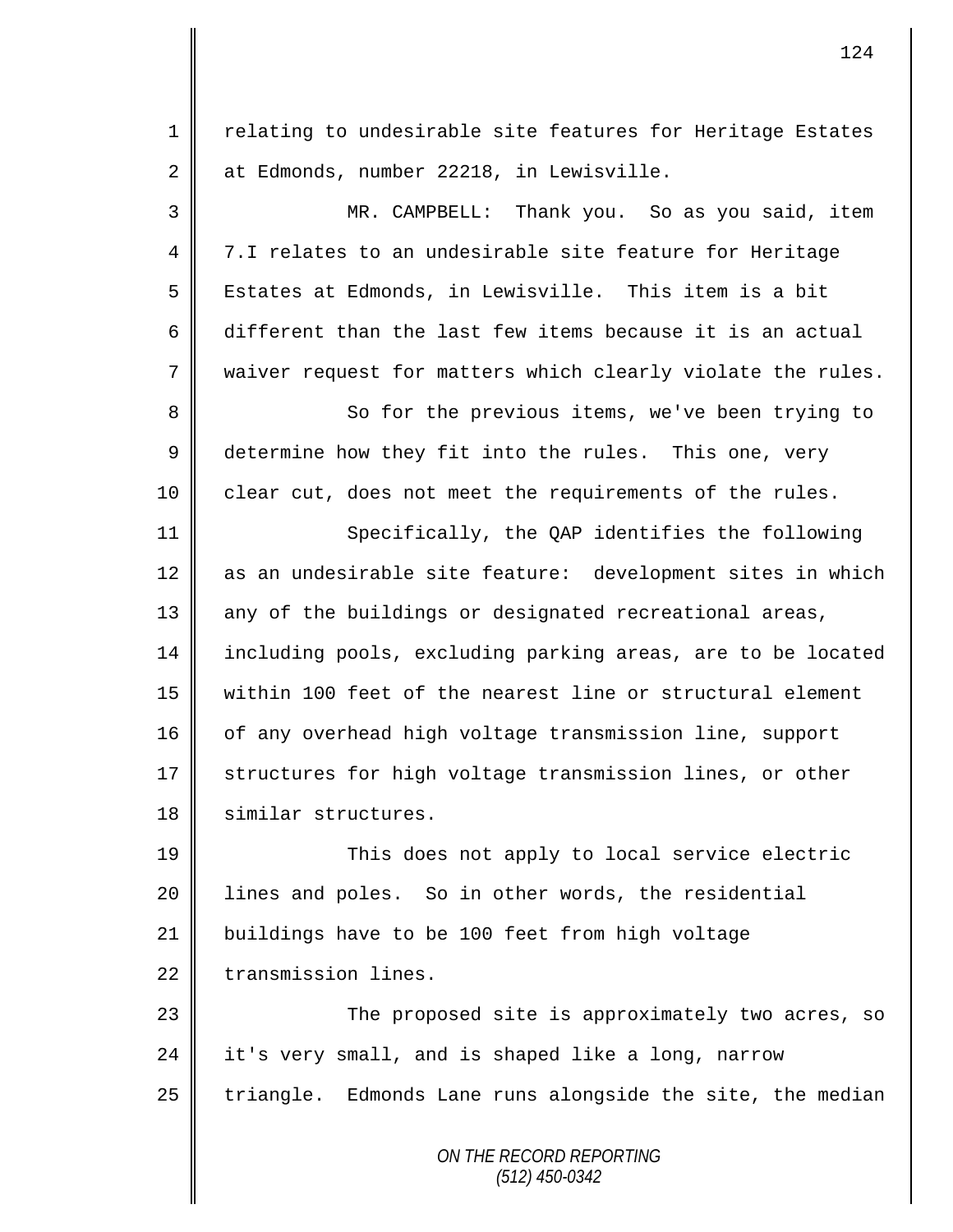$1 \parallel$  of which contains a high voltage power line.

2 || So imagine you've got this long triangle. 3 Edmonds Lane runs across the diagonal site, and there's a 4 | high voltage power line that runs right down the middle of  $5$  | it.

6 || As proposed, residential buildings will be 7 approximately 80 feet from this power line. The City of 8 Lewisville has requested that the residential buildings be  $9 \parallel$  situated as far from the north and east sides of the site 10 as possible, which pushes them up against the side with the 11 power line, to help mitigate the impact on adjacent single 12 | family residences.

13 This places the buildings against Edmonds Lane 14 and near the power line. A letter from the City of 15 Lewisville included with the request substantiates this 16 request, that the City of Lewisville is requesting that 17 buildings be located by Edmonds Lane. Additional zoning 18 requirements regarding parking location, the number of 19 parking spaces and required setbacks make it difficult or 20 | impossible to comply with both TDHCA's 100-foot 21  $\parallel$  requirements and the City's zoning requirements.

22 || 10 TAC 11.207 establishes requirements for 23 waivers, including that they must establish that the need 24  $\parallel$  for the waiver is not within the control of the applicant,  $25$  or is due to an overwhelming need, and that granting the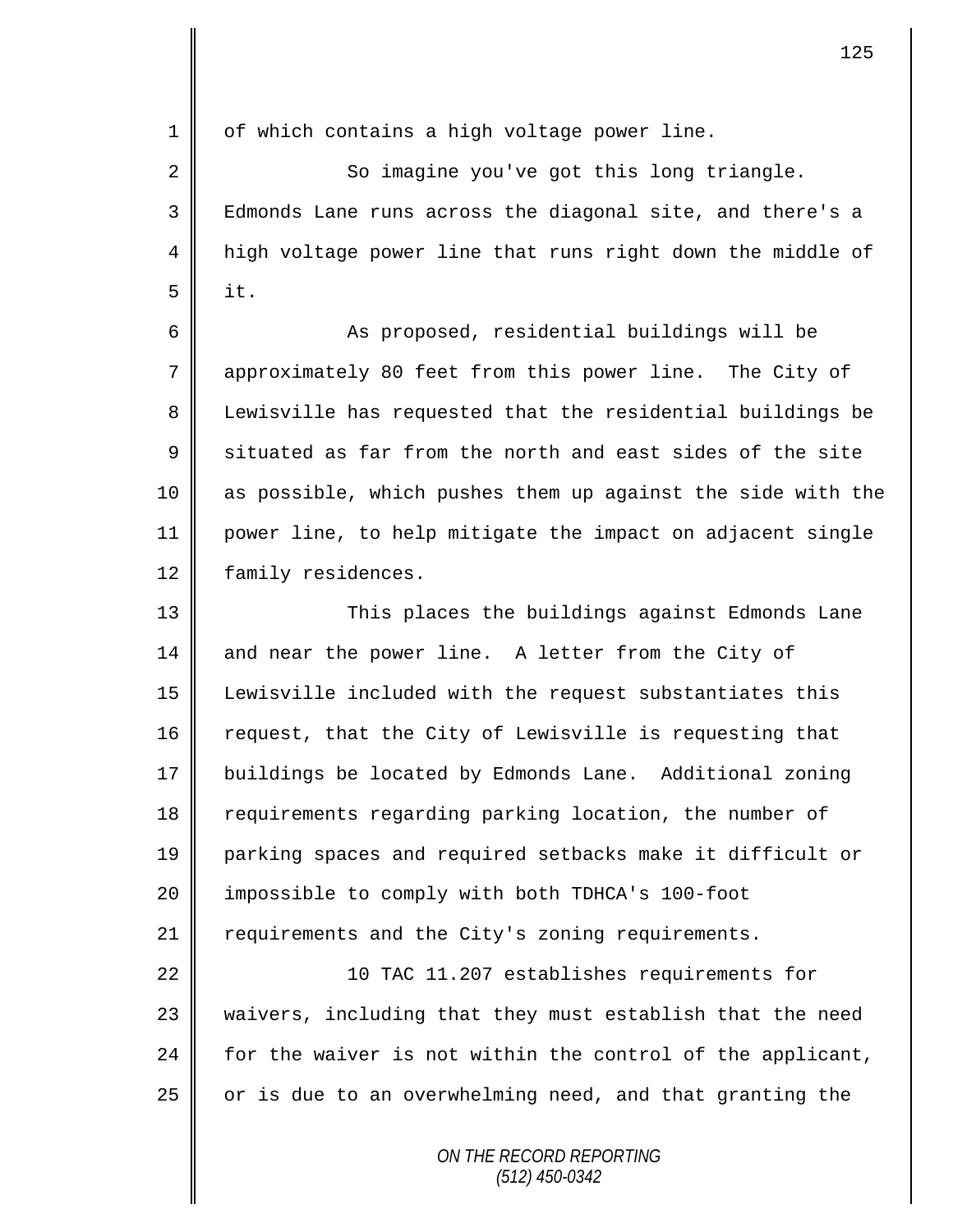1 || waiver better serves the policies and purposes articulated 2 | for the Department in Texas Government Code Chapter 2306.

3 The waiver request asserts that the conflict 4 | between TDHCA and the City of Lewisville requirements is  $5 \parallel$  outside of the applicant's control, and that there is an 6 | overwhelming need because the proposed development would be 7 the only housing tax credit development in this area of 8 Lewisville.

9 The request also suggests that granting this 10 waiver will better serve the following purposes of the 11 Department. First, providing for the housing needs of 12 | individuals and families of low, very low and extremely low 13 | income, and families of moderate income; to encourage the 14 development and preservation of appropriate types of rental 15 housing for households that have difficulty finding  $16$  suitable, affordable rental housing in the private 17 marketplace; and to maximize the number of suitable, 18 | affordable residential units added to the State's housing  $19 \parallel$  supply.

20 || Staff recognizes that the zoning requirements 21 appear to conflict with TDHCA's required 100-foot setback 22 from high voltage power lines. However, the site, as 23 proposed, simply does not meet the requirements of the  $24$  rule. Because of this, staff's recommendation on this item  $25$  is neutral.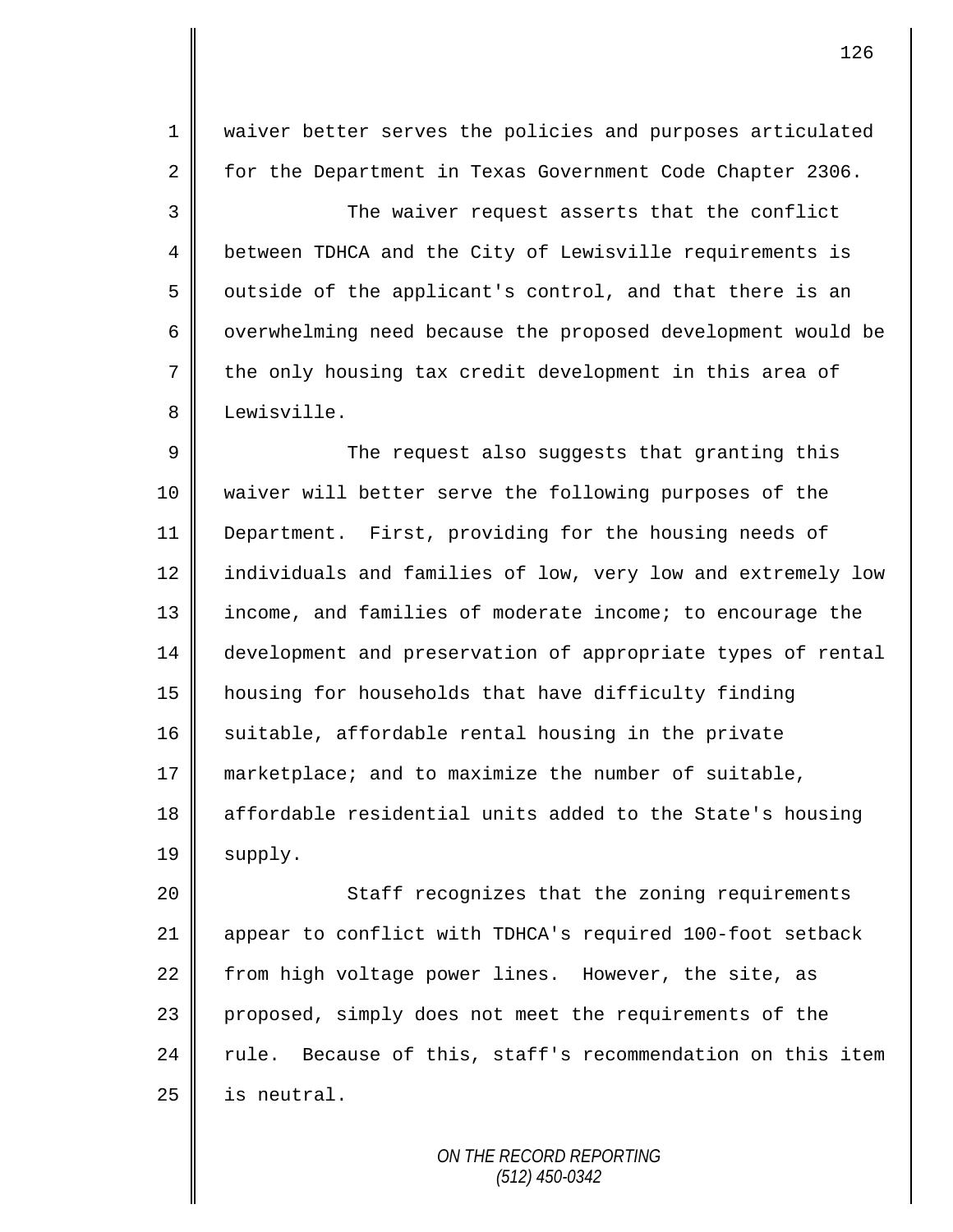*ON THE RECORD REPORTING (512) 450-0342* 1 MR. VASQUEZ: Okay. So the City of Lewisville 2  $\parallel$  is saying put the parking in the back instead of the  $3 \parallel$  front --4 | MR. CAMPBELL: Yes, sir. 5 MR. VASQUEZ: -- causing the building units to 6 be within 100 feet? 7 || MR. CAMPBELL: Yes, sir. They're approximately 8 80 feet. 9 | MR. VASQUEZ: Okay. (Perusing documents.) 10 We're consulting the pictures in the book. 11 || MR. CAMPBELL: The pictures are very helpful, 12 and I do appreciate you all submitting them. They were 13 very helpful. 14 MR. VASQUEZ: And these are as reflected? I 15 mean the high voltage lines, I mean the real tall ones with 16  $\parallel$  the  $-$ 17 || MR. CAMPBELL: That is correct, yes, sir. 18 | MR. VASQUEZ: -- big giant supports? 19 MR. CAMPBELL: Yeah, it's not just like your 20 normal small power line. It's the high voltage ones. 21 MR. BRADEN: And it's 80 feet away instead of  $22 \parallel 100?$ 23 || MR. CAMPBELL: Yes, sir. 24 MR. BRADEN: But there's a road -- so it's in  $25$  the median of a road, and there's a road between the two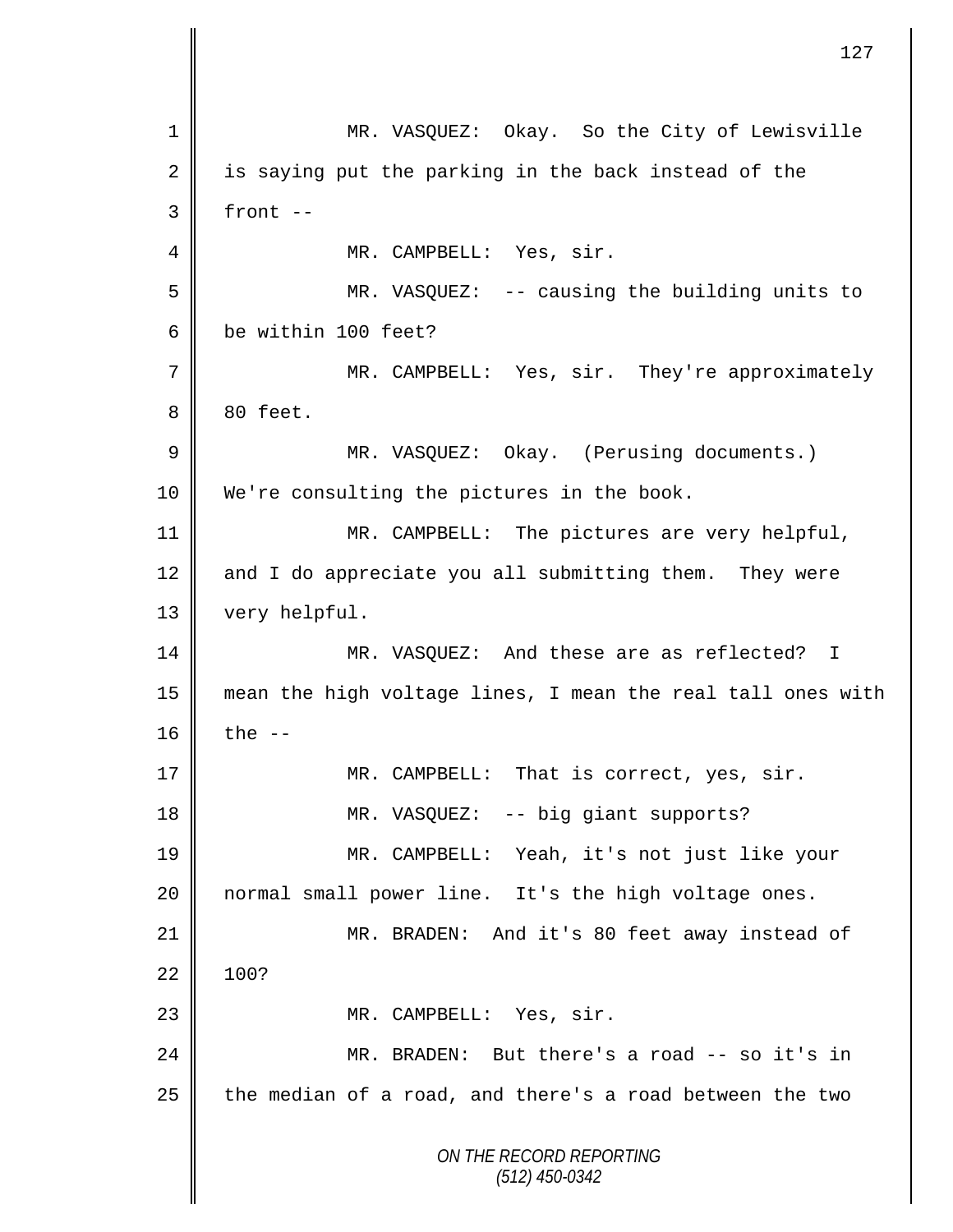1 | properties, so hopefully people aren't playing football in  $2 \parallel$  the road? 3 MR. VASQUEZ: Yeah, it's two lanes. It's a  $4 \parallel$  real  $-$ 5 MR. MARCHANT: I have a technical question. 6 MR. VASQUEZ: Please. 7 || MR. MARCHANT: How tall are the power lines? 8 MR. CAMPBELL: That's a really good question. 9 We've got a picture of them right here. I would estimate 10 about 50 feet. It looks like it's about 50 feet. So 11 | they're substantial. 12 MR. MARCHANT: Yeah, I live about three miles 13 || from this site, so my question is if they fall over, are  $14$  they going to hit any structure? 15 MR. CAMPBELL: That does not to me appear to be  $16 \parallel 80$ -feet tall. I can't say that with authority but --17 || MR. MARCHANT: But there are 80-foot tall power 18 lines in that area, so is there someone that can 19 | specifically answer that question? 20 MR. CAMPBELL: Yeah, it looks like they're -- 21 || MR. MARCHANT: Okay. So --22 | MR. CAMPBELL: So it looks like what might 23 | happen is that they will fall onto the residential lines, 24 which would trampoline them back to the other side, away  $25$  | from the  $-$ -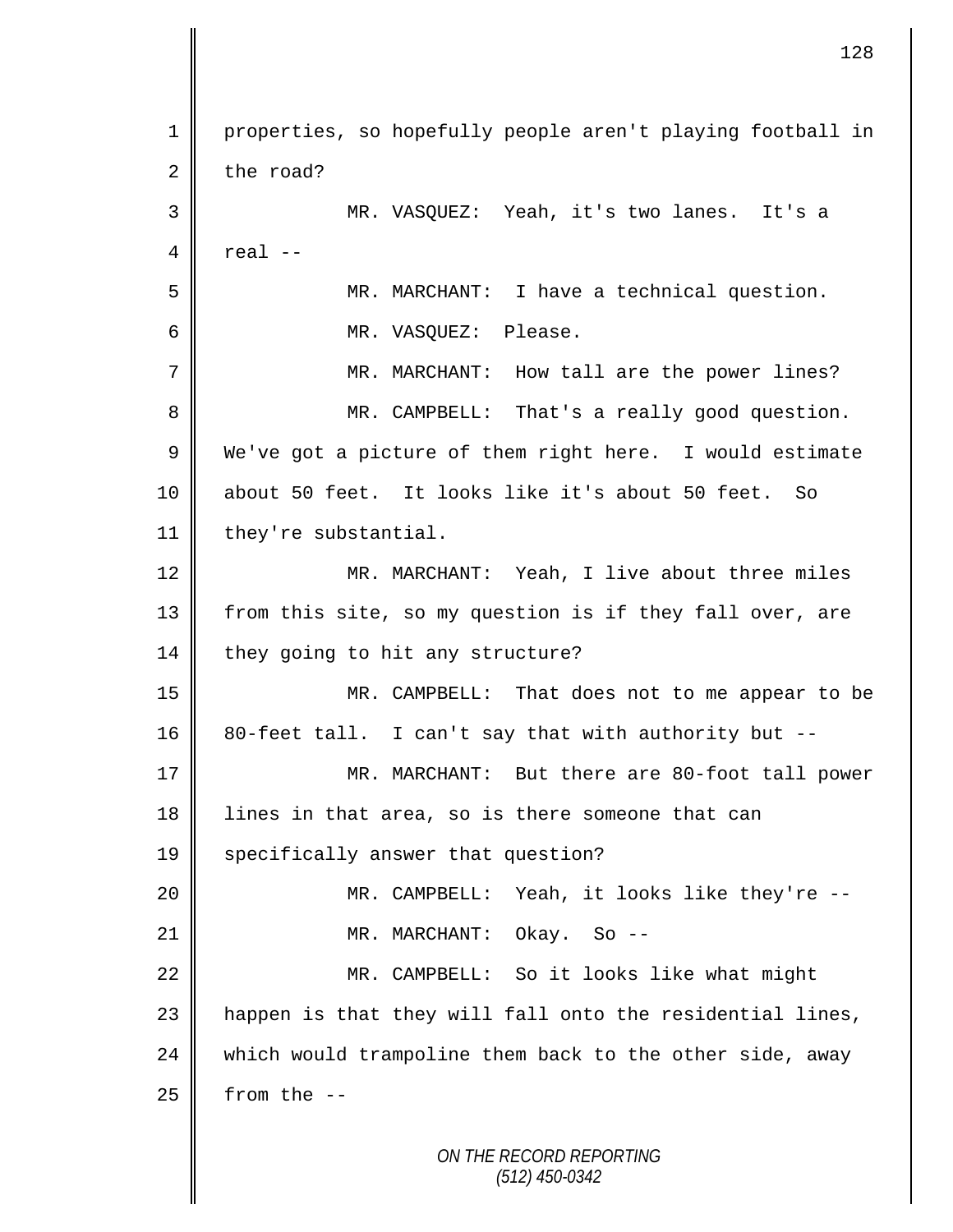|    | 129                                                         |
|----|-------------------------------------------------------------|
| 1  | (Simultaneous discussion.)                                  |
| 2  | MR. MARCHANT: I know that HUD and FHA have some             |
| 3  | pretty tough restrictions about their financing, and it has |
| 4  | to do with --                                               |
| 5  | MR. VASQUEZ: Sure, yeah.                                    |
| 6  | MR. MARCHANT: -- topple into the property or                |
| 7  | not. And that was -- that's the only objection I have       |
| 8  | [turns mic off], and the fact that we're just pacifying the |
| 9  | City of Lewisville, because we could easily make it not     |
| 10 | dangerous.                                                  |
| 11 | MR. VASQUEZ: So do we want to entertain more                |
| 12 | public comment on this, or are we able to -- staff          |
| 13 | recommends -- and the staff recommendation is?              |
| 14 | MR. CAMPBELL: The staff recommendation is                   |
| 15 | neutral on --                                               |
| 16 | MR. VASQUEZ: Okay. They're neutral.                         |
| 17 | MR. CAMPBELL: -- the basis that it very clearly             |
| 18 | doesn't meet the rules.                                     |
| 19 | MR. BATCH: I'll make a motion.                              |
| 20 | MR. VASQUEZ: Okay, 7.i.                                     |
| 21 | MR. BATCH: Mr. Chairman, I move that the Board              |
| 22 | grant the requested limited waiver, 10 TAC Section          |
| 23 | $11.101(A)(2)(b)$ , for application number 22218, Heritage  |
| 24 | Estates at Edmonds, to the extent it will allow for a high  |
| 25 | voltage power line and support structure to be located      |
|    | ON THE RECORD REPORTING<br>$(512)$ 450-0342                 |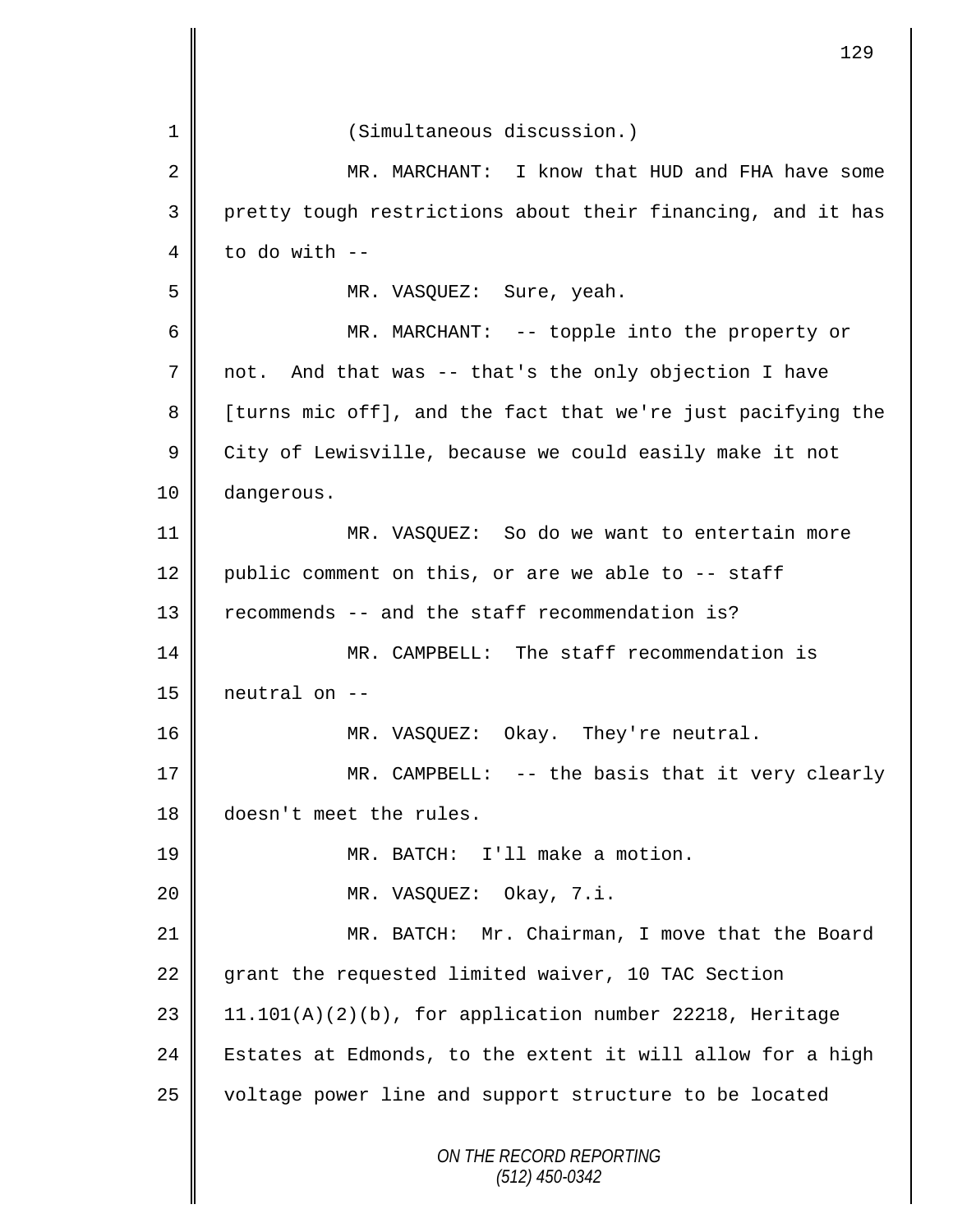|    | 130                                                          |
|----|--------------------------------------------------------------|
| 1  | within the 100-foot setback required by the rule, all as     |
| 2  | reflected in the Board action request on this item.          |
| 3  | MR. MARCHANT: Second.                                        |
| 4  | MR. VASQUEZ: Motion made by Mr. Batch, seconded              |
| 5  | by Mr. Marchant.                                             |
| 6  | Do we need any public comment? Okay.                         |
| 7  | All those in favor say aye.                                  |
| 8  | (A chorus of ayes.)                                          |
| 9  | MR. VASQUEZ: Any opposed?                                    |
| 10 | (No response.)                                               |
| 11 | MR. VASQUEZ: Hearing none, motion carries.                   |
| 12 | Moving right along, we're almost there.<br>Item              |
| 13 | 7.j, presentation, discussion and possible action regarding  |
| 14 | a waiver of 10 TAC $-$ it's a new section $-$ 11.205(4), for |
| 15 | the Warehouse Lofts at 707. It is project number 22295.      |
| 16 | MR. CAMPBELL: Yes, sir. So this once again is                |
| 17 | an actual waiver request, and unlike the previous waiver     |
| 18 | request, this is a staff-initiated waiver.                   |
| 19 | Item 7.j relates to, like I said, a staff-                   |
| 20 | initiated waiver of 10 TAC 11.2054 for the Warehouse Lofts   |
| 21 | 10 TAC 11.2054 requires that the following types<br>at 707.  |
| 22 | of applications include an appraisal: all rehabilitation     |
| 23 | developments, all adaptive reuse developments, any           |
| 24 | application claiming portion of the building acquisition in  |
| 25 | eligible basis, and any identity of interest transaction     |
|    | ON THE RECORD REPORTING<br>(512) 450-0342                    |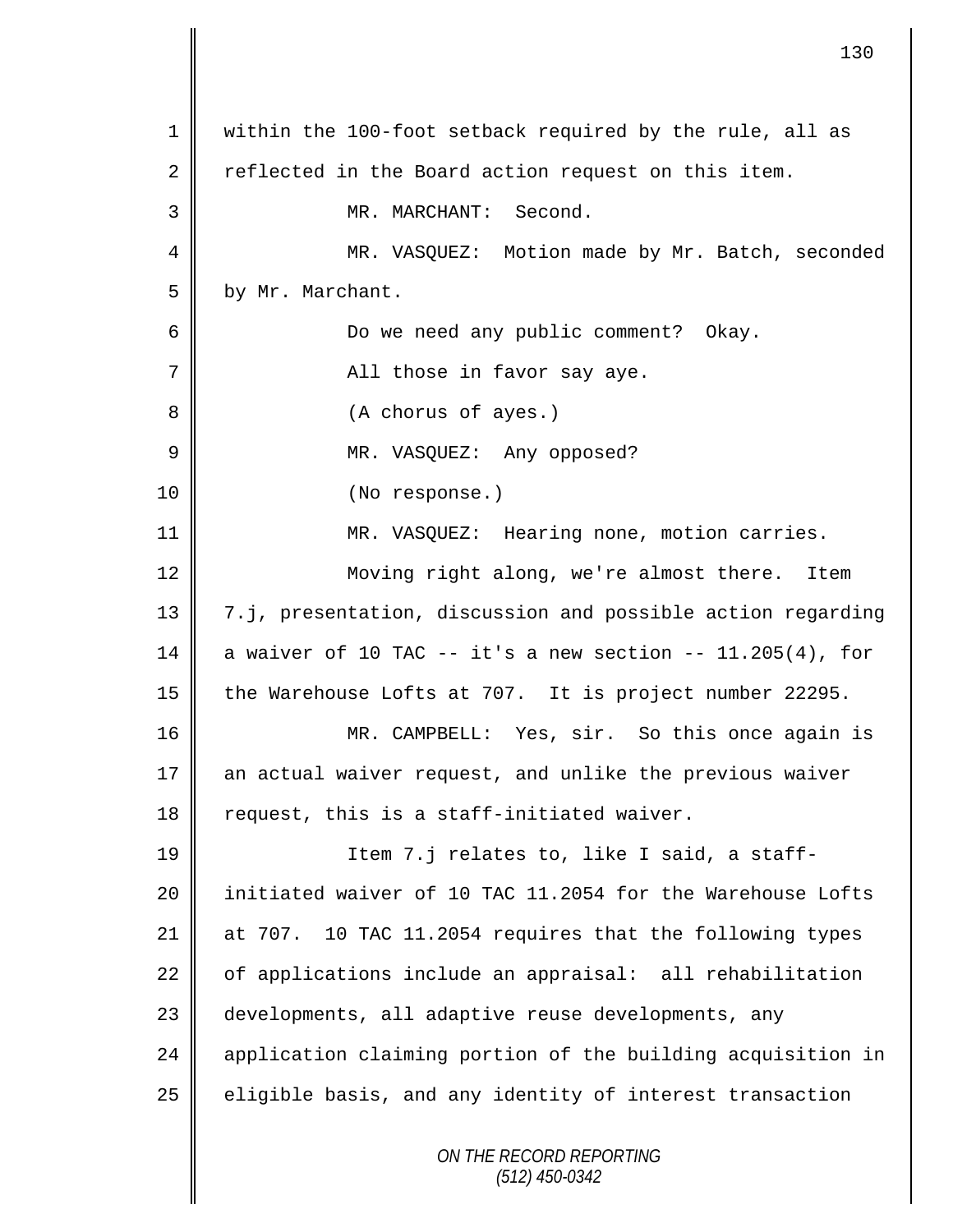1 || where the same person is on both sides of the transaction. 2 **Prior** to submitting a full application, the 3 applicant contacted the Department seeking clarification on 4 whether an appraisal was needed. The proposed development  $5 \parallel$  site is an adaptive reuse, and therefore, does require an 6 appraisal. However, no portion of the building is claimed  $7 \parallel$  in eligible basis, and the application is not an identity 8 | of interest transaction.

9 || Because of this, staff informed the applicant 10 that no appraisal was needed. Eligible basis is the 11 portion of the development which may be used to support the  $12$  | tax credits claims by the development owner. Items that 13 are excluded from eligible basis are not eligible to be 14 | supported by tax credits.

 When building, acquisition costs are included in  $\parallel$  eligible basis. An appraisal is needed to substantiate the  $\parallel$  costs being used to calculate the credit amount. However, because the applicant has elected to exclude the acquisition costs from eligible basis, the Department is 20 || unable to identify that any risks are created concerning 21 the development's basis by this application not including an appraisal.

23 || 10 TAC 11.302, relating to underwriting rules 24  $\parallel$  and quidelines, establishes that a gap method will be used 25  $\parallel$  to evaluate the amount of funds needed to the fill the gap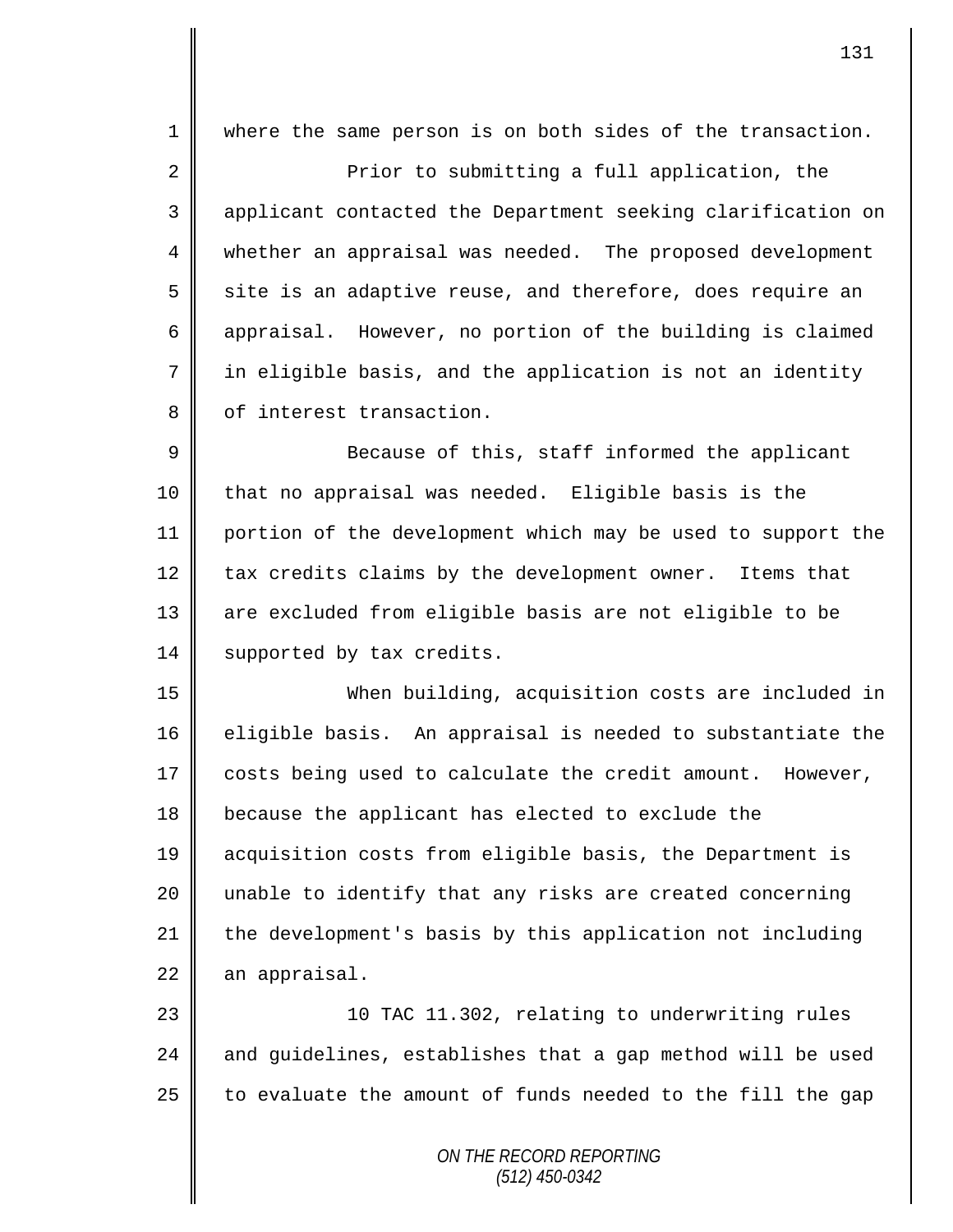1 created by total housing development cost less total non-2 department source funds or housing tax credits. So in 3 || other words, we take the total development costs, subtract 4 what other money that they're getting, and the remainder is  $5 \parallel$  what we look at to see how much tax credit that they need.

6 This method is part of the process that ensures 7 the proposed developments are financially feasible, but are 8 not receiving more in tax credit funding than is needed. 9 | Applications must have sufficient sources of other funds to 10 || support any development costs that are not supported by tax 11 credits. And remember, since the acquisition was excluded 12 from basis, it can't be supported by tax credits.

13 The Department is unable to identify any risks 14 regarding this calculation from the application not 15 including an appraisal. The specifics of this application 16 are unusual as acquisition costs are typically included in 17 | eligible basis for rehabilitation and adaptive reuse 18 developments. 10 TAC 11.207 allows for staff to identify 19 and initiate waivers to remedy an error in the QAP, or 20 | other multifamily rules, provide necessary relief in 21 response to a natural disaster, or to address facets of an 22 | application or development that have not been contemplated.

23 || Staff believes that the particular circumstances  $24$  of this development, where you have an adaptive reuse that  $25$  is not including acquisition costs in eligible basis, may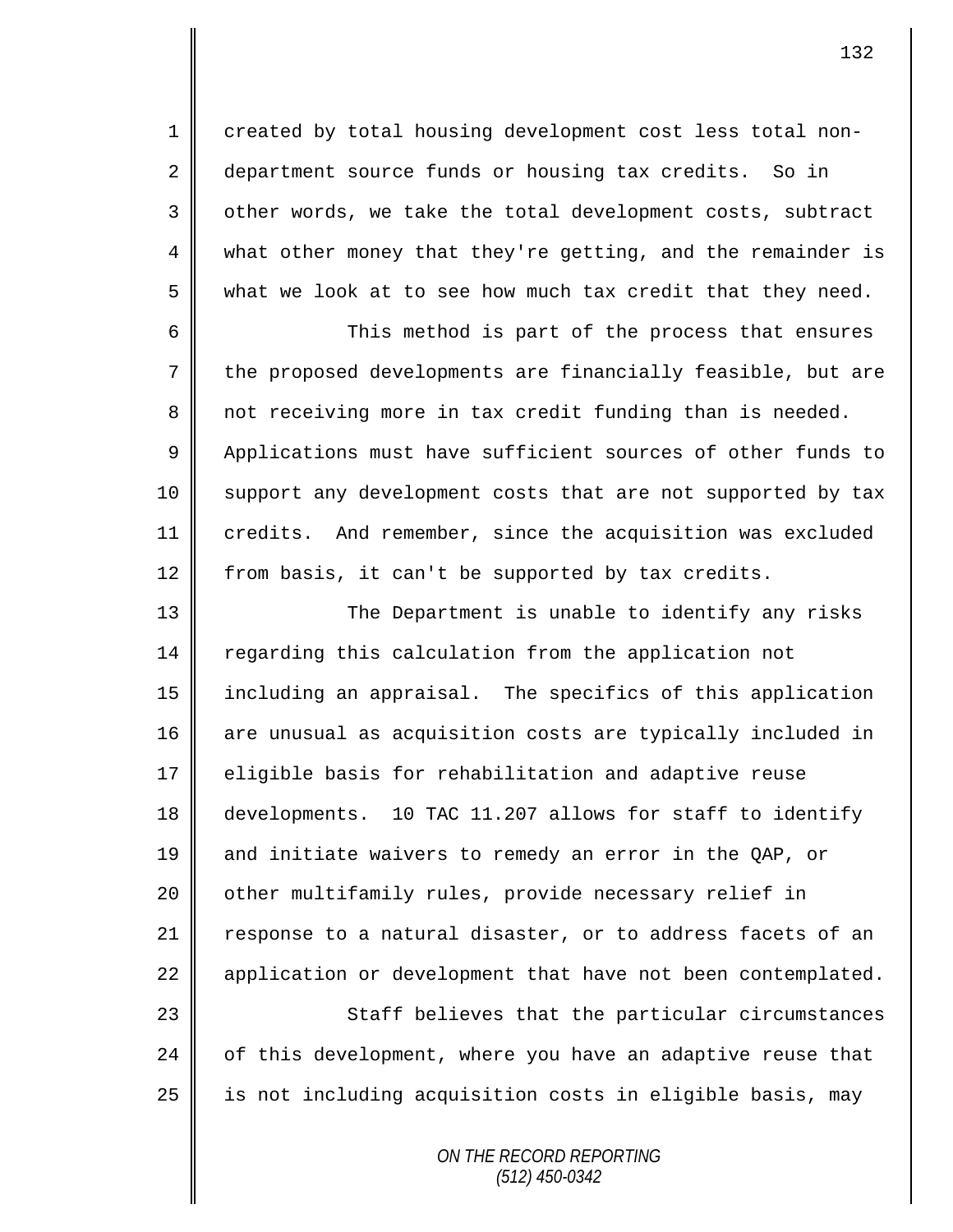| 1           | not have been contemplated in the rule, and accordingly,   |
|-------------|------------------------------------------------------------|
| 2           | recommends that the waiver of 10 TAC 11.2054, related to   |
| 3           | appraisals for the Warehouse Lofts at 707, be granted.     |
| 4           | I'm happy to take any questions.                           |
| 5           | MR. VASQUEZ: So you're trying to tell us that              |
| 6           | the QAP doesn't cover every conceivable, possible twist    |
| 7           | on $--$                                                    |
| 8           | MR. CAMPBELL: Believe it or not, you would                 |
| $\mathsf 9$ | think it would, with as long as it is, but --              |
| 10          | MR. VASQUEZ: Let me ask. So if there was an                |
| 11          | appraisal, would we even use it in all these calculations? |
| 12          | It's not applicable, right?                                |
| 13          | MR. CAMPBELL: It's not really going to come up,            |
| 14          | that is correct.                                           |
| 15          | MR. VASQUEZ: I mean even if they had submitted             |
| 16          | an appraisal, it wouldn't factor into our calculation here |
| 17          | because of the excluded value of the land?                 |
| 18          | MR. CAMPBELL: I have thought of this from every            |
| 19          | angle that I possibly can, and I can't say this            |
| 20          | definitively, but I'm pretty sure I'm correct on this.     |
| 21          | Excluding the costs from eligible basis, excluding your    |
| 22          | acquisition from eligible basis, only could create a       |
| 23          | liability for you because if, for whatever reason, you     |
| 24          | overstate your acquisition costs, you've got to find other |
| 25          | sources to cover that amount.                              |
|             |                                                            |

II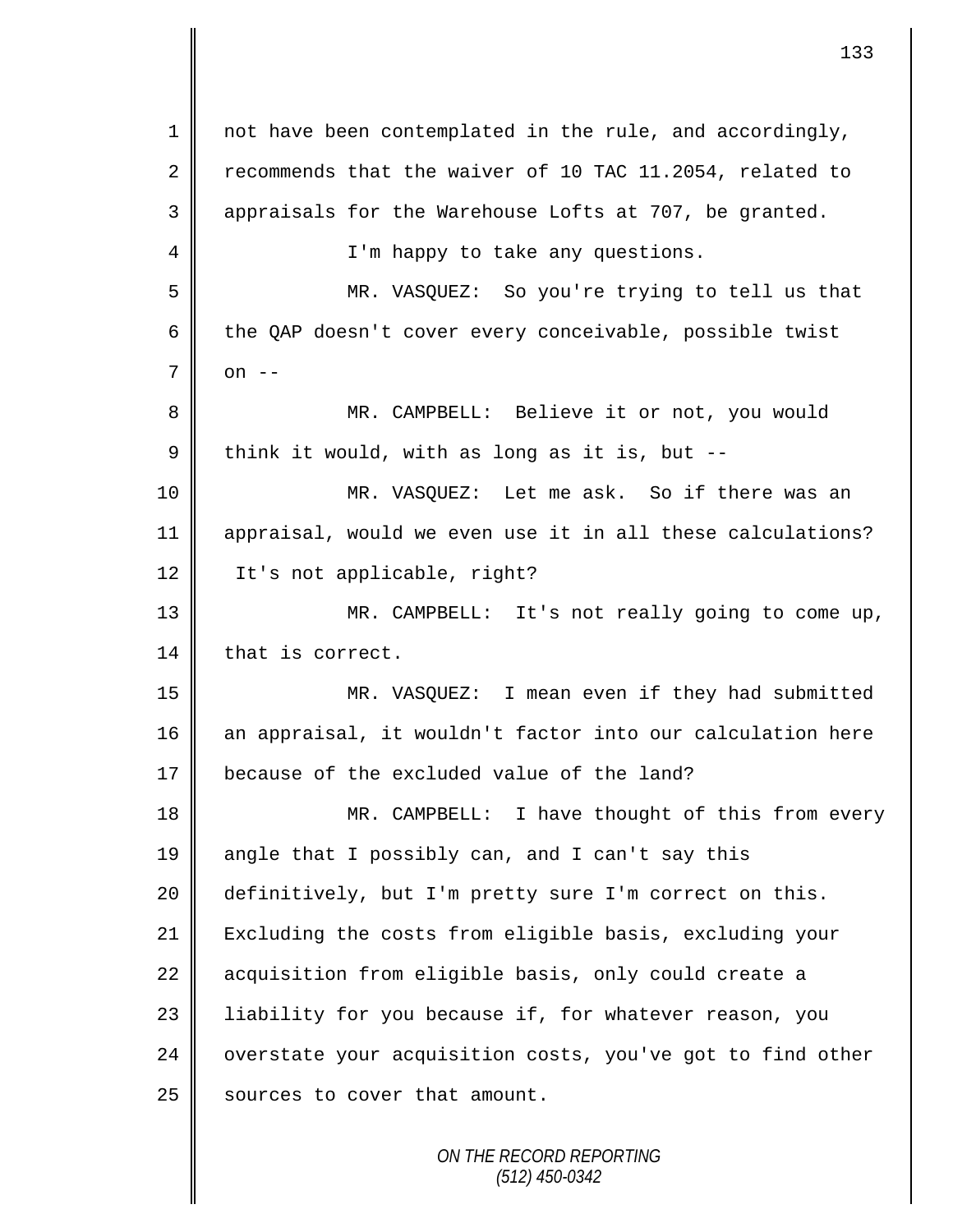|    | 134                                                       |
|----|-----------------------------------------------------------|
|    |                                                           |
| 1  | So staff really struggles to find the risk of             |
| 2  | not having an appraisal in this case.                     |
| 3  | MR. VASQUEZ: Because it wouldn't be applicable            |
| 4  | to our calculations.                                      |
| 5  | MR. CAMPBELL: Correct.                                    |
| 6  | MR. VASQUEZ: Is there any -- does our Counsels            |
| 7  | have any problem with this? I mean it --                  |
| 8  | MR. ECCLES: No, staff's logic is sound.                   |
| 9  | MR. VASQUEZ: Okay. This time.                             |
| 10 | Any Board members have questions on this item?            |
| 11 | Hearing none, I'd entertain a motion on item 7.j.         |
| 12 | MR. BRADEN: Mr. Chair, I move the Board grant             |
| 13 | the requested limited waiver of 10 TAC, Section 2054, for |
| 14 | application number 22295, The Warehouse Lofts at 707, to  |
| 15 | the extent it will allow for an appraisal to not be       |
| 16 | submitted with this application, all as reflected in the  |
| 17 | Board action request on this item.                        |
| 18 | Second, Mr. Chairman.<br>MR. BATCH:                       |
| 19 | MR. VASQUEZ: Motion made by Mr. Braden,                   |
| 20 | seconded by Mr. Batch.                                    |
| 21 | All in favor say aye.                                     |
| 22 | (A chorus of ayes.)                                       |
| 23 | MR. VASQUEZ: Any opposed?                                 |
| 24 | (No response.)                                            |
| 25 | MR. VASQUEZ: Hearing none, motion carries.                |
|    | ON THE RECORD REPORTING<br>$(512)$ 450-0342               |

 $\mathbf l$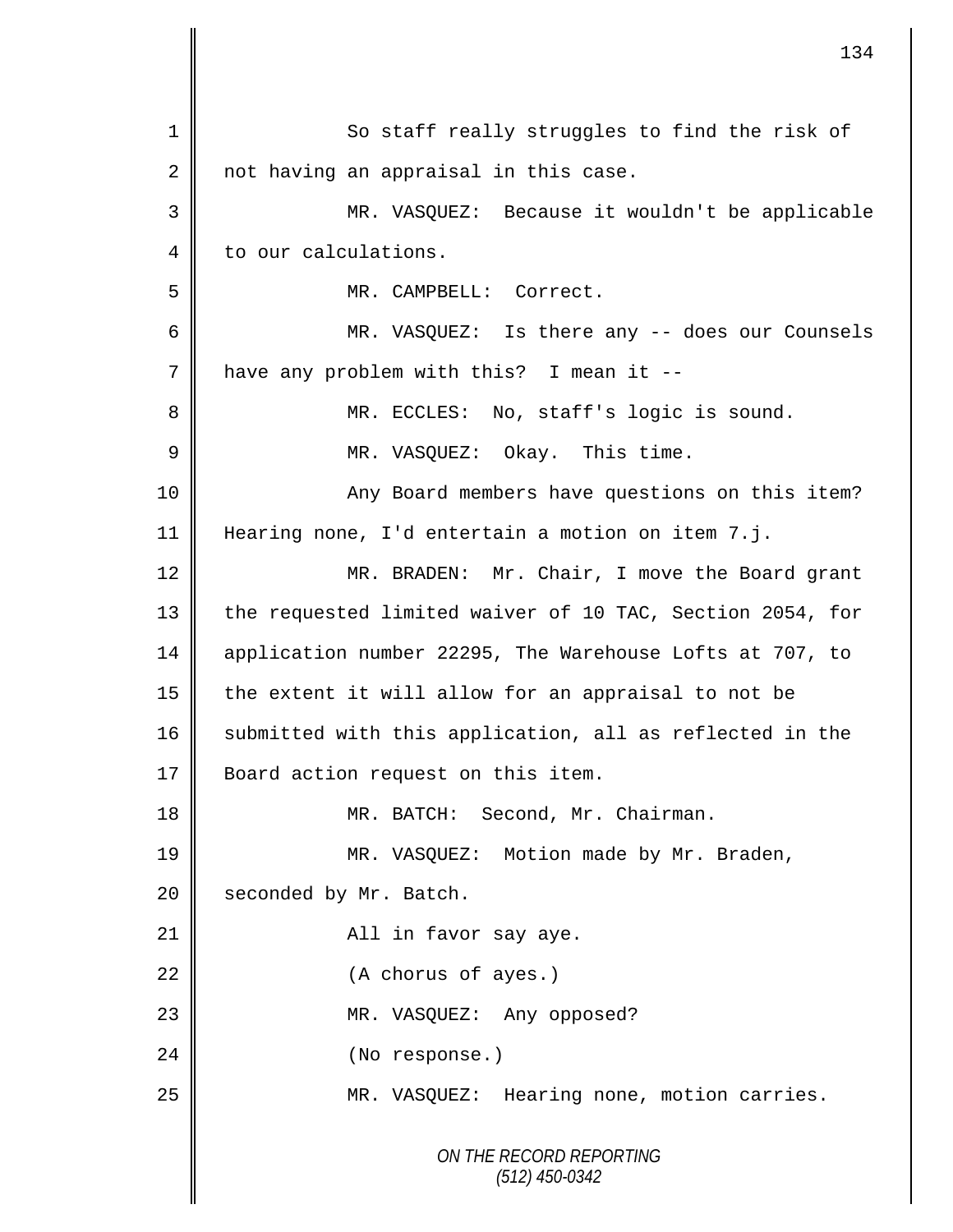| $\mathbf 1$ | 7.k, the final item on the agenda, presentation,            |
|-------------|-------------------------------------------------------------|
| 2           | discussion and possible on a timely submitted appeal        |
| 3           | related to a requested limited review of Weber Lofts in     |
| 4           | Corpus Christi, number 22249.                               |
| 5           | Mr. Campbell, you're still up.                              |
| 6           | MR. CAMPBELL: Last one. A preapplication was                |
| 7           | filed for this development. And I'm sorry, there are a lot  |
| 8           | of very specific numbers in this presentation, but they are |
| 9           | necessary.                                                  |
| 10          | A preapplication was filed for this development             |
| 11          | with a proposed funding request of \$1,243,435. So that     |
| 12          | would have been submitted at the very beginning of the      |
| 13          | year, and the preapplication was just the applicant         |
| 14          | notifying us that they intend to file a full application.   |
| 15          | This preapplication was followed up by a full               |
| 16          | application which was submitted by the full application     |
| 17          | delivery date of March 1, 2022. The full application        |
| 18          | includes a requested HTC amount of \$1,252,405, which is an |
| 19          | increase of \$8,970 from the request in their               |
| 20          | preapplication.                                             |
| 21          | Changes in funding requests between                         |
| 22          | preapplication and full application are common, and in      |
| 23          | fact, last night I did a little napkin math. Of our 127     |
| 24          | applications, about 85 of them had a different funding      |
| 25          | request from their preapplication. So more than half        |
|             | ON THE RECORD REPORTING<br>$(512)$ 450-0342                 |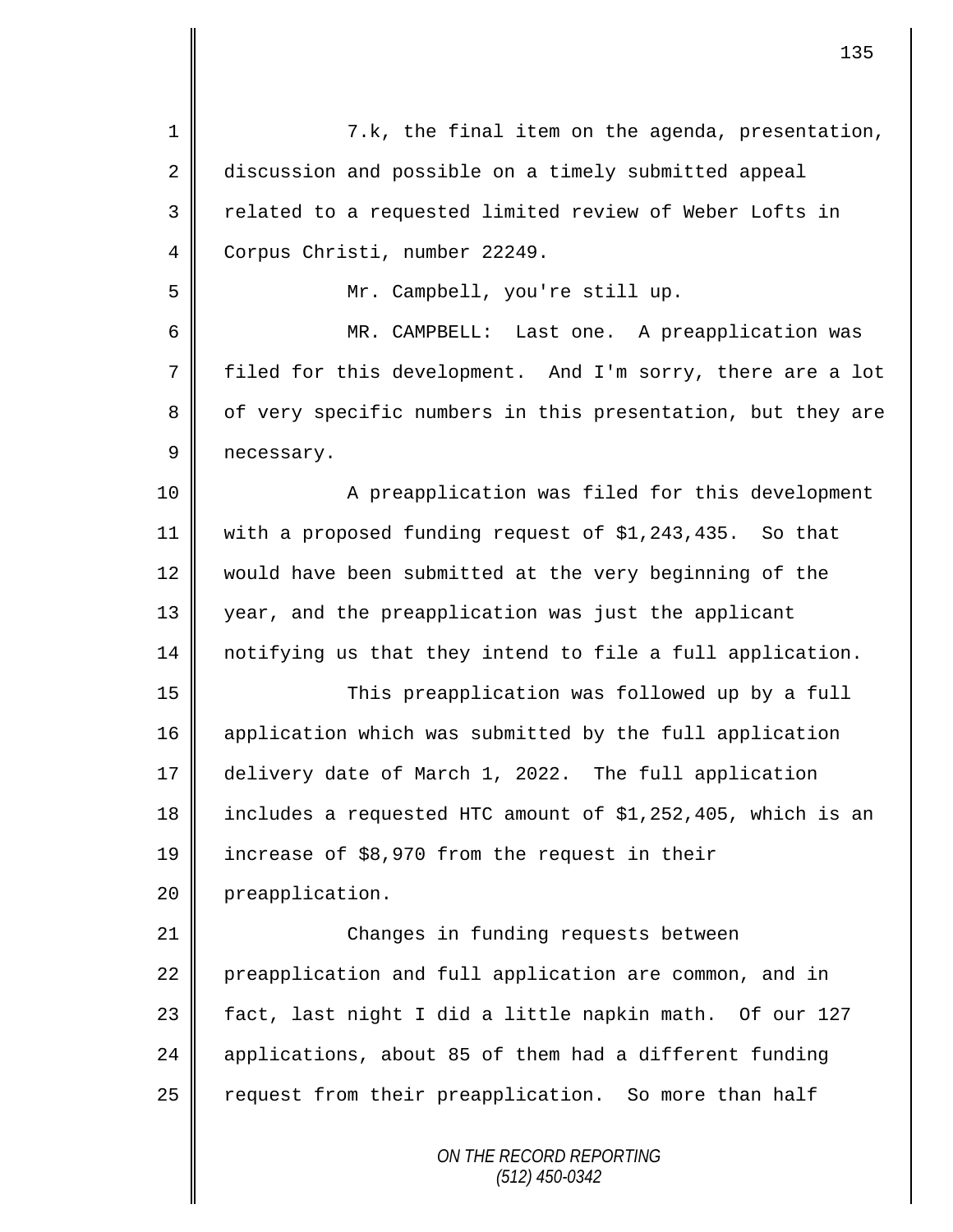1 change that amount.

| $\overline{2}$ | 10 TAC 11.9 of the QAP establishes the scoring               |
|----------------|--------------------------------------------------------------|
| 3              | criteria used for competitive applications and awards one    |
| 4              | point for applications which request no more than 100        |
| 5              | percent of the tax credit funding available in the           |
| 6              | subregion as determined by the regional allocation formula,  |
| 7              | on or before December -- I'm sorry, December 1, 2021.        |
| 8              | If it seems strange that they can request more               |
| 9              | funding than what available, it's because once we make our   |
| 10             | initial awards, we go through what's called the collapse.    |
| 11             | So we get all the amounts of money that are remaining        |
| 12             | unawarded in the regions. We make one big pool, and that     |
| 13             | gives us enough money to fund some of these, in excess of    |
| 14             | what was initially available.                                |
| 15             | Corpus Christi is located in Region 10 Urban,                |
| 16             | and the amount available in the subregion as of December 1,  |
| 17             | 2021, was \$1,243,435. Therefore, the applicant's final      |
| 18             | funding request of \$1,252,405 would not qualify for the     |
| 19             | point allowed under this item. It was about \$8900 over      |
| 20             | what it would have had to have been.                         |
| 21             | The applicant contacted the Department after the             |
| 22             | final application due date, and requested to revise the      |
| 23             | funding amount on the application so as to qualify for this  |
| 24             | Staff denied this request in accordance with Texas<br>point. |
| 25             | Government Code, Section 2306.6708, which prohibits this     |
|                | ON THE RECORD REPORTING                                      |

*(512) 450-0342*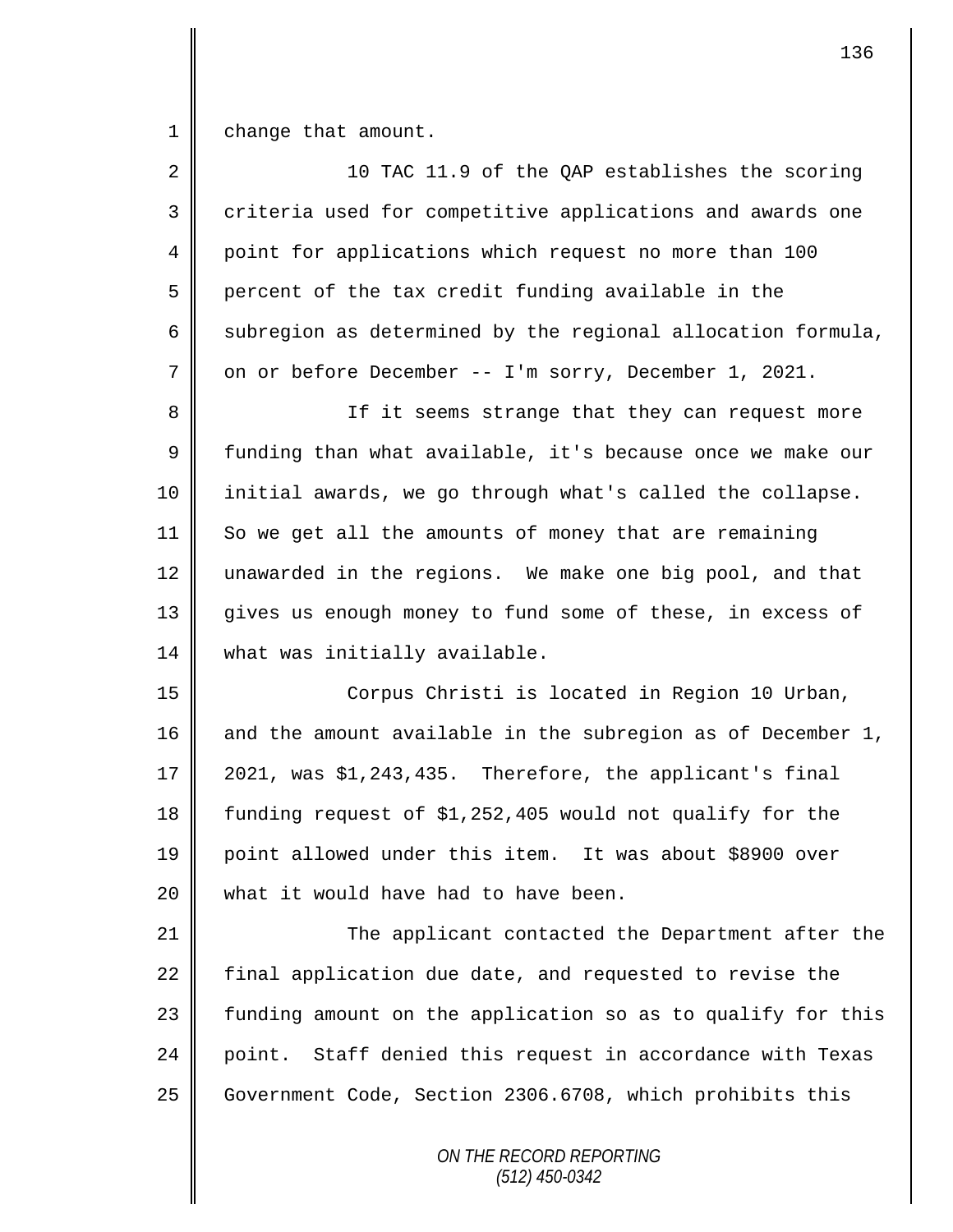$1 \parallel$  type of change.

| $\overline{2}$ | In accordance with statute, an applicant may not            |
|----------------|-------------------------------------------------------------|
| 3              | change or supplement their application in any manner after  |
| 4              | the filing deadline, except at the request of the           |
| 5              | Department to provide clarifying information or to correct  |
| 6              | administrative deficiencies in the application. Statute     |
| 7              | also allows applications to be amended after tax credits    |
| 8              | are allocated, but that clearly isn't the situation here.   |
| 9              | The applicant subsequently appealed this                    |
| $10$           | decision to the executive director, and asked that the      |
| 11             | matter be reviewed under the limited review provision of    |
| 12             | the QAP. Essentially, this provision allows for applicants  |
| 13             | to request a limited review of an application if they       |
| 14             | identify an error which may be the subject of a deficiency. |
| 15             | If, and this is a big if, the limited review results in an  |
| 16             | issue that requires correction or clarification, staff will |
| 17             | address such information through a deficiency process       |
| 18             | outlined in the QAP.                                        |
| 19             | So in other words, they request, can you take a             |
| 20             | look at this part of our application. We think we're going  |
| 21             | to get an administrative deficiency on it. We look at it.   |
| 22             |                                                             |
| 23             | If we agree, we issue the administrative                    |
| 24             | deficiency. But at no point is there a process for an       |
| 25             | application -- or for an applicant to just update their     |
|                | ON THE RECORD REPORTING<br>$(512)$ 450-0342                 |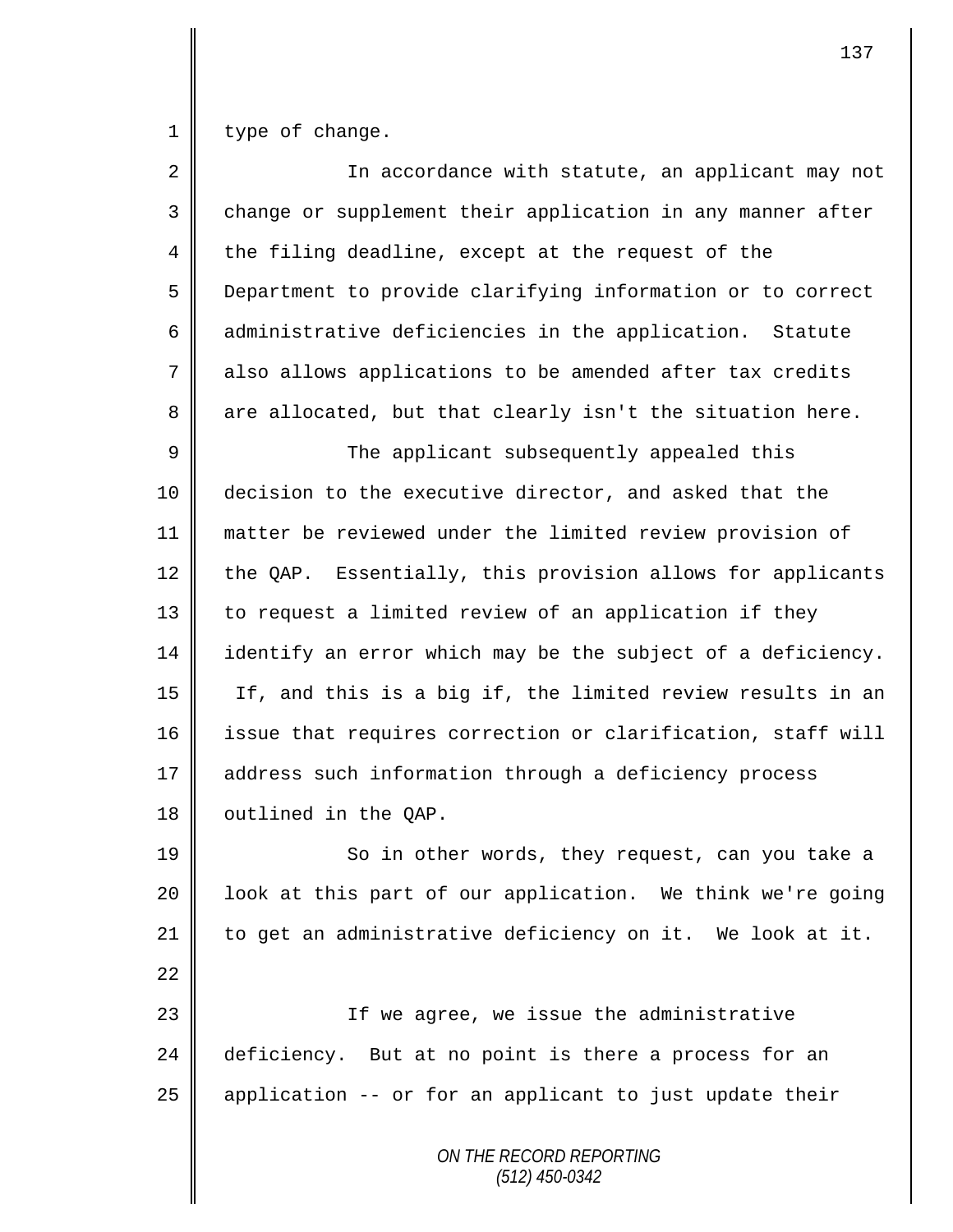1 || application without going through that process.

2 || In accordance with the rule, limited reviews are 3 || intended to address two things. First, clarification of 4 issues the Department staff would have difficulty 5 identifying due to the omission of information that the 6 Department may have access to only through applicant 7 disclosure, such as prior removal from a tax credit 8 transaction or participation in a development that is not 9 didentified in the previous participation portion of the 10 application, or -- and so this is the second one that 11 limited reviews are intended to identify -- technical 12 correction of non-material information that would cause an 13 || application to be deemed non-competitive, and when 14 | providing that information, would deem it to be 15 competitive, and therefore, subject to a staff review.

16 | For example, failure to mark the nonprofit set-17 aside in an application that otherwise included complete 18 Submission of documentation for participation in the 19 | nonprofit set-aside.

20 || As the funding amount requested is consistent 21  $\parallel$  through the application, and is substantiated by third 22 party documents in it, staff would find no reason to issue 23 a deficiency for this item. Additionally, the applicant's 24 request directly relates to the scoring of the application 25 which is prohibited under the limited review provision of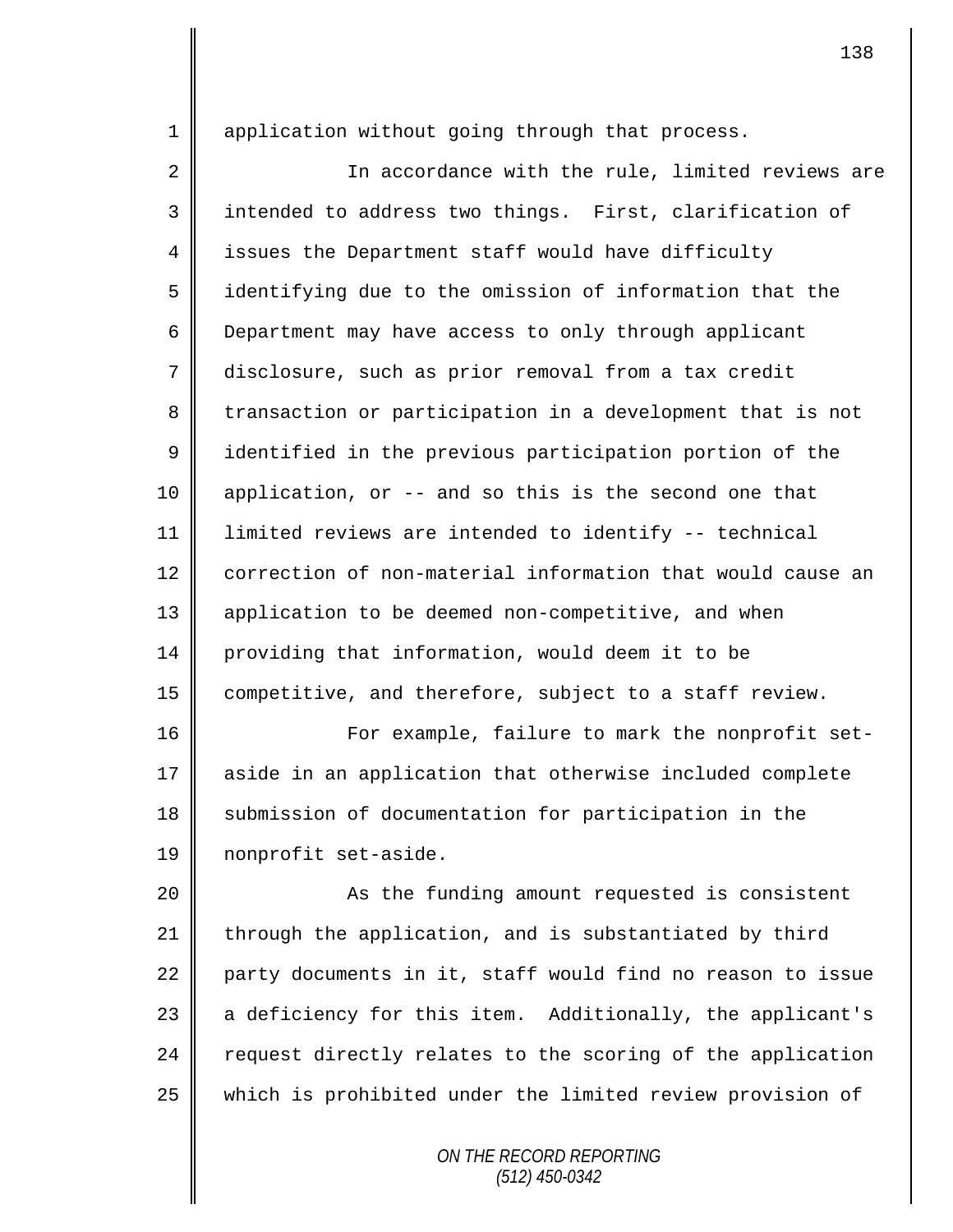$1 \parallel$  the QAP.

| 2  | For these reasons, the executive director denied         |
|----|----------------------------------------------------------|
| 3  | the applicant's appeal, and the applicant requested that |
| 4  | the matter be brought to the Board.                      |
| 5  | Staff has reviewed this request and finds no             |
| 6  | basis for the funding request to be reviewed under the   |
| 7  | limited review provision of the QAP. Accordingly, staff  |
| 8  | recommends that the appeal be denied.                    |
| 9  | MR. VASQUEZ: Okay. So this is a one point                |
| 10 | question?                                                |
| 11 | MR. CAMPBELL: Yes, sir.                                  |
| 12 | MR. VASQUEZ: And if we deny the appeal, the              |
| 13 | application's still out there. It's not --               |
| 14 | MR. CAMPBELL: That is correct.                           |
| 15 | MR. VASQUEZ: -- eliminated? And this is in               |
| 16 | what, Urban 10, or something like that, you said?        |
| 17 | MR. CAMPBELL: This is in Corpus Christi.                 |
| 18 | MR. VASQUEZ: I think subregion 10, Urban                 |
| 19 | subregion 10.                                            |
| 20 | MR. CAMPBELL: Yes, sir. And I believe we have            |
| 21 | four applications.                                       |
| 22 | MR. VASQUEZ: Okay. That was my next question.            |
| 23 | So how many applications do we have?                     |
| 24 | MR. CAMPBELL: We have four, and I think that             |
| 25 | based on their self-score, they're in a deadlocked tie.  |
|    | ON THE RECORD REPORTING<br>$(512)$ 450-0342              |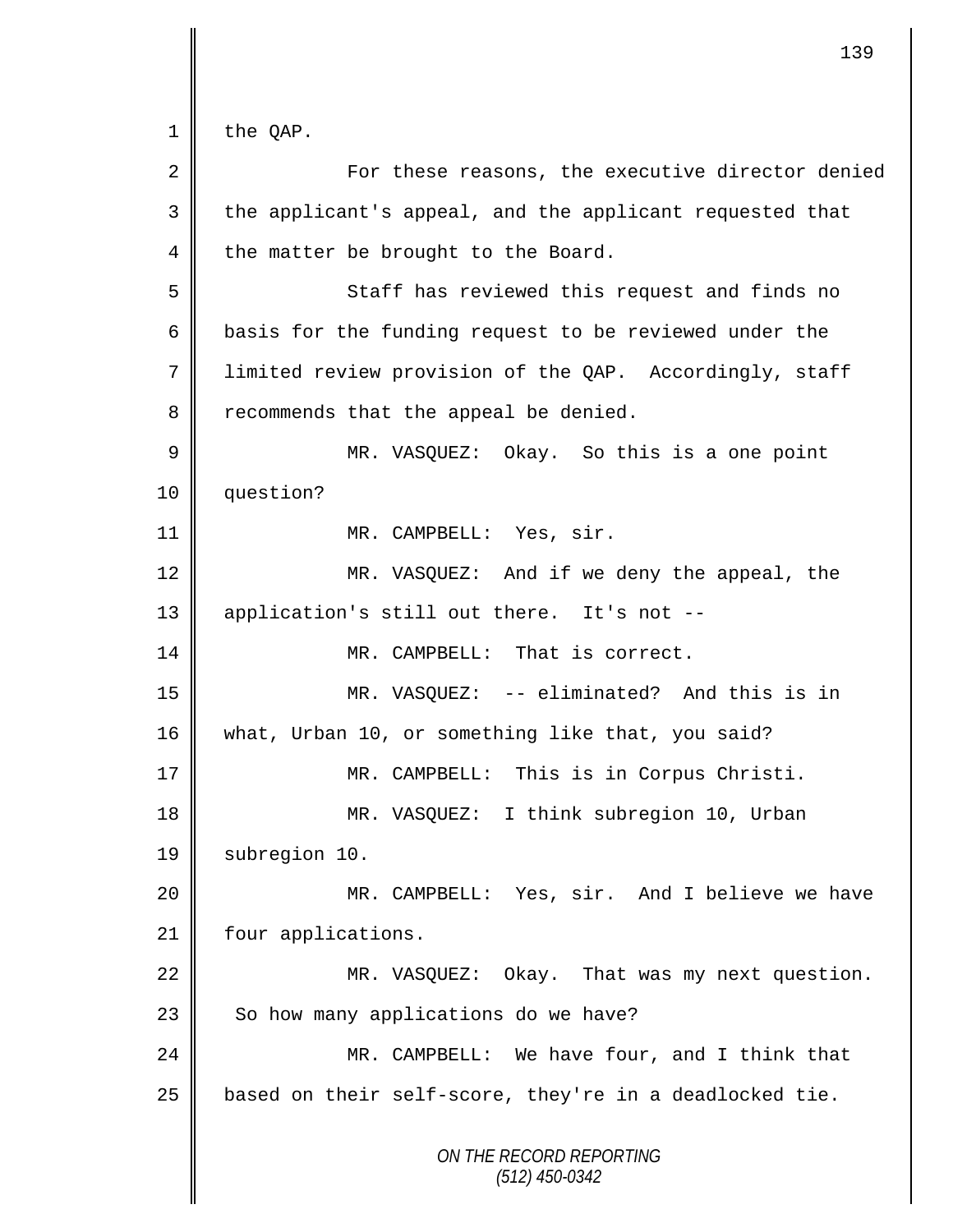|    | 140                                                          |
|----|--------------------------------------------------------------|
| 1  | MR. VASQUEZ: So this one point could be pretty               |
| 2  | critical?                                                    |
| 3  | MR. CAMPBELL: Yes, sir. And procedurally, if                 |
| 4  | the Board denies this appeal, then the staff will issue a    |
| 5  | scoring notice for this item which comes with it appeal      |
| 6  | rights.                                                      |
| 7  | MR. VASQUEZ: Okay. So it could come back to us               |
| 8  | again on this?                                               |
| 9  | MR. CAMPBELL: That is correct, yes, sir.                     |
| 10 | MR. VASQUEZ: And in this case, they're asking                |
| 11 | us to reduce the amount that they're requesting by the       |
| 12 | \$8,900?                                                     |
| 13 | MR. CAMPBELL: Yes, sir. And that would require               |
| 14 | updating several exhibits in the application, as well as     |
| 15 | providing a new letter from their equity investor.           |
| 16 | MR. VASQUEZ: Did the amount that was available               |
| 17 | for the region, the what, $1,252,435$ -- was that published? |
| 18 | How was that made known?                                     |
| 19 | MR. CAMPBELL: Yes, sir. We publish that on                   |
| 20 | December 1 of every year. That is the regional allocation    |
| 21 | formula estimate for the preceding year -- preceding year.   |
| 22 | MR. VASQUEZ: Right. Okay. So, I mean, that's                 |
| 23 | out there for everyone to see?                               |
| 24 | MR. CAMPBELL: That is correct, yes, sir.                     |
| 25 | MR. VASQUEZ: This is one of those where I                    |
|    | ON THE RECORD REPORTING<br>$(512)$ 450-0342                  |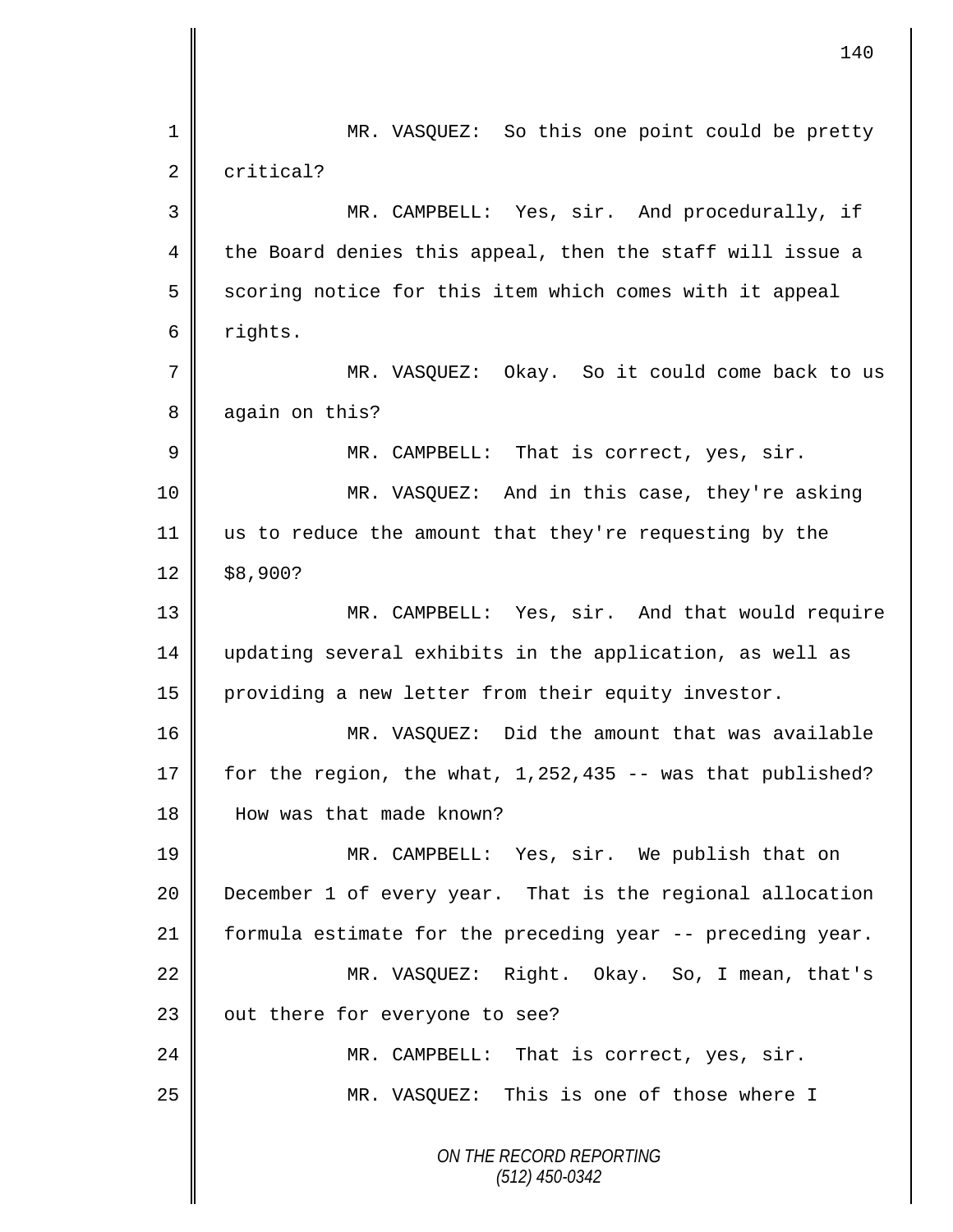*ON THE RECORD REPORTING (512) 450-0342* 1 personally just hate the bureaucracy and the -- my famous 2 gotchas. This feels like that but at the same time, I see  $3 \parallel$  the rules and how this is written out, so I -- I'm torn. 4 MR. MARCHANT: May I ask a question? 5 MR. VASQUEZ: Please, Mr. Marchant. 6 MR. MARCHANT: Could -- under the -- Beau, under 7 the definition of what could have been done to correct 8 this, if the staff had called and said you've applied for  $9 \parallel$  this amount, were you not aware that this exceeded the 10 amount -- would that have been a legal communication 11 between staff and the applicant? 12 MR. VASQUEZ: Before the deadline. Before the 13 || submission deadline, you're asking? 14 MR. MARCHANT: Well -- 15 MR. VASQUEZ: Well, or maybe -- okay, before and 16 after. 17 MR. MARCHANT: Yeah, I thought there was some 18 || caveat in there that allowed you guys to seek clarification 19 || from them, but they couldn't proactively ask you? 20 MR. CAMPBELL: So in reviewing an application, 21 | if we come across something that would constitute an 22  $\parallel$  administrative deficiency -- and there are a lot of things 23 that can be administrative deficiencies. You know, if 24 || somebody signs something as John Hancock on one page, and 25 | John F. Hancock, you know, any of that kind of thing, or if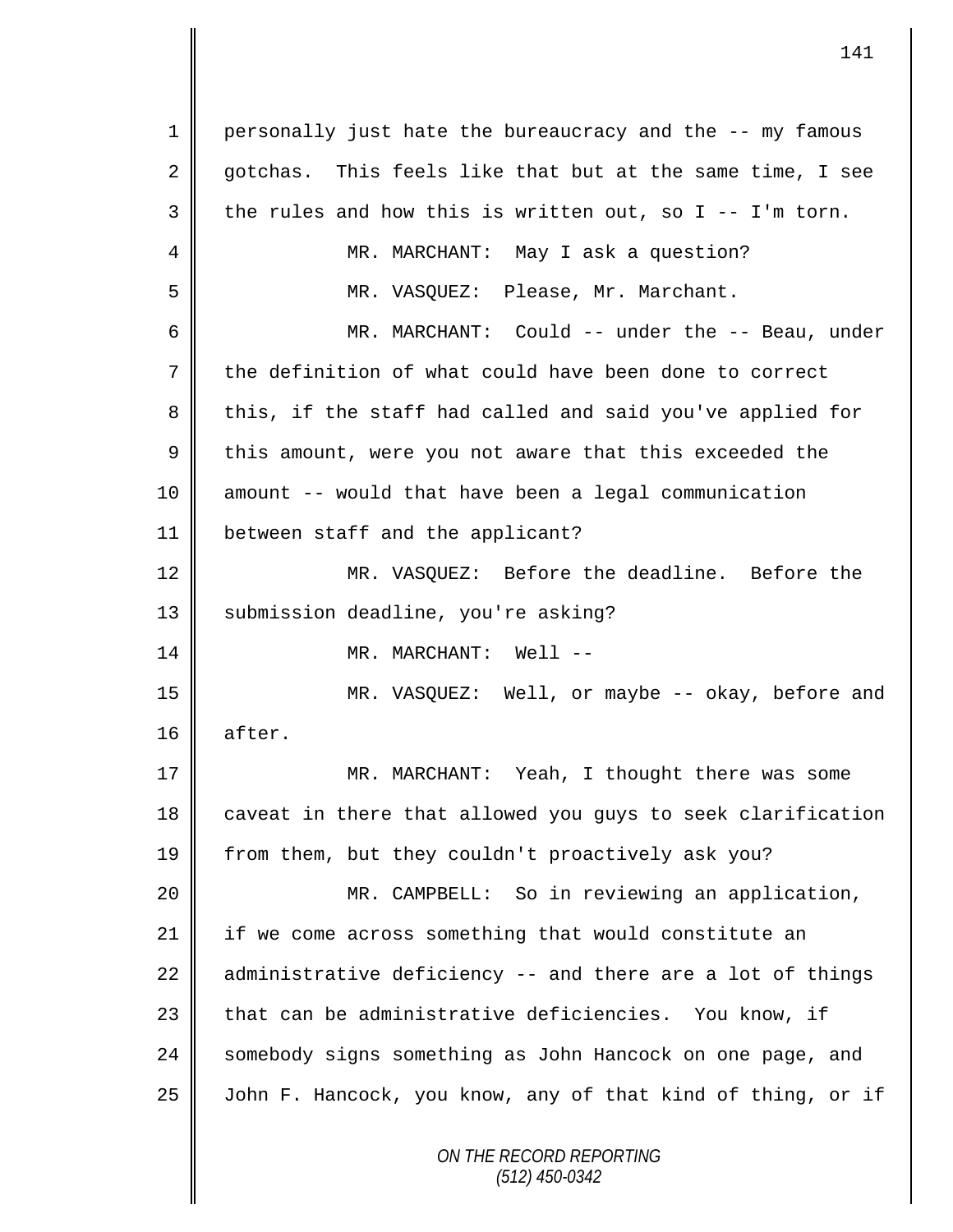*ON THE RECORD REPORTING (512) 450-0342* 1 || the site plans are unclear and we need a clearer --2 MR. MARCHANT: But this wouldn't have fallen  $3 \parallel$  under  $--$ 4 MR. CAMPBELL: This would not fall under that,  $5 \parallel$  no, sir. 6 MR. MARCHANT: Okay. All right. 7 MR. BRADEN: You mean Beau gets to avoid 8 answering the question? Golly. 9 MR. MARCHANT: Would that be your answer, Beau? 10 MR. ECCLES: Very close to that. It's simply to 11  $\parallel$  say that staff has the ability to seek clarification, but  $12$  this is not really a clarification point. 13 This is the amount of funding that throughout  $14$  the full application was requested. And they can do that. 15 It's just that they won't get that point for asking for 16 under that amount. 17 MR. BRADEN: So to the Chair, I guess I'm 18 Struggling with how this ended up on our lap, because the 19 law says, except as provided by this other subsection, an 20 || applicant may not change or supplement an application in  $21$  | any manner after the filing deadline. 22 | That subsection is just what Mr. Marchant 23 | referred to, saying, you know, at the request of the 24 Department, clarifying information can be provided and  $25$  | that's okay. And then after the housing tax credits have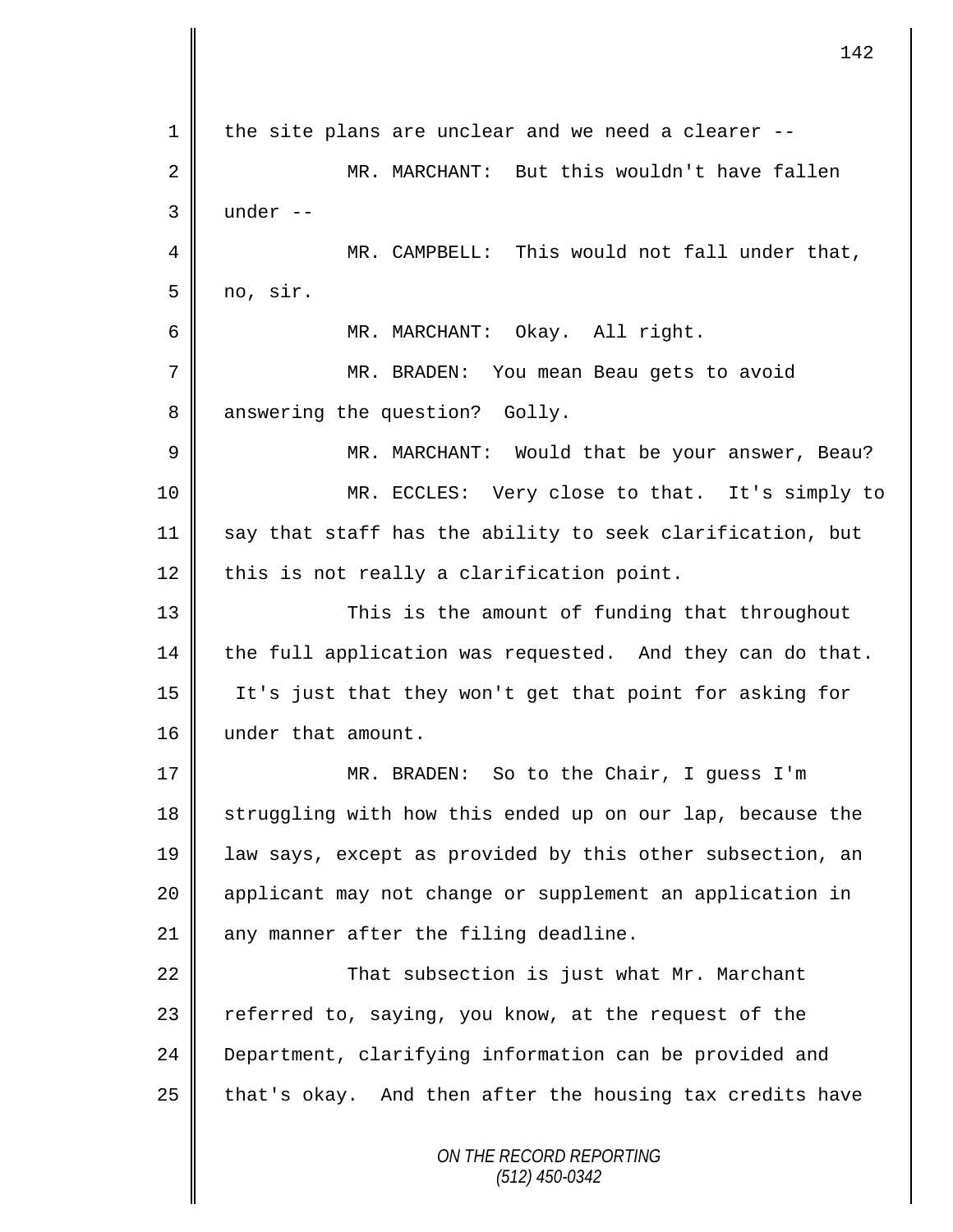*ON THE RECORD REPORTING* 1 | been allocated, there's some things that could be provided,  $2 \parallel$  and that's okay, too. 3 This isn't our rule. This is the law. And so 4 neither one of those things apply, which the executive 5 director correctly pointed out. 6 So now the applicant's appealing that decision 7 by the executive director, and that's how it's ending up in  $8 \parallel$  our lap? 9 || MR. CAMPBELL: That is correct, yes, sir. 10 MR. VASQUEZ: And that leads to my next question 11  $\parallel$  that I was going to ask, just to distinguish -- and for the 12 | new Board members, we've had this discussion multiple times 13 || in the past on what's in statute and the law versus what's 14 in our rules. 15 || And just to clarify, this is in statute, in the 16  $\parallel$  rules -- I mean in the law, in the statute. It's not just 17 | our rules. 18 MR. ECCLES: To be clear, I believe that what 19 the appellant will say is that this was an administrative 20 deficiency, as opposed to a material deficiency, that they 21  $\parallel$  are seeking to clarify their -- the amount that's being  $22$  requested rather than change it. 23 MR. BRADEN: But did the Department make a 24  $\parallel$  request for that clarification? 25 || MR. CAMPBELL: No, sir.

143

*(512) 450-0342*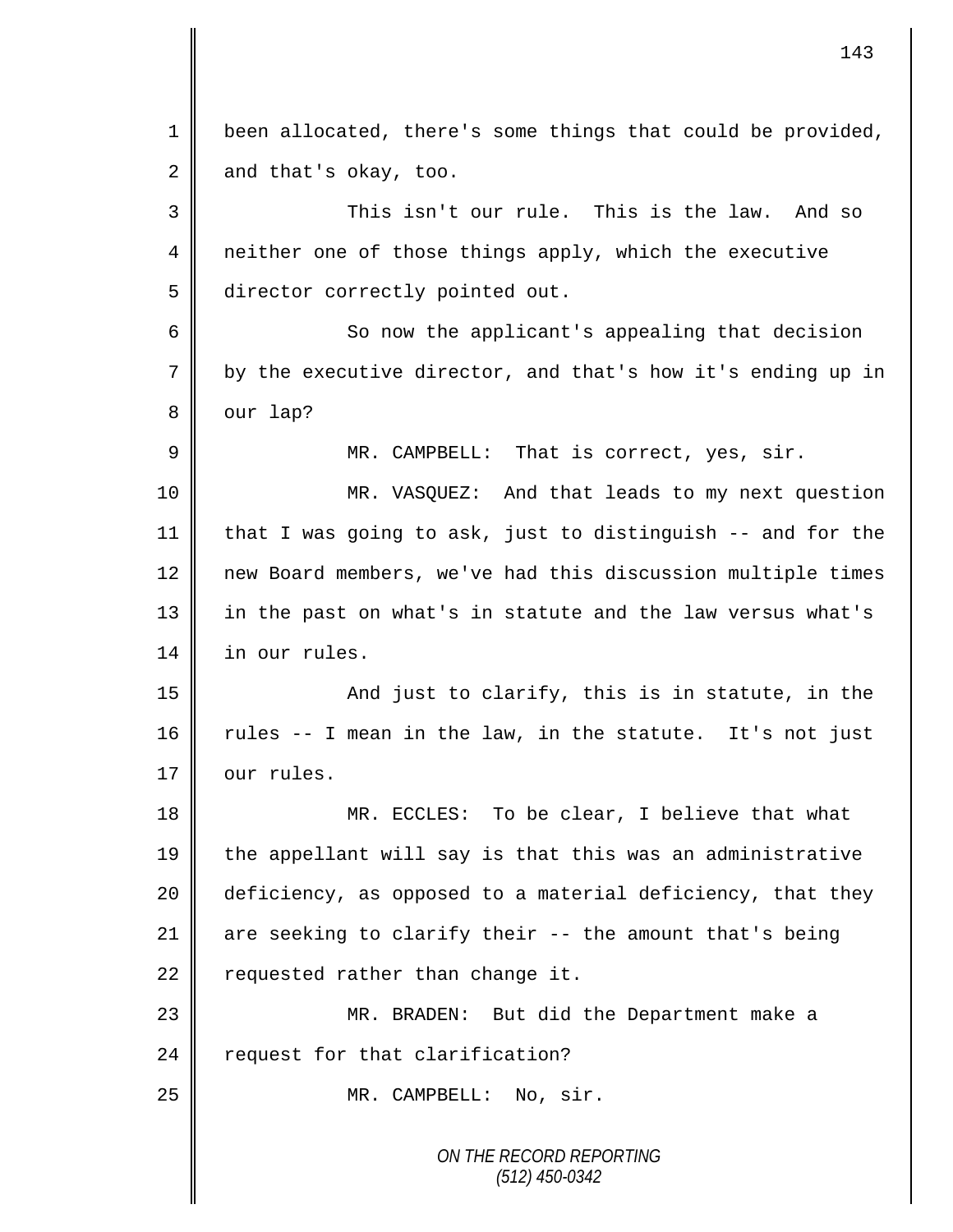| 1  | The request of the Department did<br>MR. BRADEN:             |
|----|--------------------------------------------------------------|
| 2  | not occur.                                                   |
| 3  | MR. MARCHANT: Had it occurred, would it have                 |
| 4  | been administrative?                                         |
| 5  | MR. CAMPBELL: No, sir. It would not have.                    |
| 6  | So I've spoken with the application reviewers                |
| 7  | about this just to see if there's any circumstance under     |
| 8  | which something like this would become an administrative     |
| 9  | deficiency, and they all responded that it would not.<br>And |
| 10 | to some extent, I think that we're getting into areas of     |
| 11 | what would be appropriate for staff to do.                   |
| 12 | And I'm not sure that it's appropriate for staff             |
| 13 | to work to maintain the competitiveness of an application.   |
| 14 | So when we identify that, you know, you're claiming this     |
| 15 | point, but you don't actually qualify for it, I struggle to  |
| 16 | feel appropriate reaching out to that applicant and saying,  |
| 17 | hey, I need you to do this for your application so that you  |
| 18 | stay in the running.                                         |
| 19 | As the referees of the competition, you know, I              |
| 20 | think that borders on an impropriety.                        |
| 21 | MR. VASQUEZ: With all that background, we'll                 |
| 22 | still have some time -- would you care to make a motion to   |
| 23 | hear public comment on this item?                            |
| 24 | MR. BRADEN: I'll make a motion to deny it.                   |
| 25 | MR. VASQUEZ: No public comment?                              |
|    | ON THE RECORD REPORTING<br>$(512)$ 450-0342                  |

 $\mathsf{I}$ 

I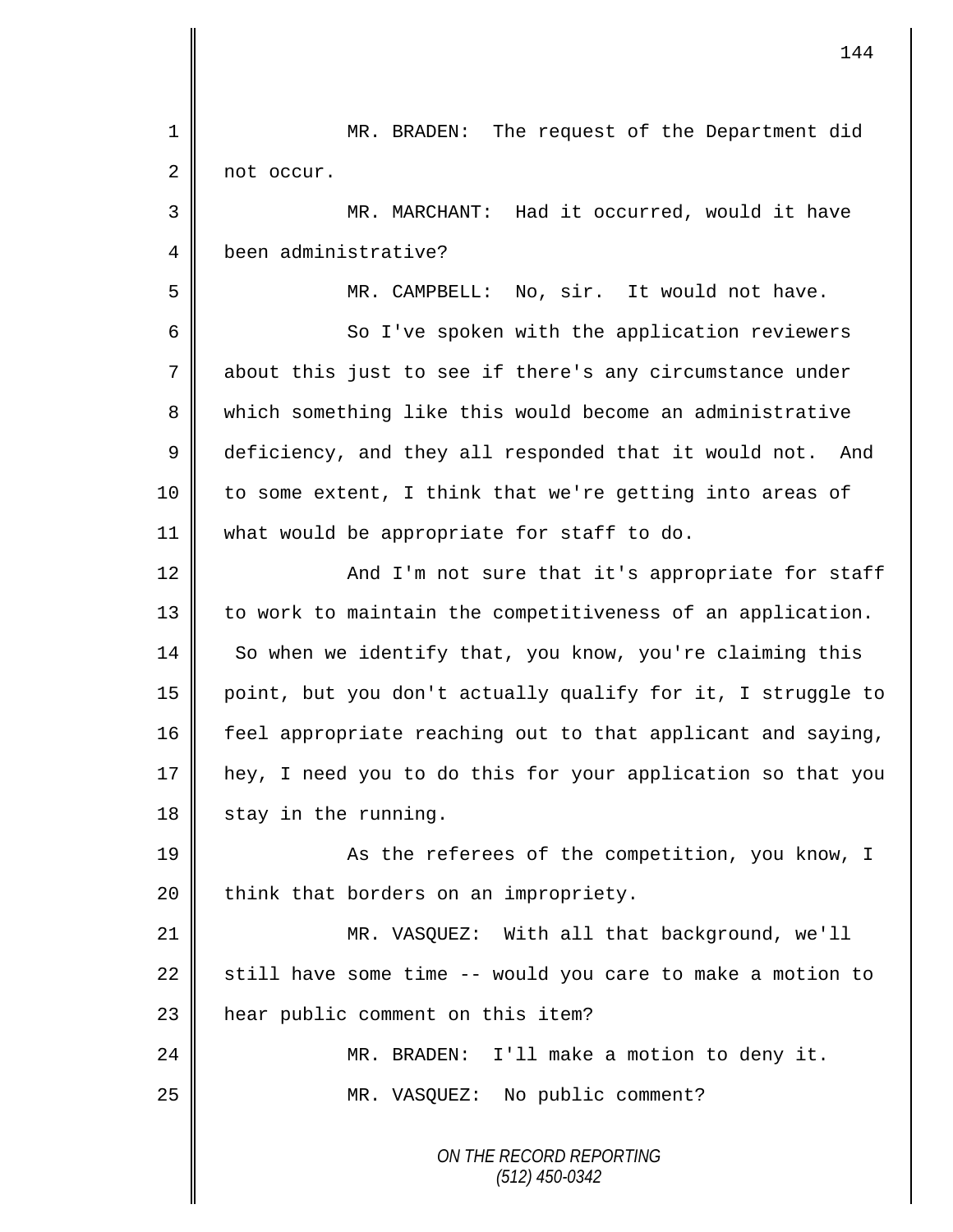*ON THE RECORD REPORTING (512) 450-0342* 1 || MR. BRADEN: No, you can have public comment 2 after you make a motion. You just can't have public 3 | comment without a motion on the table. 4 || MR. VASQUEZ: We do it all the time. 5 MR. BRADEN: Okay, I'll make a motion for public 6 comment. 7 | MS. FARIAS: Second, Mr. Chairman. 8 || MR. VASQUEZ: Okay. All right. All in favor  $9$  aye. 10 Okay. Let's have some speakers. Please tell us 11 | how you're representing, and who you are. 12 MS. MEYER: Hi. My name is Robbye Meyer, and I 13 | represent the applicant. Good morning -- I guess it's 14 afternoon now, Board, Chairman, Ms. Boston. 15 How we got here is Texas probably has one of the 16 best applications for the tax credit program there is. It 17 allows an applicant to enter information in one place and 18 it form fills throughout the application, and that's a good 19 || thing because we don't have to enter information numerous 20 | times in the application. 21 However, when an applicant makes a mistake, it  $22$  form fills throughout the application, and that mistake is 23 carried out in several places. That's exactly what 24 happened here. 25 || The credit amount was listed on Tab 17, which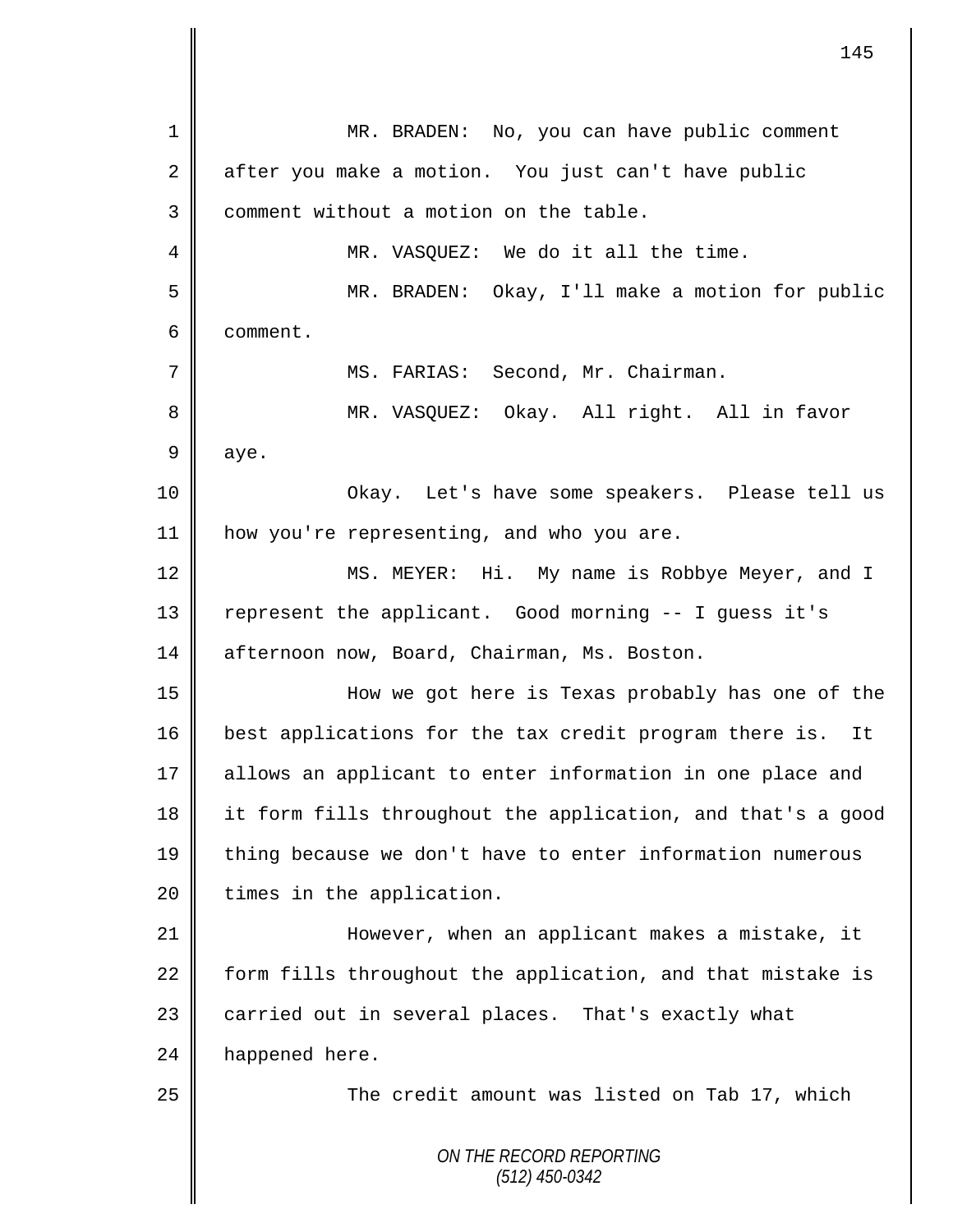1 carried over to Tab 30, which is the development cost 2 schedule. It carries over into sources and uses, Tab 31. 3 That is then sent to our lender and syndicator for  $4 \parallel$  signature, and to prepare the letters of intent.

5 So that's why you have several exhibits in the 6 application that confirm the credit amount that was  $7 \parallel$  requested. The rule on how -- you have statute that says 8 the applicant can't supplement an application. However, 9 TDHCA several years ago put in a workaround with a limited 10 Teview process that says after the submission of an 11 application, an applicant identifies an error in the 12  $\parallel$  application that could likely be a subject of a deficiency, 13 || and the applicant may request a limited review of the 14 specific and limited issues that need clarification or 15 | correction.

16 And that -- therefore, that was one of the 17  $\parallel$  things that we did. We asked for a limited review to 18 | correct that credit amount.

19 || An example that is given in the QAP, which Mr. 20 | Campbell read out to you, would be to correct the nonprofit 21 set-aside. This assumes that in the preapplication, an 22 applicant marked the nonprofit set-aside box. In order to  $23$   $\parallel$  do that, then the Department would be allowing an applicant  $24$  to preserve their points, which is no different than what  $25$  this applicant is doing -- is requesting from you.

> *ON THE RECORD REPORTING (512) 450-0342*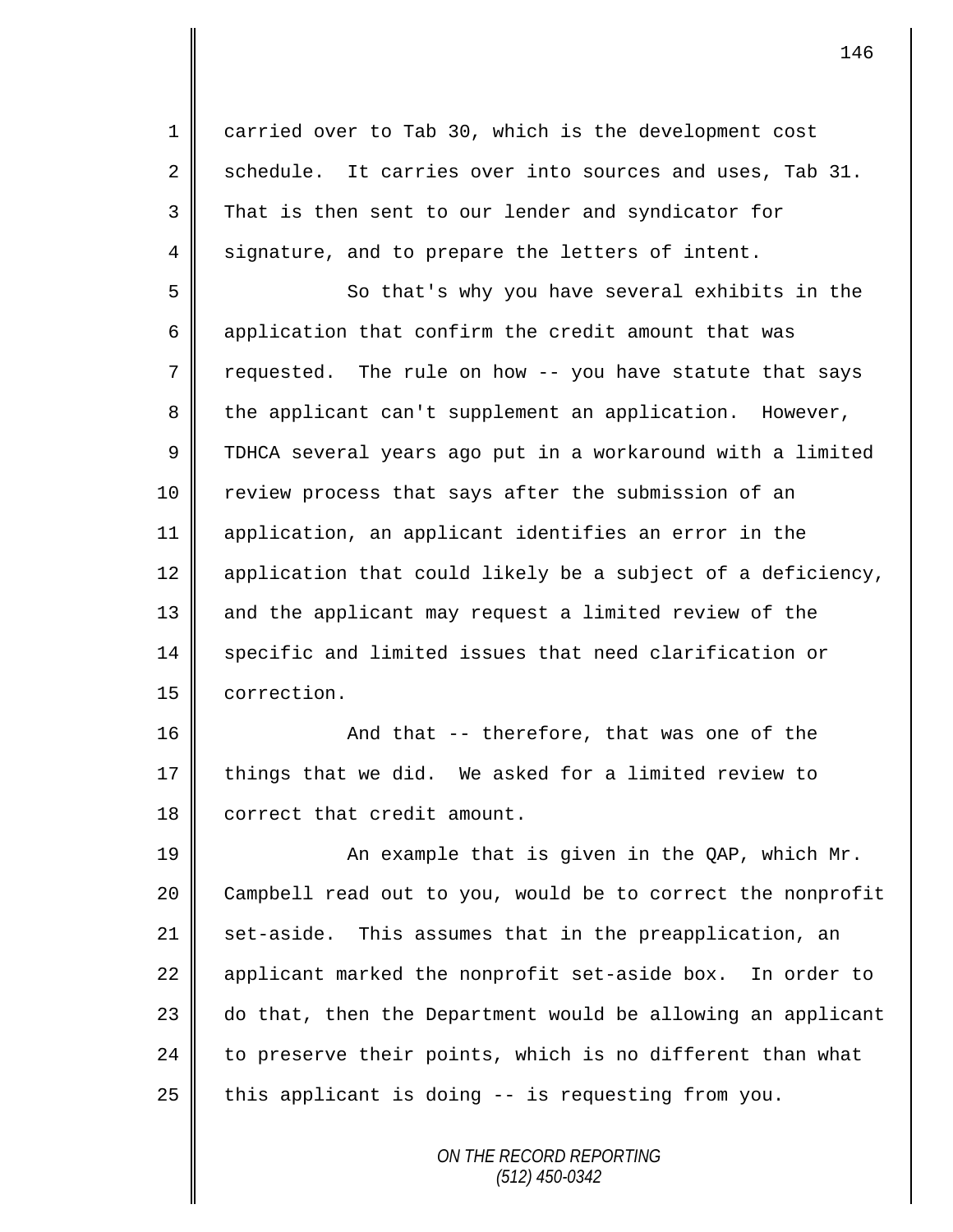*ON THE RECORD REPORTING (512) 450-0342* 1 || It's to the preserve the points that they 2 Tequested at preapplication because they requested the 3 correct credit amount at preapplication. They requested 4 the correct points at preapplication. They requested the 5 correct points at full application, and they made an \$8,900  $6 \parallel$  error in their credit amount at full application. 7 They requested through the limited review 8 process to correct that error. That's what they're doing. 9 || I can say, almost without a doubt, there's not 10 an applicant or a developer that participates in this 11 program that would give up a point for \$8,900 in credit. 12 The applicant respectfully requests that you allow them to 13 | correct an error that they made on their full application 14 to what they intended to do, by what they submitted in 15 their preapplication, and the points that they requested at 16 | full application and at preapplication. 17 || I thank you for your time. 18 MR. VASQUEZ: Thank you, Ms. Meyer. 19 Mr. Shackelford? 20 MR. SHACKELFORD: Thank you, Mr. Chairman. John 21 Shackelford, I represent the applicant in this matter. And 22  $\parallel$  I feel your pain because I understand you sort of feel like 23 || you may be caught between a rock and a hard place with what  $24$  the rules are. 25 || I can't disagree with any of what Mr. Campbell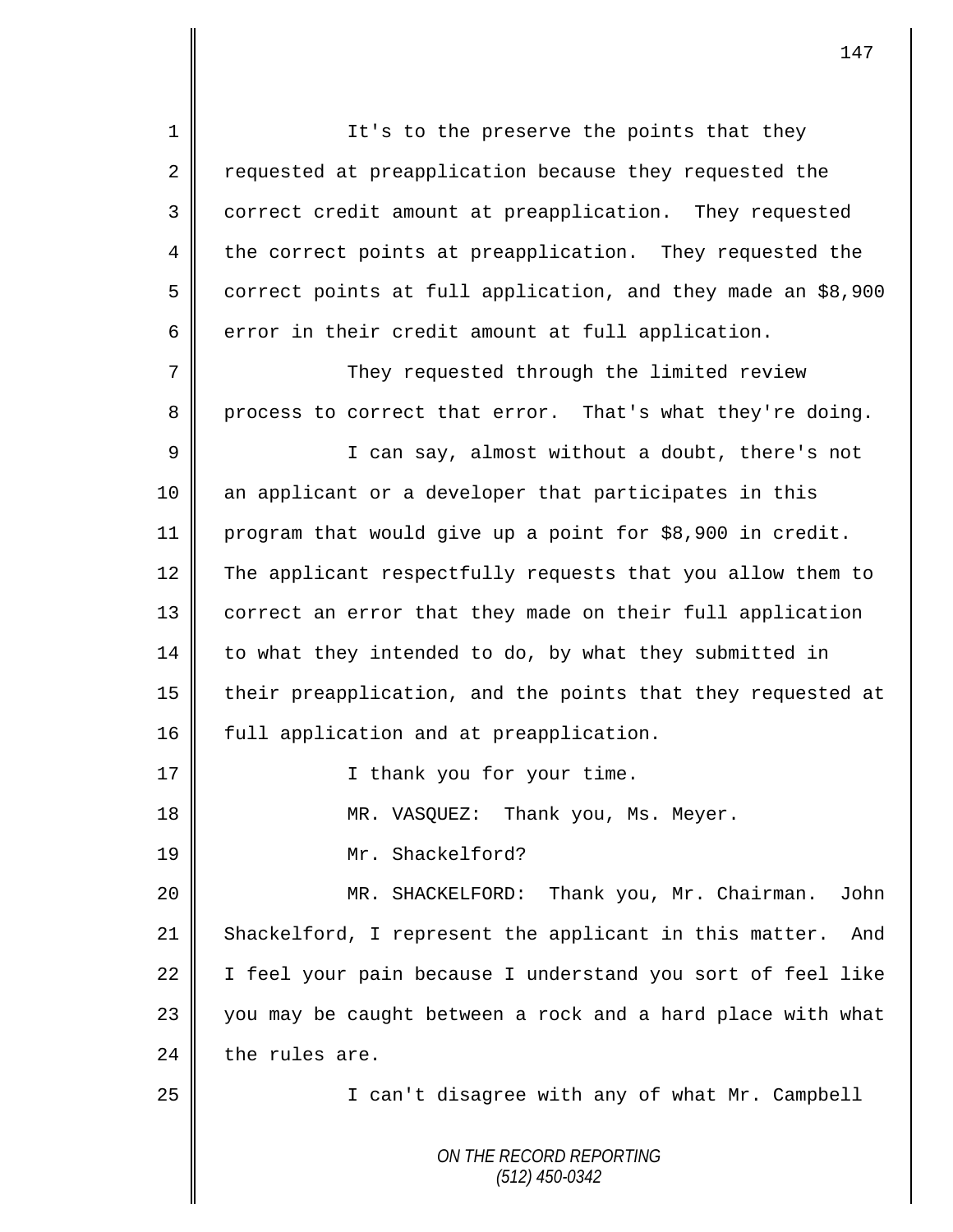| 1              | said, or Mr. Braden, what you're bringing up. And at the     |
|----------------|--------------------------------------------------------------|
| 2              | same time, you know, I found this Board to be very           |
| 3              | judicious when we have these gotcha moments, and I feel      |
| $\overline{4}$ | like that's one of this gotcha moments.                      |
| 5              | Ms. Meyer is a terrific consultant. She's done               |
| 6              | this for a long time, used to be with the Department.        |
| 7              | Nobody, like she just said, would give up one point between  |
| 8              | the preapp scoring and the application scoring over \$8,900. |
| 9              | I mean, it would make absolutely no sense.                   |
| 10             | It was just human error, and you know, it's                  |
| 11             | unfortunate that that's the way system is. And the           |
| 12             | language that's in the limited review process that's in the  |
| 13             | QAP, it is a bit ambiguous, because you can take the         |
| 14             | position that the example that's given, that Mr. Campbell    |
| 15             | read and Ms. Meyer just referred to, that goes to a scoring  |
| 16             | item.                                                        |
| 17             | If somebody didn't mark the box on a, you know,              |
| 18             | nonprofit set-aside, they could -- might qualify to get a    |
| 19             | deal if they didn't go in the set-aside that they intended   |
| 20             | to go into. So it does impact the merits of an application   |
| 21             | in the example that's given in the limited review language   |
| 22             | in the QAP. I think it's similar to what our situation is    |
| 23             | in this particular situation.                                |
| 24             | So I would just respectfully request an                      |
| 25             | accommodation here on behalf of this applicant, that the --  |
|                | ON THE RECORD REPORTING<br>$(512)$ 450-0342                  |

 $\overline{\mathsf{I}}$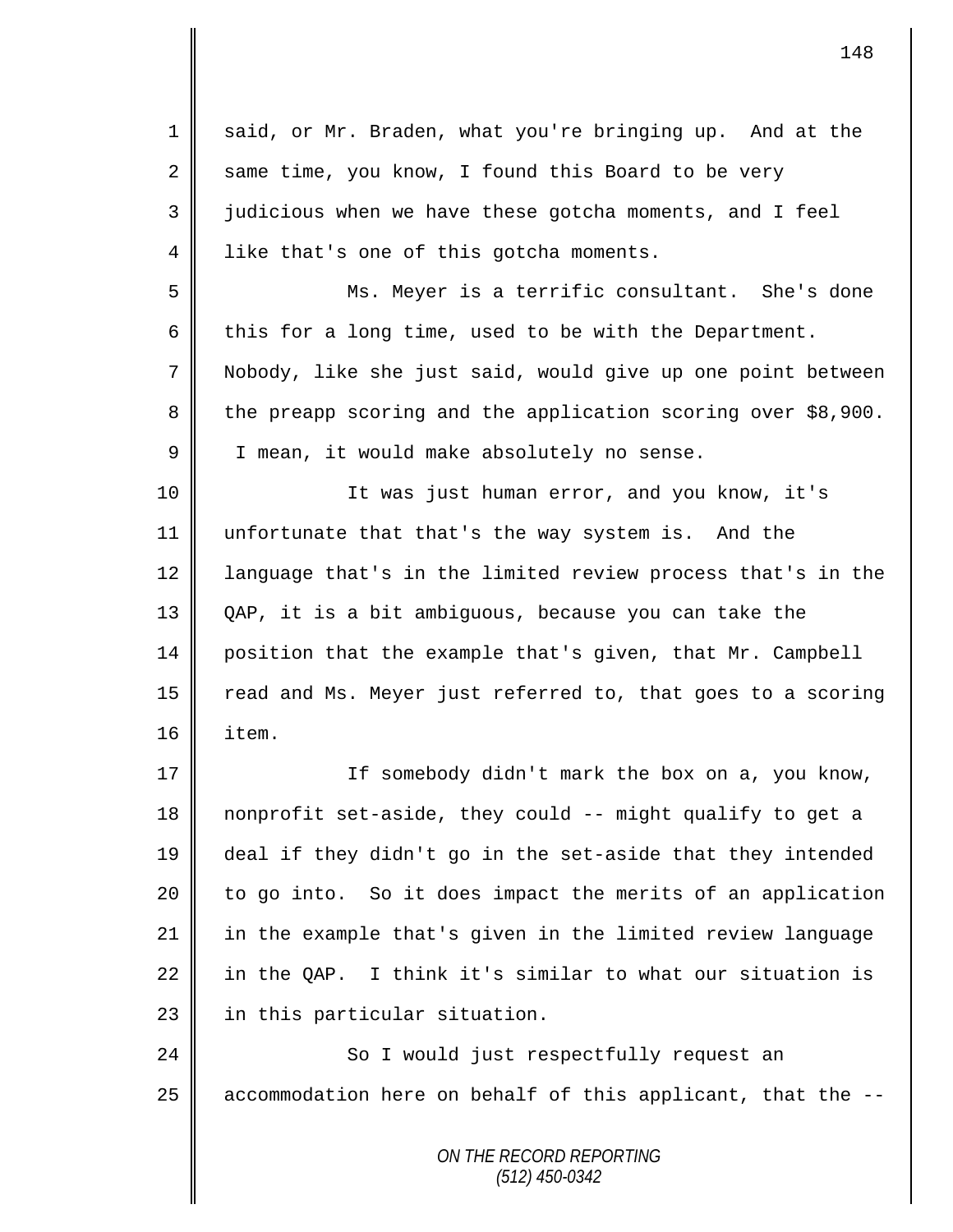*ON THE RECORD REPORTING (512) 450-0342* 1 Ms. Meyer made a mistake. It auto -- you know, filtered 2 throughout the application. As soon as the mistake was 3 caught, Ms. Meyer contacted the Department. We corrected  $4 \parallel$  the letters of intent from the lender and the investor, and  $5 \parallel$  that's where we are. 6 Thank you. 7 MR. MARCHANT: Mr. Chairman, if I wanted to be 8 || in favor of this, as a Board member and as a Board, do we 9 have statutory authority to grant this? 10 || MR. VASQUEZ: Mr. Eccles? 11 || MR. ECCLES: It's questionable. 12 || MR. MARCHANT: If you had to write a legal 13 | opinion on it, it would be no? I mean  $--$ 14 || MR. VASQUEZ: Again, we --15 MR. ECCLES: I'd be happy to discuss my legal 16 process after. 17 MR. MARCHANT: Yeah, I'm not trying -- I'm just  $18$  saying. Do we need some guidance, or do we have  $-$ 19 MR. VASQUEZ: And again, we've had this type of 20 discussion in the past, again distinguishing between the 21 Statute and the rule. And I think you were on the Board. 22  $\parallel$  I mean, maybe it was only your first meeting. 23 MR. MARCHANT: I'm afraid it was my first 24 meeting. 25 | MR. VASQUEZ: Was that your first meeting? You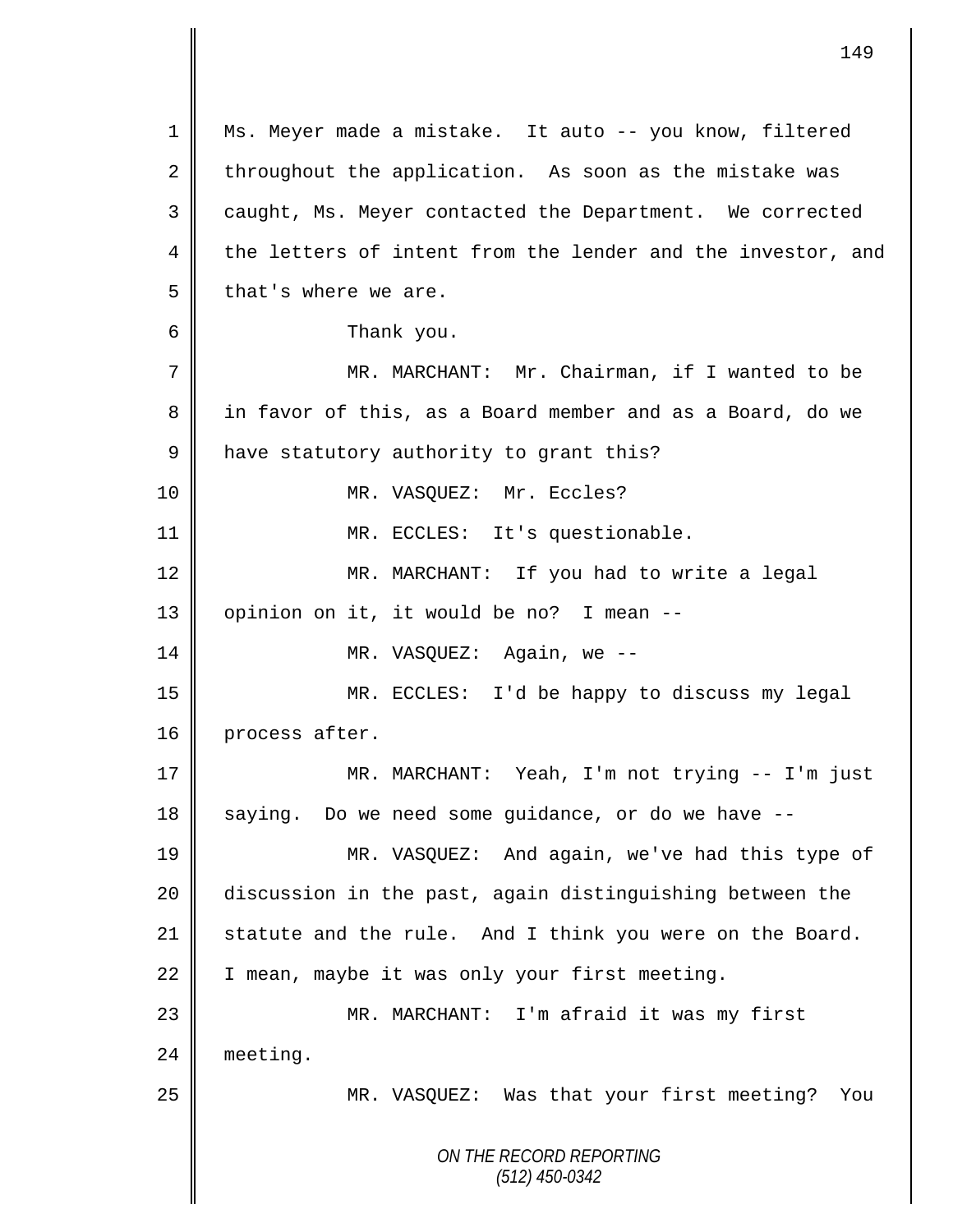*ON THE RECORD REPORTING (512) 450-0342* 1 asked that question. 2 MR. MARCHANT: It was crystal clear to me. 3 MR. VASQUEZ: Yeah, you asked that question, you  $4 \parallel$  know, was it -- you know, if this is the law, we can't  $5 \parallel$  change it. 6 MR. MARCHANT: I mean, we can't override the  $7 \parallel$  law. 8 MR. VASQUEZ: I mean I -- to me, it seems like, 9 yeah, it's a gotcha. It's a -- I mean it's -- but at the 10 || same time, as has been explained to us over the years by 11 | our Counsel, who we're supposed to listen to --12 MR. ECCLES: He said begrudgingly. 13 MR. VASQUEZ: -- it's just, I feel our hands are  $14$  | tied, as much as I hate it. 15 If this was a rule, yeah, I mean, come on. It's 16 a minor adjustment of moving it down. But I just, I don't 17  $\parallel$  know if we have that leeway. 18 || Ms. Farias, do you have a question? 19 MS. FARIAS: No, sir. As the new kid, I'm 20 | willing to make the motion. 21 MR. VASQUEZ: Well, do we have any other 22 discussion or questions or  $-$ - okay. 23 || And this one, the staff is recommending to deny  $24$  the appeal? 25 || MR. CAMPBELL: Yes, sir.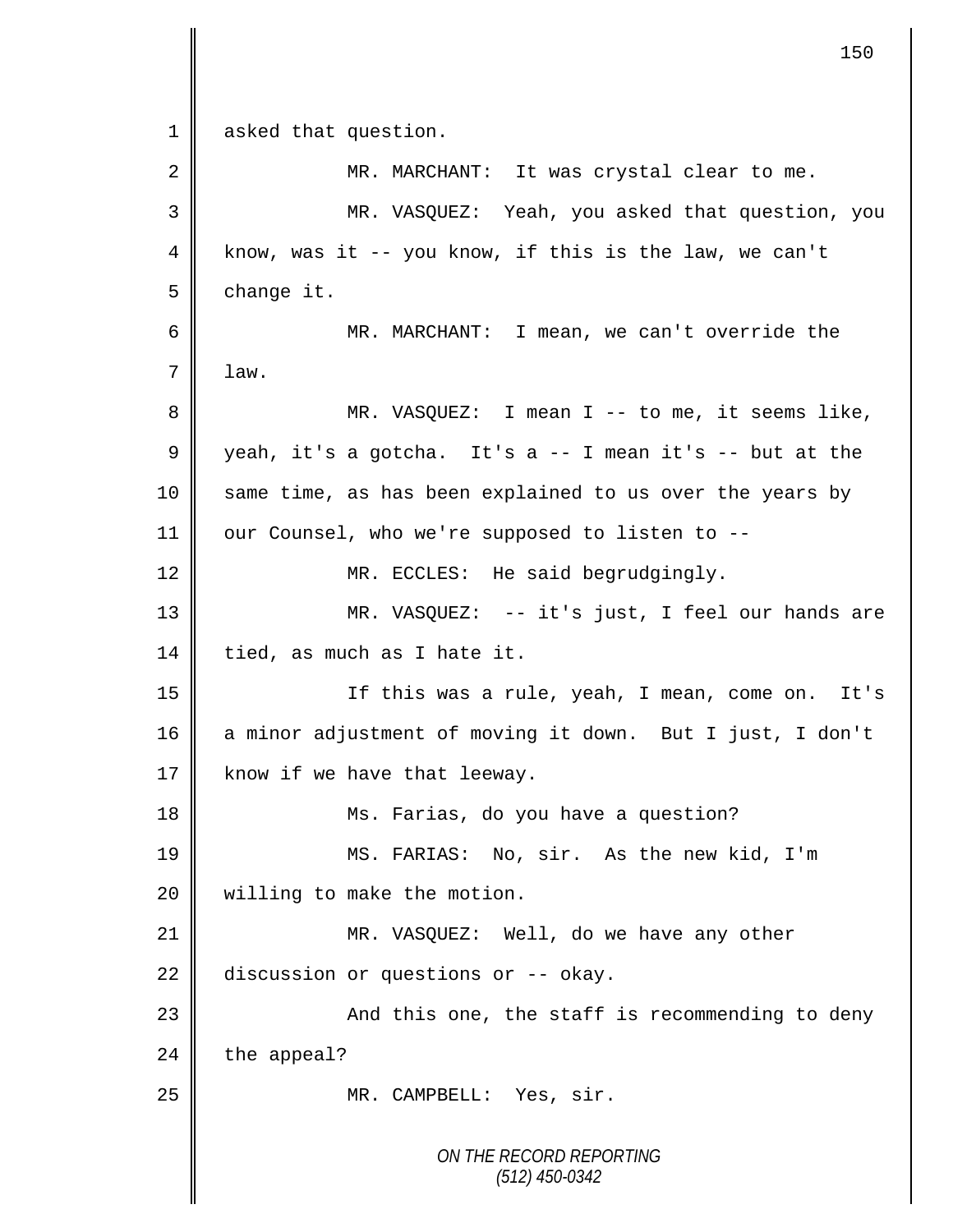*ON THE RECORD REPORTING (512) 450-0342* 1 MR. VASQUEZ: Okay. So Ms. Farias, do you care 2 to make a motion? 3 MS. FARIAS: Mr. Chairman, I move the Board deny 4 the request by the applicant to have proposed application 5 amendments made after the application submission deadline 6  $\parallel$  be considered under the limited review provision in 10 TAC, 7 Section 11.201, subsection 7. 8 MR. BRADEN: Second. 9 || MR. VASQUEZ: There's a motion made by Ms. 10 Farias, seconded by Mr. Braden. Any further discussion? 11 All those in favor of denying the request say  $12 \parallel$  aye. 13 (A chorus of ayes.) 14 || MR. VASQUEZ: It's unanimous. 15 Thank you, Mr. Campbell, well done today. 16 || At this point, we have come to the section of 17 the agenda where public members may comment on items that 18 were not posted as agenda items but which are under the 19 | purview of the Department. 20 || And seeing no one jumping up to do that, let me 21  $\parallel$  just state that I am very pleased -- I should have 22 emphasized this beforehand, welcoming Ms. Farias to the  $23$  Board. 24 (Applause.) 25 MR. VASQUEZ: We have -- although one was absent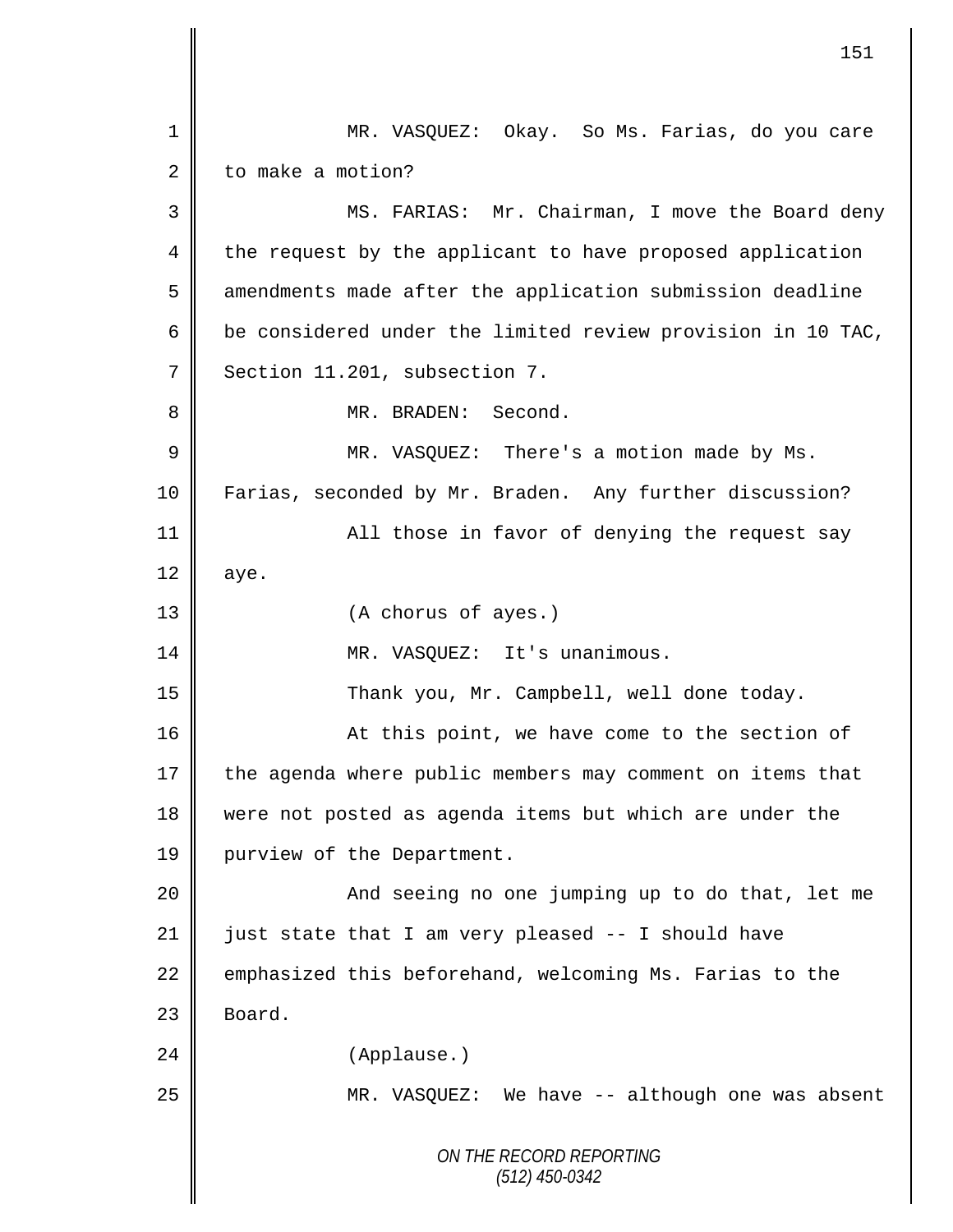*ON THE RECORD REPORTING (512) 450-0342* 1 || today, so I feel badly that you're off alone there. 2  $\parallel$  But Mr. Thomas will be back here. So we have a  $3 \parallel$  full house now, and it just -- I think it's really great 4 that the governor is appointing people like Secretary 5 Farias and Congressman Marchant with just tremendous 6 experience in these  $-$  under  $-$  in this area. And just 7 Showing how, you know, this is an important board and what 8 || industry is doing, what staff is doing. I mean it's --9 this is great for Texas. So welcome aboard. 10 || MS. FARIAS: Thank you. 11 MR. VASQUEZ: The next meeting is -- I don't  $12 \parallel$  know. 13 NR. ECCLES: May 12. 14 MR. VASQUEZ: May 12th, here? Next meeting is 15 scheduled for May 12th. We will meet here, but the start  $16$  time on the meeting is pending. 17 || Ms. Farias, you'll get to -- I think we're --18 || are we going to start on the request for administrative 19 deficiencies? You're going to love that part of just being 20 | on this Board. 21  $\parallel$  So it is 12:59, and the meeting is adjourned. 22  $\parallel$  (Whereupon, at 12:59 p.m., the meeting was  $23$  adjourned.)